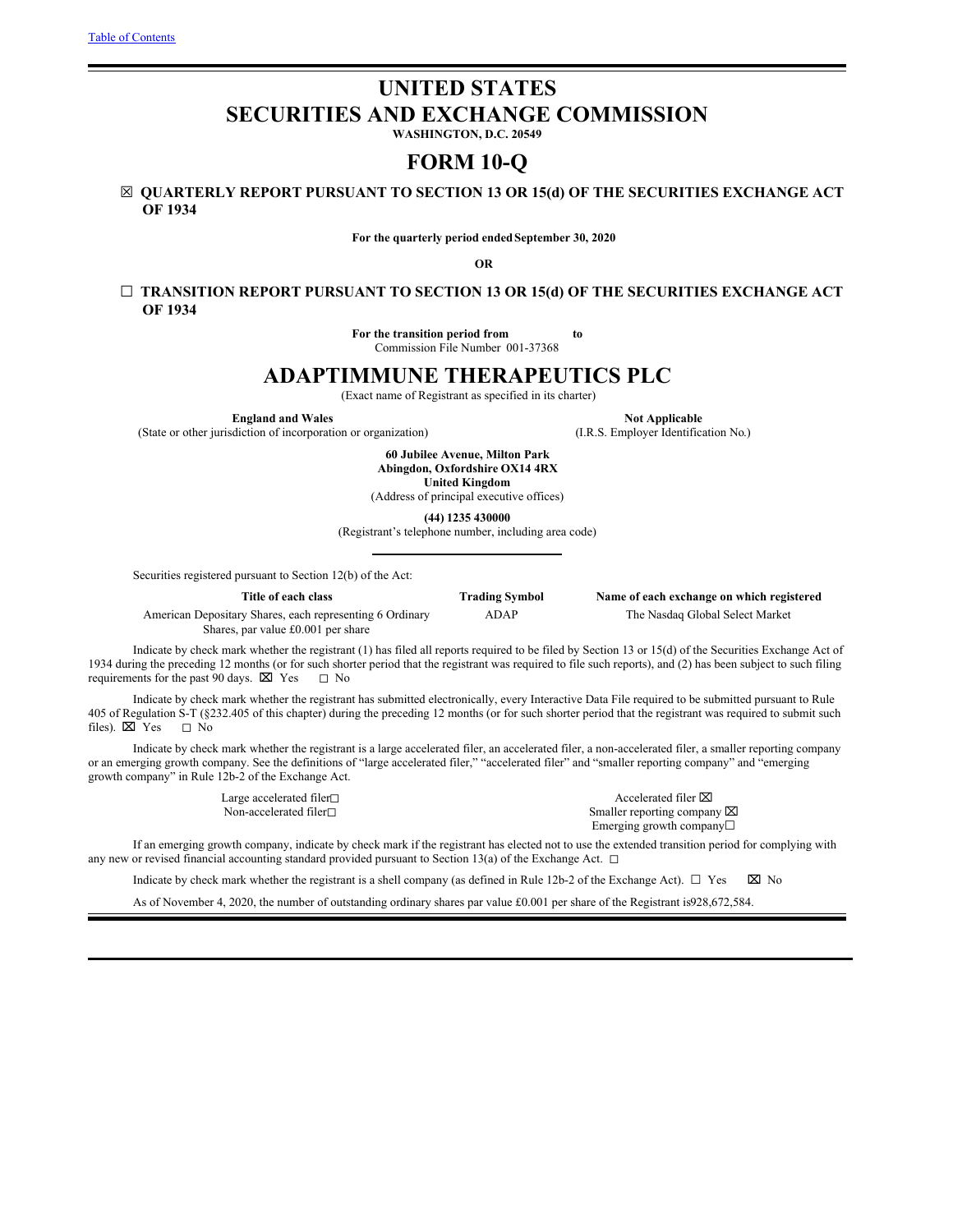## **TABLE OF CONTENTS**

## PART I — FINANCIAL [INFORMATION](#page-0-0) 5

| Item 1.           | <b>Financial Statements:</b>                                                                                                         | 5      |
|-------------------|--------------------------------------------------------------------------------------------------------------------------------------|--------|
|                   | Unaudited Condensed Consolidated Balance Sheets as of September 30, 2020 and December 31, 2019                                       | 5      |
|                   | Unaudited Condensed Consolidated Statements of Operations for the three and nine months ended September 30, 2020 and 2019            | 6      |
|                   | Unaudited Condensed Consolidated Statements of Comprehensive Loss for the three and nine months ended September 30, 2020<br>and 2019 | $\tau$ |
|                   | Unaudited Condensed Consolidated Statements of Change in Equity for the three and nine months ended September 30, 2020<br>and 2019   | 8      |
|                   | Unaudited Condensed Consolidated Statements of Cash Flows for the nine months ended September 30, 2020 and 2019                      | 10     |
|                   | Notes to the Unaudited Condensed Consolidated Financial Statements                                                                   | 11     |
| Item 2.           | Management's Discussion and Analysis of Financial Condition and Results of Operations                                                | 18     |
| Item 3.           | <b>Ouantitative and Qualitative Disclosures About Market Risk</b>                                                                    | 30     |
| Item 4.           | <b>Controls and Procedures</b>                                                                                                       | 30     |
|                   | PART II - OTHER INFORMATION                                                                                                          | 31     |
| Item 1.           | <b>Legal Proceedings</b>                                                                                                             | 31     |
| Item 1A.          | <b>Risk Factors</b>                                                                                                                  | 31     |
| Item 2.           | Unregistered Sales of Equity Securities and Use of Proceeds                                                                          | 84     |
| Item 3.           | <b>Defaults Upon Senior Securities</b>                                                                                               | 84     |
| Item 4.           | <b>Mine Safety Disclosures</b>                                                                                                       | 84     |
| Item 5.           | <b>Other Information</b>                                                                                                             | 84     |
| Item 6.           | <b>Exhibits</b>                                                                                                                      | 85     |
| <b>Signatures</b> |                                                                                                                                      | 86     |
|                   |                                                                                                                                      |        |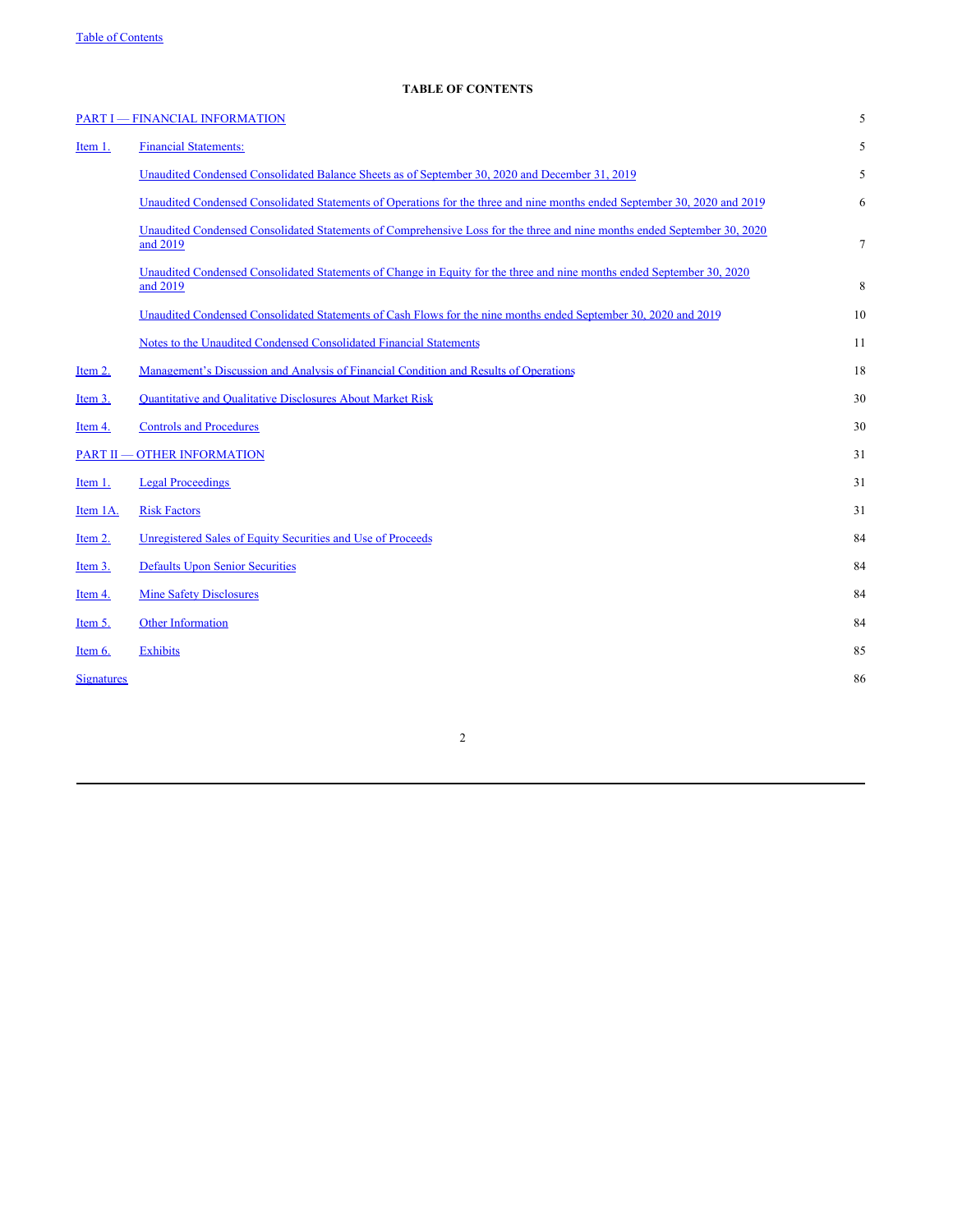#### **General information**

In this Quarterly Report on Form 10-Q ("Quarterly Report"), "Adaptimmune," the "Group," the "Company," "we," "us" and "our" refer to Adaptimmune Therapeutics plc and its consolidated subsidiaries, except where the context otherwise requires.

## **Information Regarding Forward-Looking Statements**

This Quarterly Report contains forward-looking statements that are based on our current expectations, assumptions, estimates and projections about us and our industry. All statements other than statements of historical fact in this Quarterly Report are forward-looking statements.

These forward-looking statements are subject to known and unknown risks, uncertainties, assumptions and other factors that could cause our actual results of operations, financial condition, liquidity, performance, prospects, opportunities, achievements or industry results, as well as those of the markets we serve or intend to serve, to differ materially from those expressed in, or suggested by, these forward-looking statements. These forward-looking statements are based on assumptions regarding our present and future business strategies and the environment in which we expect to operate in the future. Important factors that could cause those differences include, but are not limited to:

- our ability to progress and continue with business operations as a result of the outbreak ofcoronavirus, SARS-CoV-2 ("COVID-19") including our ability to treat and enroll patients in clinical trials, manufacture cell therapies for patients, obtain responses and approvals from regulatory authorities, progress third party relationships and collaborations, obtain and publish data from our clinical trials and source and procure resources and supplies needed for ongoing activities;
- our ability to successfully advance our ADP-A2M4 (MAGE-A4), ADP-A2M4CD8 (MAGE-A4CD8) and ADP-A2AFP (AFP) SPEAR T-cell therapies through clinical development and the timing within which we can recruit and treat patients in all of our clinical trials;
- our ability to continue to fund our operations including as a result of the impact of the COVID-19 pandemic;
- our ability to successfully and reproducibly manufactureSpecific Peptide Enhanced Affinity Receptor ("SPEAR") T-cells and other cell therapies in order to meet patient demand;
- our ability to further develop our commercial manufacturing process for our cell therapies, transfer such commercial process to third party contract manufacturers, if required, and for such third party contract manufacturers or ourselves to manufacture cell therapies to the quality and on the timescales we require;
- our ability to successfully advance our cell therapy platform, to improve the safety and effectiveness of our existing cell therapy candidates, to identify and develop new cell therapies and to submit Investigational New Drug Applications, or INDs, for new cell therapies;
- the rate and degree of market acceptance of cell therapy generally, and of our particular cell therapies including our SPEAR T-cells and HLAindependent TCR ("HiT") therapies;
- government regulation and approval, including, but not limited to, the expected regulatory approval timelines for our cell therapies and the level of pricing and reimbursement for our cell therapies, if approved for marketing;
- our ability to successfully commercialize any products including the planned launch of ADP-A2M4 in 2022;
- the existence of any third-party patents preventing further development of any of our cell therapies, including, any inability to obtain appropriate third party licenses, or enforcement of patents against us or our collaborators;
- our ability to obtain granted patents covering our cell therapies and to enforce such patents against third parties;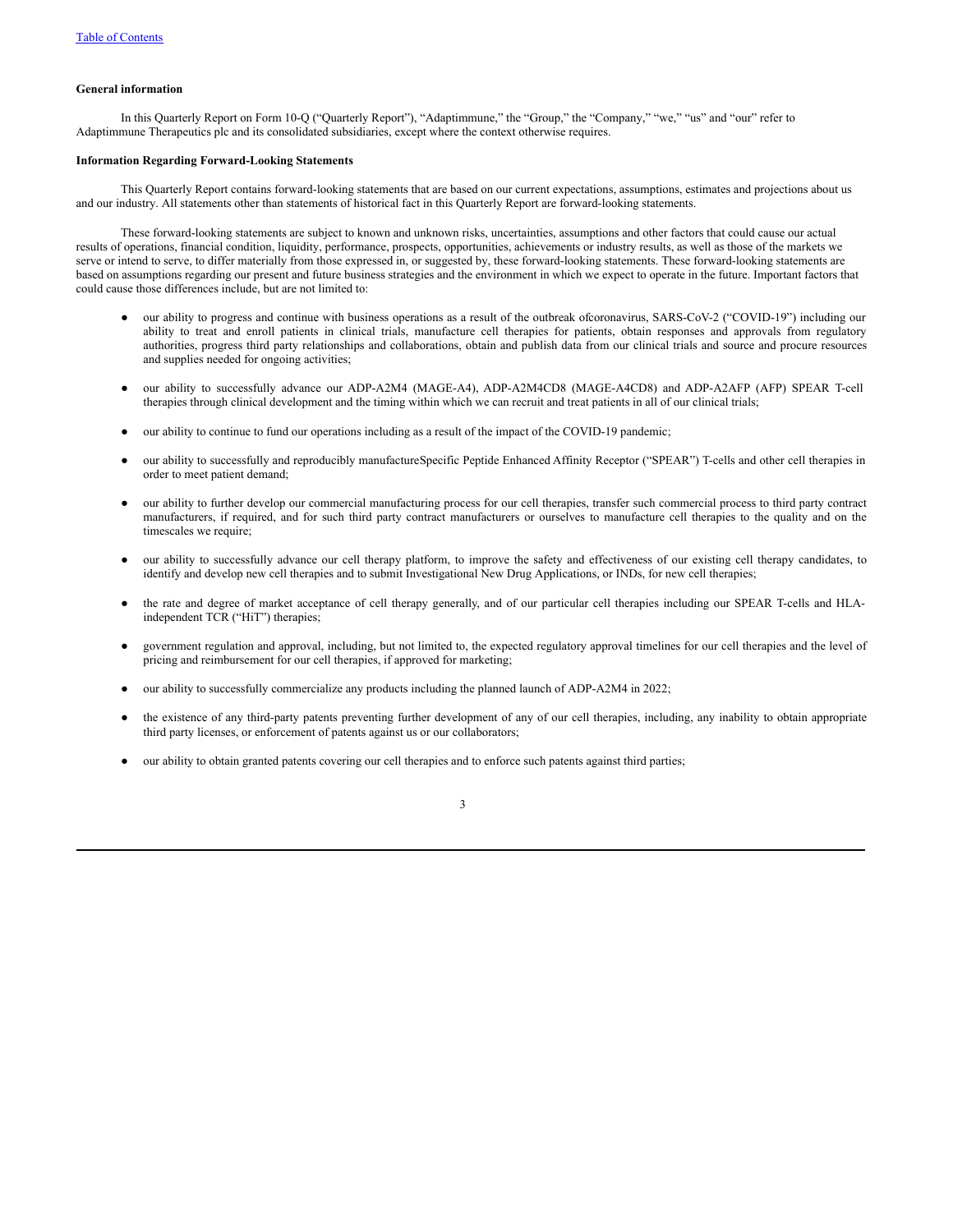- volatility in equity markets in general, and in the biopharmaceutical sector in particular;
- fluctuations in the price of materials and bought-in components;
- the scope and timing of performance of our ongoing collaborations with GlaxoSmithKline ("GSK") and with Astellas Pharma Inc. through its wholly-owned subsidiary Universal Cells Inc. ("Astellas");
- our relationships with suppliers, contract manufacturing organizations or CROs and other third-party providers including fluctuations in the price of materials and services, ability to obtain reagents particularly where such reagents are only available from a single source, and performance of third party providers;
- increased competition from other companies in the biotechnology and pharmaceutical industries including where such competition impacts ability to recruit patients into clinical trials;
- claims for personal injury or death arising from the use of our cell therapies;
- our ability to attract and retain qualified personnel; and
- additional factors that are not known to us at this time.

Additional factors that could cause actual results, financial condition, liquidity, performance, prospects, opportunities, achievements or industry results to differ materially include, but are not limited to, those discussed under "Risk Factors" in Part II, Item 1A in this Quarterly Report and in our other filings with the Securities and Exchange Commission (the "SEC"). Additional risks that we may currently deem immaterial or that are not presently known to us could also cause the forward-looking events discussed in this Quarterly Report not to occur. The words "believe," "may," "will," "estimate," "continue," "anticipate," "intend," "expect" and similar words are intended to identify estimates and forward-looking statements. Estimates and forward-looking statements speak only at the date they were made, and we undertake no obligation to update or to review any estimate and/or forward-looking statement because of new information, future events or other factors. Estimates and forward-looking statements involve risks and uncertainties and are not guarantees of future performance. Our future results may differ materially from those expressed in these estimates and forward-looking statements. In light of the risks and uncertainties described above, the estimates and forward-looking statements discussed in this Quarterly Report might not occur, and our future results and our performance may differ materially from those expressed in these forward-looking statements due to, inclusive of, but not limited to, the factors mentioned above. Because of these uncertainties, you should not make any investment decision based on these estimates and forward-looking statements.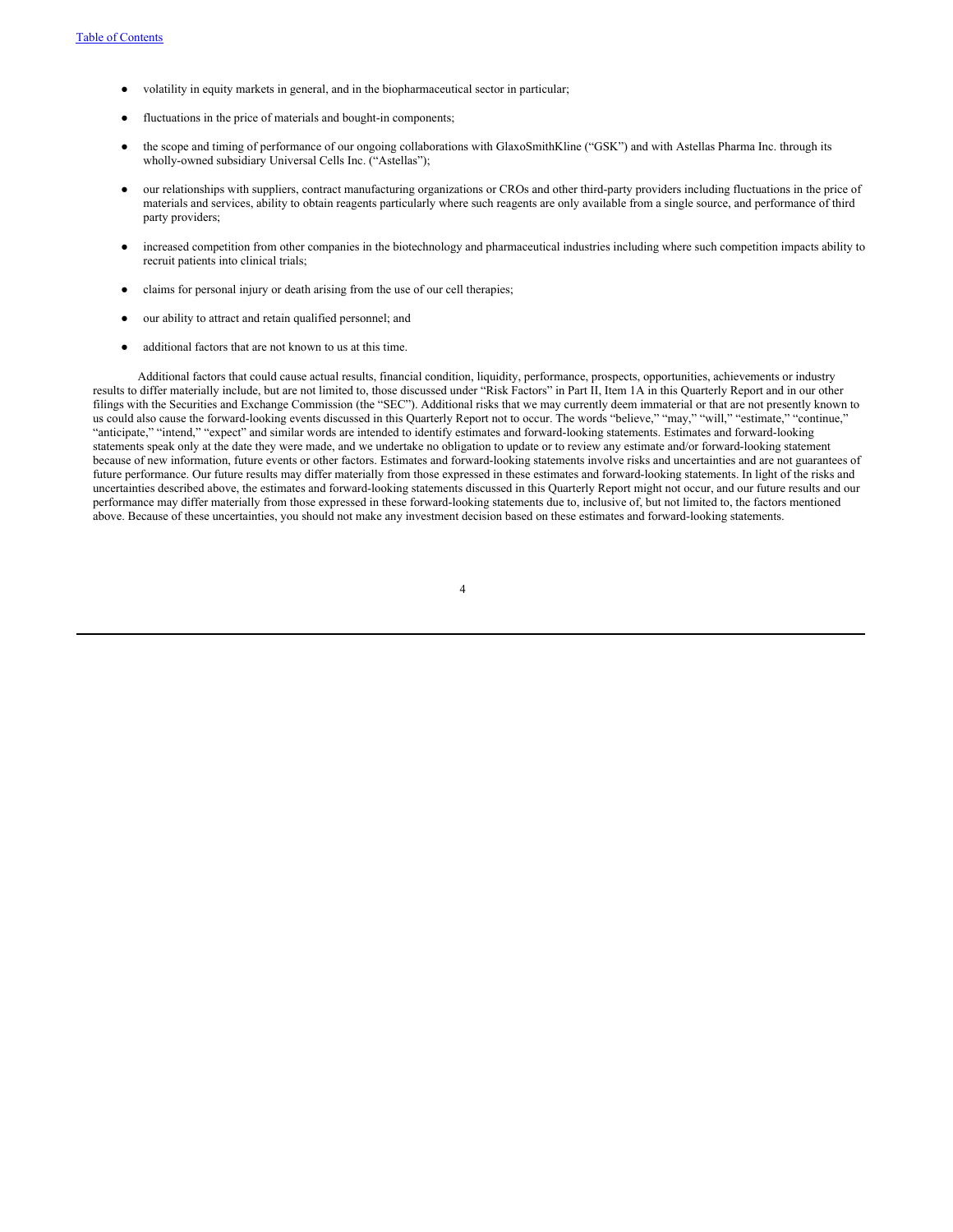## **PART I — FINANCIAL INFORMATION**

## **Item 1. Financial Statements.**

#### **ADAPTIMMUNE THERAPEUTICS PLC UNAUDITED CONDENSED CONSOLIDATED BALANCE SHEETS (In thousands, except share data)**

|                                                                                                     |              | September 30,<br>2020 |              | December 31,<br>2019 |
|-----------------------------------------------------------------------------------------------------|--------------|-----------------------|--------------|----------------------|
| <b>Assets</b>                                                                                       |              |                       |              |                      |
| <b>Current assets</b>                                                                               |              |                       |              |                      |
| Cash and cash equivalents                                                                           | $\mathbb{S}$ | 78,466                | $\mathbf S$  | 50,412               |
| Marketable securities - available-for-sale debt securities                                          |              | 321,442               |              | 39,130               |
| Other current assets and prepaid expenses (including current portion of clinical materials)         |              | 26,825                |              | 30,947               |
| <b>Total current assets</b>                                                                         |              | 426,733               |              | 120,489              |
| Restricted cash                                                                                     |              | 4,441                 |              | 4,496                |
| Clinical materials                                                                                  |              | 160                   |              | 2,503                |
| Operating lease right-of-use assets, net of accumulated amortization                                |              | 18,775                |              | 20,789               |
| Property, plant and equipment, net of accumulated depreciation of \$28,503 (2019: \$23,649)         |              | 26,943                |              | 31,068               |
| Intangibles, net of accumulated amortization                                                        |              | 1,970                 |              | 2,198                |
| <b>Total assets</b>                                                                                 | \$           | 479,022               | \$           | 181,543              |
| Liabilities and stockholders' equity                                                                |              |                       |              |                      |
| <b>Current liabilities</b>                                                                          |              |                       |              |                      |
| Accounts payable                                                                                    | $\mathbb{S}$ | 4,030                 | $\mathbb{S}$ | 6,357                |
| Operating lease liabilities, current                                                                |              | 2,619                 |              | 2,493                |
| Accrued expenses and other accrued liabilities                                                      |              | 24,615                |              | 23,363               |
| Deferred revenue, current                                                                           |              | 3,635                 |              | 2,128                |
| <b>Total current liabilities</b>                                                                    |              | 34,899                |              | 34,341               |
| Operating lease liabilities, non-current                                                            |              | 21,090                |              | 22,966               |
| Deferred revenue, non-current                                                                       |              | 46,212                |              |                      |
| Other liabilities, non-current                                                                      |              | 615                   |              | 598                  |
| <b>Total liabilities</b>                                                                            |              | 102,816               |              | 57,905               |
| <b>Stockholders' equity</b>                                                                         |              |                       |              |                      |
| Common stock - Ordinary shares par value $\pounds 0.001$ , 1,038,249,630 authorized and 928,525,410 |              |                       |              |                      |
| issued and outstanding (2019: 785,857,300 authorized and 631,003,568 issued and outstanding)        |              | 1,325                 |              | 943                  |
| Additional paid in capital                                                                          |              | 932,518               |              | 585,623              |
| Accumulated other comprehensive loss                                                                |              | (8, 494)              |              | (7,264)              |
| Accumulated deficit                                                                                 |              | (549, 143)            |              | (455, 664)           |
| <b>Total stockholders' equity</b>                                                                   |              | 376,206               |              | 123,638              |
| Total liabilities and stockholders' equity                                                          | \$           | 479,022               | $\mathbf S$  | 181,543              |

See accompanying notes to unaudited condensed consolidated financial statements.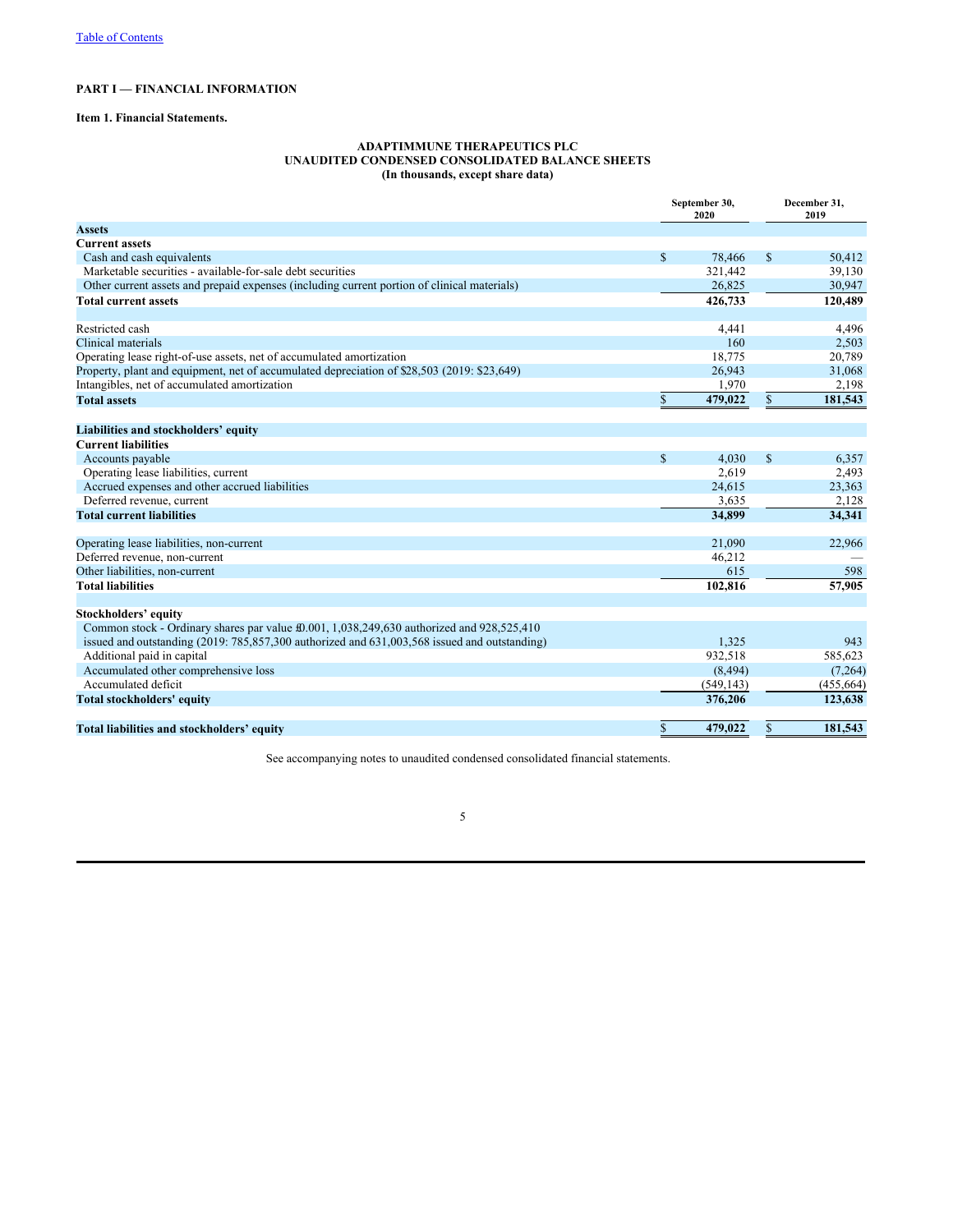## **ADAPTIMMUNE THERAPEUTICS PLC UNAUDITED CONDENSED CONSOLIDATED STATEMENTS OF OPERATIONS (In thousands, except share and per share data)**

|                                                                     |    | Three months ended<br>September 30, |      |             | Nine months ended<br>September 30, |             |      |             |  |
|---------------------------------------------------------------------|----|-------------------------------------|------|-------------|------------------------------------|-------------|------|-------------|--|
|                                                                     |    | 2020                                |      | 2019        |                                    | 2020        |      | 2019        |  |
| Revenue                                                             | S. | 1,193                               | - \$ | 237         | -S                                 | 2,456       | - \$ | 394         |  |
| <b>Operating expenses</b>                                           |    |                                     |      |             |                                    |             |      |             |  |
| Research and development (including losses accrued on firm purchase |    |                                     |      |             |                                    |             |      |             |  |
| commitments of \$0, \$5,000, \$0 and \$5,000)                       |    | (24,067)                            |      | (29,617)    |                                    | (65,791)    |      | (77, 147)   |  |
| General and administrative                                          |    | (13,001)                            |      | (10, 741)   |                                    | (32, 557)   |      | (32,662)    |  |
| <b>Total operating expenses</b>                                     |    | (37,068)                            |      | (40,358)    |                                    | (98, 348)   |      | (109, 809)  |  |
| <b>Operating loss</b>                                               |    | (35, 875)                           |      | (40, 121)   |                                    | (95, 892)   |      | (109, 415)  |  |
| Interest income                                                     |    | 2,147                               |      | 615         |                                    | 4,024       |      | 2,324       |  |
| Other (expense) income, net                                         |    | (1,689)                             |      | 291         |                                    | (1,501)     |      | (556)       |  |
| Loss before income taxes                                            |    | (35, 417)                           |      | (39,215)    |                                    | (93,369)    |      | (107, 647)  |  |
| Income taxes                                                        |    | (15)                                |      | (87)        |                                    | (110)       |      | (154)       |  |
| Net loss attributable to ordinary shareholders                      |    | (35, 432)                           |      | (39, 302)   |                                    | (93, 479)   |      | (107, 801)  |  |
| Net loss per ordinary share                                         |    |                                     |      |             |                                    |             |      |             |  |
| Basic and diluted                                                   | S  | $(0.04)$ \$                         |      | $(0.06)$ \$ |                                    | $(0.11)$ \$ |      | (0.17)      |  |
| Weighted average shares outstanding:                                |    |                                     |      |             |                                    |             |      |             |  |
| Basic and diluted                                                   |    | 928,022,057                         |      | 630,866,800 |                                    | 829,973,177 |      | 629,403,293 |  |

See accompanying notes to unaudited condensed consolidated financial statements.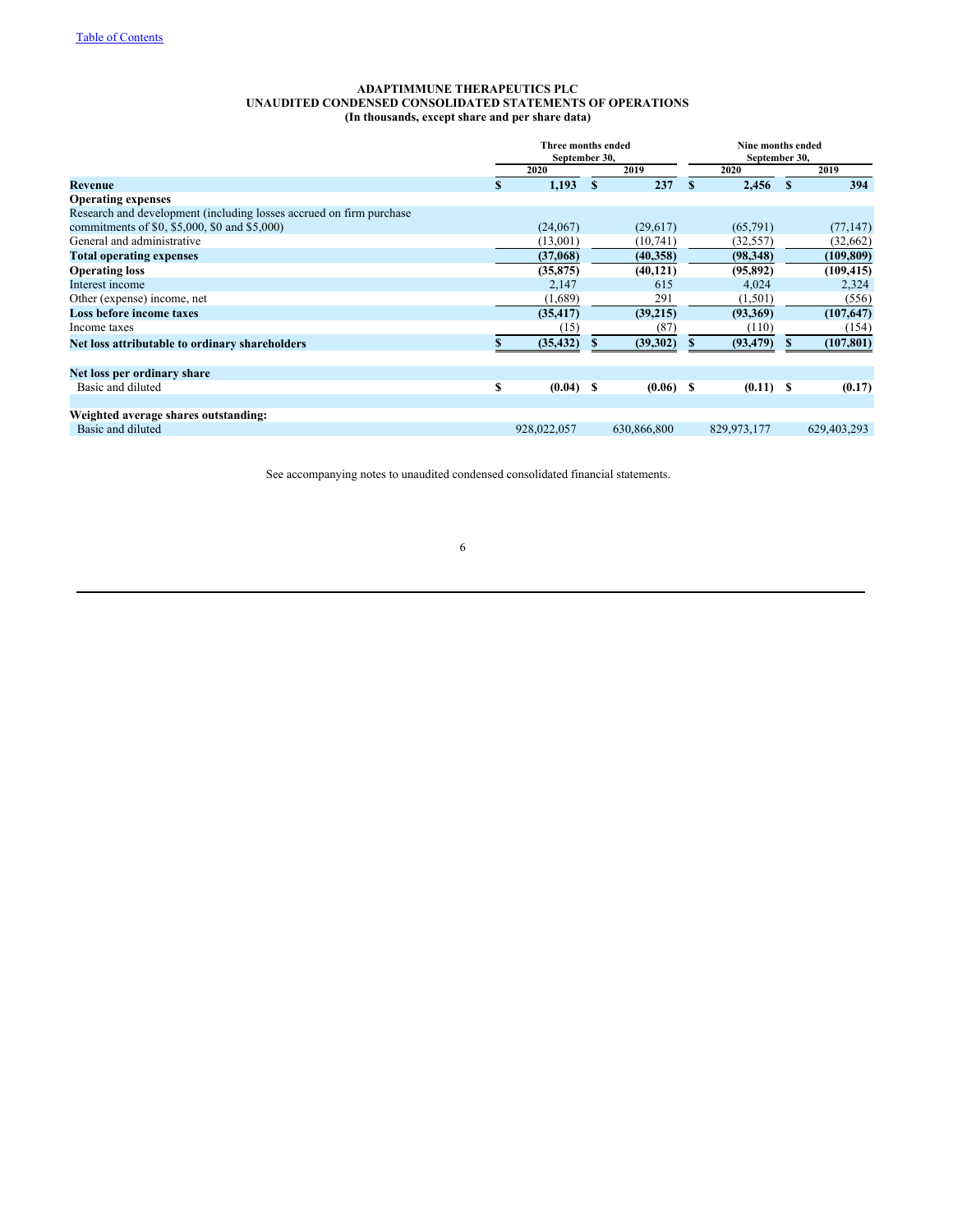## **ADAPTIMMUNE THERAPEUTICS PLC UNAUDITED CONDENSED CONSOLIDATED STATEMENTS OF COMPREHENSIVE LOSS**

**(In thousands)**

|                                                                                                      | Three months ended<br>September 30, |           |  |           | Nine months ended<br>September 30, |           |  |            |
|------------------------------------------------------------------------------------------------------|-------------------------------------|-----------|--|-----------|------------------------------------|-----------|--|------------|
|                                                                                                      |                                     | 2020      |  | 2019      | 2020                               |           |  | 2019       |
| <b>Net loss</b>                                                                                      |                                     | (35, 432) |  | (39,302)  |                                    | (93, 479) |  | (107, 801) |
| Other comprehensive income (loss), net of tax                                                        |                                     |           |  |           |                                    |           |  |            |
| Foreign currency translation adjustments, net of tax of \$0, \$0, \$0 and \$0                        |                                     | (15, 522) |  | 6,617     |                                    | 3,583     |  | 7,916      |
| Foreign currency gains (losses) on intercompany loan of a long-term investment nature, net of        |                                     |           |  |           |                                    |           |  |            |
| $\text{tax of } $0, $0, $0 \text{ and } $0$                                                          |                                     | 15.698    |  | (8,388)   |                                    | (5,061)   |  | (8,388)    |
| Unrealized gains (losses) on available-for-sale debt securities                                      |                                     |           |  |           |                                    |           |  |            |
| Unrealized holding gains (losses) on available-for-sale debt securities, net of tax of \$0, \$0, \$0 |                                     |           |  |           |                                    |           |  |            |
| and \$0                                                                                              |                                     | 211       |  | (55)      |                                    | 324       |  | 223        |
| Reclassification adjustment for gains on available-for-sale debt securities included in net loss,    |                                     |           |  |           |                                    |           |  |            |
| net of tax of \$0, \$0, \$0 and \$0                                                                  |                                     | (76)      |  | $-$       |                                    | (76)      |  | (13)       |
| Total comprehensive loss for the period                                                              |                                     | (35, 121) |  | (41, 128) |                                    | (94,709)  |  | (108, 063) |

See accompanying notes to unaudited condensed consolidated financial statements.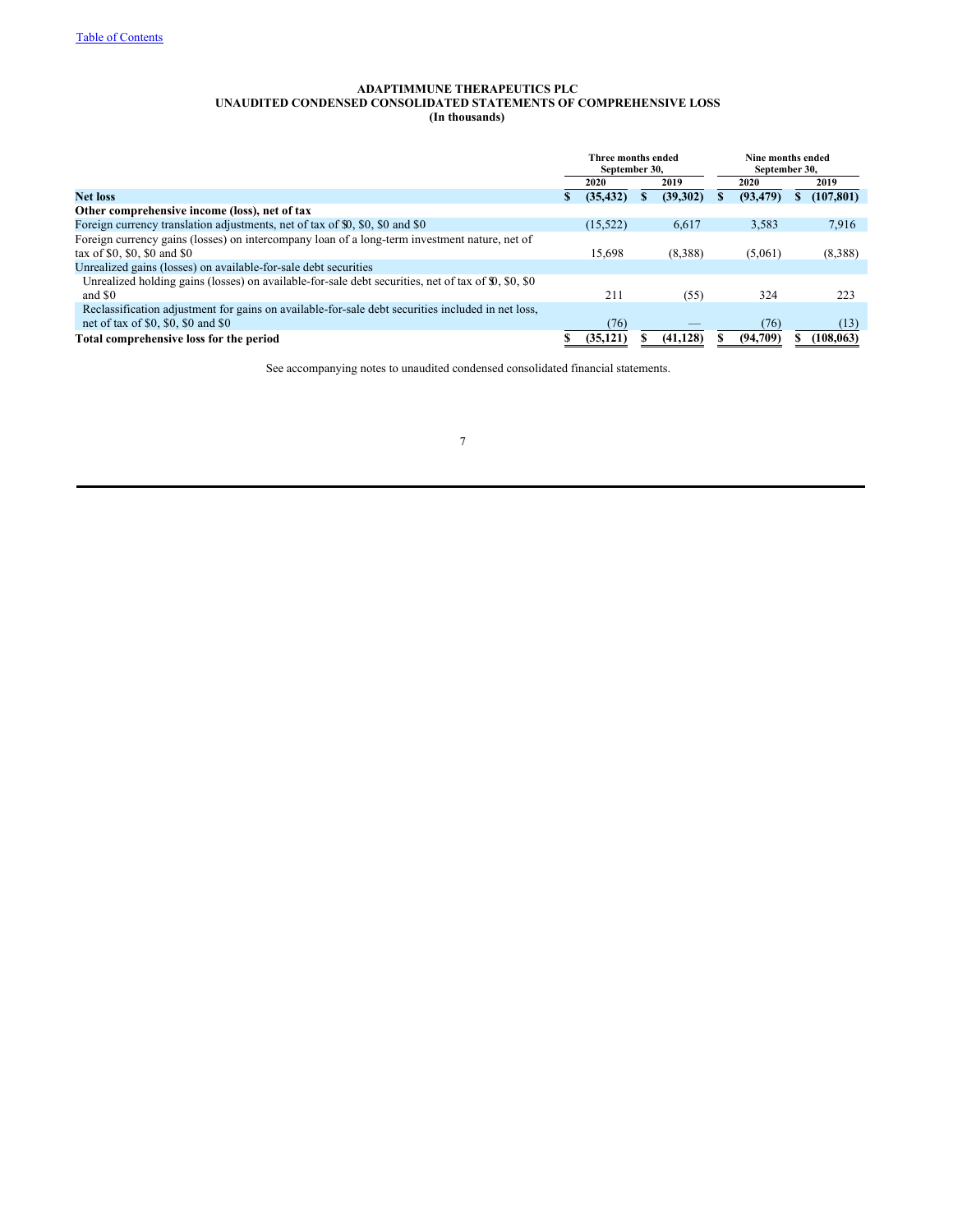## **ADAPTIMMUNE THERAPEUTICS PLC UNAUDITED CONDENSED CONSOLIDATED STATEMENTS OF CHANGE IN EQUITY (In thousands, except share data)**

|                                                                                               |                 |              |                 |              |                                         |               | <b>Accumulated other</b><br>comprehensive loss                   |               |                                                                                                |               |                          |              |                                  |
|-----------------------------------------------------------------------------------------------|-----------------|--------------|-----------------|--------------|-----------------------------------------|---------------|------------------------------------------------------------------|---------------|------------------------------------------------------------------------------------------------|---------------|--------------------------|--------------|----------------------------------|
|                                                                                               | Common<br>stock |              | Common<br>stock |              | <b>Additional</b><br>paid in<br>capital |               | Accumulated<br>foreign<br>currency<br>translation<br>adjustments |               | Accumulated<br>unrealized<br>gains<br>(losses) on<br>available-for-<br>sale debt<br>securities |               | Accumulated<br>deficit   |              | Total<br>stockholders'<br>equity |
| Balance as of 1 January 2020                                                                  | 631,003,568     | $\mathbf S$  | 943             | <b>S</b>     | 585,623                                 | $\mathcal{S}$ | (7,302)                                                          | $\mathcal{S}$ | 38                                                                                             | $\mathcal{S}$ | (455, 664)               | $\mathbb{S}$ | 123,638                          |
| Net loss                                                                                      |                 |              |                 |              |                                         |               |                                                                  |               |                                                                                                |               | (28, 167)                |              | (28, 167)                        |
| Issuance of shares upon exercise of stock options                                             | 4,610,772       |              | 6               |              | 888                                     |               |                                                                  |               |                                                                                                |               |                          |              | 894                              |
| Issuance of shares upon completion of public offering,                                        |                 |              |                 |              |                                         |               |                                                                  |               |                                                                                                |               |                          |              |                                  |
| net of issuance costs                                                                         | 144,900,000     |              | 190             |              | 90,360                                  |               |                                                                  |               |                                                                                                |               |                          |              | 90,550                           |
| Other comprehensive loss                                                                      |                 |              |                 |              |                                         |               |                                                                  |               |                                                                                                |               |                          |              |                                  |
| Foreign currency translation adjustments                                                      |                 |              |                 |              |                                         |               | 17,911                                                           |               |                                                                                                |               |                          |              | 17,911                           |
| Foreign currency losses on intercompany loan of a                                             |                 |              |                 |              |                                         |               |                                                                  |               |                                                                                                |               |                          |              |                                  |
| long-term investment nature, net of tax of \$0                                                |                 |              |                 |              |                                         |               | (19,651)                                                         |               |                                                                                                |               |                          |              | (19, 651)                        |
| Unrealized holding losses on available-for-sale debt                                          |                 |              |                 |              |                                         |               |                                                                  |               |                                                                                                |               |                          |              |                                  |
| securities, net of tax of \$0                                                                 |                 |              |                 |              |                                         |               |                                                                  |               | (586)                                                                                          |               |                          |              | (586)                            |
| Share-based compensation expense                                                              |                 |              |                 |              | 1,448                                   |               |                                                                  |               |                                                                                                |               |                          |              | 1,448                            |
| Balance as of March 31, 2020                                                                  | 780,514,340     | $\mathbf{s}$ | 1,139           | \$           | 678,319                                 | \$            | (9,042)                                                          | S             | (548)                                                                                          | S             | (483, 831)               | $\mathbf{s}$ | 186,037                          |
| Net loss                                                                                      |                 |              |                 |              |                                         |               |                                                                  |               |                                                                                                |               | (29, 880)                |              | (29, 880)                        |
| Issuance of shares upon exercise of stock options                                             | 5,704,606       |              | $7\phantom{.0}$ |              | 4.174                                   |               |                                                                  |               |                                                                                                |               |                          |              | 4,181                            |
| Issuance of shares upon completion of public offering,                                        |                 |              |                 |              |                                         |               |                                                                  |               |                                                                                                |               |                          |              |                                  |
| net of issuance costs                                                                         |                 |              | 178             |              | 243,660                                 |               |                                                                  |               |                                                                                                |               |                          |              | 243,838                          |
| Other comprehensive income                                                                    | 141,450,000     |              |                 |              |                                         |               |                                                                  |               |                                                                                                |               |                          |              |                                  |
|                                                                                               |                 |              |                 |              |                                         |               | 1,194                                                            |               |                                                                                                |               |                          |              | 1,194                            |
| Foreign currency translation adjustments<br>Foreign currency losses on intercompany loan of a |                 |              |                 |              |                                         |               |                                                                  |               |                                                                                                |               |                          |              |                                  |
| long-term investment nature, net of tax of \$0                                                |                 |              |                 |              |                                         |               |                                                                  |               |                                                                                                |               |                          |              |                                  |
| Unrealized holding gains on available-for-sale debt                                           |                 |              |                 |              |                                         |               | (1,108)                                                          |               |                                                                                                |               |                          |              | (1,108)                          |
| securities, net of tax of \$0                                                                 |                 |              |                 |              |                                         |               |                                                                  |               | 699                                                                                            |               |                          |              | 699                              |
| Share-based compensation expense                                                              |                 |              |                 |              | 2,624                                   |               |                                                                  |               |                                                                                                |               | -                        |              | 2,624                            |
|                                                                                               |                 |              |                 |              |                                         |               |                                                                  |               |                                                                                                |               | $\overline{\phantom{0}}$ |              |                                  |
| <b>Balance as of June 30, 2020</b>                                                            | 927,668,946     | S            | 1,324           | S            | 928,777                                 | \$            | (8,956)                                                          | S             | 151                                                                                            | s             | (513, 711)               | s            | 407,585                          |
| Net loss                                                                                      |                 |              |                 |              |                                         |               |                                                                  |               | Ξ,                                                                                             |               | (35, 432)                |              | (35, 432)                        |
| Issuance of shares upon exercise of stock options                                             | 856,464         |              | $\mathbf{1}$    |              | 461                                     |               |                                                                  |               |                                                                                                |               |                          |              | 462                              |
| Other comprehensive income                                                                    |                 |              |                 |              |                                         |               |                                                                  |               |                                                                                                |               |                          |              |                                  |
| Foreign currency translation adjustments                                                      |                 |              |                 |              |                                         |               | (15, 522)                                                        |               |                                                                                                |               |                          |              | (15, 522)                        |
| Foreign currency losses on intercompany loan of a                                             |                 |              |                 |              |                                         |               |                                                                  |               |                                                                                                |               |                          |              |                                  |
| long-term investment nature, net of tax of \$0                                                |                 |              |                 |              |                                         |               | 15,698                                                           |               |                                                                                                |               |                          |              | 15,698                           |
| Unrealized holding gains on available-for-sale debt                                           |                 |              |                 |              |                                         |               |                                                                  |               |                                                                                                |               |                          |              |                                  |
| securities, net of tax of \$0                                                                 |                 |              |                 |              |                                         |               |                                                                  |               | 211                                                                                            |               |                          |              | 211                              |
| Reclassification from accumulated other comprehensive                                         |                 |              |                 |              |                                         |               |                                                                  |               |                                                                                                |               |                          |              |                                  |
| income of gains on available-for-sale debt securities                                         |                 |              |                 |              |                                         |               |                                                                  |               |                                                                                                |               |                          |              |                                  |
| included in net loss, net of tax of \$-                                                       |                 |              |                 |              |                                         |               |                                                                  |               | (76)                                                                                           |               |                          |              | (76)                             |
| Share-based compensation expense                                                              |                 |              |                 |              | 3,280                                   |               |                                                                  |               |                                                                                                |               |                          |              | 3,280                            |
| <b>Balance as of September 30, 2020</b>                                                       | 928,525,410     | $\mathbf{s}$ | 1.325           | $\mathbf{s}$ | 932.518                                 | $\mathbf S$   | (8,780)                                                          | $\mathbf{s}$  | 286                                                                                            | S             | (549, 143)               | $\mathbf{s}$ | 376,206                          |

See accompanying notes to unaudited condensed consolidated financial statements.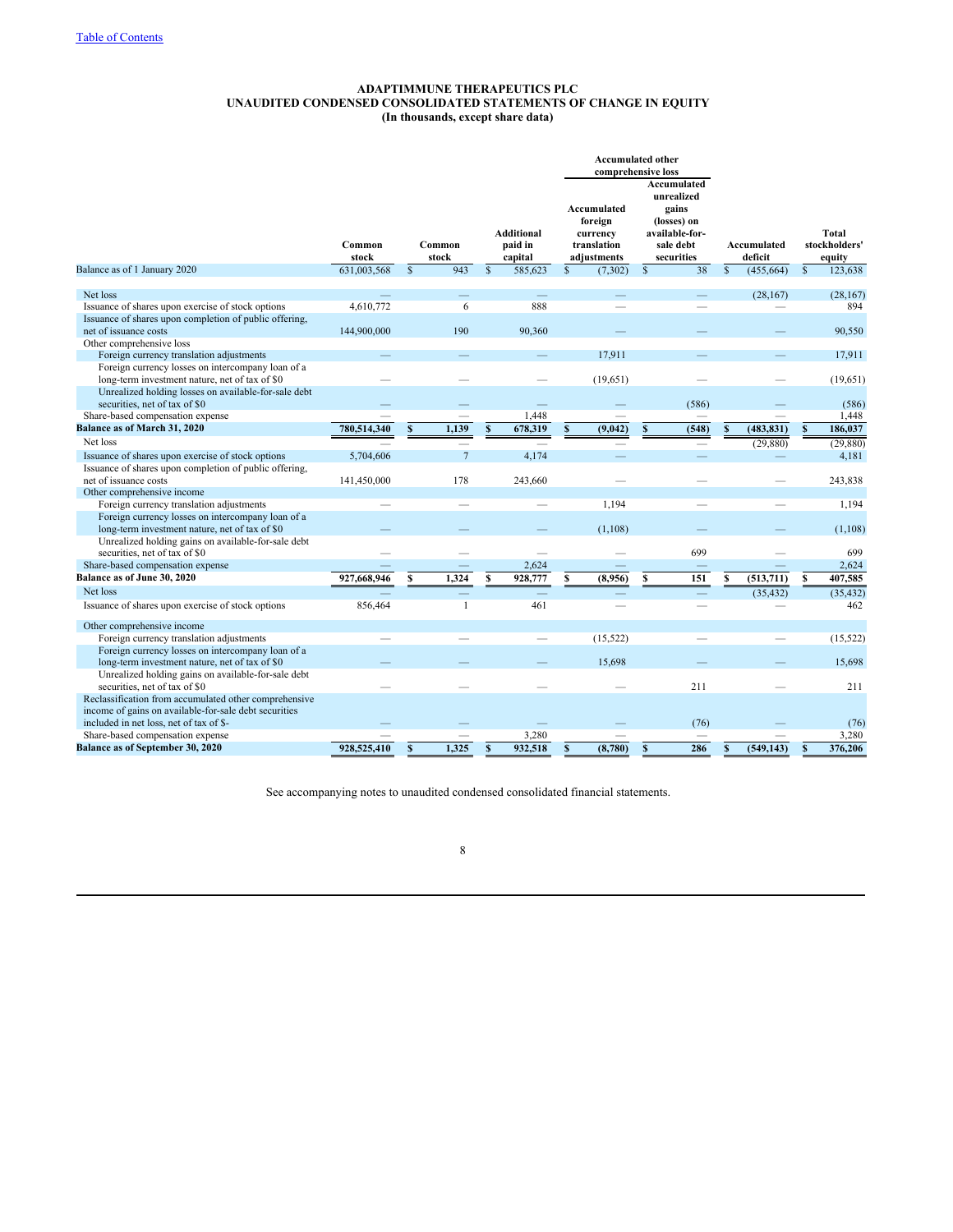## **ADAPTIMMUNE THERAPEUTICS PLC UNAUDITED CONDENSED CONSOLIDATED STATEMENTS OF CHANGE IN EQUITY (In thousands, except share data)**

|                                                                                      |                 |               |                         |              |                                         | <b>Accumulated other</b><br>comprehensive loss |                                                                  |          |                                                                                             |              |                        |              |                                  |
|--------------------------------------------------------------------------------------|-----------------|---------------|-------------------------|--------------|-----------------------------------------|------------------------------------------------|------------------------------------------------------------------|----------|---------------------------------------------------------------------------------------------|--------------|------------------------|--------------|----------------------------------|
|                                                                                      | Common<br>stock |               | Common<br>stock         |              | <b>Additional</b><br>paid in<br>capital |                                                | Accumulated<br>foreign<br>currency<br>translation<br>adjustments |          | Accumulated<br>unrealized<br>gains (losses) on<br>available-for-<br>sale debt<br>securities |              | Accumulated<br>deficit |              | Total<br>stockholders'<br>equity |
| Balance as of 1 January 2019                                                         | 627,454,270     |               | 939                     |              | 574,208                                 |                                                | (9,607)                                                          |          | (156)                                                                                       |              | (318, 499)             |              | 246,885                          |
| Net loss                                                                             |                 |               |                         |              |                                         |                                                |                                                                  |          |                                                                                             |              | (27, 412)              |              | (27, 412)                        |
| Issuance of shares upon exercise of stock options                                    | 840,432         |               |                         |              | 35                                      |                                                |                                                                  |          |                                                                                             |              |                        |              | 36                               |
| Other comprehensive loss                                                             |                 |               |                         |              |                                         |                                                |                                                                  |          |                                                                                             |              |                        |              |                                  |
| Foreign currency translation adjustments                                             |                 |               |                         |              |                                         |                                                | (3, 543)                                                         |          |                                                                                             |              |                        |              | (3, 543)                         |
| Unrealized holding gains on available-for-sale debt                                  |                 |               |                         |              |                                         |                                                |                                                                  |          |                                                                                             |              |                        |              |                                  |
| securities, net of tax of \$0                                                        |                 |               |                         |              |                                         |                                                |                                                                  |          | 210                                                                                         |              |                        |              | 210                              |
| Share-based compensation expense                                                     |                 |               |                         |              | 3,479                                   |                                                |                                                                  |          |                                                                                             |              |                        |              | 3,479                            |
| Balance as of March 31, 2019                                                         | 628.294.702     | S             | 940                     | $\mathbf{s}$ | 577,722                                 | S                                              | (13, 150)                                                        | S        | 54                                                                                          | $\mathbf{s}$ | (345.911)              | $\mathbf{s}$ | 219,655                          |
| Net loss                                                                             |                 |               |                         |              |                                         |                                                |                                                                  |          | $\qquad \qquad$                                                                             |              | (41,087)               |              | (41,087)                         |
| Issuance of shares upon exercise of stock options                                    | 2,377,876       |               | $\overline{\mathbf{3}}$ |              | 327                                     |                                                |                                                                  |          |                                                                                             |              |                        |              | 330                              |
| Other comprehensive income before reclassifications                                  |                 |               |                         |              |                                         |                                                |                                                                  |          |                                                                                             |              |                        |              |                                  |
| Foreign currency translation adjustments                                             |                 |               |                         |              |                                         |                                                | 4.842                                                            |          |                                                                                             |              |                        |              | 4,842                            |
| Unrealized holding gains on available-for-sale debt<br>securities, net of tax of \$0 |                 |               |                         |              |                                         |                                                |                                                                  |          | 68                                                                                          |              |                        |              | 68                               |
| Reclassification from accumulated other comprehensive                                |                 |               |                         |              |                                         |                                                |                                                                  |          |                                                                                             |              |                        |              |                                  |
| loss of gains on available-for-sale debt securities                                  |                 |               |                         |              |                                         |                                                |                                                                  |          |                                                                                             |              |                        |              |                                  |
| included in net income, net of tax of \$0                                            |                 |               |                         |              |                                         |                                                |                                                                  |          | (13)                                                                                        |              |                        |              | (13)                             |
| Share-based compensation expense                                                     |                 |               |                         |              | 3,196                                   |                                                |                                                                  |          | $\qquad \qquad$                                                                             |              |                        |              | 3,196                            |
|                                                                                      | 630, 672, 578   | <sup>\$</sup> | 943                     | s            | 581,245                                 | $\mathbf S$                                    | (8,308)                                                          | <b>S</b> | 109                                                                                         | S            | (386,998)              | $\mathbf{s}$ | 186,991                          |
| Balance as of June 30, 2019<br>Net loss                                              |                 |               |                         |              |                                         |                                                |                                                                  |          |                                                                                             |              |                        |              |                                  |
|                                                                                      |                 |               |                         |              |                                         |                                                |                                                                  |          |                                                                                             |              | (39, 302)              |              | (39, 302)                        |
| Issuance of shares upon exercise of stock options<br>Other comprehensive loss        | 280,158         |               |                         |              |                                         |                                                |                                                                  |          |                                                                                             |              |                        |              |                                  |
| Foreign currency translation adjustments                                             |                 |               |                         |              |                                         |                                                | 6.617                                                            |          |                                                                                             |              |                        |              | 6.617                            |
| Foreign currency losses on intercompany loan of a                                    |                 |               |                         |              |                                         |                                                |                                                                  |          |                                                                                             |              |                        |              |                                  |
| long-term investment nature, net of tax of \$0                                       |                 |               |                         |              |                                         |                                                | (8,388)                                                          |          |                                                                                             |              |                        |              | (8,388)                          |
| Unrealized holding losses on available-for-sale debt                                 |                 |               |                         |              |                                         |                                                |                                                                  |          |                                                                                             |              |                        |              |                                  |
| securities, net of tax of \$0                                                        |                 |               |                         |              |                                         |                                                |                                                                  |          |                                                                                             |              |                        |              |                                  |
|                                                                                      |                 |               |                         |              |                                         |                                                |                                                                  |          | (55)                                                                                        |              |                        |              | (55)                             |
| Share-based compensation expense                                                     |                 |               |                         |              | 1,820                                   |                                                |                                                                  |          |                                                                                             |              |                        |              | 1,820                            |
| Balance as of September 30, 2019                                                     | 630.952.736     | $\mathbf{s}$  | 943                     | S            | 583.065                                 | \$                                             | (10,079)                                                         | \$       | 54                                                                                          | S            | (426.300)              | \$           | 147,683                          |

See accompanying notes to unaudited condensed consolidated financial statements.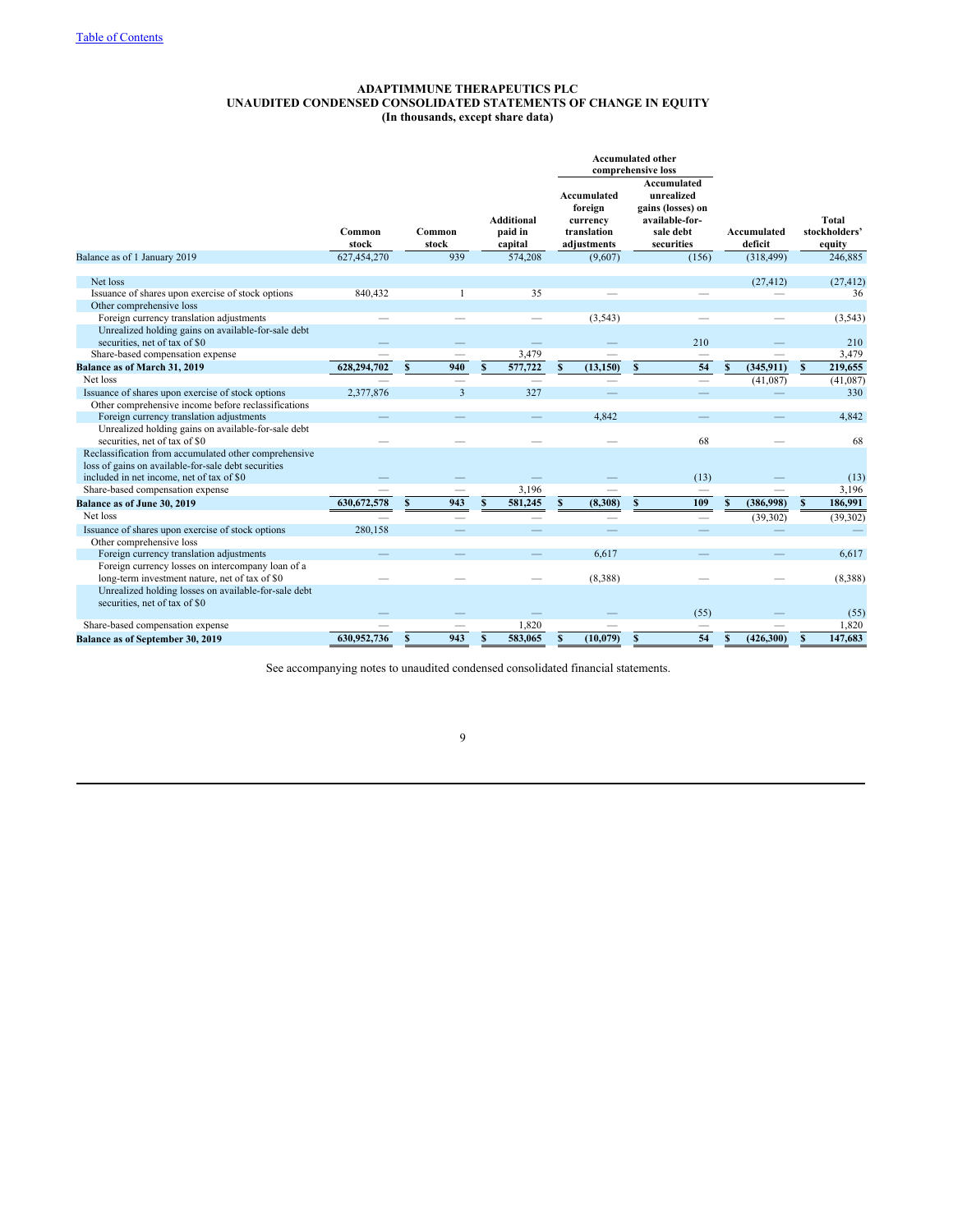#### **ADAPTIMMUNE THERAPEUTICS PLC UNAUDITED CONDENSED CONSOLIDATED STATEMENTS OF CASH FLOWS (In thousands)**

|                                                                                        |                 | Nine months ended<br>September 30, |            |  |  |  |
|----------------------------------------------------------------------------------------|-----------------|------------------------------------|------------|--|--|--|
|                                                                                        | 2020            |                                    | 2019       |  |  |  |
| <b>Cash flows from operating activities</b>                                            |                 |                                    |            |  |  |  |
| Net loss                                                                               | \$<br>(93, 479) | \$                                 | (107, 801) |  |  |  |
| Adjustments to reconcile net loss to net cash used in operating activities:            |                 |                                    |            |  |  |  |
| Depreciation                                                                           | 5,151           |                                    | 5,406      |  |  |  |
| Amortization                                                                           |                 | 718                                | 511        |  |  |  |
| Share-based compensation expense                                                       | 7,352           |                                    | 8,495      |  |  |  |
| Unrealized foreign exchange (gains) losses                                             | (1,102)         |                                    | 522        |  |  |  |
| Other                                                                                  | 2,817           |                                    | (208)      |  |  |  |
| Changes in operating assets and liabilities:                                           |                 |                                    |            |  |  |  |
| Decrease (increase) in receivables and other operating assets                          | 3,345           |                                    | (20,075)   |  |  |  |
| Decrease in non-current operating assets                                               | 2,291           |                                    | 1,468      |  |  |  |
| (Decrease) increase in payables and other current liabilities                          | (117)           |                                    | 8,879      |  |  |  |
| Increase in deferred revenue                                                           | 48,649          |                                    | 2,824      |  |  |  |
| Net cash used in operating activities                                                  | (24, 375)       |                                    | (99, 979)  |  |  |  |
|                                                                                        |                 |                                    |            |  |  |  |
| Cash flows from investing activities                                                   |                 |                                    |            |  |  |  |
| Acquisition of property, plant and equipment                                           | (1,174)         |                                    | (1, 425)   |  |  |  |
| Acquisition of intangibles                                                             | (496)           |                                    | (1,036)    |  |  |  |
| Maturity or redemption of marketable securities                                        | 78,915          |                                    | 92,803     |  |  |  |
| Investment in marketable securities                                                    | (363, 777)      |                                    | (19,080)   |  |  |  |
| Net cash (used in) provided by investing activities                                    | (286, 532)      |                                    | 71,262     |  |  |  |
|                                                                                        |                 |                                    |            |  |  |  |
| <b>Cash flows from financing activities</b>                                            |                 |                                    |            |  |  |  |
| Proceeds from issuance of common stock, net of issuance costs                          | 334,388         |                                    |            |  |  |  |
| Proceeds from exercise of stock options                                                | 5,541           |                                    | 366        |  |  |  |
| Net cash provided by financing activities                                              | 339,929         |                                    | 366        |  |  |  |
|                                                                                        |                 |                                    |            |  |  |  |
| Effect of currency exchange rate changes on cash, cash equivalents and restricted cash | (1,023)         |                                    | (398)      |  |  |  |
| Net increase (decrease) in cash, cash equivalents and restricted cash                  | 27,999          |                                    | (28, 749)  |  |  |  |
| Cash, cash equivalents and restricted cash at start of period                          | 54,908          |                                    | 72,476     |  |  |  |
| Cash, cash equivalents and restricted cash at end of period                            | $\$$<br>82,907  | \$                                 | 43,727     |  |  |  |
|                                                                                        |                 |                                    |            |  |  |  |

See accompanying notes to unaudited condensed consolidated financial statements.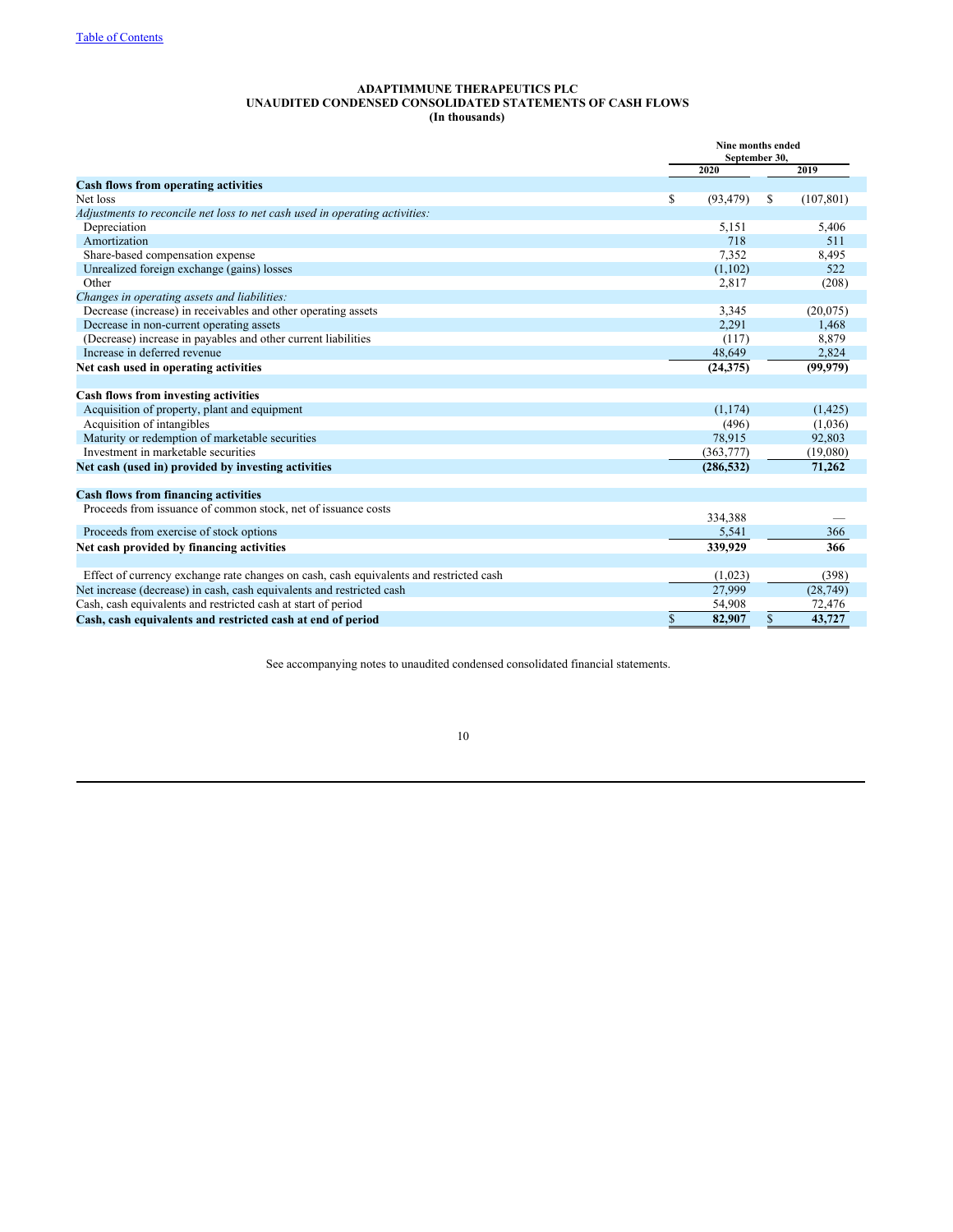## **ADAPTIMMUNE THERAPEUTICS PLC NOTES TO UNAUDITED CONDENSED CONSOLIDATED FINANCIAL STATEMENTS**

## **Note 1 — General**

Adaptimmune Therapeutics plc is registered in England and Wales. Its registered office is 60 Jubilee Avenue, Milton Park, Abingdon, Oxfordshire, OX14 4RX, United Kingdom. Adaptimmune Therapeutics plc and its subsidiaries (collectively "Adaptimmune" or the "Company") is a clinical-stage biopharmaceutical company primarily focused on providing novel cell therapies to people with cancer. We are a leader in the development of T-cell therapies for solid tumors. The Company's proprietary platform enables it to identify cancer targets, find and develop cell therapy candidates active against those targets and produce therapeutic candidates for administration to patients.

The Company is subject to a number of risks similar to other biopharmaceutical companies in the early stage of clinical development including, but not limited to, the need to obtain adequate additional funding, possible failure of preclinical programs or clinical programs, the need to obtain marketing approval for its cell therapies, competitors developing new technological innovations, the need to successfully commercialize and gain market acceptance of its cell therapies, the need to develop a reliable commercial manufacturing process, the need to commercialize any cell therapies that may be approved for marketing, and protection of proprietary technology. If the Company does not successfully commercialize any of its cell therapies, it will be unable to generate product revenue or achieve profitability. The Company had an accumulated deficit of \$549.1 million as of September 30, 2020.

## **Note 2 — Summary of Significant Accounting Policies**

## **(a) Basis of presentation**

The condensed consolidated financial statements of Adaptimmune Therapeutics plc and its subsidiaries and other financial information included in this Quarterly Report are unaudited and have been prepared in accordance with generally accepted accounting principles in the United States of America ("U.S. GAAP") and are presented in U.S. dollars. All significant intercompany accounts and transactions between the Company and its subsidiaries have been eliminated on consolidation.

The unaudited condensed consolidated financial statements presented in this Quarterly Report should be read in conjunction with the consolidated financial statements and accompanying notes included in the Company's Annual Report on Form 10-K filed with the SEC on February 27, 2020 (the "Annual Report"). The balance sheet as of December 31, 2019 was derived from audited consolidated financial statements included in the Company's Annual Report but does not include all disclosures required by U.S. GAAP. The Company's significant accounting policies are described in Note 2 to those consolidated financial statements.

Certain information and footnote disclosures normally included in financial statements prepared in accordance with U.S. GAAP have been condensed or omitted from these interim financial statements. However, these interim financial statements include all adjustments, consisting only of normal recurring adjustments, which are, in the opinion of management, necessary to fairly state the results of the interim period. The interim results are not necessarily indicative of results to be expected for the full year.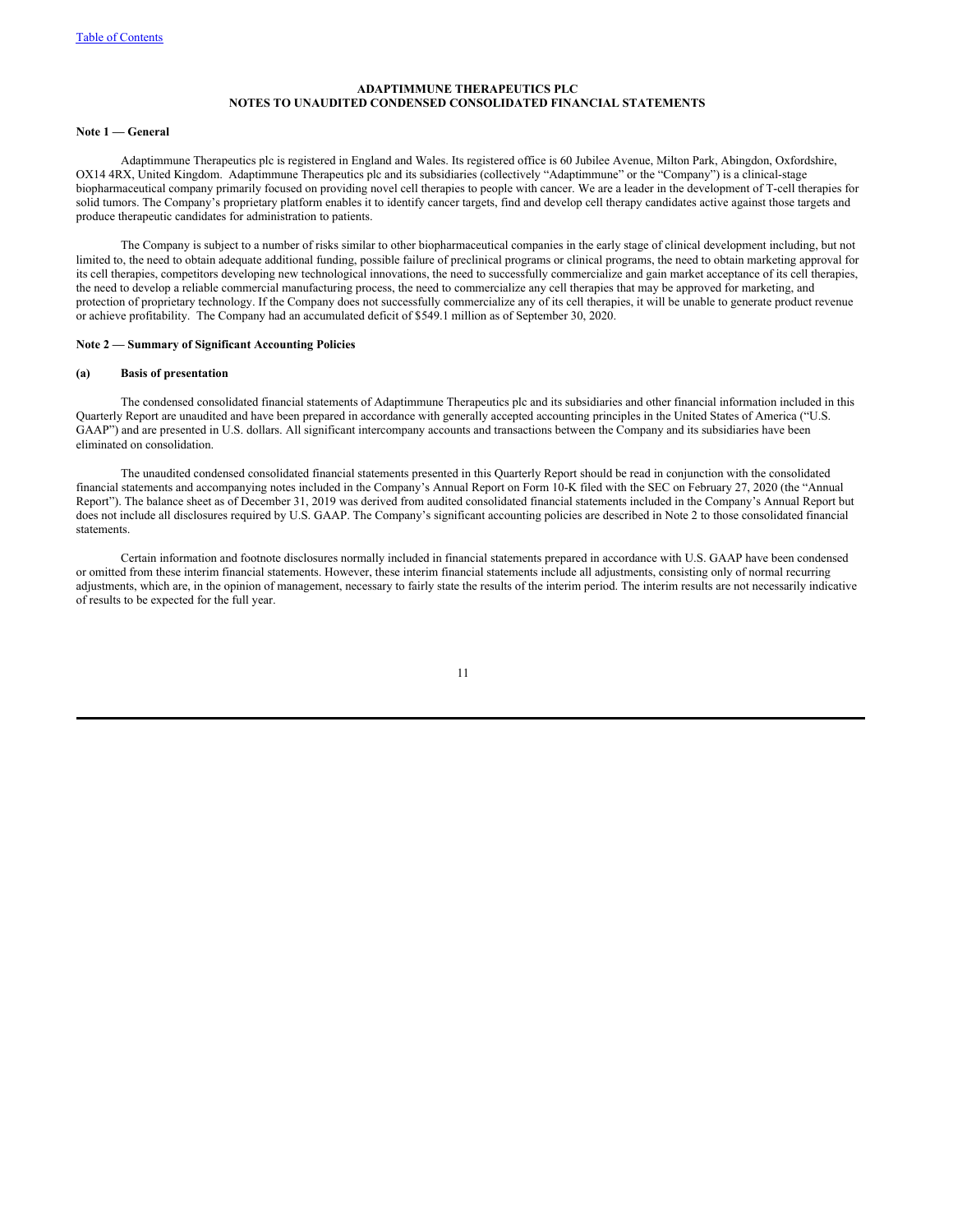## **(b) Use of estimates in interim financial statements**

The preparation of interim financial statements, in conformity with U.S. GAAP and SEC regulations, requires management to make estimates and assumptions that affect the reported amounts of assets and liabilities, disclosure of contingent assets and liabilities at the date of the interim financial statements and reported amounts of revenues and expenses during the reporting period. Estimates and assumptions are primarily made in relation to the valuation of share options, valuation allowances relating to deferred tax assets, revenue recognition, estimation of the incremental borrowing rate for operating leases, estimating clinical trial expenses and estimating R&D tax and expenditure credits. If actual results differ from the Company's estimates, or to the extent these estimates are adjusted in future periods, the Company's results of operations could either benefit from, or be adversely affected by, any such change in estimate.

#### **(c) Fair value measurements**

The Company is required to disclose information on all assets and liabilities reported at fair value that enables an assessment of the inputs used in determining the reported fair values. The fair value hierarchy prioritizes valuation inputs based on the observable nature of those inputs. The hierarchy defines three levels of valuation inputs:

Level 1 - Quoted prices in active markets for identical assets or liabilities

Level 2 - Inputs other than quoted prices included within Level 1 that are observable for the asset or liability, either directly or indirectly

Level 3 - Unobservable inputs that reflect the Company's own assumptions about the assumptions market participants would use in pricing the asset or liability

The carrying amounts of the Company's cash and cash equivalents, restricted cash, accounts receivable, accounts payable and accrued expenses approximate fair value because of the short-term nature of these instruments. The fair value of marketable securities, which are measured at fair value on a recurring basis is detailed in Note 6, Fair value measurements.

## **(d) New accounting pronouncements**

#### *Adopted in the period*

## Customer's Accounting for Implementation Costs Incurred in a Cloud Computing Arrangement That Is a Service Contract

On January 1, 2020, the Company adopted ASU 2018-15 – Intangibles — Goodwill and Other — Internal-Use Software (Subtopic 350-40) Customer's Accounting for Implementation Costs Incurred in a Cloud Computing Arrangement That Is a Service Contract. The guidance aligns the requirements for capitalizing implementation costs incurred in a hosting arrangement that is a service contract with the requirements for capitalizing implementation costs incurred to develop or obtain internal-use software (and hosting arrangements that include an internal use software license). The Company elected to apply the guidance prospectively to all implementation costs incurred after the date of adoption. The guidance has not had a material effect on the condensed consolidated financial statements.

#### *Simplifying the Accounting for Income Taxes*

On January 1, 2020, the Company adopted ASU 2019-12 – Simplifying the Accounting for Income Taxes (Topic 740). The simplifications to accounting for income taxes cover a variety of areas, including the removal of the exception to the incremental approach for intraperiod tax allocation when there is a loss from continuing operations and income or a gain from other items (for example, discontinued operations or other comprehensive income). The changes also add a requirement for an entity to reflect the effect of an enacted change in tax laws or rates in the annual effective tax rate computation in the interim period that includes the enactment date. Most of the amendments should be applied on a prospective basis. The guidance has not had a material effect on the condensed consolidated financial statements.

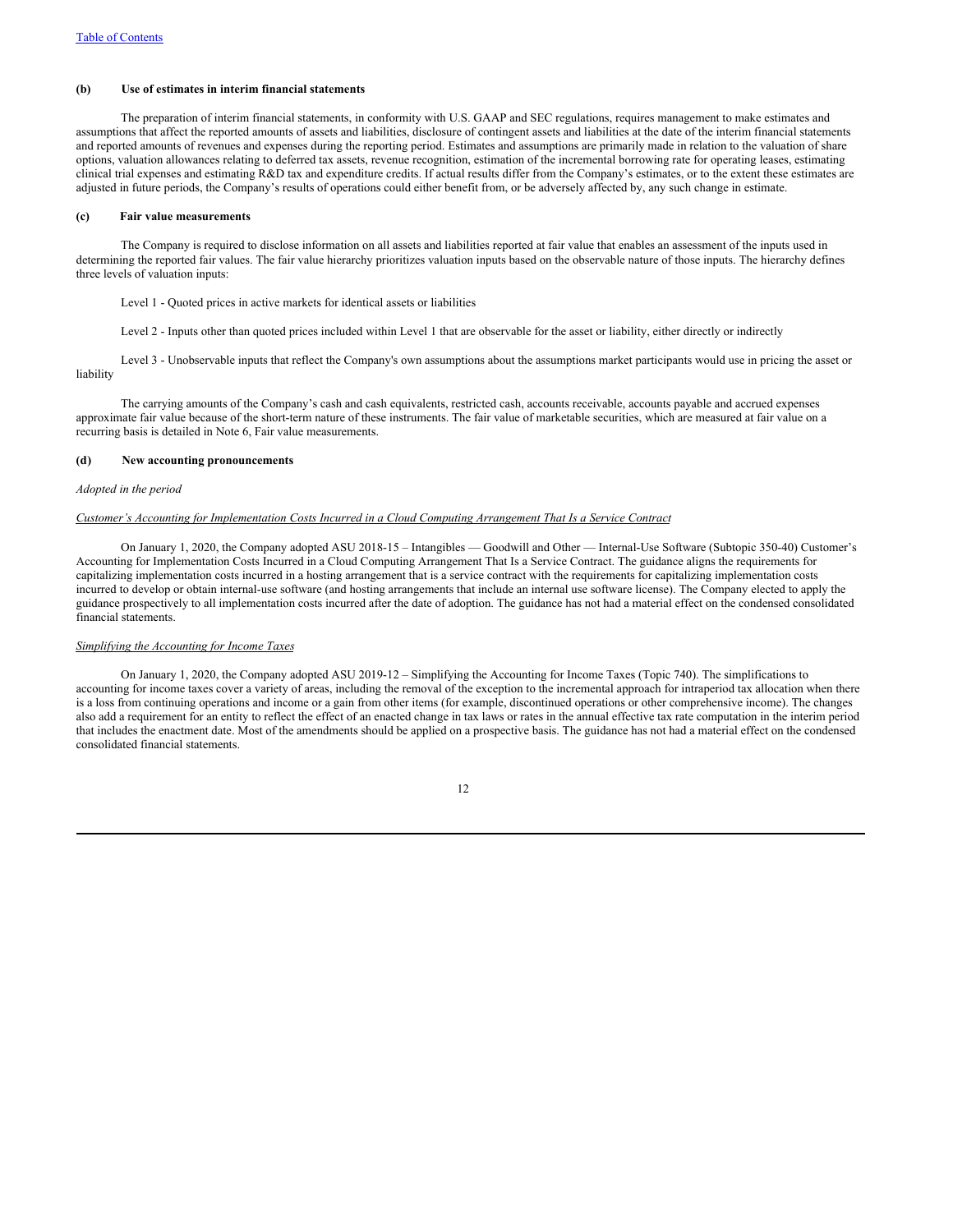## *Changes to the Disclosure Requirements for Fair Value Measurement*

On January 1, 2020, the Company adopted ASU 2018-13 – Fair Value Measurement (Topic 820) - Disclosure Framework— Changes to the Disclosure Requirements for Fair Value Measurement, which modifies the disclosure requirements on fair value measurements in Topic 820, Fair Value Measurement. Certain amendments apply prospectively with all other amendments applied retrospectively to all periods presented upon their effective date. The guidance has not had a material effect on the condensed consolidated financial statements.

## *Revenue Recognition in Collaborative Arrangements*

On January 1, 2020, the Company adopted ASU 2018-18 – Collaborative Arrangements — Clarifying the Interaction between Topic 808 and Topic 606, which clarifies that certain transactions between collaborative arrangement participants should be accounted for as revenue under Topic 606 when the collaborative arrangement participant is a customer in the context of a unit of account. In those situations, all the guidance in Topic 606 should be applied, including recognition, measurement, presentation, and disclosure requirements. The guidance has been applied retrospectively to all contracts that were not completed at the date of initial application of Topic 606. The guidance has not had a material effect on the condensed consolidated financial statements because it did not change the Company's accounting for existing or previous collaborative arrangements.

#### *To be adopted in future periods*

#### *Measurement of Credit Losses on Financial Instruments*

In June 2016, the FASB issued ASU 2016-13 - Financial Instruments - Credit losses, which replaces the incurred loss impairment methodology for financial instruments in current GAAP with a methodology that reflects expected credit losses and requires consideration of a broader range of reasonable and supportable information to inform credit loss estimates. The guidance is effective for the fiscal year beginning January 1, 2020, including interim periods within that fiscal year. In November 2019, the FASB issued ASU 2019-10 which resulted in the postponement of the effective date of the new guidance for eligible smaller reporting companies to the fiscal year beginning January 1, 2023. The Company currently intends to adopt the guidance in the fiscal year beginning January 1, 2023. The guidance must be adopted using a modified-retrospective approach and a prospective transition approach is required for debt securities for which an other-than-temporary impairment had been recognized before the effective date. The Company is currently evaluating the impact of the guidance on its condensed consolidated financial statements.

#### **Note 3 — Revenue**

The Company hastwo contracts with customers: a collaboration and license agreement with GSK (the "GSK Collaboration and License Agreement") and a collaboration agreement with Astellas Pharma Inc. (the "Astellas Collaboration Agreement") through its wholly-owned subsidiary, Universal Cells, Inc. ("Astellas").

Development revenue from contracts with customers in the three and nine months ended September 30, 2020 comprises the following (in thousands):

|                     | Three months ended<br>September 30, |      | Nine months ended<br>September 30, |  |      |
|---------------------|-------------------------------------|------|------------------------------------|--|------|
|                     | 2020                                | 2019 | 2020                               |  | 2019 |
| Development revenue | 1,193                               | 237  | 2.456                              |  | 394  |
|                     | 1,193                               | 237  | 2,456                              |  | 394  |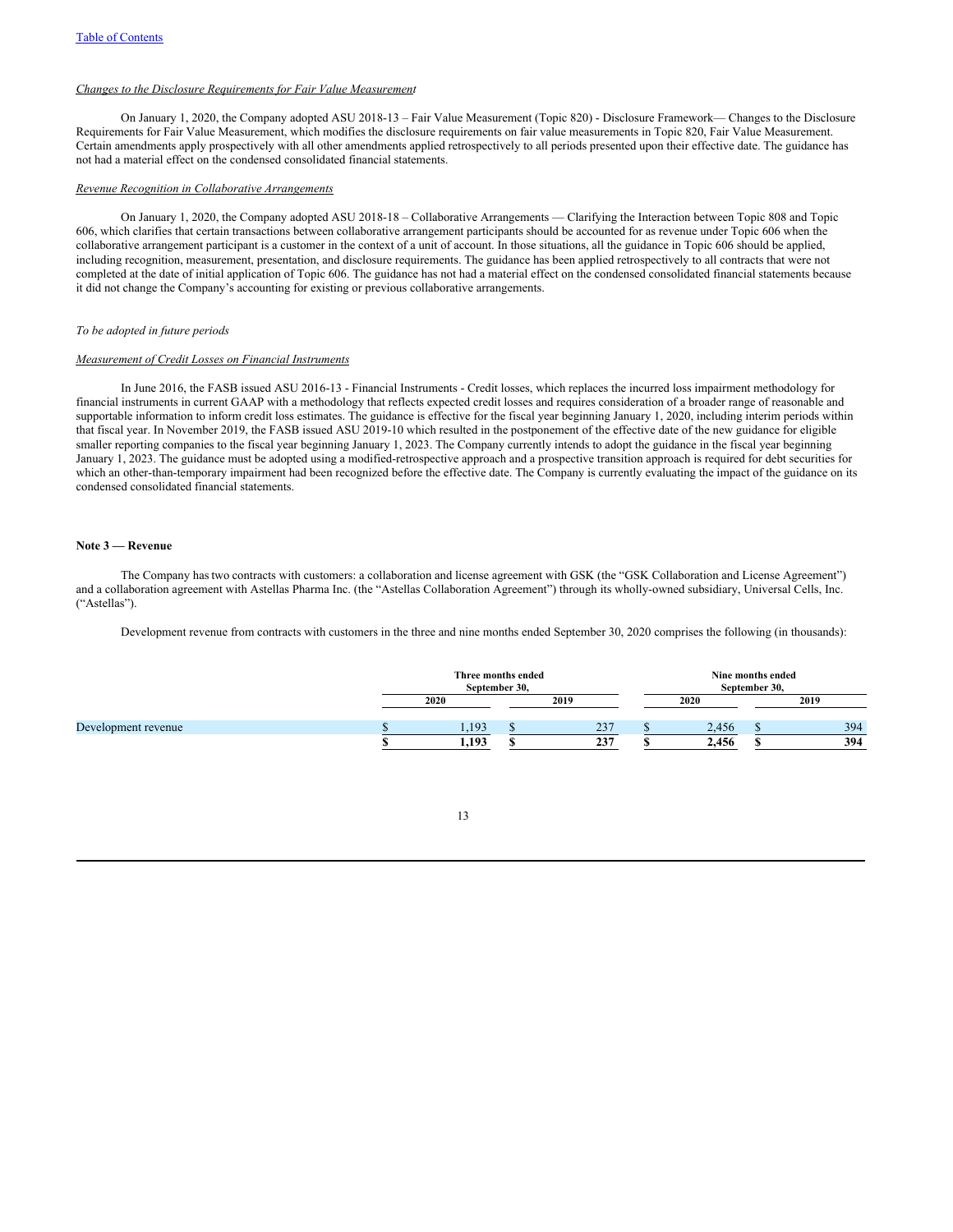Deferred revenue increased by \$47.7 million from \$2.1 million at January 1, 2020 to \$49.8 million at September 30, 2020. The movement is largely due to the upfront payment of \$50.0 million received under the Astellas Collaboration Agreement in January 2020 offset by revenue recognized under our collaboration agreements in the nine months ended September 30, 2020.

As of December 31, 2019, there was deferred revenue of \$2.1 million associated with the third target under the GSK Collaboration Agreement, of which \$0.4 million and \$1.5 million was recognized as revenue in the three and nine months ended September 30, 2020 respectively.

#### *The Astellas Collaboration Agreement*

On January 13, 2020, the Company entered into the Astellas Collaboration Agreement. The Company received \$50.0 million as a non-refundable upfront payment in January 2020 after entering into the agreement. Under the agreement the parties will agree on up to three targets and will co-develop T-cell therapies directed to those targets pursuant to an agreed research plan. For each target, Astellas will fund co-development up until completion of a Phase 1 trial for products directed to such target.

Upon successful completion of the Phase 1 trial for a product, Astellas and Adaptimmune will elect whether to progress with co-development and cocommercialization of such product, or to allow the other party to pursue the candidate independently. If the parties progress with co-development and cocommercialization of a product, then each party will grant the other party a co-exclusive license to co-develop and co-commercialize such product in the field of T-cell therapy. If a product is developed solely by one party, then the other party will grant to the continuing party an exclusive license to develop and commercialize such product in the field of T-cell therapy.

In the three months ended June 30, 2020, the parties nominated the target for the first collaboration program and the Company commenced development of this target under the agreement and began recognizing revenue for this performance obligation.

In addition, Astellas was also granted the right to develop, independently of Adaptimmune, allogeneic T-cell therapy candidates directed totwo targets selected by Astellas. Astellas will have sole rights to develop and commercialize products resulting from these two targets.

Under the terms of the agreement, Adaptimmune could be entitled to receive up to \$847.5 million in further payments, including:

- Development milestones of up to \$73.75 million for each co-developed and co-commercialized product; and
- Development milestones of up to \$147.5 million per product and up to \$110.0 million in sales milestones for products developed unilaterally by Astellas.

In addition, Adaptimmune is entitled to receive research funding of up to \$7.5 million per year on a per collaboration target basis, which is payable on a quarterly basis within standard payment terms, and tiered royalties on net sales in the mid-single to mid-teen digits.

In consideration for rights under certain contributed Astellas technology for a product unilaterally developed by Adaptimmune, Astellas could be eligible to receive up to \$552.5 million, including up to \$147.5 million in milestone payments per product, and up to \$110.0 million in sales milestones for products developed unilaterally by Adaptimmune. In addition, Astellas is entitled to receive tiered royalties on net sales in the mid-single to mid-teen digits.

To the extent that Astellas and Adaptimmune co-develop and co-commercialize any product, the parties would share equally all worldwide costs and profits.

Either party can terminate the agreement in the event of material breach or insolvency of the other party. Astellas can terminate the Agreement for convenience in its entirety or partly in relation to any targets and products directed to such targets. Adaptimmune can terminate the Agreement for convenience in relation to any target it is unilaterally developing and to products directed to such target.

The Company has assessed the agreement under the provisions of ASC 606,*Revenue from Contracts with Customers* and ASC 808, *Collaborative Arrangements*. The Company determined that Astellas is a customer and has applied the provisions of ASC 606 to the contract and related performance obligations. The Company identified the following performance obligations under the agreement: (i) research services and rights granted under the co-exclusive license for each of the three co-development targets and (ii) the rights granted for each of the two independent Astellas targets.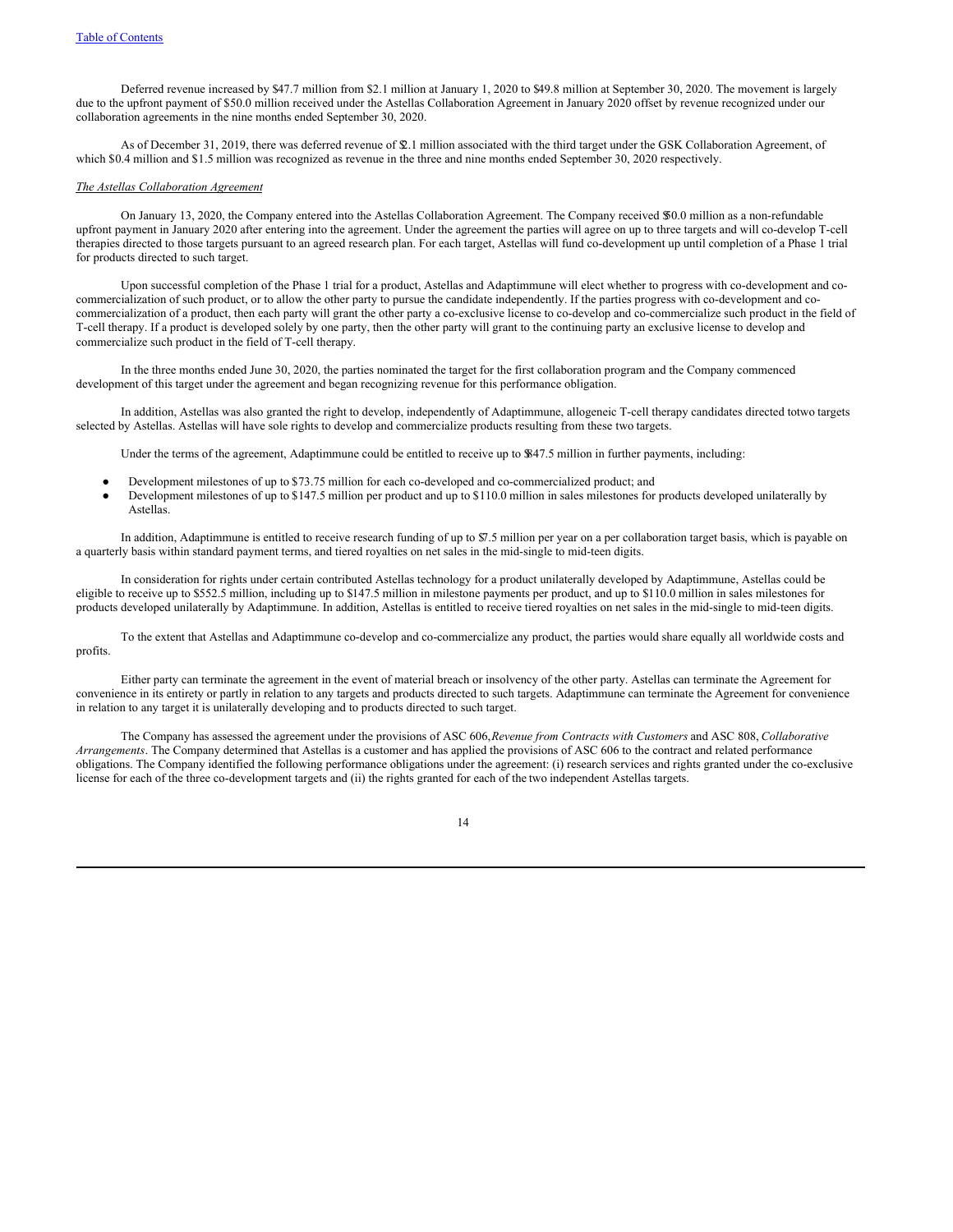The aggregate transaction price at inception of the agreement was the \$50.0 million upfront payment. Future development milestones are not considered probable as of September 30, 2020 and have not been included in the transaction price. Reimbursement of the research funding over the codevelopment period (up until completion of a Phase 1 trial for products directed to such target) is variable consideration and included in the transaction price as of September 30, 2020 to the extent that a significant reversal of revenue is not probable. The Company may also receive sales milestones upon the achievement of specified levels of annual net sales by Astellas under an independent Astellas program. These amounts have not been included within the transaction price as of September 30, 2020 because they are sales-based and would be recognized when the subsequent sales occur.

The aggregate transaction price is allocated to the performance obligations depending on the relative standalone selling price of the performance obligations. In determining the best estimate of the standalone selling price, the Company considered internal pricing objectives it used in negotiating the contract, together with internal data regarding the cost and margin of providing research services and adjusted-market data from comparable arrangements. The variable consideration is allocated to the performance obligation to which it relates.

The amount of the transaction price allocated to the performance obligation is recognized as or when the Company satisfies the performance obligation. The Company expects to satisfy the performance obligations relating to the three co-development targets as development progresses and recognizes revenue based on an estimate of the percentage of completion of the project determined based on the costs incurred on the project as a percentage of the total expected costs. The Company considers that this depicts the progress of the project, where the significant inputs would be internal project resources and third-party costs. The determination of the percentage of completion requires the Company to estimate the costs-to-complete the project. The Company makes a detailed estimate of the costs-to-complete, which is re-assessed every reporting period based on the latest project plan and discussions with project teams. If a change in facts or circumstances occurs, the estimate will be adjusted and the revenue will be recognized based on the revised estimate. The difference between the cumulative revenue recognized based on the previous estimate and the revenue recognized based on the revised estimate would be recognized as an adjustment to revenue in the period in which the change in estimate occurs. The revenue allocated to the research services will be recognized as development of products directed to the target progresses up until completion of a Phase 1 trial.

The Company has determined that the performance obligations relating to thetwo independent Astellas targets would be recognized at a point-in-time, upon commencement of the licenses in the event of nomination of the target, since they are right-to-use licenses.

The amount of the transaction price that is allocated to performance obligations that are unsatisfied or partially satisfied under the agreement as of September 30, 2020 was \$62.9 million, of which \$14.3 million is allocated to the rights granted for each of the two independent Astellas targets, \$6.9 million is allocated to research services and rights under the co-exclusive license for each of the second and third co-development targets, and \$20.5 million is allocated to research services and rights granted under the co-exclusive license for the first co-development target.

#### **Note 4 — Loss per share**

The dilutive effect of 91,263,299 and 90,072,300 stock options outstanding as of September 30, 2020 and 2019 respectively have been excluded from the diluted loss per share calculation for the three and nine months ended September 30, 2020 and 2019, because they would have an antidilutive effect on the loss per share for the period.

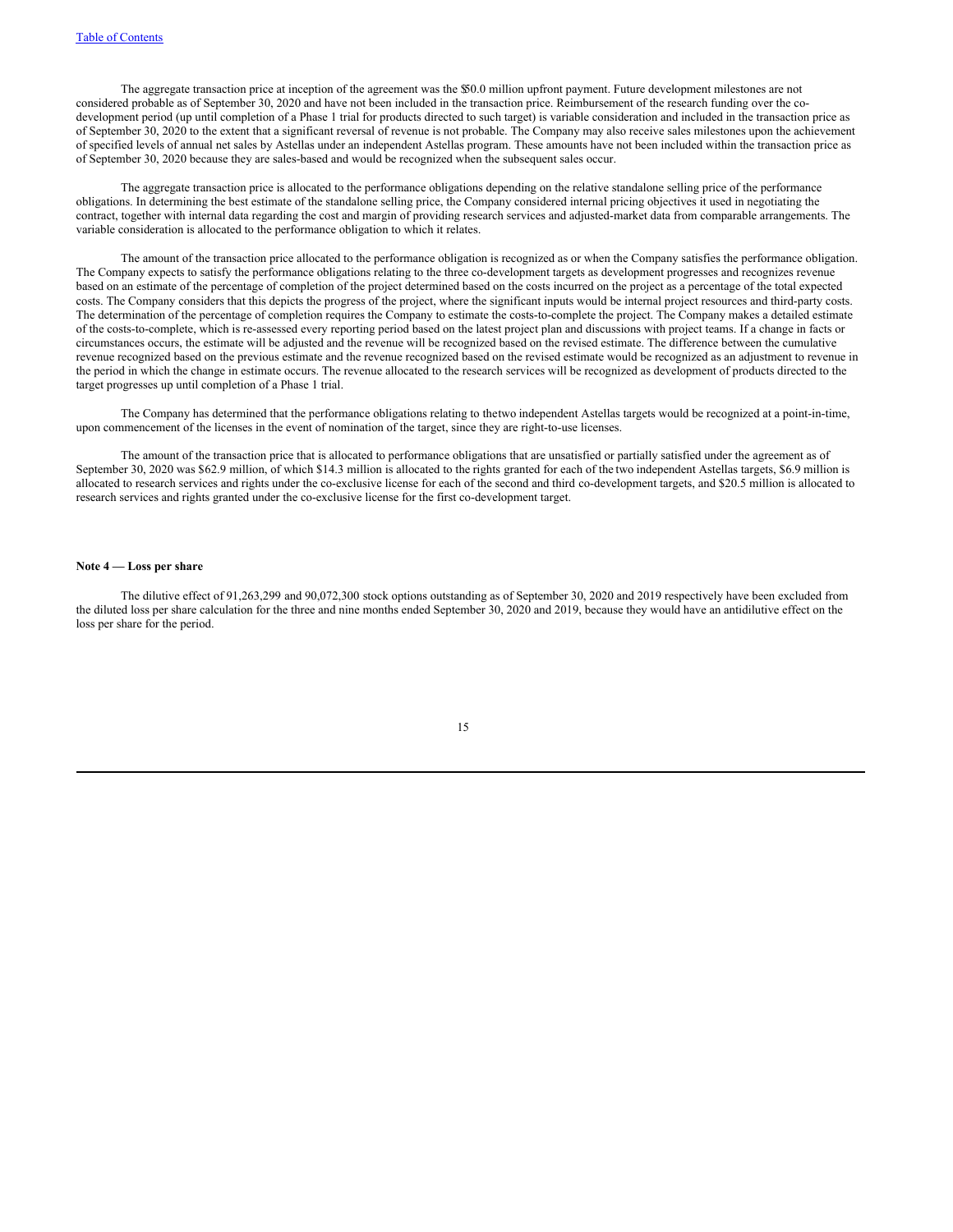#### **Note 5 — Fair value measurements**

Assets and liabilities measured at fair value on a recurring basis based on Level 1, Level 2, and Level 3 fair value measurement criteria as of September 30, 2020 are as follows (in thousands):

|                           |                       |         |    |         |                | Fair value measurements using |         |
|---------------------------|-----------------------|---------|----|---------|----------------|-------------------------------|---------|
|                           | September 30,<br>2020 |         |    | Level 1 | <b>Level 2</b> |                               | Level 3 |
| <b>Assets:</b>            |                       |         |    |         |                |                               |         |
| Corporate debt securities |                       | 315,437 | S. | 315,437 |                | $\overline{\phantom{a}}$      |         |
| Agency bonds              |                       | 6,005   |    |         |                | 6,005                         |         |
|                           |                       | 321,442 |    | 315,437 |                | 6,005                         |         |

The Company estimates the fair value of available-for-sale debt securities with the aid of a third party valuation service, which uses actual trade and indicative prices sourced from third-party providers on a daily basis to estimate the fair value. If observed market prices are not available (for example securities with short maturities and infrequent secondary market trades), the securities are priced using a valuation model maximizing observable inputs, including market interest rates.

## **Note 6 — Marketable securities – available-for-sale debt securities**

As of September 30, 2020, the Company has the following investments in marketable securities (in thousands):

|                                     | Remaining<br><b>Contractual Maturity</b> | Amortized<br>Cost | Gross<br>Unrealized<br>Gains | Gross<br><b>Unrealized</b><br><b>Losses</b> | Aggregate<br><b>Estimated</b><br><b>Fair Value</b> |
|-------------------------------------|------------------------------------------|-------------------|------------------------------|---------------------------------------------|----------------------------------------------------|
| Available-for-sale debt securities: |                                          |                   |                              |                                             |                                                    |
| Corporate debt securities           | Less than 3 months                       | 14,272            | 16                           | (4)                                         | 14,284                                             |
| Corporate debt securities           | 3 months to 1 year                       | 164,830           | 336                          | (40)                                        | 165,126                                            |
| Agency bonds                        | 1 year to 2 years                        | 5.996             |                              | $\overline{\phantom{a}}$                    | 6.005                                              |
| Corporate debt securities           | year to 2 years                          | 136.058           | 107                          | (138)                                       | 136,027                                            |
|                                     |                                          | \$321,156         | 468                          | (182)                                       | 321,442                                            |

As of September 30, 2020 and December 31, 2019, the aggregate fair value of securities held by the Company in an unrealized loss position was \$135.0 million and \$2.0 million respectively, which consisted of 23 and 1 separate securities, respectively. No securities have been in an unrealized loss position for more than one year.

As of September 30, 2020, the securities in an unrealized loss position are not considered to be other than temporarily impaired because the impairments are not severe and have been for a short duration. The Company does not intend to sell the debt securities in an unrealized loss position and believes that it has the ability to hold the debt securities to maturity.

## **Note 7 — Other current assets**

Other current assets consisted of the following (in thousands):

|                          |   | September 30,<br>2020 |  |        |
|--------------------------|---|-----------------------|--|--------|
| Corporate tax receivable | ل | 13.921                |  | 19,284 |
| Prepayments              |   | 7.754                 |  | 8,395  |
| Clinical materials       |   | 2,488                 |  | 1,459  |
| Other current assets     |   | 2.662                 |  | 1.809  |
|                          |   | 26,825                |  | 30.947 |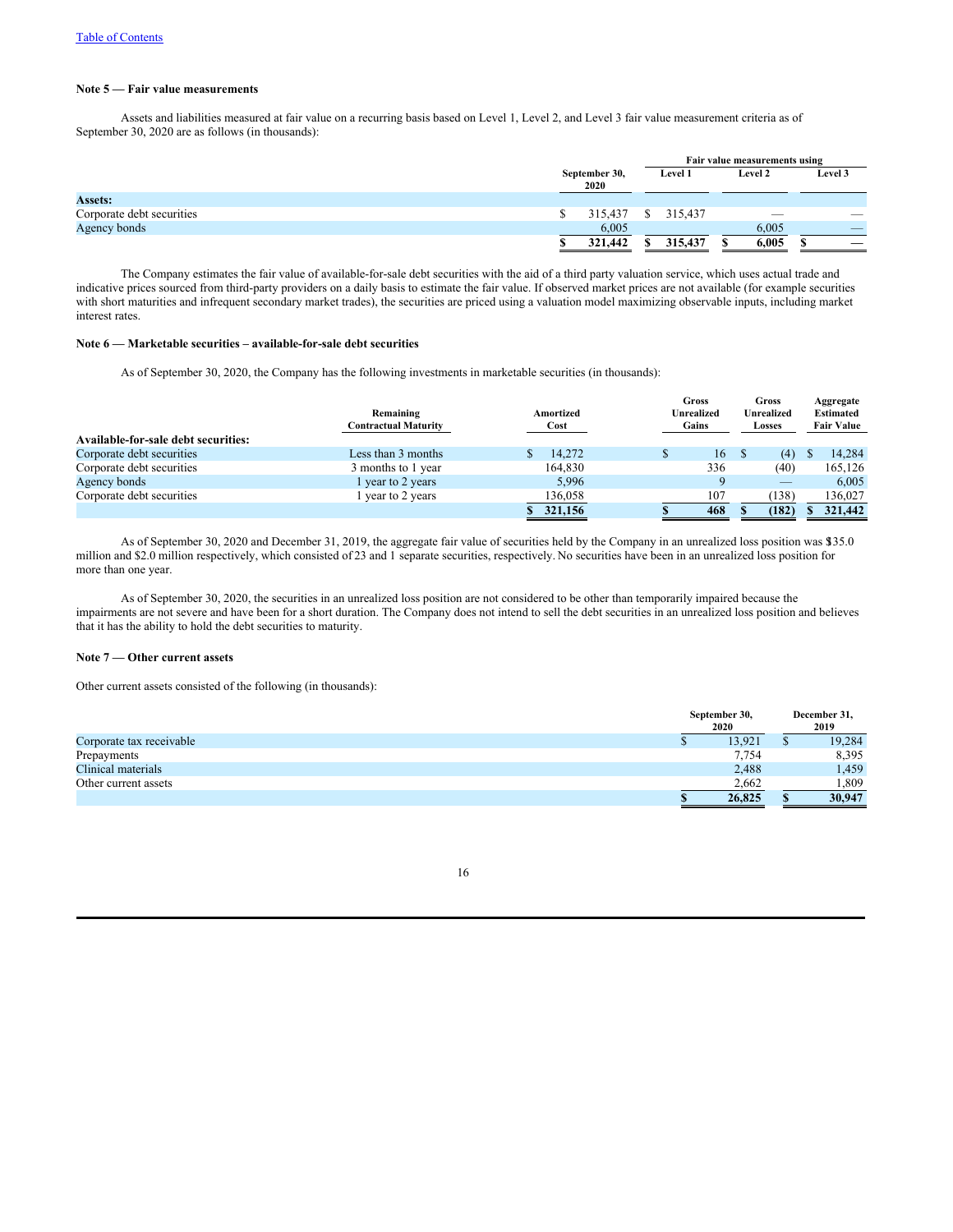## **Note 8 — Accrued expenses and other current liabilities**

Accrued expenses and other current liabilities consisted of the following (in thousands):

|                                              | September 30,<br>2020 | December 31,<br>2019 |
|----------------------------------------------|-----------------------|----------------------|
| Accrued clinical and development expenditure | 11.097                | 8,782                |
| Accrued employee expenses                    | 8.127                 | 6,863                |
| Other accrued expenditure                    | 2,784                 | 2,662                |
| Accrued purchase commitments                 | 2.500                 | 5.000                |
| Other                                        | 107                   | 56                   |
|                                              | 24,615                | 23,363               |

In 2016, the Company entered into a supply agreement with ThermoFisher for the supply of the Dynabeads® CD3/CD28 technology. The supply agreement runs until December 31, 2025. Under the supply agreement, the Company is required to purchase its requirements for CD3/CD28 magnetic bead product exclusively from ThermoFisher for a period of 5 years. In the three months ended September 30, 2019, management considered that there was sufficient uncertainty surrounding the utility of the Dynabeads to result in \$5.0 million of minimum purchasing obligations being recognized in in research and development expense in that period. The related per-share amount for both the three and nine months ended September 30, 2019 is \$(0.01). Of the minimum purchasing obligations of \$5.0 million, \$2.5 million was paid during the nine-months ended September 30, 2020. The remaining minimum purchase obligations of \$2.5 million are payable within the next year, and are included within accrued purchase commitments above.

## **Note 9 — Share-based compensation**

The following table shows the total share-based compensation expense included in the unaudited consolidated statements of operations (in thousands):

|                            |              | Three months ended<br>September 30. |       | Nine months ended<br>September 30. |      |       |
|----------------------------|--------------|-------------------------------------|-------|------------------------------------|------|-------|
|                            | 2019<br>2020 |                                     | 2020  |                                    | 2019 |       |
| Research and development   | 1.219        |                                     | 144   | 3.126                              |      | 2,951 |
| General and administrative | 2.061        |                                     | .676  | 4.226                              |      | 5,544 |
|                            | 3.280        |                                     | 1.820 | 7.352                              |      | 8.495 |

The following table shows information about share options and options which have a nominal exercise price (similar to restricted stock units (RSUs)) granted:

|                                                                      |  | Three months ended<br>September 30, |  |           |  | Nine months ended |  |            |  |
|----------------------------------------------------------------------|--|-------------------------------------|--|-----------|--|-------------------|--|------------|--|
|                                                                      |  |                                     |  |           |  | September 30,     |  |            |  |
|                                                                      |  | 2020                                |  | 2019      |  | 2020              |  | 2019       |  |
| Number of options over ordinary shares granted                       |  | 1.882.966                           |  | 3,733,359 |  | 14.851.182        |  | 15,477,255 |  |
| Weighted average fair value of ordinary shares options               |  | 1.25                                |  | 0.31      |  | 0.57              |  | 0.48       |  |
| Number of additional options with a nominal exercise price granted   |  | 571,320                             |  | 743.292   |  | 7.410.136         |  | 7,700,658  |  |
| Weighted average fair value of options with a nominal exercise price |  | 1.70                                |  | 0.51      |  | 0.78              |  | 0.89       |  |

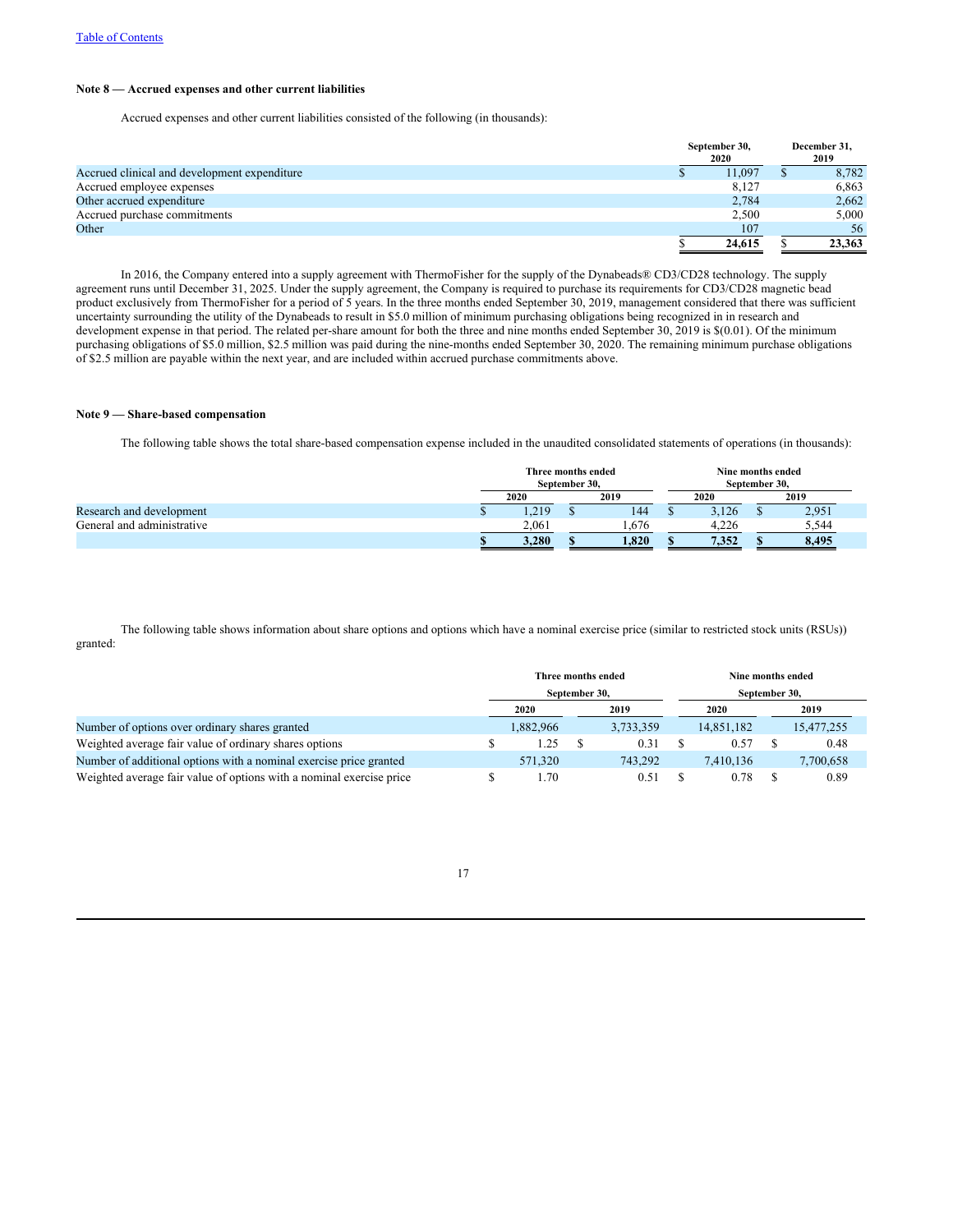#### **Note 10 — Stockholders' equity**

On January 24, 2020, the Company closed an underwritten public offering of21,000,000 American Depository Shares (ADSs), which together with the full exercise by the underwriters of their option to purchase an additional 3,150,000 ADSs, generated net proceeds of \$90.5 million.

On June 4, 2020, the Company closed an underwritten public offering of23,575,000 ADSs, which together with the full exercise by the underwriters of their option to purchase an additional 3,075,000 ADSs, generated net proceeds of \$243.8 million.

#### **Item 2. Management's Discussion and Analysis of Financial Condition and Results of Operations**

The following discussion and analysis of our financial condition and results of operations should be read in conjunction with our unaudited condensed consolidated financial statements and related notes included in this Quarterly Report. The following discussion and analysis of our financial condition and results of operations should be read in conjunction with our consolidated financial statements and related notes appearing elsewhere in this Ouarterly Report and the audited consolidated financial statements and notes thereto and management's discussion and analysis of financial condition and results of operations for the vear ended December 31, 2019, included in our Annual Report on Form 10-K that was filed with the SEC on February 27, 2020. Some of the information contained in this discussion and analysis or set forth elsewhere in this Quarterly Report, including information with respect to our plans and strategy for our business, includes forward-looking statements that involve risks and uncertainties. As a result of many factors, including those factors set forth in the "Risk Factors" section of this Quarterly Report, our actual results could differ materially from the results described in, or implied by, these forward-looking *statements.*

#### **Overview**

We are a clinical-stage biopharmaceutical company focused on providing novel cell therapies to people with cancer. We are a leader in the development of engineered T-cell therapies for solid tumors. Our proprietary platform enables us to identify cancer targets, find and develop cell therapy candidates active against those targets and produce therapeutic candidates for administration to patients. Our cell therapies include Specific Peptide Enhanced Affinity Receptor ("SPEAR") T-cells, which use genetically engineered T-cell receptors, and HLA-independent TCRs (HiTs) that recognize targets independently of the HLA profile of the tumor cell. Using our SPEAR T-cells, we aim to become the first company to have a TCR T-cell approved for the treatment of solid tumor indication.

As the COVID-19 pandemic continues, we remain focused on ensuring the safety of our workforce and continuing, where possible, to safely treat patients with our cell therapies. We continue to work with our clinical sites to ensure that patients are treated as soon as clinical sites are able to do so. Our facilities in the United States ("U.S.") and the United Kingdom ("U.K.") remain open to support manufacturing and delivery of our existing cell therapies as well as research and development of new cell therapies. Further information on risks related to COVID-19 is provided in the "Information Regarding Forward-Looking Statements" and "Risk Factors" sections.

We have clinical trials ongoing with our wholly-owned ADP-A2M4, ADP-A2M4CD8, and ADP-A2AFP SPEAR T-cell therapies.

- *SPEARHEAD-1 Phase 2 Trial with ADP-A2M4:* A Phase 2 clinical trial is underway in synovial sarcoma and myxoid round cell liposarcoma ("MRCLS") indications. Subject to the successful conclusion of the SPEARHEAD-1 study, which we aim to fully enroll during the first half of 2021, and approval of a Biologics License Application by the FDA, we plan to commercially launch ADP-A2M4 in 2022. Orphan Drug designation for ADP-A2M4 for the treatment of soft tissue sarcomas has been granted in the European Union and U.S. together withRegenerative Medicine Advanced Therapy (RMAT) designation in the U.S. for the treatment of synovial sarcoma and access to the Priority Medicines ("PRIME") Regulatory Support initiative by the European Medicines Agency ("EMA") for ADP-A2M4 for the treatment of synovial sarcoma.
- *SPEARHEAD-2 Phase 2 Trial with ADP-A2M4***:** A Phase 2 trial combining ADP-A2M4 with pembrolizumab in ten patients with head and neck cancer is underway at clinical sites in the United States.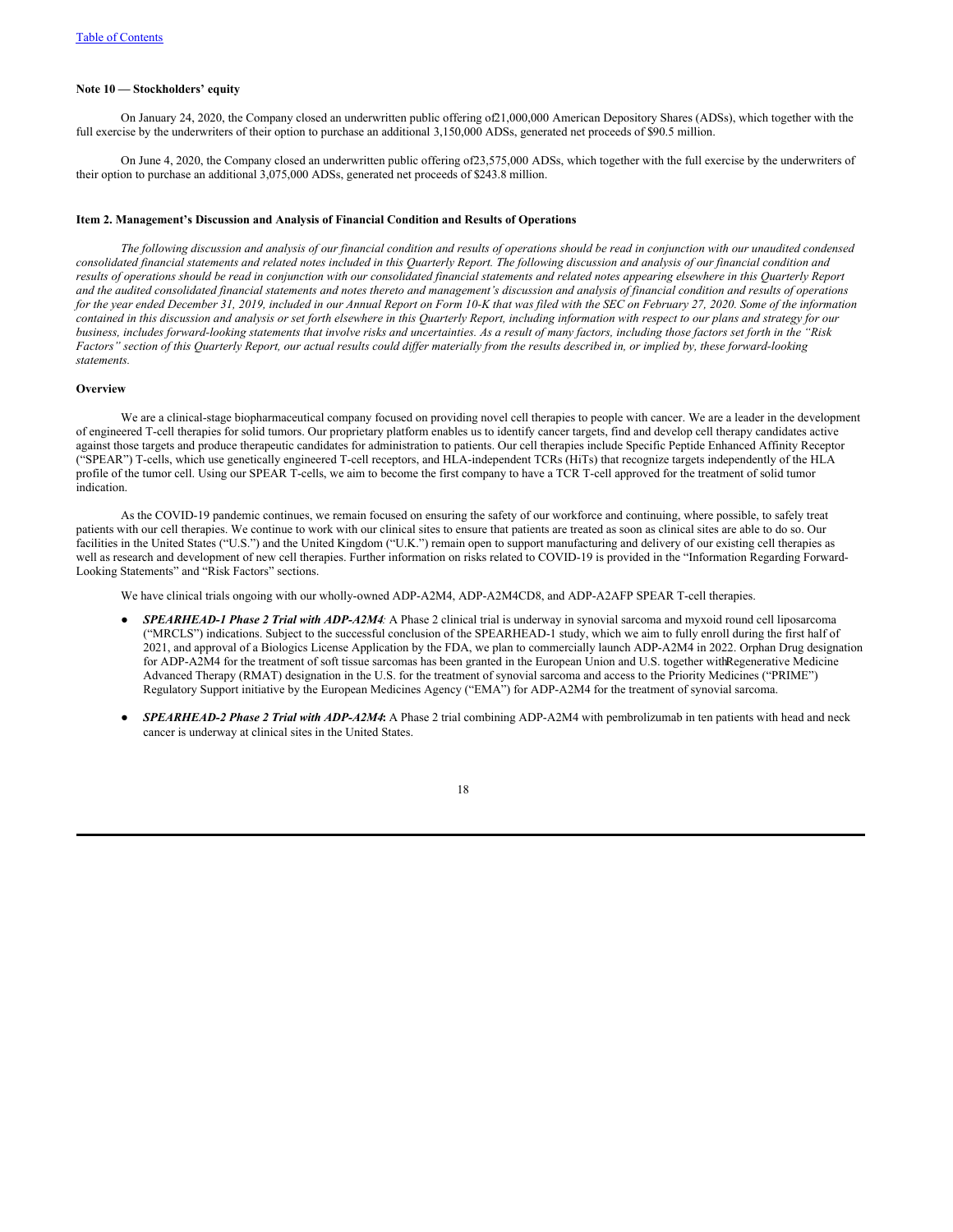● *SURPASS Phase 1 Trial with ADP-A2M4CD8*: Enrollment is ongoing in a Phase 1 trial for a next generation SPEAR T-cell, ADP-A2M4CD8. We are focussing on the treatment of patients with lung, gastroesophageal, head and neck and bladder cancers. This next generation SPEAR T-cell utilizes the same engineered T-cell receptor as ADP-A2M4, but with the addition of a CD8α homodimer. The addition of the CD8α homodimer has been shown in vitro to increase cytokine release and SPEAR T-cell potency. As of July 16, 2020, five patients (one patient with MRCLS, two patients with esophagogastric junction ("EGJ") cancers, one patient with ovarian cancer, and one patient with head and neck cancer) were treated with ADP-A2M4 CD8 in the dose escalation phase of the trial. One patient with EGJ cancer had a partial response and has had progression-free survival for greater than six months. One patient with head and neck cancer also had a partial response. All other patients have had best overall response of stable disease ("SD"). We will update on the dose escalation cohorts of the trial at the Society for Immunotherapy of Cancer ("SITC") conference in November 2020.

Based on the responses seen in the Phase 1 clinical trial using ADP-A2M4 and these initial responses seen in the SURPASS trial, we are currently planning to initiate a Phase 2 clinical trial with ADP-A2M4CD8 in gastric, EGJ and esophageal cancers in the first half of 2021.

- *ADP-A2M4 Pilot Trial*: Our Phase 1 clinical trial of ADP-A2M4 in urothelial, melanoma, head and neck, ovarian, non-small cell lung, esophageal and gastric, synovial sarcoma and MRCLS cancers has now completed enrollment. A data update on the trial was presented at ASCO on May 29, 2020. Clinical responses and promising durability was reported in patients with synovial sarcoma, with a 50% response rate (eight partial responses in 16 patients treated) reported, including an unconfirmed partial response (44% response rate without inclusion of unconfirmed partial response). Responses were also reported in head and neck cancer (one confirmed partial response in three patients treated) and lung cancer (one confirmed partial response in two patients treated), with evidence of anti-tumor activity in ovarian cancer and bladder cancer. A radiation sub-study under the Phase 1 clinical trial also continues to enroll patients and a partial response in rectal mucosal melanoma was reported in the first patient treated.
- · *ADP-A2AFP Phase 1 Trial*: We continue dosing patients in our Phase 1, open-label, dose-escalation trial designed to evaluate the safety and antitumor activity of our alpha fetoprotein ("AFP") therapeutic candidate for the treatment of hepatocellular carcinoma ("HCC"). Data from the trial was reported at the International Liver Congress in August 2020. Overall four patients have been treated with approximately five billion or more transduced cells (three in Cohort 3 and one in the expansion phase): One patient was reported to have had a complete response, one patient had SD, and two patients were reported to have had progressive disease. Five patients were previously treated in the first two dose cohorts with doses of 100 million and 1 billion transduced cells, respectively, and all patients had best responses of SD. A further cohort has also been initiated for patients with tumors other than HCC that express the AFP antigen. The first patient treated in that cohort was assessed by the investigator to have progressive disease.

We have a number of next generation and combination strategies designed to further enhance our SPEAR T-cells in development both internally and in collaboration with third parties. We have two strategic collaboration programs ongoing;

- *Astellas co-development and co-commercialization*: We are collaborating with Astellas (through its wholly owned subsidiary Universal Cells) in relation to up to three targets with the aim of co-developing T-cell therapy candidates directed to those targets and utilising our allogeneic platform for "off-the-shelf" cell therapies.
- **GSK collaboration**: We are collaborating with GSK in relation to the development, manufacture and commercialization of TCR therapeutic candidates for up to five programs. The third target program under the Collaboration and License Agreement remains ongoing.

We continue to invest and expand our manufacturing and research capabilities to facilitate a strong future pipeline of cell therapies, to enhance translational understanding of our cell therapies and to support our target of launching ADP-A2M4 in 2022, including:

- expanding our ability to manufacture cell therapies at our Navy Yard facility in the U.S.;
- enhancing commercial resources and activities within the Company ahead of a targeted launch date in 2022;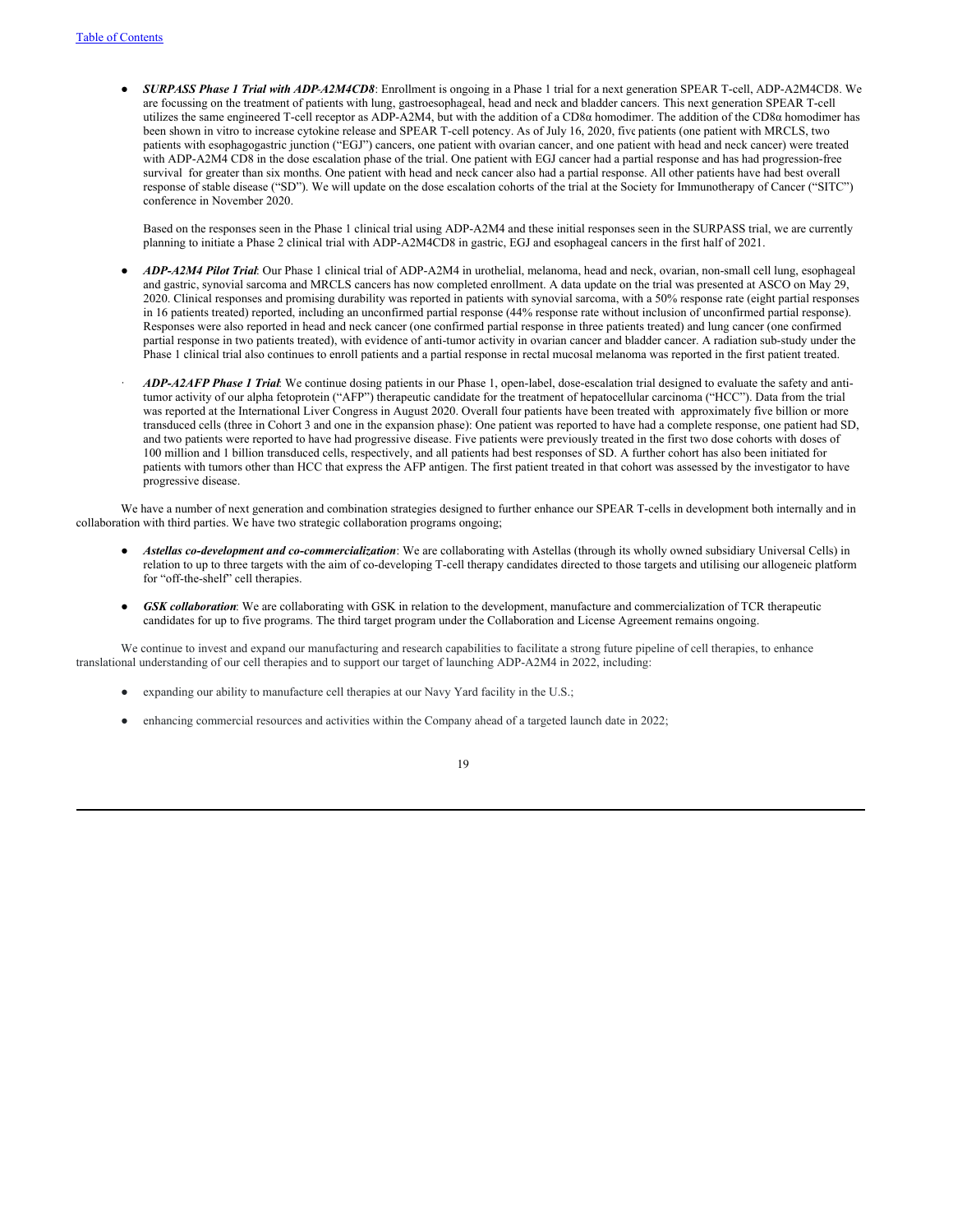- increasing our ability to manufacture vector at ourdedicated manufacturing space within the Cell and Gene Therapy Catapult Manufacturing Centre at Stevenage, U.K. including recent confirmation of GMP compliance from the U.K. regulatory authority, the MHRA;
- focussing on development of our allogeneic platform for "off-the-shelf" cell immunotherapies, including CAR-T and TCR T-cells; and
- expanding the type of cell therapies being developed.

### **Significant Events in the Three Months Ended September 30, 2020**

On July 24, 2020 the Company announced that the EMAhas granted access to the PRIME initiative for the Company's ADP-A2M4 therapy for the treatment of synovial sarcoma.

## **Subsequent Events since September 30, 2020**

On October 15, 2020 the Company provided the full contents of its SITC abstract for the Phase 1 SURPASS trial.

#### **Financial Operations Overview**

#### *Revenue*

The Company has two contracts with customers: the GSK Collaboration and License Agreement and the Astellas Collaboration Agreement.

#### *The GSK Collaboration Agreement*

The GSK Collaboration and License Agreement consists of multiple performance obligations. GSK nominated its third target under the Collaboration and License Agreement in 2019, and the Company received \$3.2 million following the nomination of the target, which is being recognized as revenue as development progresses.

## *The Astellas Collaboration Agreement*

On January 13, 2020, the Company entered into a collaboration agreement with Astellas. The Company received \$50.0 million as an upfront payment in January 2020 after entering into the agreement. Under the agreement the parties will agree on up to three targets and will co-develop T-cell therapies directed to those targets pursuant to an agreed research plan. For each target, Astellas will fund co-development up until completion of a Phase 1 trial for products directed to such target. In addition, Astellas was also granted the right to develop, independently of Adaptimmune, allogeneic T-cell therapy candidates directed to two targets selected by Astellas. Astellas will have sole rights to develop and commercialize products resulting from these two targets.

The agreement consists of the following performance obligations: (i) research services and rights granted under the co-exclusive license for each of the three co-development targets and (ii) the rights granted for each of the two independent Astellas targets. The revenue allocated to the co-development targets is recognized as the development of products directed to the targets progresses up until completion of a Phase 1 trial. The revenue allocated to each of the research licenses for the targets being independently developed by Astellas will be recognized when the associated license commences, which is upon designation of a target by Astellas.

| v |        |  |
|---|--------|--|
|   | I<br>٧ |  |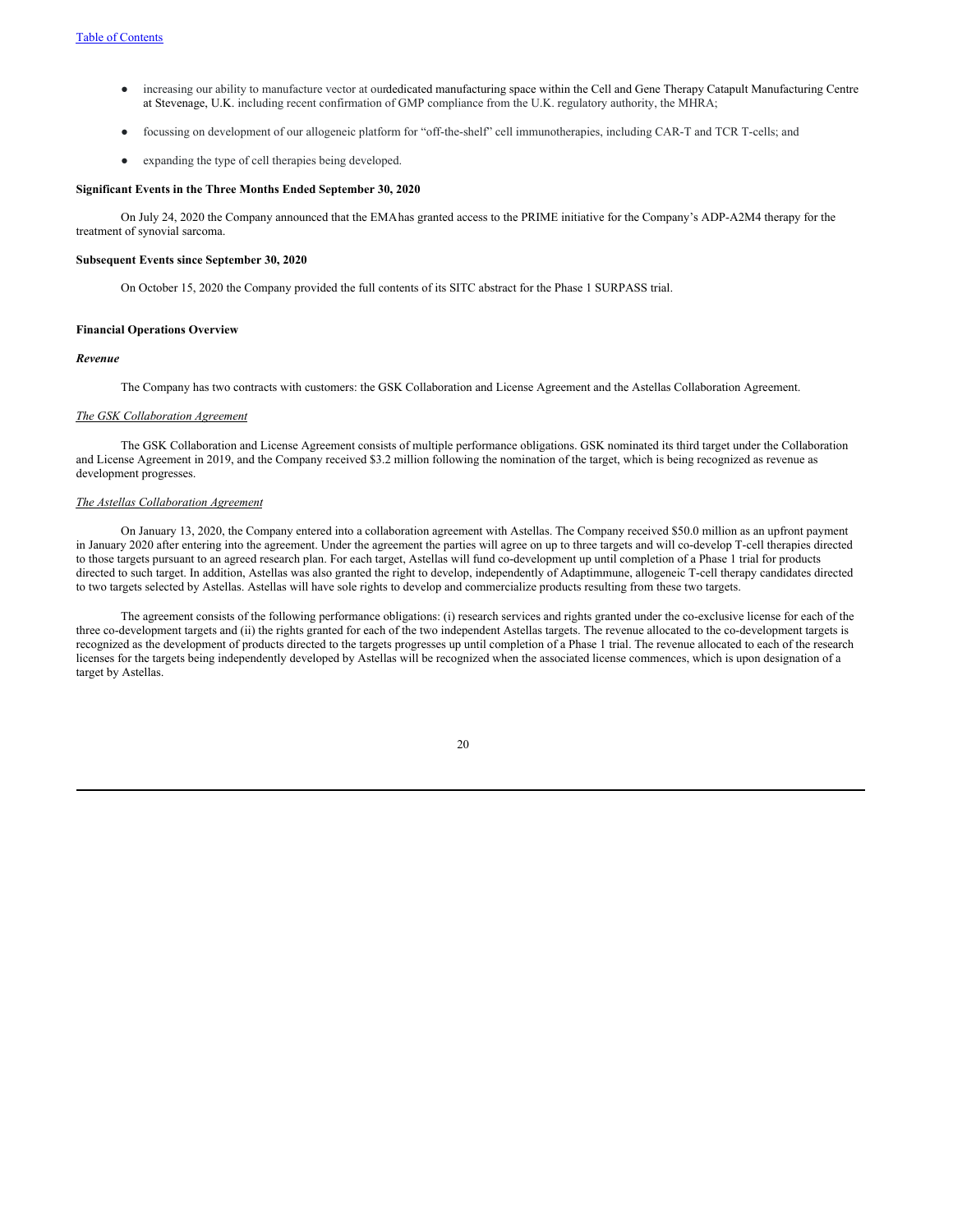#### *Research and Development Expenses*

Research and development expenditures are expensed as incurred. Research and development expenses consist principally of the following:

- salaries for research and development staff and related expenses, including benefits;
- costs for production of preclinical compounds and drug substances by contract manufacturers;
- fees and other costs paid to contract research organizations in connection with additional preclinical testing and the performance of clinical trials;
- costs associated with the development of a process tomanufacture and supply our lentiviral vector and cell therapies for use in clinical trials;
- costs to develop manufacturing capability at our U.S. facility for manufactureof cell therapies for use in clinical trials;
- costs relating to facilities, materials and equipment used in research and development;
- costs of acquired or in-licensed research and development which does not have alternative future use;
- amortization and depreciation of property, plant and equipment and intangible assets used to develop our cells therapies; and
- share-based compensation expenses;

offset by:

● reimbursable tax and expenditure credits from the U.K. government.

Research and development expenditure is presented net of reimbursements from reimbursable tax and expenditure credits from the U.K. government. As a company that carries out extensive research and development activities, we benefit from the U.K. research and development tax credit regime for small and medium sized companies ("SME R&D Tax Credit Scheme"), whereby our principal research subsidiary company, Adaptimmune Limited, is able to surrender the trading losses that arise from its research and development activities for a payable tax credit of up to approximately 33.4% of eligible research and development expenditures. Qualifying expenditures largely comprise employment costs for research staff, consumables and certain internal overhead costs incurred as part of research projects for which we do not receive income. Subcontracted research expenditures are eligible for a cash rebate of up to approximately 21.7%. A large proportion of costs in relation to our pipeline research, clinical trials management and manufacturing development activities, all of which are being carried out by Adaptimmune Limited, are eligible for inclusion within these tax credit cash rebate claims.

Expenditures incurred in conjunction with our collaboration agreements are not qualifying expenditures under the SME R&D Tax Credit Scheme but certain of these expenditures can be reimbursed through the U.K. research and development expenditure credit scheme (the "RDEC Scheme"). Under the RDEC Scheme tax relief is given at 12% (up to April 1, 2020) and 13% (after April 1, 2020) of allowable R&D costs, which may result in a payable tax credit at an effective rate of approximately 10.3% of qualifying expenditure for the year ended December 31, 2020.

Our research and development expenses may vary substantially from period to period based on the timing of our research and development activities, which depends upon the timing of initiation of clinical trials and the rate of enrollment of patients in clinical trials. The duration, costs, and timing of clinical trials and development of our cell therapies will depend on a variety of factors, including:

- the scope, rate of progress, and expense of our ongoing as well as any additional clinical trials and other research and development activities;
- uncertainties in clinical trial enrollment rates: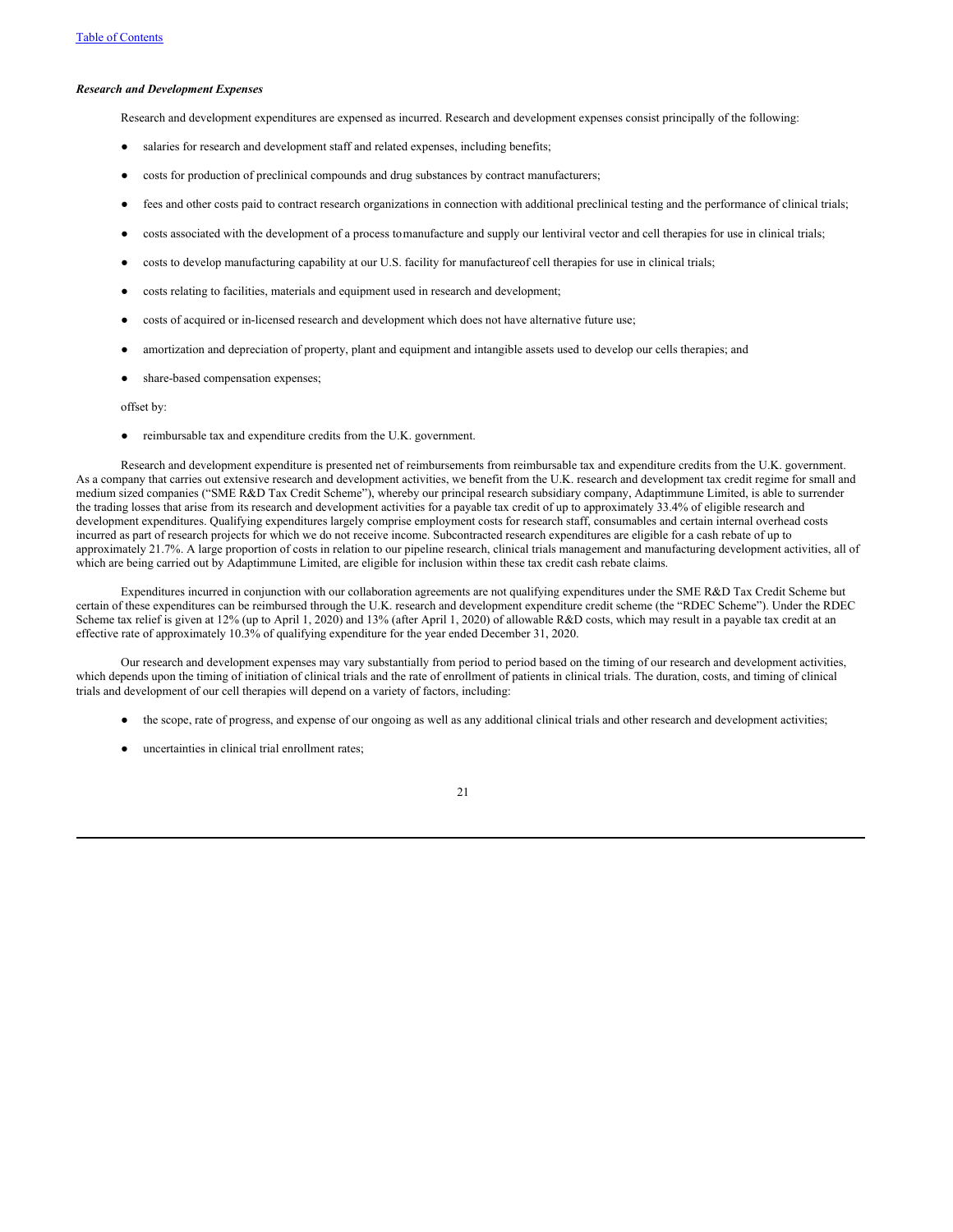- future clinical trial results;
- significant and changing government regulation;
- the timing and receipt of any regulatory approvals;
- supply and manufacture of lentiviral vector and cell therapies for clinical trials; and
- an allocation of indirect costs clearly related to research and development.

For further detail please see Part II — Item 1A Risk Factors — Risks Related to the Development of our cell therapies of this Quarterly Report

A change in the outcome of any of these variables may significantly change the costs and timing associated with the development of that SPEAR Tcell. For example, if the FDA, or another regulatory authority, requires us to conduct clinical trials beyond those that we currently anticipate will be required for regulatory approval, or if we experience significant delays in enrollment in any of our clinical trials, we could be required to expend significant additional financial resources and time on the completion of clinical development.

#### *General and Administrative Expenses*

Our general and administrative expenses consist principally of:

- salaries for employees other than research and development staff, including benefits;
- business development expenses, including travel expenses;
- professional fees for auditors, lawyers and other consulting expenses;
- costs of facilities, communication, and office expenses;
- information technology expenses;
- amortization and depreciation of property, plant and equipment and intangible assets not related to research and development activities; and
- share-based compensation expenses.

#### *Other (Expense) Income, Net*

Other (expense) income, net primarily comprises foreign exchange (losses) gains. We are exposed to foreign exchange rate risk because we currently operate in the United Kingdom and United States. Our revenue from the GSK Collaboration and License Agreement is denominated in pounds sterling and is generated by our U.K.-based subsidiary, which has a pounds sterling functional currency. As a result, these sales are subject to translation into U.S. dollars when we consolidate our financial statements. Our expenses are generally denominated in the currency in which our operations are located, which are the United Kingdom and United States. However, our U.K.-based subsidiary incurs significant research and development costs in U.S. dollars and, to a lesser extent, Euros. Our U.K. subsidiary has an intercompany loan balance in U.S. dollars payable to the ultimate parent company, Adaptimmune Therapeutics plc. Since July 1, 2019, the intercompany loan has been considered of a long-term investment nature as repayment is not planned or anticipated in the foreseeable future. It is Adaptimmune Therapeutics plc's intent not to request payment of the intercompany loan for the foreseeable future. The foreign exchange gains or losses arising on the revaluation of intercompany loans of a long-term investment nature are reported within other comprehensive loss.

Our results of operations and cash flows will be subject to fluctuations due to changes in foreign currency exchange rates, which could harm our business in the future. We seek to minimize this exposure by maintaining currency cash balances at levels appropriate to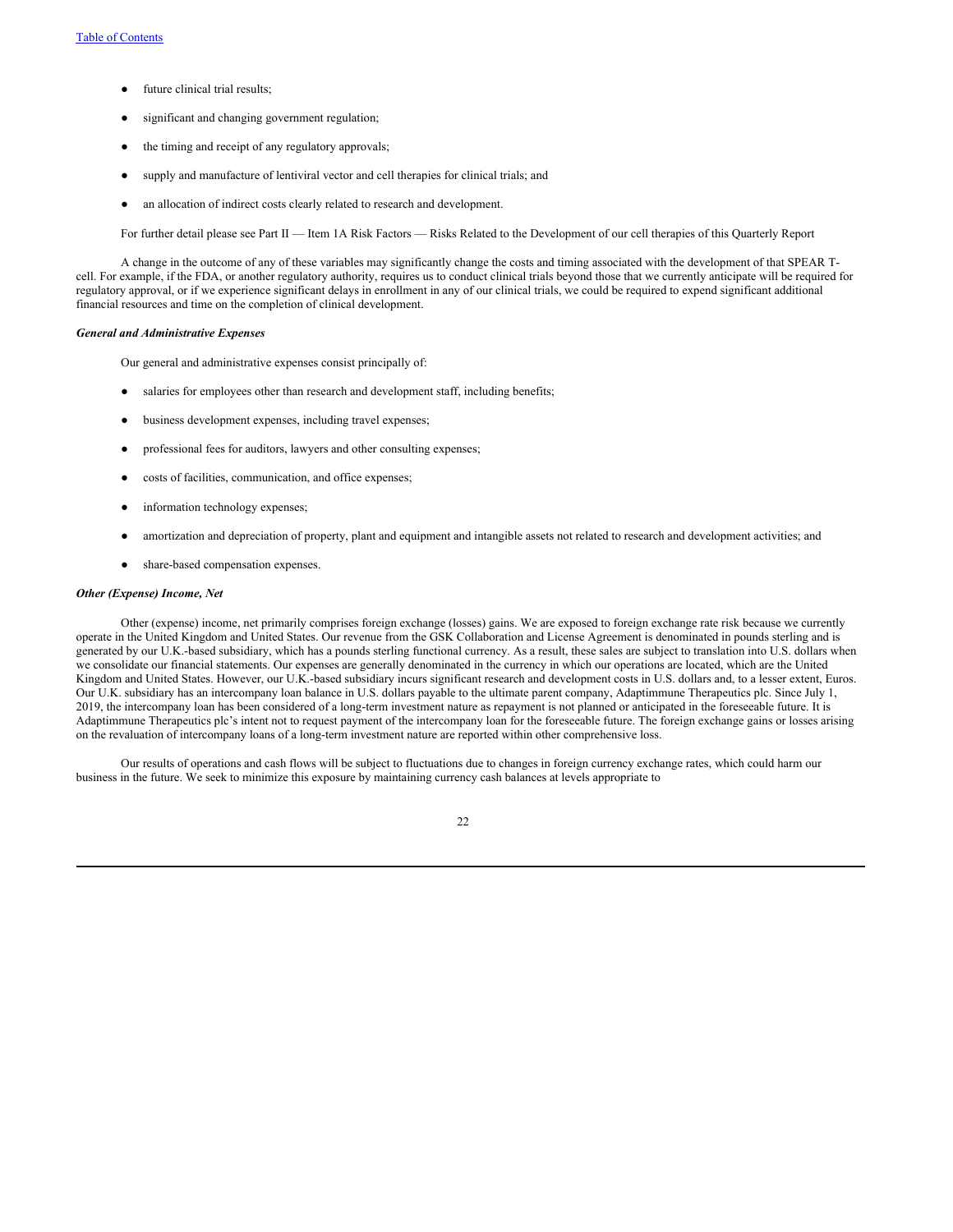meet foreseeable expenses in U.S. dollars and pounds sterling. To date, we have not used hedging contracts to manage exchange rate exposure, although we may do so in the future.

## *Taxation*

We are subject to corporate taxation in the United Kingdom and the United States. We incur tax losses and tax credit carryforwards in the United Kingdom. No deferred tax assets are recognized on our U.K. losses and tax credit carryforwards because there is currently no indication that we will make sufficient taxable profits to utilize these tax losses and tax credit carryforwards.

We benefit from reimbursable tax credits in the United Kingdom through the SME R&D Tax Credit Scheme as well as the RDEC Scheme which are presented as a deduction to research and development expenditure.

Our subsidiary in the United States has generated taxable profits due to a Service Agreement between our U.S. and U.K. operating subsidiaries and is subject to U.S. federal corporate income tax of 21%. Due to its activity in the United States, and the sourcing of its revenue, the U.S. subsidiary is not currently subject to any state or local income taxes. The Company also benefits from the U.S Research Tax Credit and Orphan Drug Credit.

In the future, if we generate taxable income in the United Kingdom, we may benefit from the United Kingdom's "patent box" regime, which would allow certain profits attributable to revenues from patented products to be taxed at a rate of 10%. As we have many different patents covering our products, future upfront fees, milestone fees, product revenues, and royalties may be taxed at this favorably low tax rate.

U.K. Value Added Tax ("VAT") is charged on all qualifying goods and services by VAT-registered businesses. An amount of 20% of the value of the goods or services is added to all relevant sales invoices and is payable to the U.K. tax authorities. Similarly, VAT paid on purchase invoices paid by Adaptimmune Limited and Adaptimmune Therapeutics plc is reclaimable from the U.K. tax authorities.

#### **Critical Accounting Policies and Significant Judgments and Estimates**

The preparation of our unaudited condensed consolidated financial statements requires us to make estimates and assumptions that affect the reported amounts of assets and liabilities, disclosure of contingent assets and liabilities, and the revenues and expenses incurred during the reported periods. We base our estimates on historical experience and on various other factors that we believe are relevant under the circumstances, the results of which form the basis for making judgments about the carrying value of assets and liabilities that are not apparent from other sources. Actual results may differ from these estimates under different assumptions or conditions. The accounting policies considered to be critical to the judgments and estimates used in the preparation of our financial statements are disclosed in the Management's Discussion and Analysis of Financial Condition and Results of Operations included in our Annual Report.

#### *Allocation of transaction price and determination of costs to complete*

Under our revenue generating collaboration agreements, we allocate the aggregate transaction price to the performance obligations depending on the standalone selling price of the performance obligations. In determining the best estimate of the standalone selling price, we considered internal pricing objectives used in negotiating the contract, together with internal data regarding the cost and margin of providing services for each deliverable taking into account the different stage of development of each development program included in the contract. Assessing the pricing objectives, internal data and the relative standalone selling price of each performance obligation is highly judgmental and can have a significant impact on the amount and timing of revenue recognition.

We expect to satisfy the performance obligations relating to the development activities as development progresses and recognize revenue based on an estimate of the percentage of completion of the project determined based on the costs incurred on the project as a percentage of the total expected costs. We consider that this depicts the progress of the project, where the significant inputs would be internal project resources and third-party costs. The determination of the percentage of completion requires management to estimate the costs-to-complete the project. We make a detailed estimate of the costs-to-complete, which is re-assessed every reporting period based on the latest project plan and discussions with project teams. If a change in facts or circumstances occurs, the estimate will be adjusted and the revenue will be recognized based on the revised estimate. The difference between the cumulative revenue recognized based on the previous estimate and the revenue recognized based on the revised estimate would be recognized as an adjustment to revenue in the period in which the change in estimate occurs. Identifying the most appropriate basis on which to recognize revenue and assessing the inputs and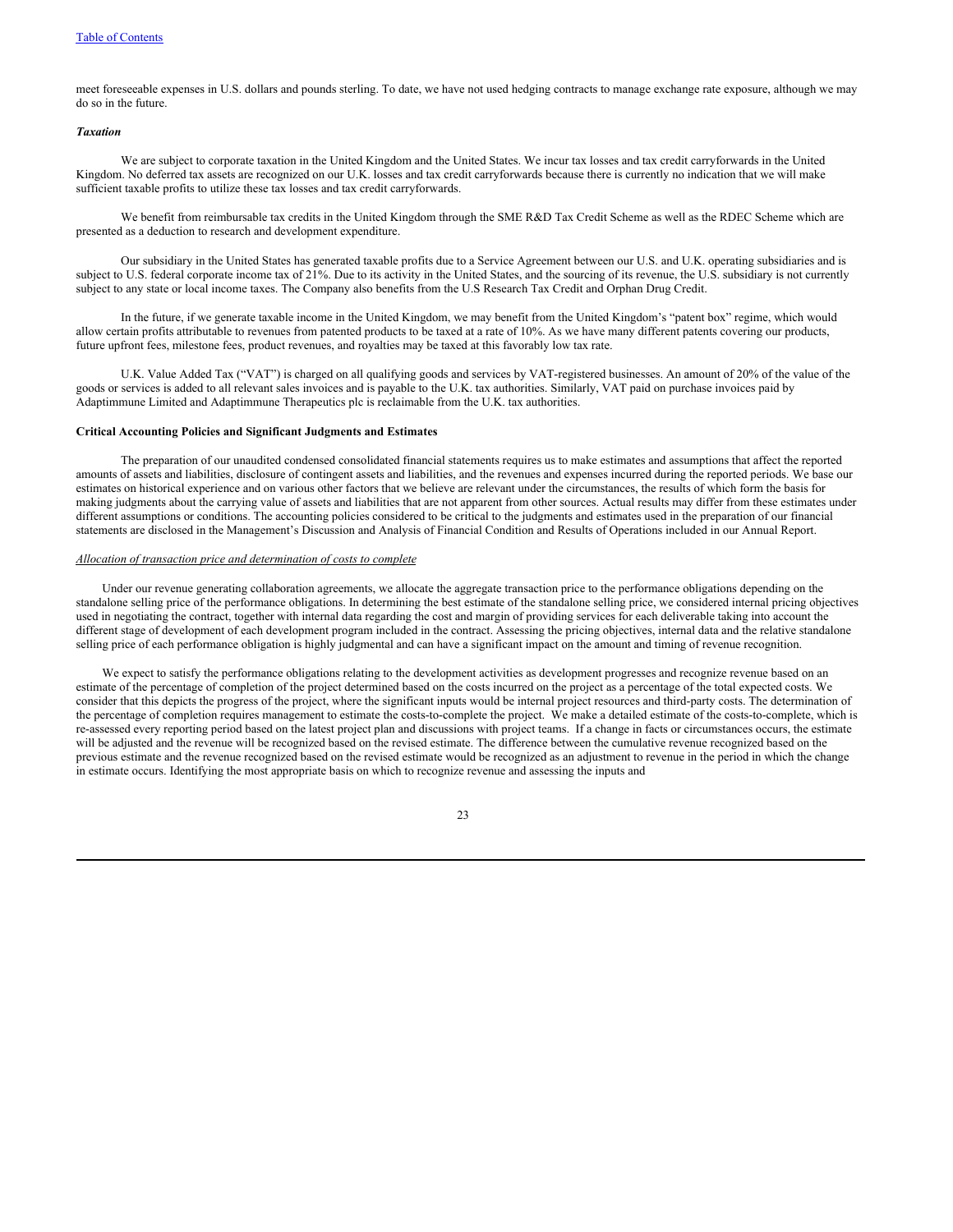outputs of the costs-to-complete estimate require significant judgment and may have a significant impact on the amount and timing of revenue recognition. In addition, judgment is required to determine the costs-to-complete at each reporting date, and it is possible that the costs-to-complete in subsequent periods may differ significantly to those initially anticipated.

## **Results of Operations**

## *Comparison of Three Months Ended September 30, 2020 and 2019*

The following table summarizes the results of our operations for the three months ended September 30, 2020 and 2019, together with the changes to those items (in thousands):

|                                     |               | Three months ended |  |                   |   |         |           |
|-------------------------------------|---------------|--------------------|--|-------------------|---|---------|-----------|
|                                     | September 30. |                    |  |                   |   |         |           |
|                                     |               | 2020<br>2019       |  | Increase/decrease |   |         |           |
| Revenue                             |               | 1.193              |  | 237               | S | 956     | 403 %     |
| Research and development expenses   |               | (24,067)           |  | (29,617)          |   | 5,550   | $(19)\%$  |
| General and administrative expenses |               | (13,001)           |  | (10,741)          |   | (2,260) | $21\%$    |
| <b>Total operating expenses</b>     |               | (37,068)           |  | (40, 358)         |   | 3,290   | $(8)\%$   |
| <b>Operating loss</b>               |               | (35, 875)          |  | (40, 121)         |   | 4.246   | $(11)\%$  |
| Interest income                     |               | 2.147              |  | 615               |   | 1,532   | 249 %     |
| Other (expense) income, net         |               | (1,689)            |  | 291               |   | (1,980) | $(680)\%$ |
| Loss before income taxes            |               | (35, 417)          |  | (39,215)          |   | 3.798   | $(10)\%$  |
| Income taxes                        |               | (15)               |  | (87)              |   | 72      | $(83)\%$  |
| Loss for the period                 |               | (35, 432)          |  | (39,302)          |   | 3,870   | $(10)\%$  |

#### *Revenue*

Revenue increased by \$1.0 million to \$1.2 million in the three months ended September 30, 2020 compared to \$0.2 million for the three months ended September 30, 2019 due to an increase in development activities under our collaboration agreements.

We expect that revenues will increase in future periods as the Company increases development activities on the first target under the Astellas Collaboration Agreement.

## *Research and Development Expenses*

Research and development expenses decreased by 19% to \$24.1 million for the three months ended September 30, 2020 from \$29.6 million for the three months ended September 30, 2019.

Our research and development expenses comprise the following (in thousands):

|                                                                                                     | Three months ended<br>September 30, |         |      |         |  |                   |               |
|-----------------------------------------------------------------------------------------------------|-------------------------------------|---------|------|---------|--|-------------------|---------------|
|                                                                                                     |                                     | 2020    | 2019 |         |  | Increase/decrease |               |
| Salaries, materials, consumables, depreciation of property, plant and equipment and other employee- |                                     |         |      |         |  |                   |               |
| related $costs^{(1)}$                                                                               | S                                   | 15,901  |      | 15,465  |  | 436               | $3\%$         |
| Subcontracted expenditure                                                                           |                                     | 9.636   |      | 9,528   |  | 108               | $\frac{0}{0}$ |
| Manufacturing facility expenditure                                                                  |                                     | 2.079   |      | 1.877   |  | 202               | $11\%$        |
| Accrued purchase commitments                                                                        |                                     |         |      | 5.000   |  | (5,000)           | $(100)\%$     |
| Share-based compensation expense                                                                    |                                     | 1,219   |      | 144     |  | 1.075             | 747 %         |
| In-process research and development costs                                                           |                                     | _       |      | 2.476   |  | (2, 476)          | $(100)\%$     |
| Reimbursements receivable for research and development tax and expenditure credits                  |                                     | (4,768) |      | (4,873) |  | 105               | $(2)\%$       |
|                                                                                                     |                                     | 24,067  |      | 29,617  |  | (5,550)           | $(19)\%$      |

(1) These costs are not analyzed by project since employees may be engaged in multiple projects simultaneously.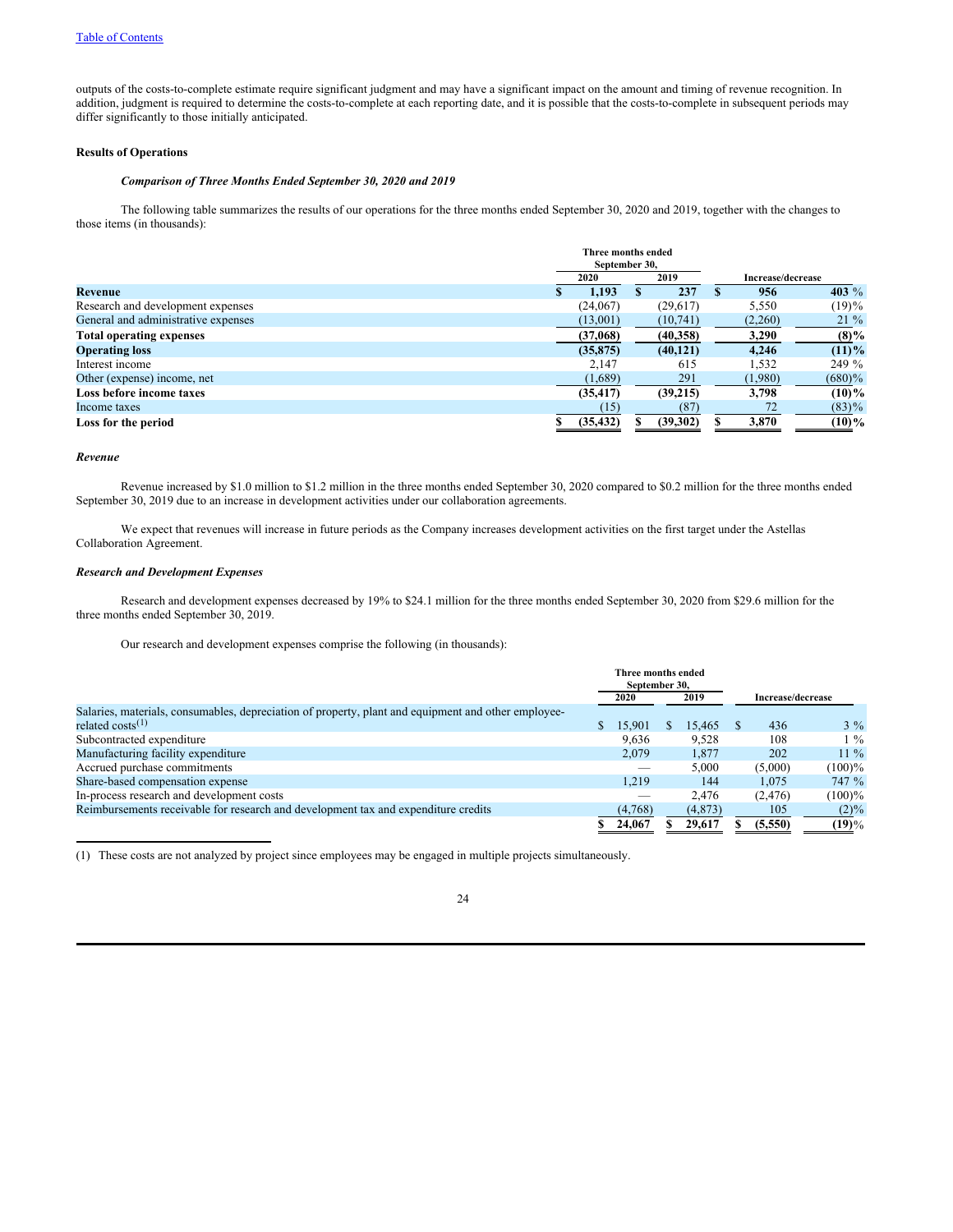The net decrease in our research and development expenses of \$5.6 million for the three months ended September 30, 2020 compared to the same period in 2019 was primarily due to the following:

- a decrease of \$5.0 million in accrued purchase commitment expenses related to the supply of the Dynabeads® CD3/CD28 technology. In the three months ended September 30, 2019, management considered that there was sufficient uncertainty surrounding the utility of the Dynabeads, which was dependent upon then current clinical trial plans, the Company's clinical pipeline, manufacturing methods and undetermined future projects, to result in the purchase commitment being recognized in Research and Development expenses in the period
- an increase of \$1.1 million in share-based compensation expense due to option forfeitures in the three months ended September 30, 2019; and
- a decrease of \$2.5 million in costs for in-process research and development as a result of entering into a collaboration agreement relating to the development of next-generation SPEAR T-cell products with Noile-Immune Biotech, Inc. in the three months ended September 30, 2019.

Our subcontracted costs for the three months ended September 30, 2020 were \$9.6 million, compared to \$9.5 million in the same period of 2019. This includes \$6.0 million of costs directly associated with our ADP-A2M4, ADP-A2M4CD8, ADP-A2AFP and ADP-A2M10 SPEAR T-cells and \$3.6 million of other development costs.

Our research and development expenses are highly dependent on the phases and progression of our research projects and will fluctuate depending on the outcome of ongoing clinical trials. We expect that our research and development expenses will increase in future periods as we continue to invest in our translational sciences and other research and development capabilities.

#### *General and Administrative Expenses*

General and administrative expenses increased by 21% to \$13.0 million for the three months ended September 30, 2020 from \$10.7 million in the same period in 2019. Our general and administrative expenses consist of the following:

|                                               |        | Three months ended |        |  |                   |                 |
|-----------------------------------------------|--------|--------------------|--------|--|-------------------|-----------------|
|                                               |        | September 30,      |        |  |                   |                 |
|                                               | 2020   |                    | 2019   |  | Increase/decrease |                 |
| Salaries, depreciation of property, plant and |        |                    |        |  |                   |                 |
| equipment and other employee-related costs    | 6.233  |                    | 6.211  |  | 22                | $- \frac{6}{6}$ |
| Other corporate costs                         | 4,707  |                    | 2,853  |  | 1,854             | 65 %            |
| Share-based compensation expense              | 2,061  |                    | 1,677  |  | 384               | $23\%$          |
|                                               | 13,001 |                    | 10,741 |  | 2,260             | $21\%$          |

The net increase in our general and administrative expenses of \$2.3 million for the three months ended September 30, 2020 compared to the same period in 2019 was primarily due an increase of \$1.9 million in other corporate costs, which include professional fees, investment in our IT systems and costs associated with the buildout of our commercial capabilities.

We expect that our general and administrative expenses will increase in the future as we expand our operations and move towards commercial launch.

## *Other Expense (Income), Net*

Other expense (income), net was an expense of \$1.7 million for the three months ended September 30, 2020 compared to income of \$0.3 million for the three months ended September 30, 2019. Other expense (income), net primarily relates to unrealized foreign exchange gains and losses on cash, cash equivalents and on intercompany loans held in U.S. dollars by our U.K. subsidiary, other than those of a long-term investment nature, where repayment is not planned or anticipated in the foreseeable.

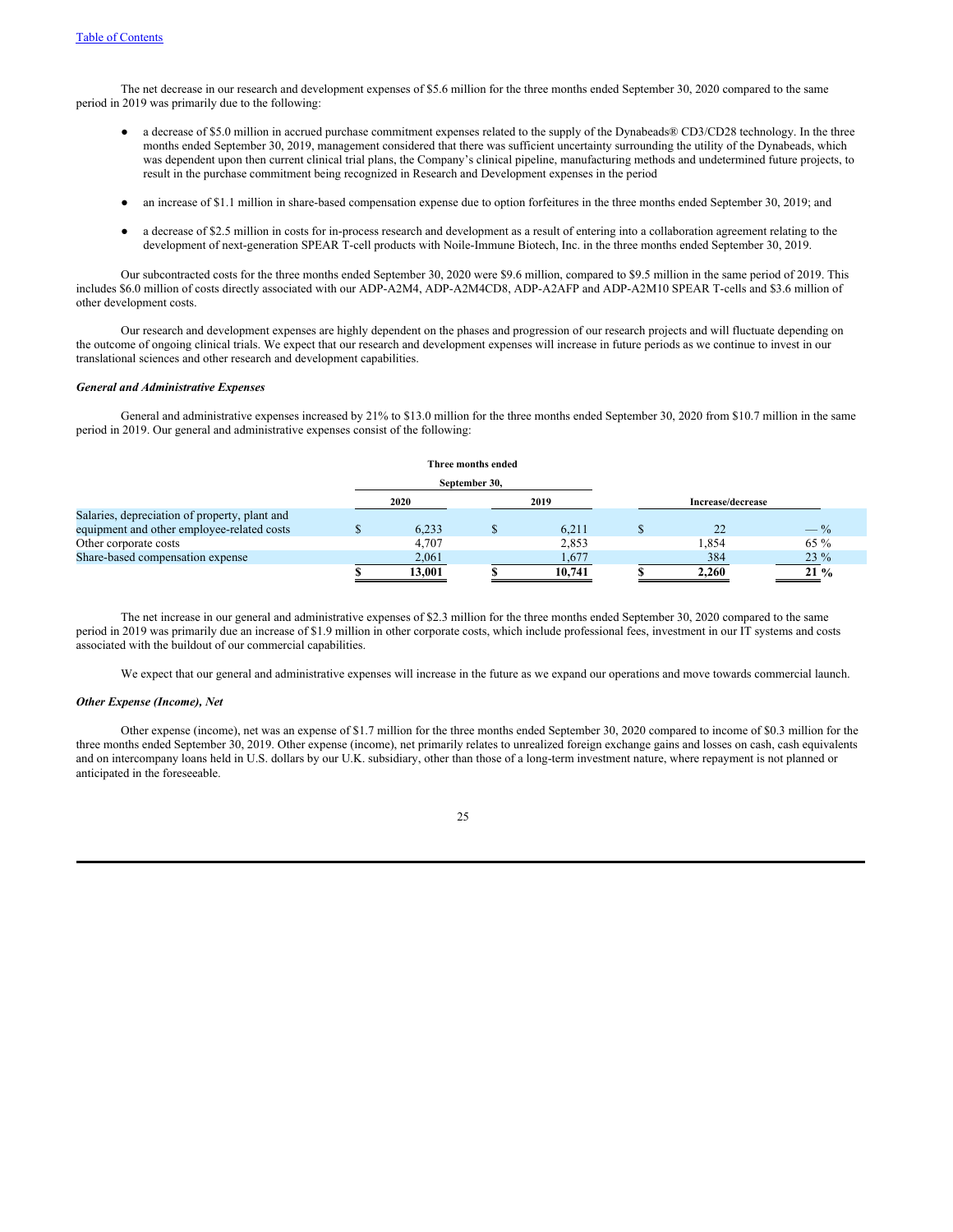#### *Income Taxes*

Income taxes decreased to a charge of \$15,000 for the three months ended September 30, 2020 from a charge of \$87,000 for the three months ended September 30, 2019. Income taxes arise in the United States due to our U.S. subsidiary generating taxable profits. We incur losses in the United Kingdom.

## *Comparison of Nine Months Ended September 30, 2020 and 2019*

The following table summarizes the results of our operations for the nine months ended Septmeber 30, 2020 and 2019, together with the changes to those items (in thousands):

|                                     |              | Nine months ended |                   |            |        |          |
|-------------------------------------|--------------|-------------------|-------------------|------------|--------|----------|
|                                     |              | September 30,     |                   |            |        |          |
|                                     | 2020<br>2019 |                   | Increase/decrease |            |        |          |
| Revenue                             |              | 2.456             |                   | 394        | 2.062  | 523 %    |
| Research and development expenses   |              | (65, 791)         |                   | (77, 147)  | 11,356 | $(15)\%$ |
| General and administrative expenses |              | (32, 557)         |                   | (32,662)   | 105    | $(0)\%$  |
| <b>Total operating expenses</b>     |              | (98, 348)         |                   | (109, 809) | 11,461 | $(10)\%$ |
| <b>Operating loss</b>               |              | (95, 892)         |                   | (109, 415) | 13,523 | $(12)\%$ |
| Interest income                     |              | 4.024             |                   | 2,324      | 1.700  | 73 %     |
| Other expense, net                  |              | (1,501)           |                   | (556)      | (945)  | $170 \%$ |
| Loss before income taxes            |              | (93,369)          |                   | (107, 647) | 14,278 | $(13)\%$ |
| Income taxes                        |              | (110)             |                   | (154)      | 44     | (29)%    |
| Loss for the period                 |              | (93, 479)         |                   | (107, 801) | 14,322 | $(13)\%$ |

## *Revenue*

Revenue increased by \$2.1 million to \$2.5 million in the nine months ended September 30, 2020, compared to \$0.4 million for the nine months ended September 30, 2019, due to an increase in development activities under our collaboration agreements.

We expect that revenues will increase in future periods as the Company increases development activities on the first target under the Astellas Collaboration Agreement.

### *Research and Development Expenses*

Research and development expenses decreased by 15% to \$65.8 million for the nine months ended September 30, 2020 from \$77.1 million for the nine months ended September 30, 2019.

Our research and development expenses comprise the following (in thousands):

|                                                                                                   | Nine months ended<br>September 30, |          |  |           |                   |           |  |
|---------------------------------------------------------------------------------------------------|------------------------------------|----------|--|-----------|-------------------|-----------|--|
|                                                                                                   |                                    | 2020     |  | 2019      | Increase/decrease |           |  |
| Salaries, materials, equipment, depreciation of property, plant and equipment and other employee- |                                    |          |  |           |                   |           |  |
| related $costs^{(1)}$                                                                             |                                    | 46,192   |  | 48,872    | (2,680)           | $(5)\%$   |  |
| Subcontracted expenditure                                                                         |                                    | 24.234   |  | 25,554    | (1,320)           | $(5)\%$   |  |
| Manufacturing facility expenditure                                                                |                                    | 5,133    |  | 5.221     | (88)              | $(2)\%$   |  |
| Accrued purchase commitments                                                                      |                                    |          |  | 5.000     | (5,000)           | $(100)\%$ |  |
| Share-based compensation expense                                                                  |                                    | 3,126    |  | 2.951     | 175               | $6\%$     |  |
| In-process research and development costs                                                         |                                    | 784      |  | 4.463     | (3,679)           | $(82) \%$ |  |
| Reimbursements receivable for research and development tax and expenditure credits                |                                    | (13.678) |  | (14, 914) | 1.236             | $(8)\%$   |  |
|                                                                                                   |                                    | 65,791   |  | 77.147    | (11,356)          | $(15)\%$  |  |

(1) These costs are not analyzed by project since employees may be engaged in multiple projects simultaneously.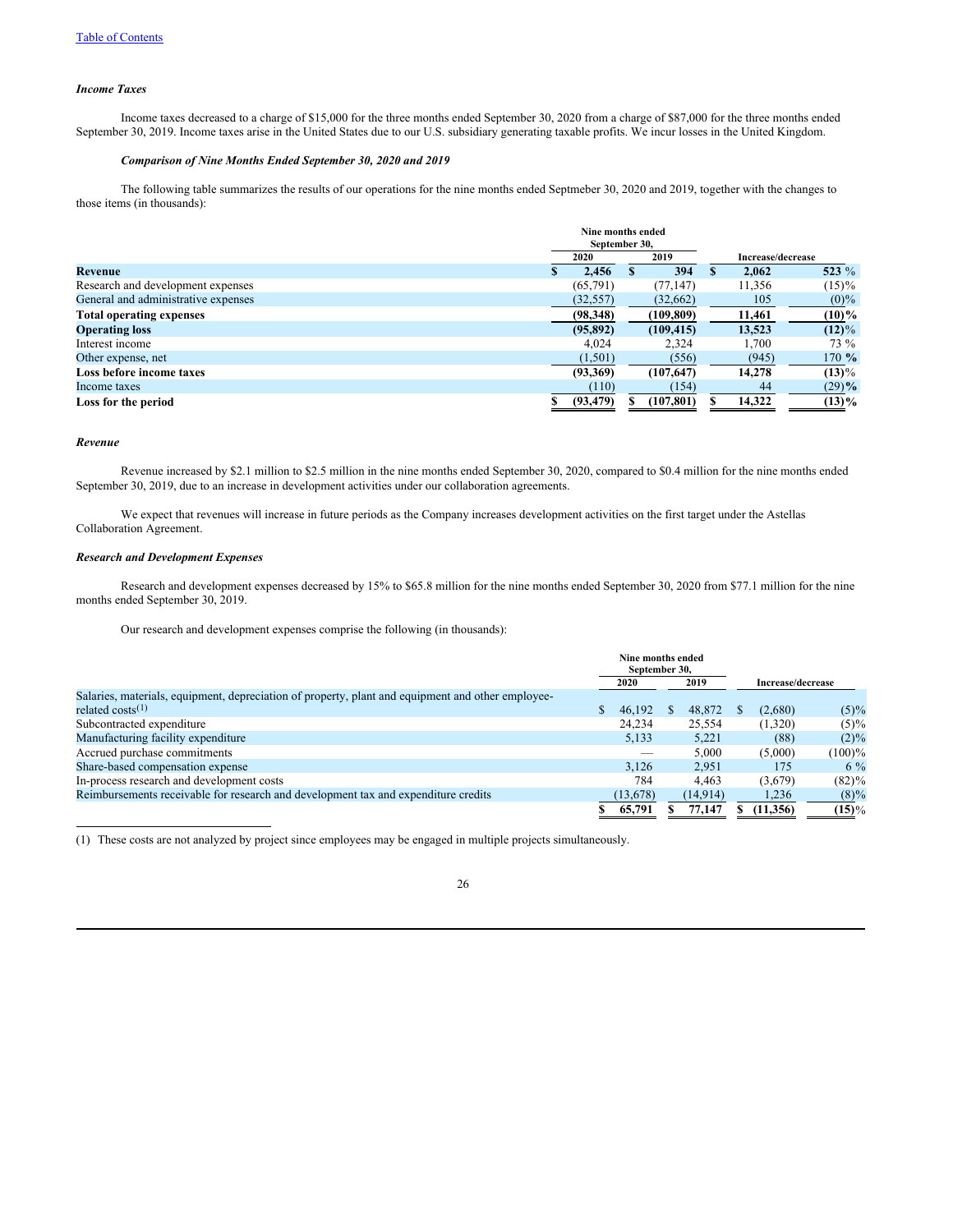The net decrease in our research and development expenses of \$11.4 million for the nine months ended September 30, 2020 compared to the same period in 2019 was primarily due to the following:

- a decrease in salaries, materials, consumables, depreciation of property, plant and equipment and other employee-related costs of \$2.7 million, primarily due to lower consumables costs and a reduction in travel costs as a result of COVID-19 delays;
- a reduction in subcontracted expenditure of \$1.3 million, largely driven by delays brought about by COVID-19;
- a decrease of \$5.0 million in accrued purchase commitment expenses related to the supply of the Dynabeads® CD3/CD28 technology. In the nine months ended September 30, 2019, management considered that there was sufficient uncertainty surrounding the utility of the Dynabeads, which was dependent upon then current clinical trial plans, the Company's clinical pipeline, manufacturing methods and undetermined future projects, to result in the purchase commitment being recognized in Research and Development expenses in the period
- a decrease of \$3.7 million in in-process research and development costs, as a result of our entering into a collaboration agreement relating to the development of next-generation SPEAR T-cell products with Alpine Immune Sciences, Inc. and Noile-Immune Biotech Inc. in the nine months ended September 30, 2019, offset by work performed by Universal Cells on gene-edited cell lines under our amended existing agreement with Universal Cells in the nine months ended September 30, 2020; and
- a decrease in reimbursements receivable for research and development tax and expenditure credits of \$1.2 million, which is driven by the overall reduction in expenditure in the nine months ended September 30, 2020.

Our subcontracted costs for the nine months ended September 30, 2020 were \$24.2 million, compared to \$25.6 million in the same period of 2019. This includes \$15.2 million of costs directly associated with our ADP-A2M4, ADP-A2M4CD8, ADP-A2AFP and ADP-A2M10 SPEAR T-cells and \$9.0 million of other development costs.

Our research and development expenses are highly dependent on the phases and progression of our research projects and will fluctuate depending on the outcome of ongoing clinical trials. We expect that our research and development expenses will increase in future periods as we continue to invest in our translational sciences and other research and development capabilities.

#### *General and Administrative Expenses*

General and administrative expenses were \$32.6 million for the nine months ended September 30, 2020 compared to \$32.7 million in the same period in 2019. Our general and administrative expenses consist of the following:

|                                                         |         | Nine months ended<br>September 30, |        |  |                   |          |
|---------------------------------------------------------|---------|------------------------------------|--------|--|-------------------|----------|
|                                                         | 2020    |                                    | 2019   |  | Increase/decrease |          |
| Salaries, depreciation of property, plant and equipment |         |                                    |        |  |                   |          |
| and other employee-related costs                        | 17.992  |                                    | 19.784 |  | (1,792)           | $(9)\%$  |
| Other corporate costs                                   | 11,535  |                                    | 8,239  |  | 3.296             | 40 $%$   |
| Share-based compensation expense                        | 4.226   |                                    | 5.545  |  | (1,319)           | $(24)\%$ |
| Reimbursements                                          | (1,196) |                                    | (906)  |  | (290)             | $32\%$   |
|                                                         | 32,557  |                                    | 32,662 |  | (105)             | $-$ %    |

The net decrease in our general and administrative expenses of \$0.1 million for the nine months ended September 30, 2020 compared to the same period in 2019 was primarily due to the following:

- a decrease of \$1.8 million in salaries, depreciation of property, plant and equipment and other employee-related costs, which is mainly driven by reduced travel costs due to COVID-19 and other staff-related costs
- an increase of \$3.3 million in other corporate costs due to increased professional fees, investment in our IT systems and costs associated with the buildout of our commercial capabilities; and

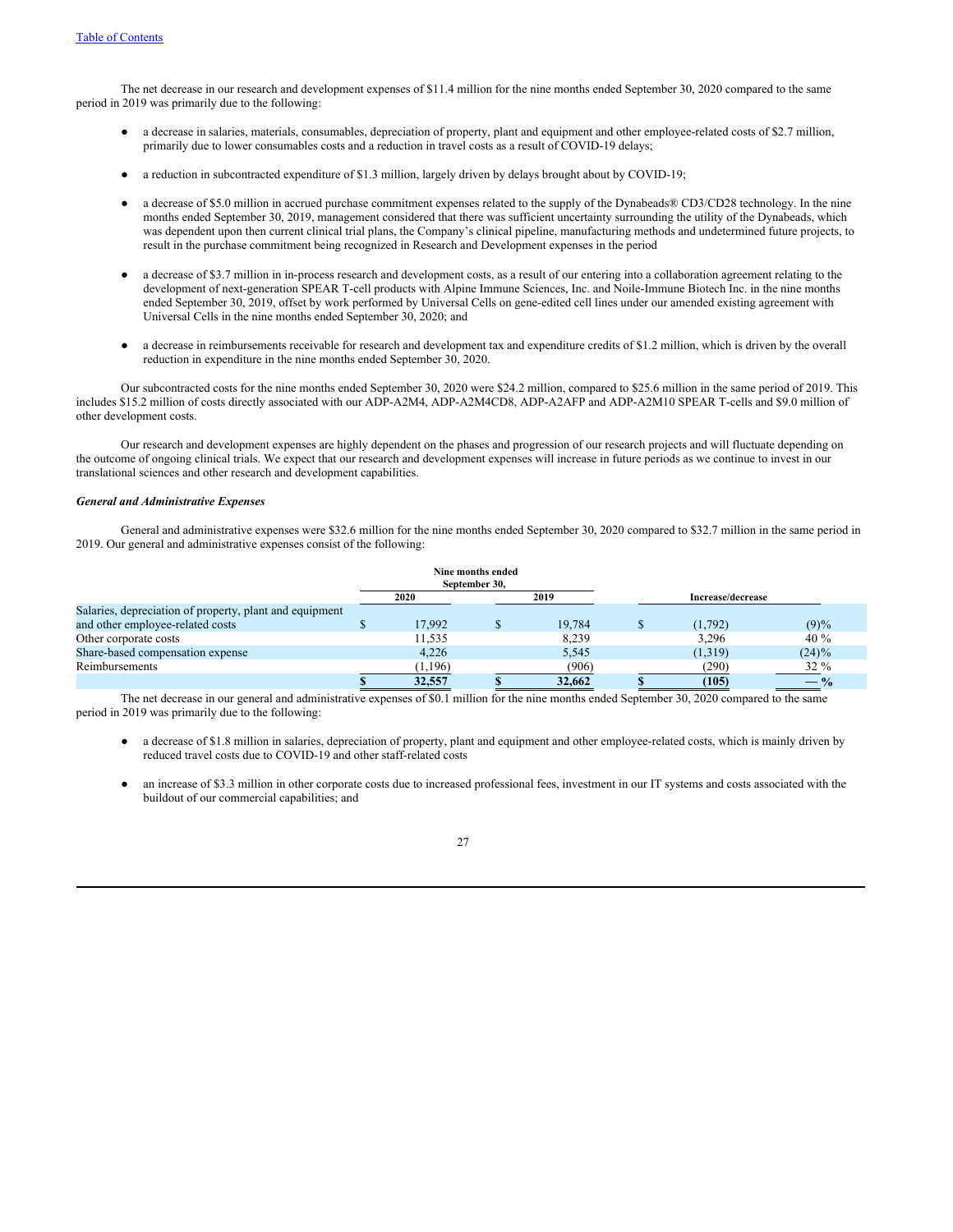● a decrease of \$1.3 million in share-based compensation expense due to option forfeitures.

We expect that our general and administrative expenses will increase in the future as we expand our operations and move towards commercial launch.

### *Other Expense, Net*

Other expense, net was \$1.5 million for the nine months ended September 30, 2020 compared to \$0.6 million for the nine months ended September 30, 2019. Other expense, net primarily relates to unrealized foreign exchange gains and losses on cash, cash equivalents and on intercompany loans held in U.S. dollars by our U.K. subsidiary, other than those of a long-term investment nature, where repayment is not planned or anticipated in the foreseeable. From July 1, 2019, the intercompany loan between the parent company, Adaptimmune Therapeutics Plc and its subsidiary, Adaptimmune Limited, has been considered of a long-term investment nature as repayment is not planned or anticipated in the foreseeable future. It is Adaptimmune Therapeutics plc's intent not to request payment of the intercompany loan for the foreseeable future. The foreign exchange gains or losses arising on the revaluation of intercompany loans of a long-term investment nature are reported within other comprehensive loss.

## *Income Taxes*

Income taxes decreased to a charge of \$110,000 for the nine months ended September 30, 2020 from a charge of \$154,000 for the nine months ended September 30, 2019. Income taxes arise in the United States due to our U.S. subsidiary generating taxable profits. We incur losses in the United Kingdom.

## **Liquidity and Capital Resources**

#### *Sources of Funds*

Since our inception, we have incurred significant net losses and negative cash flows from operations. We financed our operations primarily through sales of equity securities, cash receipts under our collaboration arrangements and research and development tax and expenditure credits. From inception through to September 30, 2020, we have raised:

- \$853.8 million, net of issuance costs, through the issuance of shares, including \$90.5 million raised through a public offering in January and February 2020 and \$243.8 million through a public offering in June 2020;
- \$201.6 million through collaborative arrangements with GSK and Astellas; and
- \$59.2 million in the form of reimbursable U.K. research and development tax credits and receipts from the U.K. RDEC Scheme.

We use a non-GAAP measure, Total Liquidity, which is defined as the total of cash and cash equivalents and marketable securities, to evaluate the funds available to us in the near-term. A description of Total Liquidity and reconciliation to cash and cash equivalents, the most directly comparable U.S. GAAP measure, are provided below under "Non-GAAP measures".

As of September 30, 2020, we had cash and cash equivalents of \$78.5 million and Total Liquidity of \$399.9 million. We regularly assess Total Liquidity against our activities and make decisions regarding prioritization of those activities and deployment of Total Liquidity. We believe that our Total Liquidity will be sufficient to fund our operations, based upon our currently anticipated research and development activities, planned capital spending, and planned commercialization costs into 2022. This belief is based on estimates that are subject to risks and uncertainties and may change if actual results differ from management's estimates.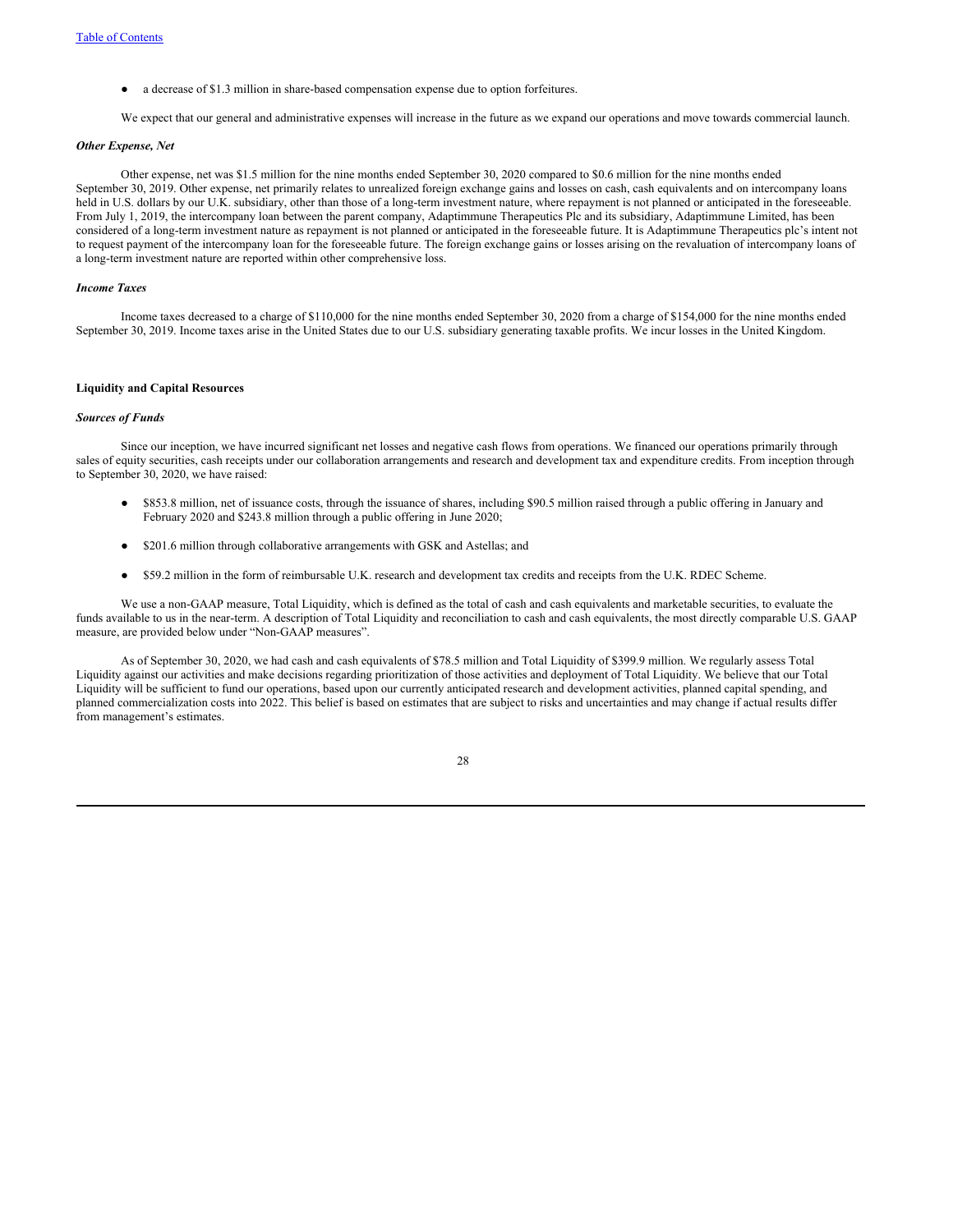#### *Cash Flows*

The following table summarizes the results of our cash flows for the nine months ended September 30, 2020 and 2019 (in thousands).

|                                                     |      | Nine months ended<br>September 30, |  |           |  |
|-----------------------------------------------------|------|------------------------------------|--|-----------|--|
|                                                     | 2020 |                                    |  | 2019      |  |
| Net cash used in operating activities               |      | (24.375)                           |  | (99, 979) |  |
| Net cash (used in) provided by investing activities |      | (286.532)                          |  | 71,262    |  |
| Net cash provided by financing activities           |      | 339,929                            |  | 366       |  |
| Cash, cash equivalents and restricted cash          |      | 82,907                             |  | 43.727    |  |

#### *Operating Activities*

Net cash used in operating activities was \$24.4 million for the nine months ended September 30, 2020 compared to \$100.0 million for the nine months ended September 30, 2019. The net cash used in operating activities has been significantly reduced by the receipt of the \$50.0 million upfront payment from Astellas in January 2020 and a reduction in operating expenditure due to COVID-19.

Net cash used in operating activities of \$24.4 million for the nine months ended September 30, 2020 comprised a net loss of \$93.5 million, offset by non-cash items of \$14.9 million and a net cash inflow of \$54.2 million from changes in operating assets and liabilities. The non-cash items consisted primarily of depreciation expense on plant and equipment of \$5.2 million, share-based compensation expense of \$7.4 million, amortization of \$0.7 million and other items of \$2.8 million. This was partially offset by unrealized foreign exchange gains of \$1.1 million.

#### *Investing Activities*

Net cash used in investing activities was \$286.5 million for the nine months ended September 30, 2020 compared to net cash provided by investing activities of \$71.3 million for the nine months ended September 30, 2019. The net cash (used in) provided by investing activities for the respective periods consisted of:

- purchases of property and equipment of \$1.2 million and \$1.4 million for the nine months ended September 30, 2020 and 2019, respectively;
- purchases of intangible assets of \$0.5 million and \$1.0 million primarily relating to development of internal-use software for the nine months ended September 30, 2020 and 2019, respectively; and
- cash outflows from investment in marketable securities of \$363.8 million and \$19.1 million for the nine months ended September 30, 2020 and 2019, respectively, and cash inflows from maturity or redemption of marketable securities of \$78.9 million and \$92.8 million for the nine months ended September 30, 2020 and 2019, respectively.

The Company invests surplus cash and cash equivalents in marketable securities. In the nine months ended September 30, 2019, the investments in marketable securities were reduced to fund the Company's ongoing operations. In the nine months ended September 30, 2020, the Company increased its investments in marketable securities with proceeds from its public offerings.

### *Financing Activities*

Net cash provided by financing activities was \$339.9 million and \$0.4 million for the nine months ended September 30, 2020 and 2019, respectively. For the nine months ended September 30, 2020, the net cash provided by financing activities consisted of net proceeds from public offerings of \$334.4 million, and proceeds from share option exercises of \$5.5 million. The net cash provided by financing activities in the nine months ended September 30, 2019 consisted of proceeds from share option exercises.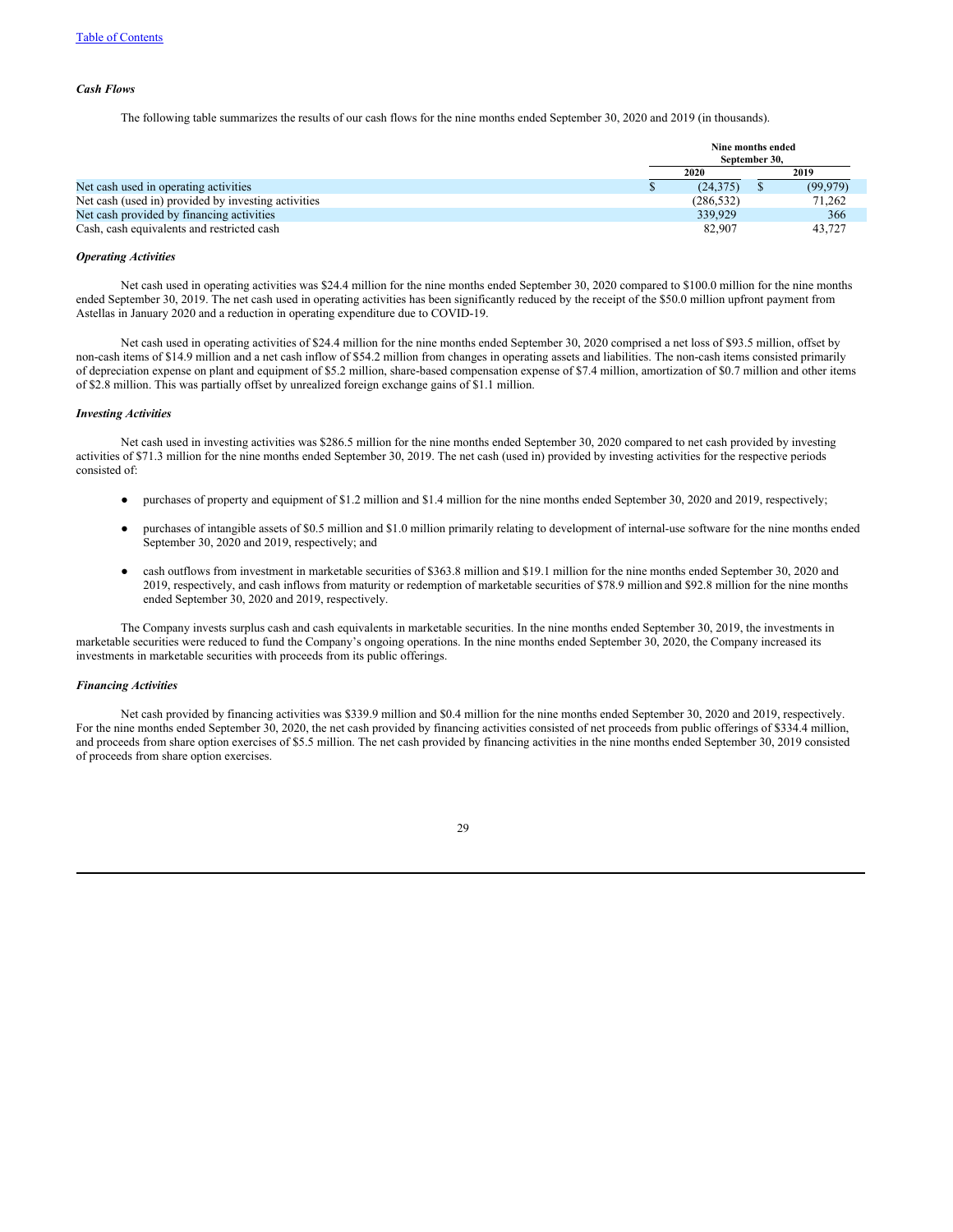#### **Non-GAAP Measures**

## *Total Liquidity (a non-GAAP financial measure)*

Total Liquidity (a non-GAAP financial measure) is the total of cash and cash equivalents and marketable securities. Each of these components appears in the condensed consolidated balance sheet. The U.S. GAAP financial measure most directly comparable to Total Liquidity is cash and cash equivalents as reported in the condensed consolidated financial statements, which reconciles to Total Liquidity as follows (in thousands):

|                                                            | September 30.<br>2020 | December 31,<br>2019 |
|------------------------------------------------------------|-----------------------|----------------------|
| Cash and cash equivalents                                  | 78.466                | 50.412               |
| Marketable securities - available-for-sale debt securities | 321.442               | 39.130               |
| <b>Total Liquidity</b>                                     | 399,908               | 89.542               |

We believe that the presentation of Total Liquidity provides useful information to investors because management reviews Total Liquidity as part of its management of overall liquidity, financial flexibility, capital structure and leverage. The definition of Total Liquidity includes investments, which are highlyliquid and available to use in our current operations, such as marketable securities.

#### **Off-Balance Sheet Arrangements**

We did not have during the periods presented, and we do not currently have, any off-balance sheet arrangements, as defined in the rules and regulations of the SEC.

## **Contractual Obligations**

For a discussion of our contractual obligations, see "Part II, Item 7. Management's Discussion and Analysis of Financial Condition and Results of Operations" in our 2019 Annual Report on Form 10-K.

## **Safe Harbor**

See the section titled "Information Regarding Forward-Looking Statements" at the beginning of this Quarterly Report.

## **Item 3. Quantitative and Qualitative Disclosures about Market Risk.**

Smaller reporting companies are not required to provide information in response to this item under Item 10(f) of Regulation S-K, Securities Act Rule 405, Exchange Act Rule 12b-2 and Rule 3-05 of Regulation S-X.

#### **Item 4. Controls and Procedures.**

#### **Evaluation of Disclosure Controls and Procedures**

Our management, with the participation of our Chief Executive Officer and Chief Financial Officer, has evaluated the effectiveness of our disclosure controls and procedures (as defined in Rules 13a-15(e) and 15d-15(e)) under the Securities and Exchange Act of 1934, as amended ("Exchange Act") as of September 30, 2020. Based on such evaluation, our Chief Executive Officer and Chief Financial Officer have concluded that, as of September 30, 2020, our disclosure controls and procedures were effective to ensure that information required to be disclosed by us in the reports that we file or submit under the Exchange Act is recorded, processed, summarized and reported, within the time periods specified in the SEC's rules and forms, and is accumulated and communicated to our management, including our Chief Executive and Chief Financial Officer, or persons performing similar functions, as appropriate to allow timely decisions regarding required disclosure.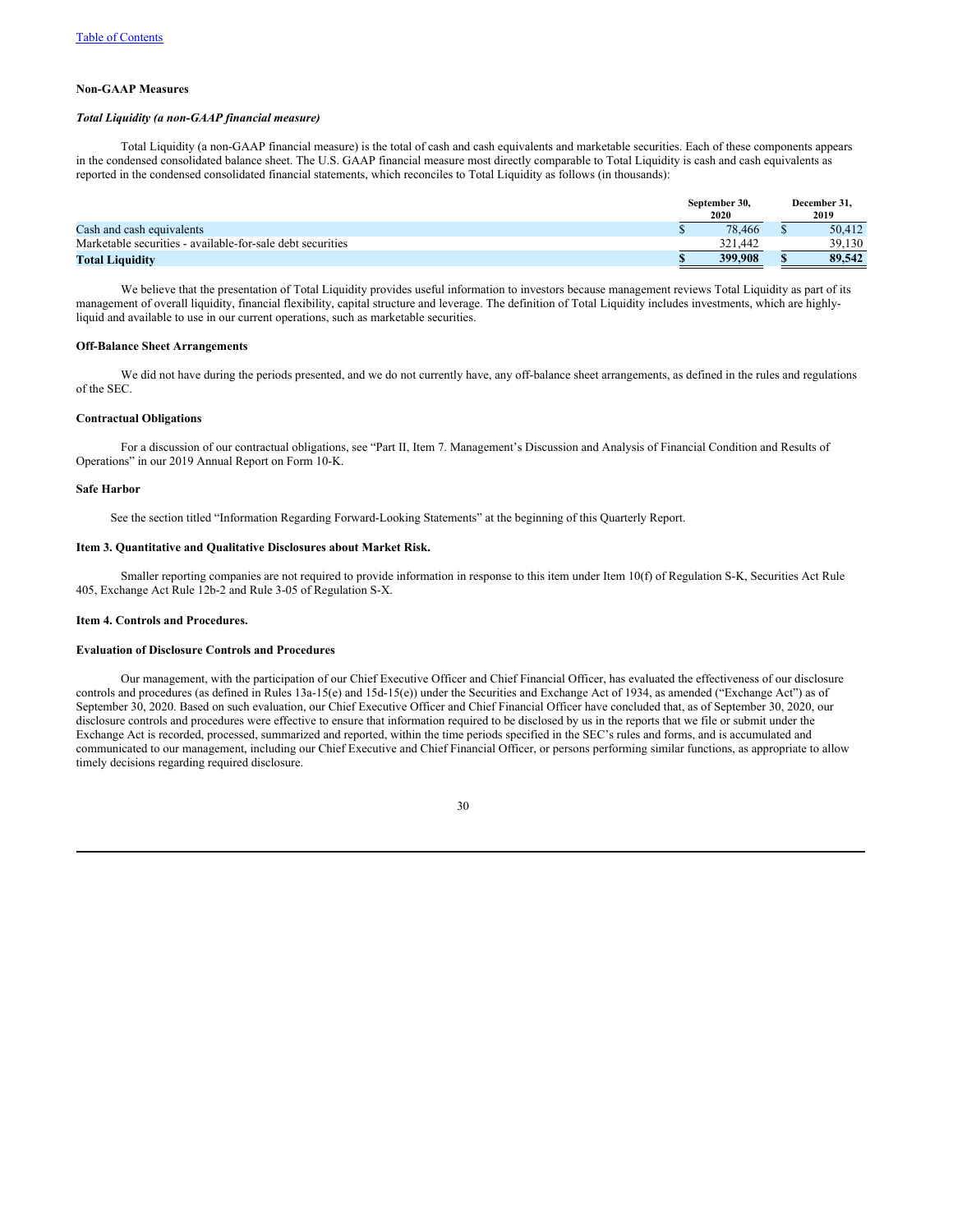## **Changes in Internal Control over Financial Reporting**

No changes in our internal control over financial reporting (as defined in Rules 13a-15(f) and 15d-15(f) under the Exchange Act) occurred during the quarter ended September 30, 2020 that have materially affected, or are reasonably likely to materially affect, our internal control over financial reporting.

## **PART II - OTHER INFORMATION**

#### **Item 1. Legal Proceedings.**

As of September 30, 2020, we were not a party to any material legal proceedings.

## **Item 1A. Risk Factors.**

Our business has significant risks. You should carefully consider the following risk factors as well as all other information contained in this Quarterly Report, including our condensed consolidated financial statements and the related notes, before making an investment decision regarding our securities. The risks and uncertainties described below are those significant risk factors currently known and specific to us that we believe are relevant to our business, results of operations and financial condition. Additional risks and uncertainties not currently known to us or that we now deem immaterial may also impair our *business, results of operations and financial condition.*

## **Risks Related to the COVID-19 pandemic**

### The outbreak of COVID-19 or any other similar pandemic may materially and adversely impact our business including our ability to advance our clinical programs and research pipeline as planned, to commercialize our therapies as planned or obtain additional financing on favorable terms or at all.

The outbreak of coronavirus, SARS-CoV-2 ("COVID-19") has developed into a global pandemic, spreading to most regions of the world including the United States, the United Kingdom and areas of Europe where we have facilities or ongoing clinical trials. The pandemic has impacted directly and indirectly businesses, including disruptions to resources, inability for workers to work, disruptions to supply chains, inability to travel, inability to publish data at or attend conferences, and increased pressure on health systems required to treat COVID-19 patients.

As a result of government and local regulation we have been required to introduce a work from home policy for at least some of our work force, with our facilities remaining open to support those activities that cannot be conducted from home, in particular the manufacture of cell therapies, treatment of clinical patients and research and development activities. The requirement to stay at home and the control measures required to mitigate risks to our work force including social distancing requirements imposed by government and local regulations limits effectiveness of our work force, the numbers of individuals that can work at the facility at any one time and is resulting in delays to performance of manufacturing, development and research activities. Increased working from home also impacts normal communications and may increase the cyber security risk or create data accessibility concerns. It also significantly curtails the numbers of individuals who can attend and work at our facilities which results in a reduction of lab-based work, particularly as required to progress research programs. As we increase the number of workers attending at our facilities, and restrictions outside of our facilities reduce this may also increase the risk of a COVID-19 outbreak impacting workers at that facility, despite measures in place to mitigate the risk to those workers. This could result in manufacturing operations or facilities being closed or necessitate a reduction in the work we are able to perform at those facilities which in turn could result in a delay to the treatment of patients and a delay in our research and development programs.

Further, given the impact of COVID-19 on health systems in impacted countries, many clinical sites have diverted resources away from the performance of clinical trials or have imposed restrictions on their ability to perform clinical trials, particularly where those clinical trials may increase the risk to the patients being treated. This has resulted in many of our clinical trial sites choosing to delay treatment of cell therapy patients and not enrolling or screening patients until the situation improves. This has inevitably delayed our ability to obtain data from our clinical trials and will extend the time required to complete enrollment in current clinical trials. We continue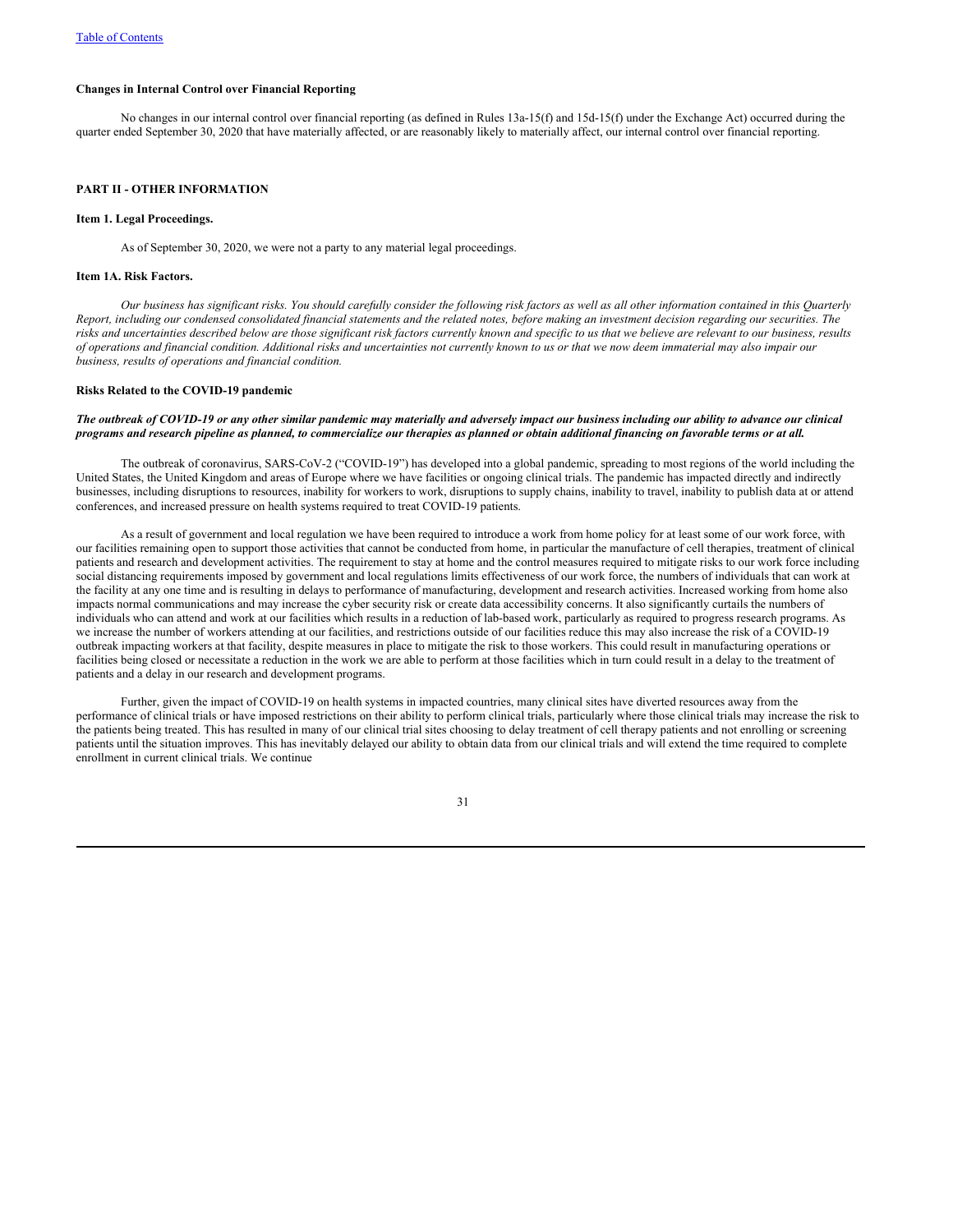to work with all our clinical sites to support them and the patients on our clinical trials and aim to safely treat patients as soon as possible or once the situation improves. Although we have provided our clinical sites with guidance in relation to the treatment of patients during the COVID-19 pandemic, there is an increased risk to our patients as a result of the pandemic including as a result of infection with COVID-19 whilst they are being treated in any of our clinical trials or are attending at clinical sites for routine scans or treatments. This risk is increased by the requirement in our clinical trial protocols to treat patients with a lymphodepletion regimen which leaves patient immune-compromised for a period of time.

Similarly, the COVID-19 pandemic may impact third parties necessary for commercialization of our cell therapies in the timelines and scales targeted. Developing a commercially viable process is a difficult and uncertain task, and there are risks associated with scaling to the level required for advanced clinical trials or commercialization, including the timely availability of reagents or raw materials or contract manufacturing services or facilities. A failure to develop such a commercially viable process within anticipated timescales may prevent or delay progression of our T-cell therapies into pivotal clinical trials and ultimately commercialization. This failure to develop a timely process may result from, for example, inability to scale-up within required timelines, inability to put in place the required processes and control measures for a commercial process, or failure of third parties (including vector suppliers) to put in place adequate facilities or processes to enable commercial manufacture. This risk is increased as we continue to rely on third parties for the availability of key materials and services, and such third parties are unable to commit to meeting the necessary timelines and scales targeted due to the on-going impact of COVID-19.

The COVID-19 pandemic continues to rapidly evolve and the extent to which it may impact our future business is highly uncertain and difficult to predict. The impact on global health systems, the life sciences industry more generally or the economy as a whole is not yet known. Depending on the length and progression of such pandemic, we may experience disruptions that would significantly impact our business. For our clinical programs we may experience delays or interruptions to our ability to enroll and treat patients in our trials, recruit patients and screen patients for eligibility to our clinical trials, initiate and activate clinical sites. The current restrictions in place as a result of COVID-19 will result in interruption to our ability and that of our clinical sites to conduct clinical trial activities in accordance with the applicable clinical trial protocol or other regulatory requirements including monitoring requirements, timing of patient visits, ability to follow patients after they have received treatment, ability to perform scans and patient assessments. Deviations and changes to clinical trial protocols may be required in order to address the interruptions caused by COVID-19. Inability to perform clinical trials in accordance with regulatory requirements may impact a later ability to obtain regulatory approval in relation to our cell therapies or may delay our ability to obtain such regulatory approval. There may also be delays in responses from regulatory authorities impacting our ability to obtain required regulatory approvals.

As a result of any delay in clinical trials and the restrictions imposed as a result of COVID-19 there may be a delay in our ability to raise further financing to support our business as a consequence of any delay to clinical data availability or opportunities to publish data, or impact on investment and stock prices more generally. Our ability to close and negotiate third party collaborations and progress existing third party collaborations may also be impacted, for example as a result in the delay to research and development activities. Given the U.K. and U.S. government 'stay at home' guidance delays will occur in research and development programs. The impact on operations in both the U.K. and U.S. may also be further impacted as a result of limitations on employee resources or third party resources and supplies caused by increased sickness, requirement for staff to care for family members or requirements for staff to selfisolate.

#### **Risks Related to Our Financial Condition and Capital Requirements**

#### We are a clinical-stage biopharmaceutical company with no commercial products and prediction of future performance is very difficult.

We are a clinical-stage biopharmaceutical company focused on novel cancer immunotherapy products. We have no products or therapeutics approved for commercial sale and have not generated any revenue from product supplies or royalties. Our therapeutic candidates, in particular our SPEAR T-cells, are new and largely unproven. Investment in biopharmaceutical product development is highly speculative because it entails substantial upfront capital expenditures and significant risk that any potential product candidate will fail to demonstrate adequate effect or an acceptable safety profile, gain regulatory approval and become commercially viable. Our inability to address these risks successfully would have a materially adverse effect on our business and prospects.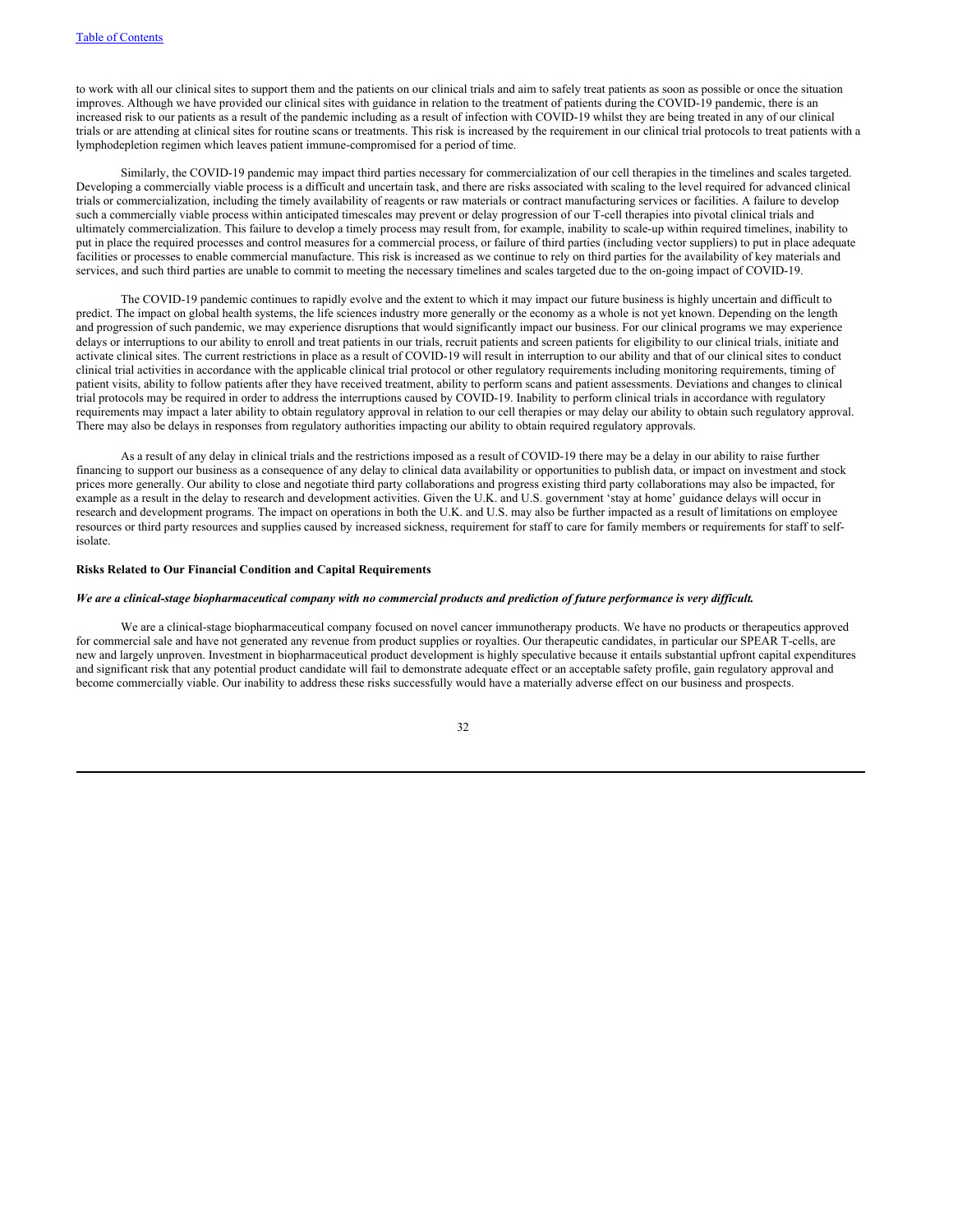#### We have incurred net losses every year since our inception and expect to continue to incur net losses in the future.

We have generated losses since our inception in 2008, during which time we have devoted substantially all of our resources to research and development efforts relating to our SPEAR T-cells and other cell therapies (including the NY-ESO SPEAR T-cell), including engaging in activities to manufacture and supply our cell therapies for clinical trials in compliance with current good manufacturing practice, or cGMP, conducting clinical trials of our cell therapies, providing general and administrative support for these operations, enhancing capabilities to support commercialization plans for ADP-A2M4 and protecting our intellectual property. We do not have any products approved for sale and have not generated any revenue from product supplies or royalties. Based on our current plans, we do not expect to generate product or royalty revenues unless and until we obtain marketing approval for, and commercialize, any of our SPEAR T-cells or other cell therapies.

For the nine months ended September 30, 2020, and the years ended December 31, 2019 and 2018, we incurred net losses of \$93.5, \$137.2 million and \$95.5 million, respectively. As of September 30, 2020, we had accumulated losses of \$549.1 million. We expect to continue incurring significant losses as we continue with our research and development programs and to incur general and administrative costs associated with our operations. The extent of funding required to develop our product candidates is difficult to estimate given the novel nature of our cell therapies and their un-proven route to market and the impact of external factors including the COVID-19 pandemic; however, as we move towards commercialisation of our cell therapies the amount of funding required to support the activities enabling such commercialization will increase significantly. Our profitability is dependent upon the successful development, approval, and commercialization of our SPEAR T-cells and other cell therapies, further development of the NY-ESO SPEAR T-cells by GSK (given the NY-ESO program has now been transitioned to GSK), achieving collaboration agreement milestones under the GSK Collaboration and License Agreement and the Astellas Collaboration Agreement, progression of programs under the agreement with Universal Cells Inc. and achieving a level of revenue adequate to support our cost structure. We may never achieve profitability, and unless and until we do, we will continue to need to raise additional cash or alternative funding.

## Although our financial statements have been prepared on a going concern basis, if we fail to obtain additional financing in the future, this may raise *substantial doubt about our ability to continue as a going concern in future reporting periods*

As of September 30, 2020, the Company had cash and cash equivalents of \$78.5 million, marketable securities of \$321.4 million, and stockholders' equity of \$376.2 million. During the nine months ended September 30, 2020, the Company incurred a net loss of \$93.5 million, generated cash of \$24.4 million from its operating activities, and generated revenues of \$2.5 million. The Company has incurred net losses in most periods since inception and it expects to incur operating losses in future periods. On January 13, 2020, the Company entered into the Astellas Collaboration Agreement. The Company received an upfront payment of \$50.0 million in January 2020 under the agreement and is entitled to receive research funding of up to \$7.5 million per year on a per collaboration target basis. Additional milestones are possible under the agreement, but these are dependent on the success of the development and commercialization of research and products.

On January 24, 2020, the Company closed an underwritten public offering of 21,000,000 ADSs which, together with the full exercise by the underwriters on February 7, 2020, of their option to purchase an additional 3,150,000 ADSs, generated net proceeds of \$90.5 million. In addition, on June 4, 2020, the Company closed an underwritten public offering of 23,575,000 ADSs, which included 3,075,000 ADSs pursuant to the full exercise by the underwriters of their option to purchase additional ADSs and generated net proceeds of \$243.8 million.

We believe that our Total Liquidity, combined with the upfront payment and the proceeds from the public offerings of ADSs described above, will be sufficient to fund our operations, based upon our currently anticipated research and development activities and planned capital spending, into 2022. This belief is based on estimates that are subject to risks and uncertainties and may change if actual results differ from management's estimates.

## We have never generated any revenue from sales of our cell therapies and our ability to generate revenue from sales of our cell therapies and become *profitable depends significantly on our success in a number of factors.*

We have no cell therapies approved for commercial sale, have not generated any revenue from sales of our cell therapies, and do not anticipate generating any revenue from sales of our cell therapies until sometime after we receive regulatory approval, if at all, for the commercial sale of a cell therapy. We intend to fund future operations through milestone payments under the GSK Collaboration and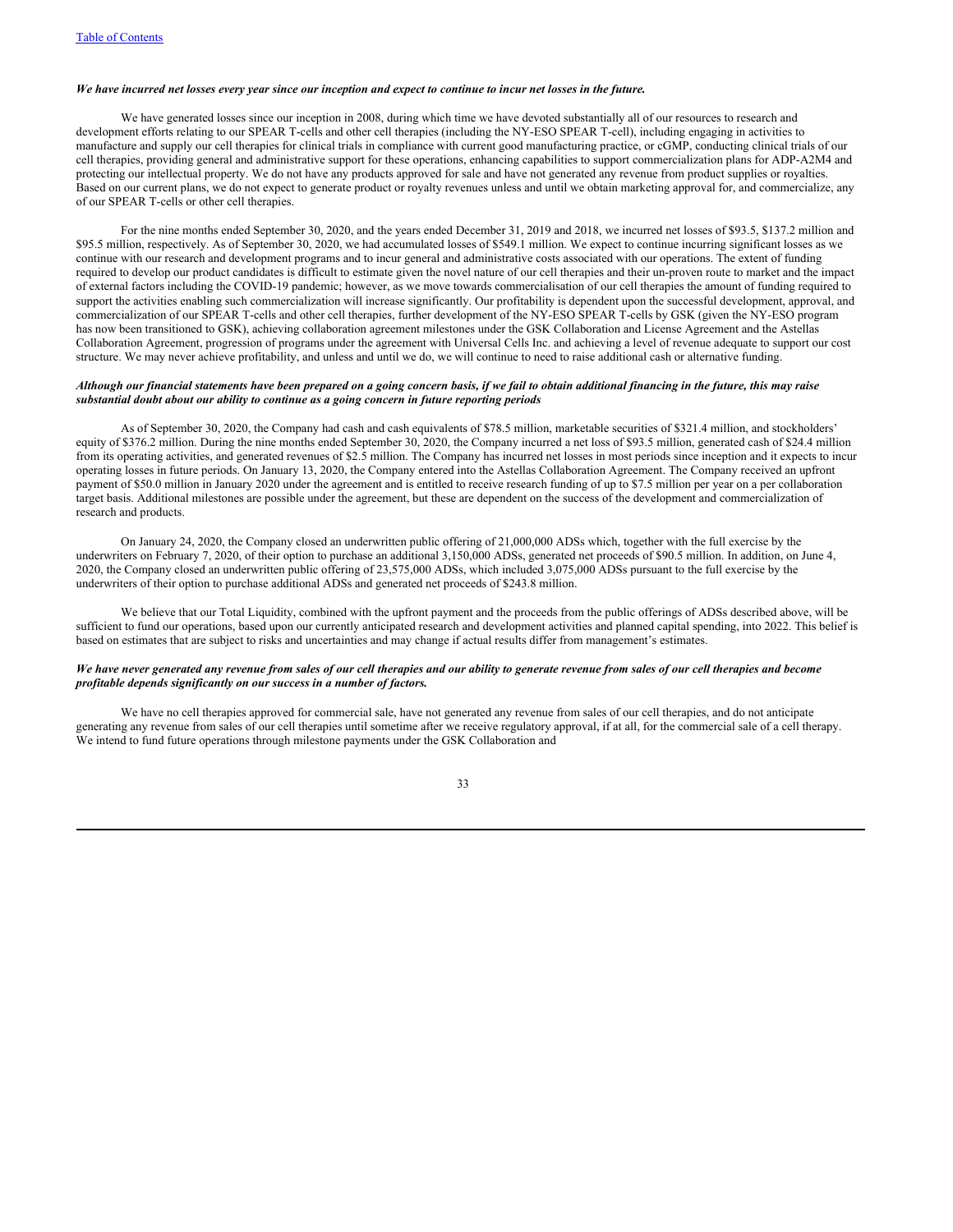License Agreement and the Astellas Collaboration Agreement and through additional equity financings or other third party collaborations. Our ability to generate revenue and achieve profitability depends on our success in many factors, including:

- completing preclinical development and advancing our cell therapies to clinic;
- delivering on the clinical development strategy for our cell therapies including the strategy associated with the aim to commercialize ADP-A2M4 in synovial sarcoma and in the future, other indications;
- progressing our clinical trials and development activities within predicted timeframes and without any substantial delays, for example as may be caused by delays in patient recruitment, regulatory requirements to hold or suspend any clinical trials, delays from the COVID-19 outbreak or similar pandemics or delays in obtaining approvals required to conduct clinical trials;
- demonstrating a favorable benefit (efficacy parameters): risk (safety) for our SPEAR T-cells and the NY-ESO SPEAR T-cell that translate into a differentiated product of value for patients;
- obtaining data from clinical trials which are ongoing for SPEAR T-cells;
- obtaining regulatory approvals and marketing authorizations for SPEAR T-cells for which we or our collaborator complete clinical trials;
- developing sustainable and scalable manufacturing and supply processes for our cell therapies, including establishing and maintaining commercially viable supply relationships with third parties and establishing our own commercial manufacturing and supply chain capabilities and infrastructure;
- developing a reliable and commercially viable/cost effective commercial manufacturing process to enable commercial supply of our cell therapies;
- launching and commercializing therapies for which we obtain regulatory approvals and marketing authorizations, either directly or with a collaborator or distributor;
- obtaining market acceptance, pricing and reimbursement of our SPEAR T-cells and other cell therapies as viable treatment options;
- addressing any competing technological and market developments;
- identifying, assessing, acquiring and/or developing new cell therapies including new SPEAR T-cells;
- maintaining, protecting, and expanding our portfolio of intellectual property rights, including patents, trade secrets and know-how; and
- attracting, hiring and retaining qualified personnel.

Even if one or more of the SPEAR T-cells is approved for commercial sale, we anticipate incurring significant costs associated with commercializing any approved SPEAR T-cell. Our expenses could increase beyond expectations if the FDA or any other regulatory agency requires changes to our manufacturing processes or assays, or for us to perform preclinical programs and clinical or other types of trials in addition to those that we currently anticipate, including where such additional requirements result from impacts caused by the COVID-19 outbreak. If we are successful in obtaining regulatory approvals to market one or more cell therapies, our revenue will be dependent, in part, upon the size of the markets in the territories for which we gain regulatory approval, the accepted price for the cell therapy, the ability to get reimbursement at any price, and whether we own the commercial rights for that territory. If the number of our addressable disease patients is not significant or not as significant as we estimate, the indication approved by regulatory authorities is narrower than we expect, or the reasonably accepted population for treatment is narrowed by competition, physician choice or treatment guidelines, we may not generate significant revenue from sales or supplies of such cell therapies, even if approved. If we are not able to generate revenue from the sale of any approved cell therapies, we may never become profitable.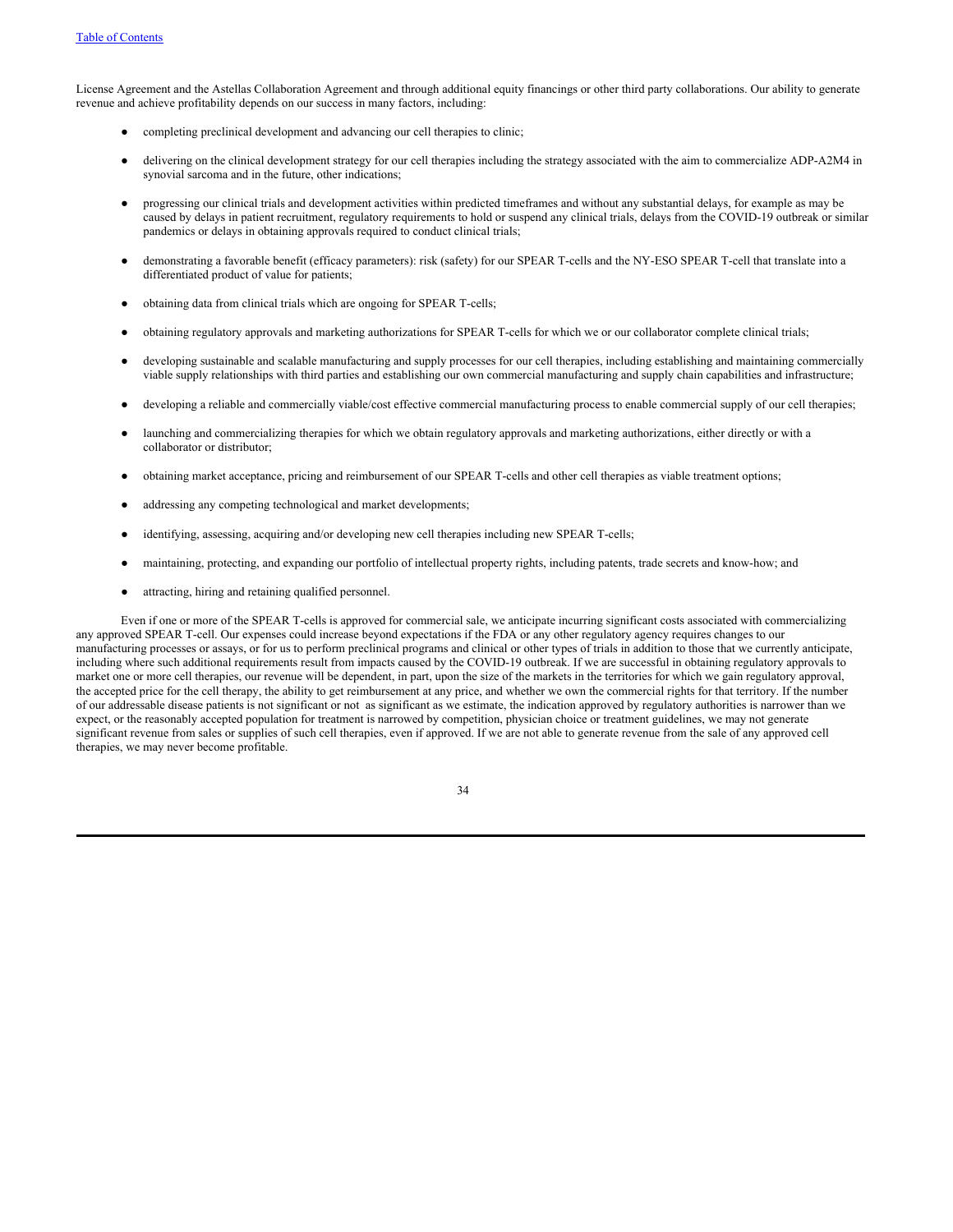#### If we fail to obtain additional financing, we may be unable to complete the development and commercialization of our cell therapies.

Our operations have required substantial amounts of cash since inception. We expect to continue to spend substantial amounts to continue the development of our cell therapies, including future clinical trials. If we receive approval for any of our SPEAR T-cells or other cell therapies, we will require significant additional amounts in order to launch and commercialize these therapeutic candidates.

As of September 30, 2020, we had \$78.5 million of cash and cash equivalents and \$321.4 million of marketable securities. We expect to use these funds to advance and accelerate the clinical development of our cell therapies, to further develop and enhance our manufacturing capabilities and secure a commercially viable manufacturing platform for all of our cell therapies, to advance additional cell therapies into preclinical testing and progress such cell therapies through to clinical trials, to enhance our capabilities to support commercialisation plans for ADP-A2M4 and to fund working capital, including for other general corporate purposes. Changing circumstances beyond our control, including changes to the scope and timing of the programs under the GSK Collaboration and License Agreement and the Astellas Collaboration Agreement, delays caused by third party providers, delays to business operations caused by the COVID-19 outbreak or similar pandemic or data seen in any of our clinical trials may cause us to increase our spending significantly faster than we currently anticipate. We will require additional capital for the further development and commercialization of our cell therapies in accordance with currently planned operations.

We cannot be certain that additional funding will be available on acceptable terms, or at all. We have no committed source of additional capital and if we are unable to raise additional capital in sufficient amounts or on terms acceptable to us, we may have to significantly delay, scale back or discontinue the development or commercialization of our cell therapies or other research and development initiatives. Our license and supply agreements may also be terminated if we are unable to meet the payment obligations under these agreements. We could be required to seek collaborators for our cell therapies at an earlier stage than otherwise would be desirable or on terms that are less favorable to us than might otherwise be available or relinquish or license on unfavorable terms our rights to our cell therapies in markets where we otherwise would seek to pursue development or commercialization ourselves. Any of the above events could significantly harm our business, prospects, financial condition and results of operations and cause the price of our American Depositary Shares, or ADSs, to decline.

## Raising additional capital may cause dilution to our existing shareholders, restrict our operations or require us to relinquish rights to our technologies or *product candidates.*

We may seek additional capital through a combination of public and private equity offerings, debt financings, strategic partnerships and alliances and licensing arrangements. To the extent that we raise additional capital through the sale of equity or convertible debt securities, your ownership interest will be diluted, and the terms may include liquidation or other preferences that adversely affect your rights as a shareholder. The incurrence of indebtedness would result in increased fixed payment obligations and could involve certain restrictive covenants, such as limitations on our ability to incur additional debt, limitations on our ability to acquire or license intellectual property rights and other operating restrictions that could adversely impact our ability to conduct our business. If we raise additional funds through strategic partnerships and alliances and licensing arrangements with third parties, we may have to relinquish valuable rights to our technologies or product candidates, or grant licenses on terms unfavorable to us.

#### **Risks Related to the Development of Our Cell Therapies**

#### Our business is highly dependent on our wholly-owned SPEAR T-cell candidates including ADP-A2M4, ADP-A2M4CD8, and ADP-A2AFP, which will require significant additional clinical testing before we can seek regulatory approval and begin commercialization of any of our SPEAR T-cells.

There is no guarantee that any SPEAR T-cells will achieve regulatory approval or proceed to the next stage of clinical programs. The process for obtaining marketing approval for any candidate is very long and risky and there will be significant challenges for us to address in order to obtain marketing approval, if at all.

There is no guarantee that the results obtained in current clinical trials for our ADP-A2M4, ADP-A2M4CD8, and ADP-A2AFP SPEAR T-cells will be sufficient for us to plan one or more pivotal clinical trials and obtain regulatory approval or marketing authorization. Negative results in any SPEAR T-cell clinical program (including in any program using the NY-ESO SPEAR T-cell) may also impact our ability to obtain regulatory approval for other SPEAR Tcells or other cell therapies, either at all or within anticipated timeframes because, although the SPEAR T-cell may target a different cancer peptide, the underlying technology platform and other

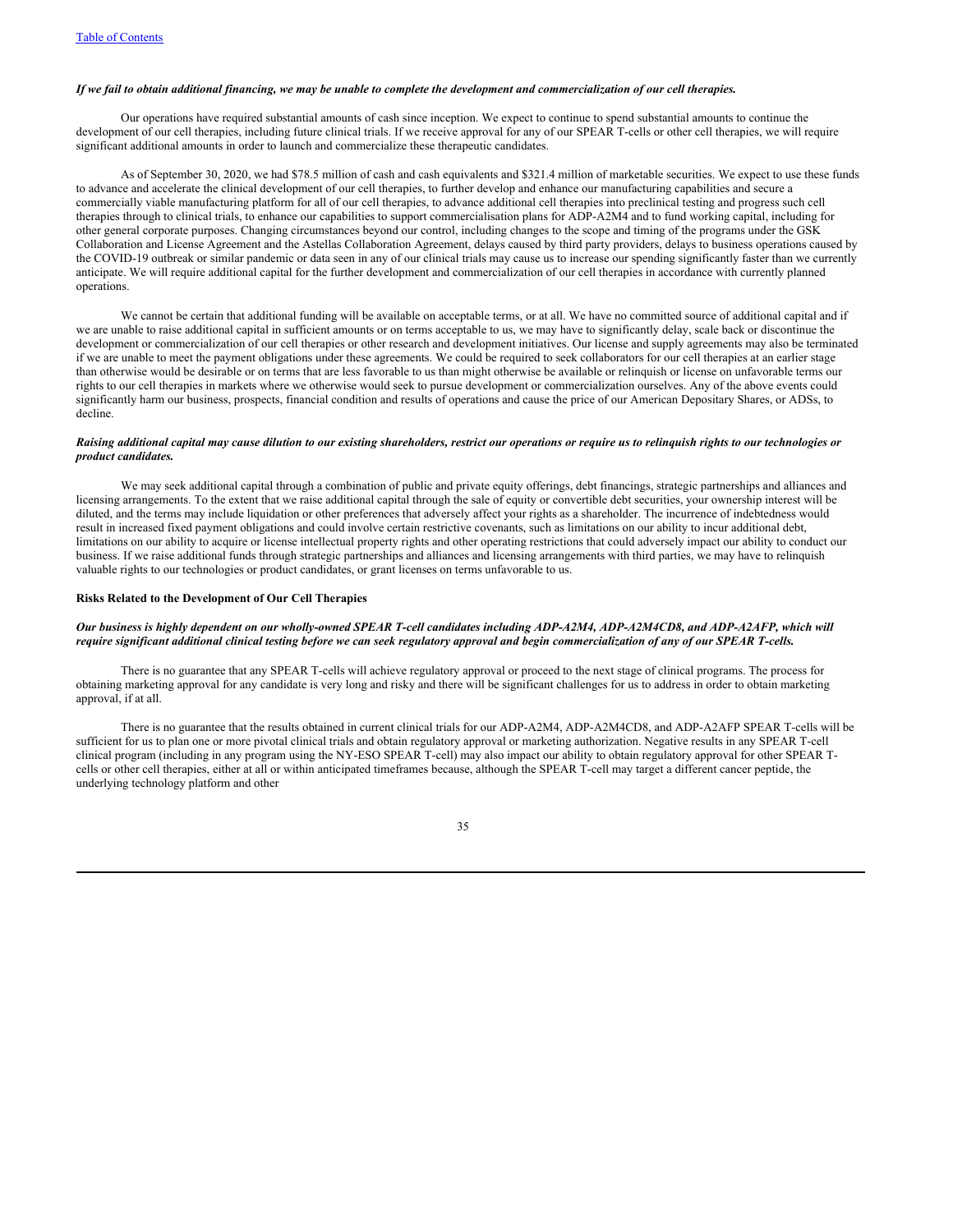aspects of our clinical programs are the same or substantially similar for all of our SPEAR T-cells and may be the same for certain other cell therapies. Accordingly, a failure or delay in any one program may affect the ability to obtain regulatory approval to continue or conduct clinical programs for other SPEAR T-cells or related cell therapies.

## The data produced in our ongoing clinical trials is at an early stage and future data may not show responses in patients treated or support continued *progression of any of our therapies through development.*

The patient response data that has been reported in our ADP-A2M4 trials (other than for synovial sarcoma), ADP-A2AFP trials and ADP-A2M4CD8 trials represents data from small numbers of patients within each study at the applicable dosing level. As such, the data is initial data and we cannot know at this stage whether any patient who has seen a response will continue to respond favorably to our therapy or that any response will persist. In addition, given the data is initial patient data, there is no assurance that we will see responses in any other patients or that such patients will not suffer severe adverse events which may result in a delay or halt to any clinical trial. Further data may be required in order to determine whether any specific SPEAR T-cell is able to be further developed, proceed to the next stage of clinical program and in particular whether any SPEAR T-cell will achieve regulatory approval

We plan to provide further data updates as and when the applicable data is believed to be sufficiently mature. We do not, however, intend to update patient response information on a frequent basis or as and when we obtain further patient information. Given the nature of T-cell therapies and the time taken to observe patient responses to our SPEAR T-cells, we cannot provide any assurance that further data updates will be provided frequently or that such data updates will be available at any particular time. In addition, data updates may be delayed as a result of the progression of COVID-19 and the resulting delay in conference meetings.

Negative results in any clinical program may also impact our ability to obtain regulatory approval for other SPEAR T-cells or related cell therapies, either at all or within anticipated timeframes because, although the SPEAR T-cell may target a different cancer peptide, the underlying technology platform and other aspects of our clinical programs are the same or substantially similar for all of our SPEAR T-cells and cell therapies. Accordingly, a failure or delay in any one program may affect the ability to obtain regulatory approval to continue or conduct clinical programs for other cell therapies.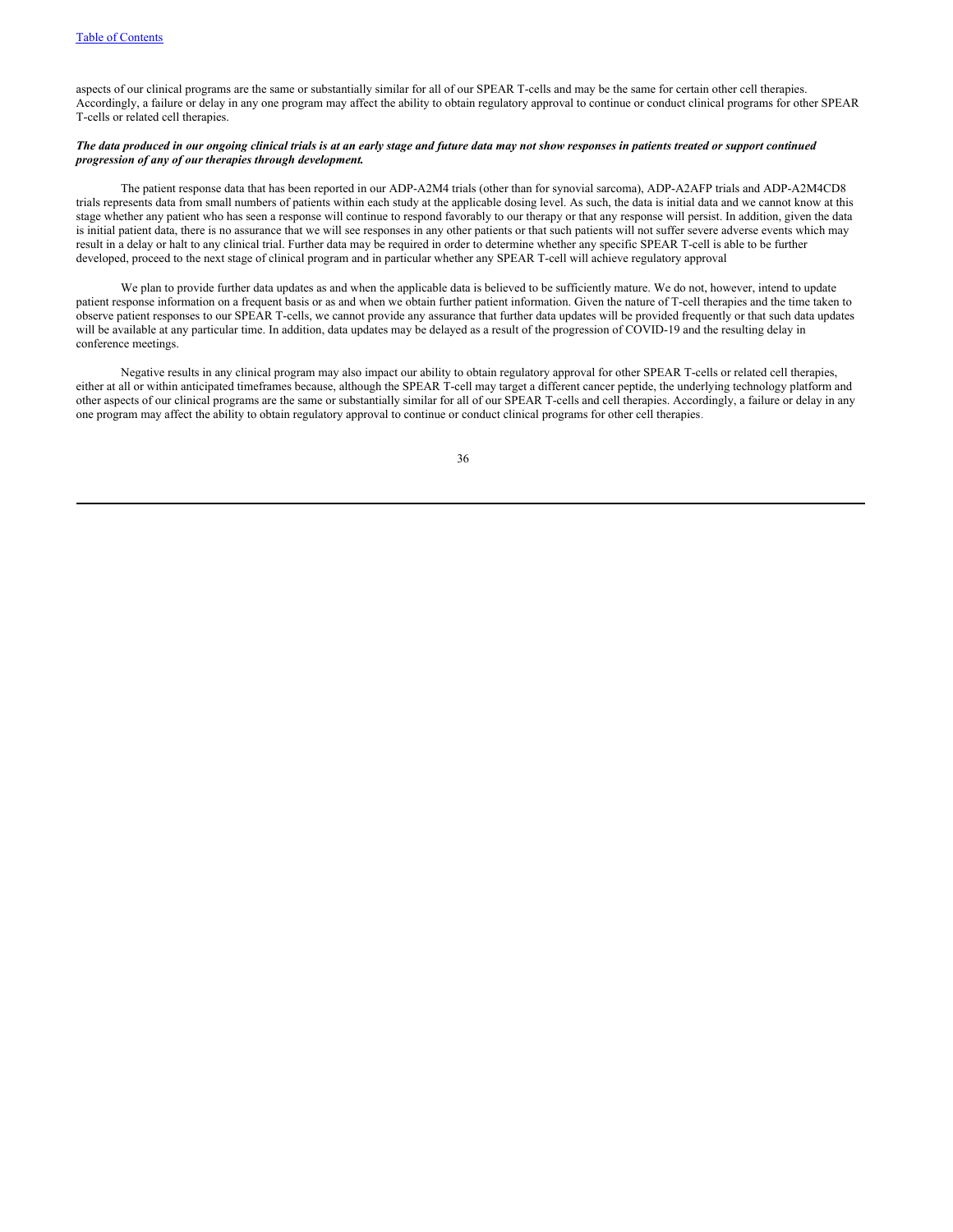#### We may not be able to commercialize our cell therapies as broadly as planned or on the timescales we plan.

Our ability to commercialize is dependent on the clinical data from our clinical trials and the ability to obtain regulatory authority approval for the use of our cell therapy in any specific indication. Obtaining regulatory approval for a new cell therapy is inherently risky and can require additional documentation, evidence, data or a requirement for the development of further processes or assays before approval can be obtained. In addition although approval may be obtained in one country, there is no certainty that approval can be obtained in other countries based on the same data or documentation that has been filed. In addition, although we may believe that the clinical data support marketing authorisation in any particular indication, the regulatory authorities may disagree and additional clinical data may be required before we can obtain marketing authorisation. For example in our ADP-A2M4 trial in synovial sarcoma indications and MRCLS indications, it is not currently known whether we will be able to treat sufficient patients in both indications or obtain clinical data in both indications to support the filing of an application for regulatory approval or whether the clinical data seen in both indications will support the filing for regulatory approval in both indications.

Commercialization of our cell therapies requires the filing of an application for marketing authorisation and the development of processes and characterization of processes for manufacture that are satisfactory to regulatory authorities. Development and characterization of suitable processes and cell therapy products takes a large amount of resource and time and the regulatory authorities may not agree that any processes are satisfactory, either as part of any application for marketing authorisation or alternatively following an inspection of those processes and our facilities. For example, the potency of our cell therapies will need to be assessed by a potency assay and although we believe that our assay will be satisfactory to assess potency, the regulatory authorities may disagree. Development of additional assays or further charactersiation or validation of any part of our process or the assays used will delay our ability to obtain marketing authorisation and ultimately to commercialize any cell therapy. In addition, manufacture of a commercial cell therapy will require an increase in manufacturing capacity and it is not currently known whether this will be possible on the timescales currently planned for commercialization.

Our ability to commercialize is dependent on certain third parties, including third parties who supply raw materials or intermediate materials for our cell manufacturing processes. For example, our lentiviral vector which is used to manufacture our ADP-A2M4 cell therapy is manufactured by a third party and we are also using a third party to develop the companion diagnostic assay that will assess presence of the required target antigen in patients. In order to file the required regulatory information in support of our application for a marketing authorisation, information and development of a characterised process may be required by such third parties. These third parties may be unable to provide the information or develop and required processes or assays in accordance with the timescales we require and this may delay our ability to obtain marketing authorisation for our cell therapies. In addition commercialisation of our cell therapies will require approval for and access to a companion diagnostic. Development of a companion diagnostic can take some time and there is no certainty that development will be possible in the timelines we require, including as a result of the impact of the COVID-19 pandemic.

### We may not be able to submit INDs, or the foreign equivalent outside of the U.S., to commence additional clinical trials for cell therapies on the timeframes we expect, and even if we are able to, the FDA or comparable foreign regulatory authorities may not permit us to proceed with planned clinical trials.

Progression of new cell therapies, including other SPEAR T-cells, into clinical trials is inherently risky and dependent on the results obtained in preclinical programs, the results of other clinical programs and results of third-party programs that utilize common components, such as production of the lentiviral vector lot used for production and administration of our SPEAR T-cell. If results are not available when expected (including as a result of delays caused by the COVID-19 outbreak) or problems are identified during any cell therapy development, we may experience significant delays in development of pipeline products and in existing clinical programs, which may impact our ability to receive regulatory approval. This may also impact our ability to achieve certain financial milestones and the expected timeframes to market any of our cell therapies. Failure to submit further INDs or the foreign equivalent and commence additional clinical programs will significantly limit our opportunity to generate revenue.

There is no guarantee that the FDA, or any other regulatory authority, will approve any IND (or equivalent application) for any of our future cell therapies, or for new indications for our SPEAR T-cells already in clinical trials, or that amendments to existing protocols will not be required (including as a result of the COVID-19 outbreak). For example, we amended the protocols for all of our pending and on-going ADP-A2M4 and ADP-A2M10 clinical trials in response to reported serious adverse events of prolonged serious pancytopenia in our clinical trials for ADP-A2M4 and ADP-A2M10 in two patients treated with the highest lymphodepletion regimen. Updates and changes to clinical trial documentation (such as protocols, Investigators Brochure, informed consent forms) may be required for ADP-A2M4CD8 given a further event of pancytopenia has been reported and evaluation of that further event remains ongoing. Such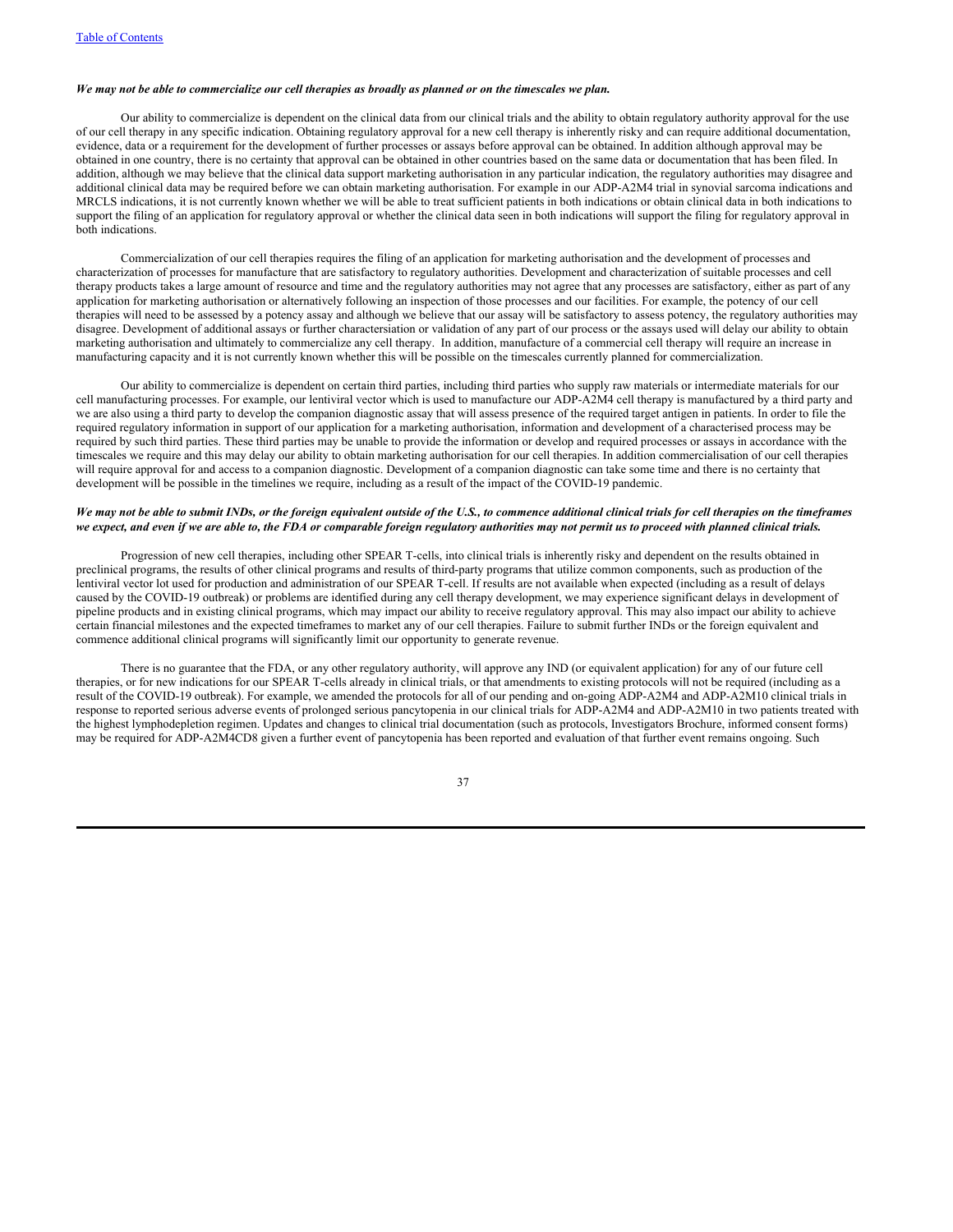amendments and updates may delay our clinical trials, may require changes or resubmission of our INDs, or may result or be related to a halt in our planned or contemplated clinical trials.

We are continuing to expand our clinical trial footprint in Europe. This requires gaining the approval of country specific review bodies for GMO application and Clinical Trial Application ("CTA"). As this is not a harmonized process, the requirements can vary considerably, and delays can be incurred at a country level. For example, the information required in relation to manufacturing processes or assays may differ between countries and may require additional testing to be conducted in order for approval to be obtained.

In the USA, some institutional review boards, or IRBs, have requested that the Sponsor obtain Investigational Device Exemptions (IDE) from the FDA for the validated clinical trial assay being used to select patients. This has delayed the initiation of some sites and limited the ability to obtain high risk biopsies until an IDE has been granted. We plan to proactively seek IDEs for our cell therapy assays where appropriate.

#### Our cell therapies being developed may have potentially fatal cross-reactivity to other peptides or protein sequences within the human body.

One of our prior SPEAR T-cells, designed to target an HLA-1 restricted MAGE-A3 cancer-specific peptide, recognized another unrelated peptide from a protein called TITIN, expressed within normal cardiac and other muscle tissues in patients. As a result of this cross-reactivity to the TITIN protein in the heart, two patients died during our MAGE-A3 clinical program, the program was put on pause, then formally placed on hold by the FDA, after which we terminated the program. We subsequently developed a preclinical safety testing program that identifies potential cross-reactivity risks but there may be gaps or other problems detected in the testing program at a later date. Even with the use of this testing program, there can be no guarantee that the FDA will permit us to begin clinical trials of any additional SPEAR T-cells other than those for which INDs already exist or that other off-target cross-reactivity will not be identified or present in any patient group. Failure to develop an effective preclinical safety testing program will prevent or delay clinical trials of any SPEAR T-cell. Detection of any cross-reactivity will halt or delay any ongoing clinical trials for any SPEAR T-cell and prevent or delay regulatory approval. Given that the underlying technology platform, manufacturing process and development process is similar or has shared elements for all of our cell therapies, issues pertaining to cross-reactivity for one SPEAR T-cell may impact our ability or our collaborator's ability to obtain regulatory approval for other cell therapies undergoing development and clinical trials, which would significantly harm our business, prospects, financial condition and results of operations.

Cross-reactivity or allo-reactivity (binding to peptides presented on other HLA types) could also occur where the affinity-enhanced engineered TCR contained within any cell therapy including SPEAR T-cells binds to peptides presented by HLAs other than the HLA type for which the relevant TCR was developed. We have developed a preclinical screening process to identify allo-reactivity risk, however it is not possible to identify all potential risks or to screen all HLA types. Where any allo-reactivity risk is identified, patients with the allo-reactive alleles will be excluded from the trial. Any allo-reactivity or other cross-reactivity that impacts patient safety could materially impact our ability to advance our SPEAR T-cells into clinical trials or to proceed to market approval and commercialization. In addition, there is no guarantee that exclusion of patients with the identified allo-reactive allele will successfully eliminate the risk of allo-reactivity, and serious side effects for patients may still exist. Given that the underlying technology platform, manufacturing process and development process are similar or shared for all of our cell therapies, issues pertaining to allo-reactivity for one SPEAR T-cell may impact our ability or our collaborator's ability to obtain regulatory approval for other cell therapies undergoing development and clinical trials, which would significantly harm our business, prospects, financial condition and results of operations.

### Our T-cell therapy, which is a type of cell therapy that uses gene therapy technology, represents a novel approach to cancer treatment that could result in heightened regulatory scrutiny, delays in clinical development, or delays in our or our collaborator's ability to achieve regulatory approval or *commercialization of cell therapies including our SPEAR T-cells.*

Use of any of our cell therapies to treat a patient requires the use of gene therapy technology, which involves combining a patient's T-cells with our lentiviral delivery vector or other vector containing the gene for our affinity-enhanced engineered receptor or TCR. This is a novel treatment approach that carries inherent development risks. We are therefore constantly evaluating and adapting our cell therapies following the results obtained during development work and the clinical programs. Further development, characterization and evaluation may be required, depending on the results obtained, in particular where such results suggest any potential safety risk for patients. The need to develop further assays, or to modify in any way the protocols related to our cell therapies to improve safety or effectiveness, may delay the clinical program, regulatory approval or commercialization, if approved at all, of any cell therapy.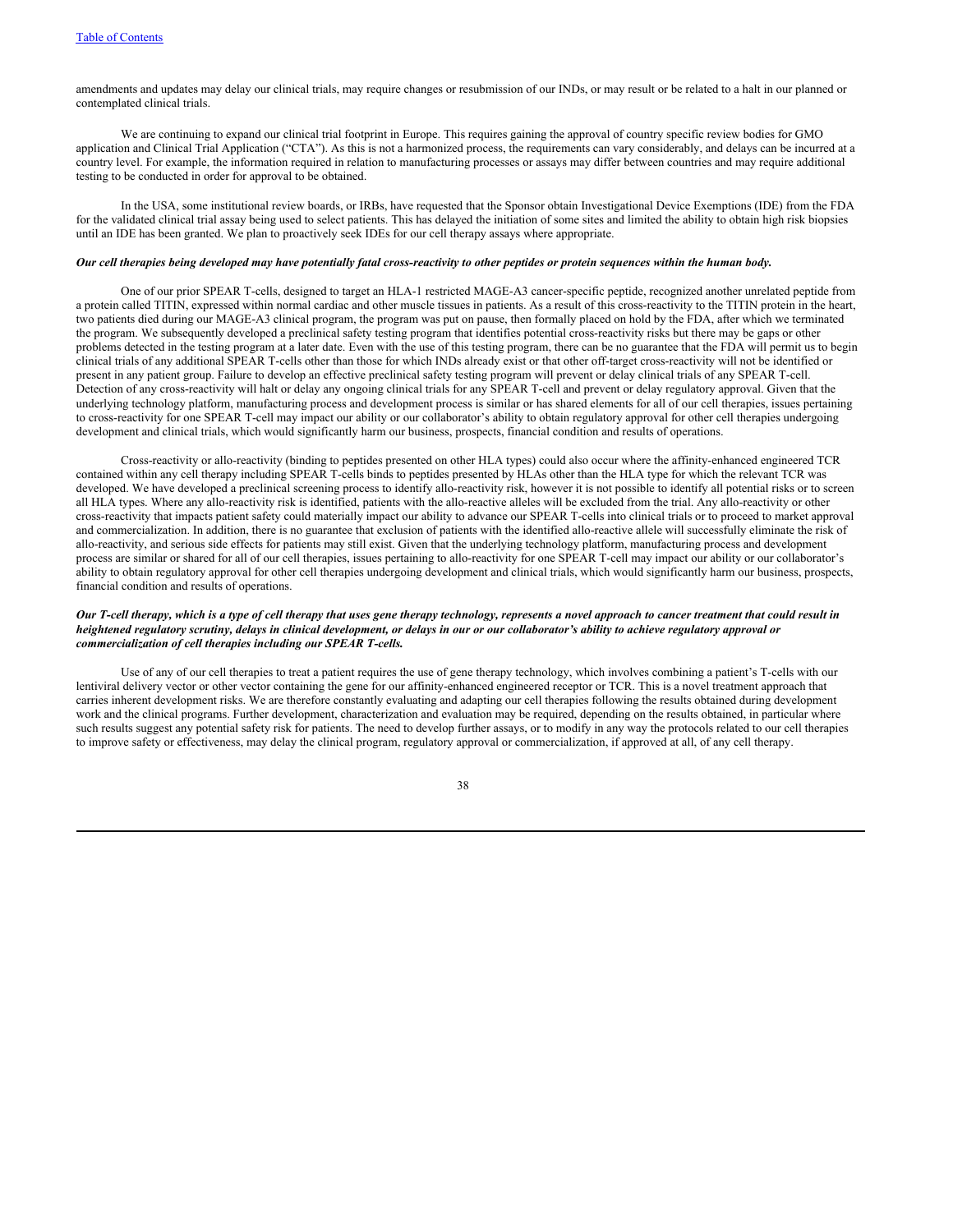Consequently, this may have a material impact on our ability to receive milestone payments and/or generate revenue from our SPEAR T-cells or other cell therapies.

In addition, given the novelty of our cell therapies, the end users and medical personnel require a substantial amount of education and training in their administration of cell therapies. Regulatory authorities have very limited experience with commercial engineered cell therapies and SPEAR T-cells for the treatment of cancer. As a result, regulators may be more risk averse or require substantial dialogue and education as part of the normal regulatory approval process for each stage of development of any cell therapy. To date, only a limited number of gene therapy products have been approved in the United States and European Union. Consequently, it is difficult to predict and evaluate what additional regulatory hurdles may apply to the development of our cell therapies and whether additional investment, time or resources will be required to overcome any such hurdles.

Additionally, because our technology involves the genetic modification of patient cells*ex-vivo* using a viral vector, we are subject to many of the challenges and risks of gene therapy, including the following challenges:

- Regulatory requirements governing gene and cell therapy products have changed frequently and may continue to change in the future.
- Random gene insertion associated with retrovirus-mediated genetically modified products, known as insertional oncogenesis, could lead to lymphoma, leukemia or other cancers, or other aberrantly functioning cells. Insertional oncogenesis was seen in early gene therapy studies conducted outside of the United States in 2003. In those studies, insertional oncogenesis resulted in patients developing leukemia following treatment with the relevant gene therapy, with one patient dying. As a result of the data from those studies, the FDA temporarily halted gene therapy trials in the United States. The previous trials involved modification of stem cells rather than T-cells and utilized a murine gamma-retroviral vector rather than a lentiviral vector. We cannot guarantee that insertional oncogenesis resulting from administration of our SPEAR T-cells or other cell therapies will not occur.
- Although our viral vectors are not able to replicate, there may be a risk with the use of retroviral or lentiviral vectors that they could undergo recombination and lead to new or reactivated pathogenic strains of virus or other infectious diseases.
- There is the potential for delayed adverse events following exposure to gene therapy products due to persistent biological activity of the genetic material or other components of products used to carry the genetic material. In part for this reason, the FDA recommends a 15-year follow-up observation period for all surviving patients who receive treatment using gene therapies in clinical trials. We may need to adopt such an observation period for our therapeutic candidates; however, the FDA does not require that the tracking be complete prior to its review of the Biologics License Application, or BLA.
- Clinical trials using genetically modified cells may be subject to additional or further regulatory processes, for example by the NIH Office of Biotechnology Activities' Recombinant DNA Advisory Committee, orRAC or the need to apply for a specific applications relating to the use of Genetically Modified Organism application in the European Union. These additional processes may delay or impede the initiation of a clinical trial.
- Increased risk to patient safety caused by the need to lymphodeplete patients prior to administration of our cell therapies including in circumstances in which there is a heightened safety risk or in which medical resources could be prioritized elsewhere, for example during a pandemic such as COVID-19.

If adverse events of the type described above were to occur, further advancement of our clinical trials could be halted or delayed, which would have a material adverse effect on our business and operations. In addition, heightened regulatory scrutiny of gene therapy product candidates may result in delays and increased costs in bringing a product candidate to market, if at all. Delay or failure to obtain, or unexpected costs in obtaining, the regulatory approval necessary to bring a potential product to market could decrease our ability to generate revenue in the future.

In addition, results seen in third party clinical trials using other cell therapy products, for example CAR-T products, or in clinical trials conducted by our collaborators may impact on the further advancement of our clinical trials.

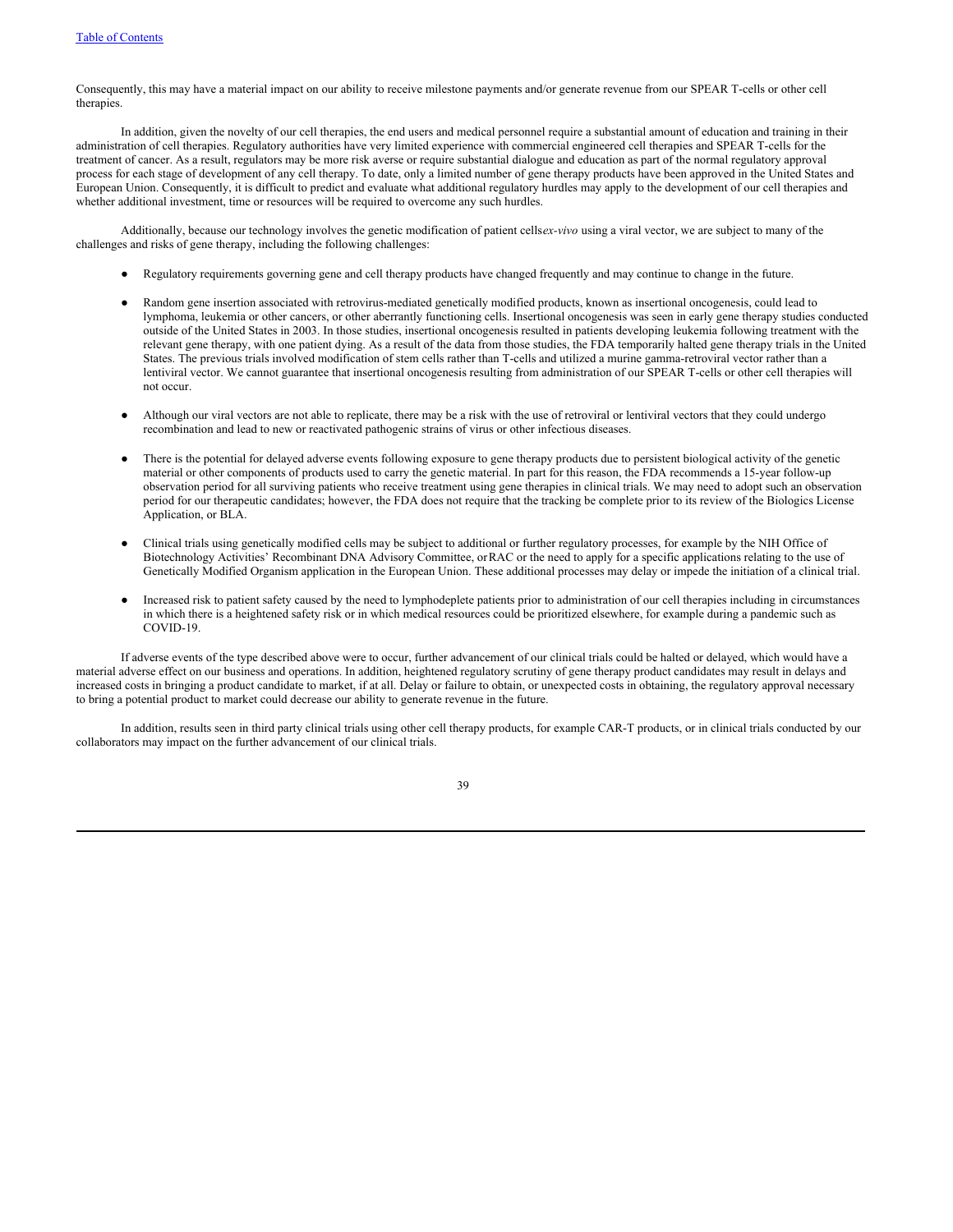Results seen in third party clinical trials using products that are also used in our combination clinical trials, may impact on the further advancement of our similar clinical trials or clinical trials of our collaborators where similar product types are used.

# T-cell therapy is a novel approach to cancer treatment that creates significant increased risk in terms of side-effect profile, ability to satisfy regulatory requirements associated with clinical trials and the long-term viability of administered SPEAR T-cells or other cell therapies.

Development of a pharmaceutical or biologic therapy or product has inherent risks based on differences in patient population and responses to therapy and treatment. The mechanism of action and impact on other systems and tissues within the human body following administration of our cell therapies is not completely understood, which means that we cannot predict the long-term effects of treatment with any of our cell therapies (whether by us or a collaborator). In addition, it is not possible for any pre-clinical safety package to completely identify all potential safety risks.

We are aware that certain patients do not respond to our SPEAR T-cells and that other patients may relapse or cease to present the peptide being targeted by such SPEAR T-cells. The percentage of the patient population in which these events may occur is unknown, but the inability of patients to respond and the possibility of relapse may impact our or our collaborator's ability to conduct clinical trials, to obtain regulatory approvals, if at all, and to successfully commercialize any SPEAR T-cell.

Clinical trials using our cell therapies are still in the early stages, and it is difficult to predict the results that will be obtained by us or our collaborator in ongoing clinical trials or the next phase or phases of any clinical program. It is also difficult to predict the way in which SPEAR T-cells or other cell therapies will interact with third-party products used in combination clinical trials. Any undesirable side effects seen in combination trials may affect our ability or our collaborator's ability to continue with and obtain regulatory approval for any combination therapy and may also impact our or our collaborator's ability to continue with and obtain regulatory approval for the cell therapies alone. These side effects may be exacerbated by external circumstances such as the COVID-19 pandemic or other similar events. Our patients undergo lymphodepletion prior to receiving our SPEAR T-cells which leaves them immune-compromised for a period of time after the lymphodepletion and increases their risk of contracting other unrelated diseases or pathogens including COVID-19.

There is a significant risk at each stage of any clinical program that serious adverse events or low efficacy, as well as less favorable benefit:risk profiles, will prevent any SPEAR T-cell program from proceeding further or will result in those programs being suspended or placed on hold (whether voluntarily or as a result of a regulatory authority requirement). For example, there is a risk that the target (or similar) peptide to which any SPEAR T-cell is directed may be present in both patients' cancer cells and other non-cancer cells and tissues. Should this be the case, patients may suffer a range of side effects associated with the SPEAR T-cell binding to both the cancer cells and/or other cells and tissues and such side effects could cause patient death. The extent of these side effects will depend on which cells and tissues are affected as well as the degree to which the target (or similar) peptide is expressed in these cells and tissues. The treatment regimen used in our protocols, in particular the use of chemotherapy, also carries an inherent risk of cytopenia, where blood cell levels reduce to lower than normal. If blood cell levels do not recover sufficiently the patient may suffer serious adverse events, which may even be life threatening. Serious adverse events seen with other immunotherapy products, such as the severe cytokine release syndrome ("CRS") and neurotoxicity events observed with CD19-directed CAR-T cell treatments, may also occur at any stage of the clinical program. Further, following infusion of any SPEAR T-cells, there may be a transient inflammatory reaction of the disease to the treatment. Symptoms in any given subject would be dependent on the location and other characteristics of their tumor. For example, subjects with lung tumors may experience dyspnea. Cardiac toxicities may be observed in patients with pre-existing cardiac or pericardial masses. These inflammatory reactions and related symptoms may be mild and self-limited, but can be severe, potentially life-threatening and require medical intervention.

Summary information on adverse events seen in relation to each of our cell therapies are provided below as of particular dates. We have not seen any significant changes in the type of adverse events observed since those previously communicated in our Annual Report.

Summary information on adverse events seen in relation to each of our cell therapies are provided below as of particular dates.

As of July 6, 2020, for ADP-A2AFP:

The adverse events occurring in >10% of patients treated with ADP-A2AFP and considered by investigators to be at least possibly related to ADP-A2AFP include neutropenia/neutrophil count decreased, leukopenia/white blood cell count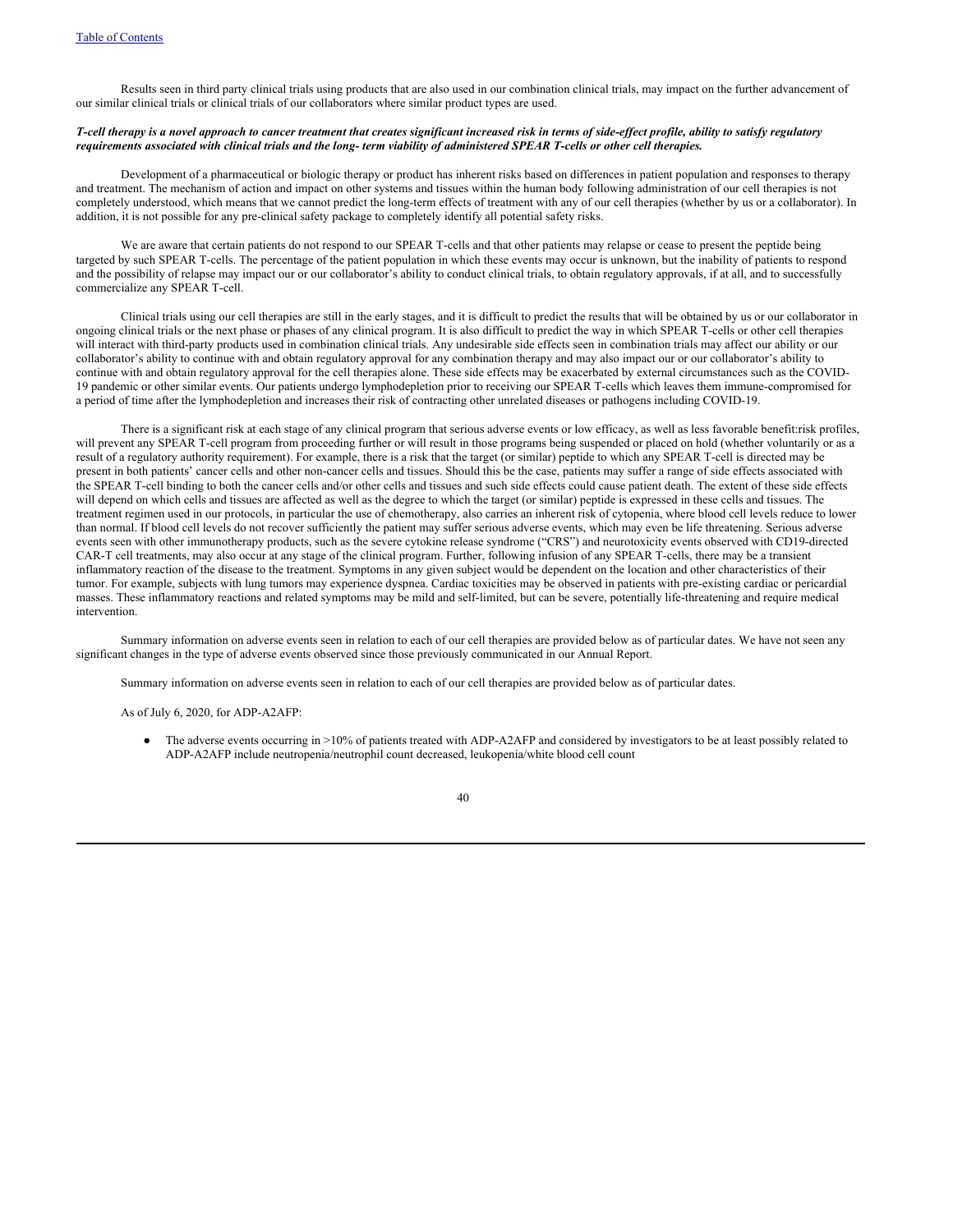decreased, lymphopenia/lymphocyte count decreased, thrombocytopenia/platelet count decreased, hypoalbuminemia, febrile neutropenia, neutropenia/neutrophil count decreased, pyrexia, increase in alanine aminotransferase, increase in aspartate aminotransferase, increase in alkaline phosphatase, diarrhea, vomiting, CRS, hyperkalemia, hypokalemia, lethargy, cognitive disorder, hypotension, infusion related reaction, pain in extremity, fatigue and muscular weakness. Serious adverse events reported with ADP-A2AFP whether considered related to the SPEAR T-cells or not include CRS, infusion related reaction, neutropenia/neutrophil count decreased, bile duct obstruction and abdominal pain.

As of August 3, 2020, for ADP-A2M4 pilot trial:

- The adverse events occurring in >10% of patients treated with ADP-A2M4 and considered by investigators to be at least possibly related to ADP-A2M4 include neutropenia/neutrophil count decreased, thrombocytopenia/platelet count decreased, lymphopenia/lymphocyte count decreased, anemia/red blood cells decreased, CRS, fatigue, pyrexia, decreased appetite, rash, dyspnoea, sinus tachycardia/tachycardia, hypophosphatemia, headache, nausea, chills, diarrhoea, hypotension and tumor pain.
- Serious adverse events reported with ADP-A2M4 in two or more patients whether considered related to the SPEAR T-cells or not include CRS, pneumonia, sepsis, pyrexia, pancytopenia, atrial fibrillation, neurotoxicity, thrombocytopenia/platelet count decreased, and pleural effusion. Two patients have had treatment related fatal SAE reports - one patient experienced prolonged pancytopenia/aplastic anemia and the other experienced a cerebrovascular accident (stroke).

As of June 25, 2020, for ADP-A2M10:

• The adverse events occurring in >10% of patients treated with ADP-A2M10 and considered by investigators to be at least possibly related to ADP-A2M10 include leukopenia/white blood cells decreased, lymphopenia/lymphocyte count decreased, thrombocytopenia/platelet count decreased, pyrexia, CRS, peripheral edema, sinus tachycardia/tachycardia, anemia/red blood cells decreased, and rash. Serious adverse events reported with ADP-A2M10 in two or more patients, whether considered related to the SPEAR T-cells or not, include, CRS, neutropenia/neutrophil count decreased and acute kidney injury. One patient had a treatment-related fatal SAE of prolonged pancytopenia with aplastic anemia following treatment with a second infusion of ADP-A2M10.

As of October 1, 2020, for ADP-A2M4CD8:

The adverse events occurring in one or more patients and considered by investigators to be at least possibly related to ADP-A2M4CD8 include lymphopenia/lymphocyte count decreased, neutropenia/neutrophil count decreased, CRS, fatigue, decreased appetite, hypocalcaemia, hypomagnesaemia, weight decreased, acute kidney injury, hypoxia, neurotoxicity, pleural effusion, pruritus, pustule, pyrexia and vomiting. There has been one reported SAE: one subject experienced Grade 1 CRS, considered probably related to ADP-A2M4CD8.

In addition, following the October 1, 2020 data cut-off date, the same patient experienced Grade 3 pancytopenia, considered by the investigator as possibly related to treatment with ADP-A2M4CD8, fludarabine and cyclophosphamide. There is another patient who experienced Grade 2 CRS and Grade 2 immune effector cell-associated neurotoxicity syndrome (ICANS). Both events were considered probably related to treatment by the investigator. Both cases have been reported to the FDA and EMA.

#### Validation of our cell therapies requires access to human samples but there is no guarantee that such samples can be obtained or, if they can be obtained, *that the terms under which they are provided will be favorable to us.*

Certain of the steps involved in validating and carrying out safety testing in relation to our cell therapies require access to samples (e.g., tissues samples or cell samples) from third parties. Such samples may be obtained from universities or research institutions and will often be provided, subject to satisfaction of certain terms and conditions. There can be no guarantee that we will be able to obtain samples in sufficient quantities to enable development of and use of the full preclinical safety testing program for all cell therapies undergoing research and development, particularly during the period in which COVID-19 impacts the ability of research institutions to supply and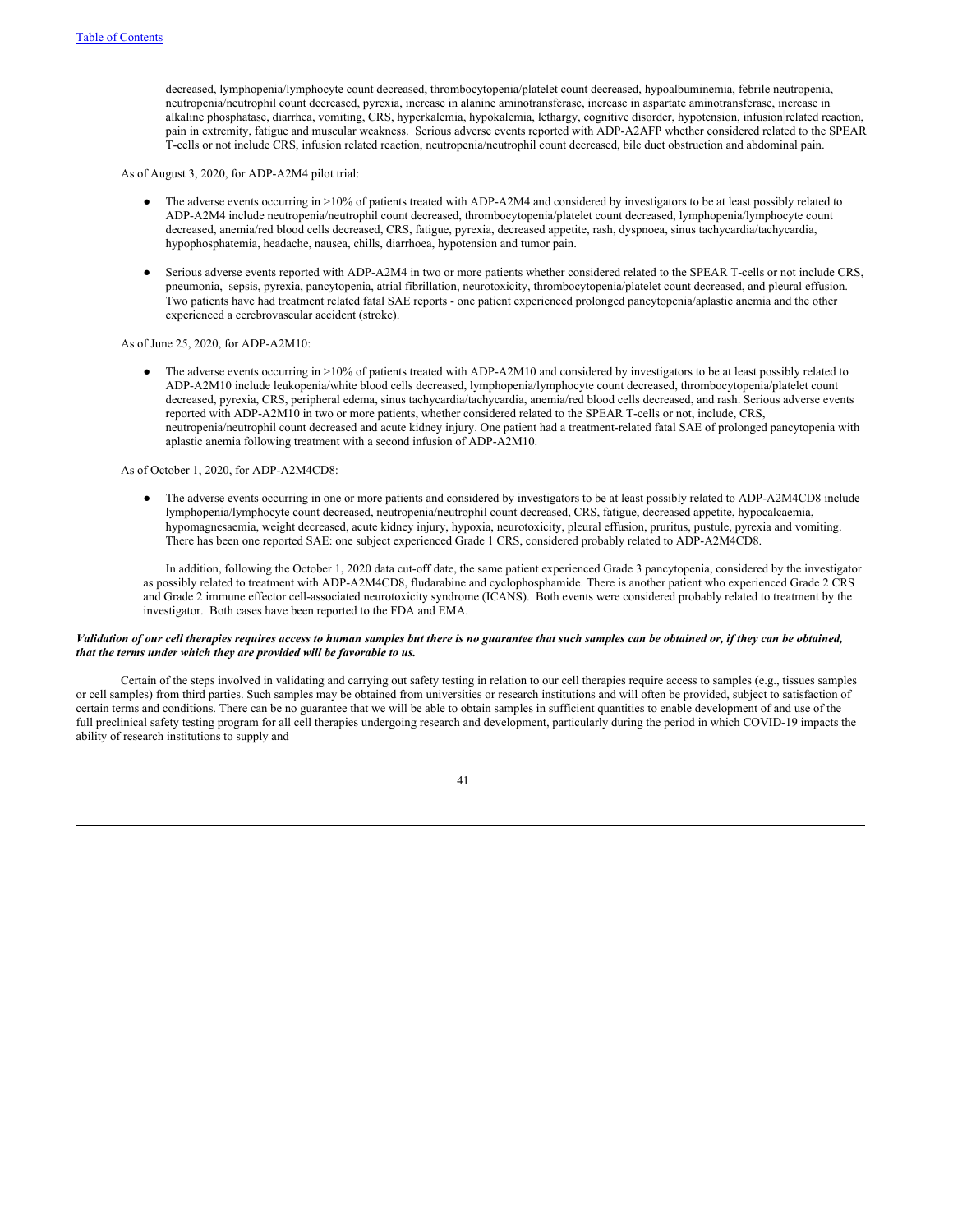access such samples. In addition, the terms under which such samples are available may not be acceptable to us or may restrict our use of any generated results or require us to make payments to the third parties.

# Our cell therapies and their application are not fully scientifically understood and are still undergoing validation and investigation.

Cell therapies including our SPEAR T-cells and their potential associated risks are still under investigation. There is no guarantee that any of our cell therapies including our SPEAR T-cells will work in the way that we currently anticipate or that affinity modification of the receptors within T-cells or other cellular therapies will produce the anticipated enhancements in activity. For example, there is a potential risk that, given that the TCR chains in our SPEAR Tcells are produced separately and then assembled within patient T-cells into full TCRs, the TCR chains from both transduced and naturally occurring T-cells could be assembled into an unintended end TCR due to mispairing of TCR chains, which could create unknown recognition and cross-reactivity problems within patients. Although this phenomenon has not been reported in humans, it remains a theoretical risk for our SPEAR T-cells and other similar cell therapies and is still being studied and investigated. This could delay regulatory approval, if any, for the relevant cell therapy. To the extent that any mispairing is identified, either in our or our competitors' clinical trials, additional investment may be required in order to modify relevant cell therapies and to further assess and validate the risk of such mispairing to patients. There is also no guarantee that following modification of the relevant SPEAR T-cell or other cell therapy, such modified cell therapy will remain suitable for patient treatment, that it will eliminate the risk of mispairing of TCR chains or that regulatory approval will be obtained at all or on a timely basis in relation to such modified cell therapy. The occurrence of such events would significantly harm our business, prospects, financial condition and results of operations.

### We may not be able to identify and validate additional target peptides or isolate and develop affinity-enhanced TCRs that are suitable for validation and *further development.*

The success of our cell therapies depends on both the identification of target peptides presented on cancer cells, which can be bound by our cell therapy products, and isolation and affinity enhancement of receptors including TCRs, which can be used to treat patients if regulatory approval is obtained. There is an inherent risk that the number of target peptides that can be identified and/or our ability to develop and isolate suitable receptors for affinity enhancement could be significantly lower than projected or that no additional cell therapies suitable for further development can be identified. Any failure to identify and validate further target peptides will reduce the number of potential SPEAR T-cells and other cell therapies that we can successfully develop, which in turn will reduce the commercial opportunities available to us and increase our reliance on our existing SPEAR T-cells. Delays in our ability to identify and develop target peptides and cell therapies, including as caused by COVID-19 or similar pandemics, may also impact our ability to progress development of programs and obtain additional funds to support our business.

In addition, there is no guarantee that our attempts to develop further SPEAR T-cells will result in candidates for which the safety and efficacy profiles enable progression to and through preclinical testing. Failure to identify further candidates for progression into preclinical testing and clinical programs will significantly impact our commercial returns, increase our reliance on the success of our existing SPEAR T-cell programs and may significantly harm our business, prospects, financial condition and results of operations. If resources become limited or if we fail to identify suitable target peptides, receptors including TCRs or affinity-enhanced receptors, our ability to submit INDs for further cell therapies may be delayed or never realized, which would have a materially adverse effect on our business. We have multiple research projects ongoing both internally and with third parties, for example Universal Cells, Inc., Noile-Immune Biotech, Inc., Alpine Immune Sciences Inc. and Bellicum, Inc. The outcomes of these research projects are uncertain and such research projects may or may not generate cell therapies with profiles suitable for further development or progression into clinical trials.

# We may encounter substantial delays in our clinical trials or may not be able to conduct our trials on the timelines we expect.

Conduct of clinical trials is dependent on finding clinical sites prepared to carry out the relevant clinical trials, screening of patients by the clinical sites, recruitment of patients both in terms of number and type of patients and general performance of the relevant clinical site. It is difficult to predict how quickly we or our collaborators will be able to recruit suitable patients, find suitable sites, begin clinical programs and administer our cell therapies including our SPEAR Tcells. In addition, during the COVID-19 outbreak, resources at clinical sites are being prioritized towards treatment of COVID-19 and as a result there may be a delay in their ability to progress our clinical trials, recruit and enroll patients in to clinical trials or to start new clinical trials. The patient population in which any required peptide antigen is presented may be lower than expected which will increase the timescales required to find and recruit patients into the applicable clinical trial. Screening of a large number of patients is required to identify HLA and tumor antigen positive patients for all of our clinical trials with our SPEAR T-cells. Any delay in identification of suitable patients will result in the Company incurring additional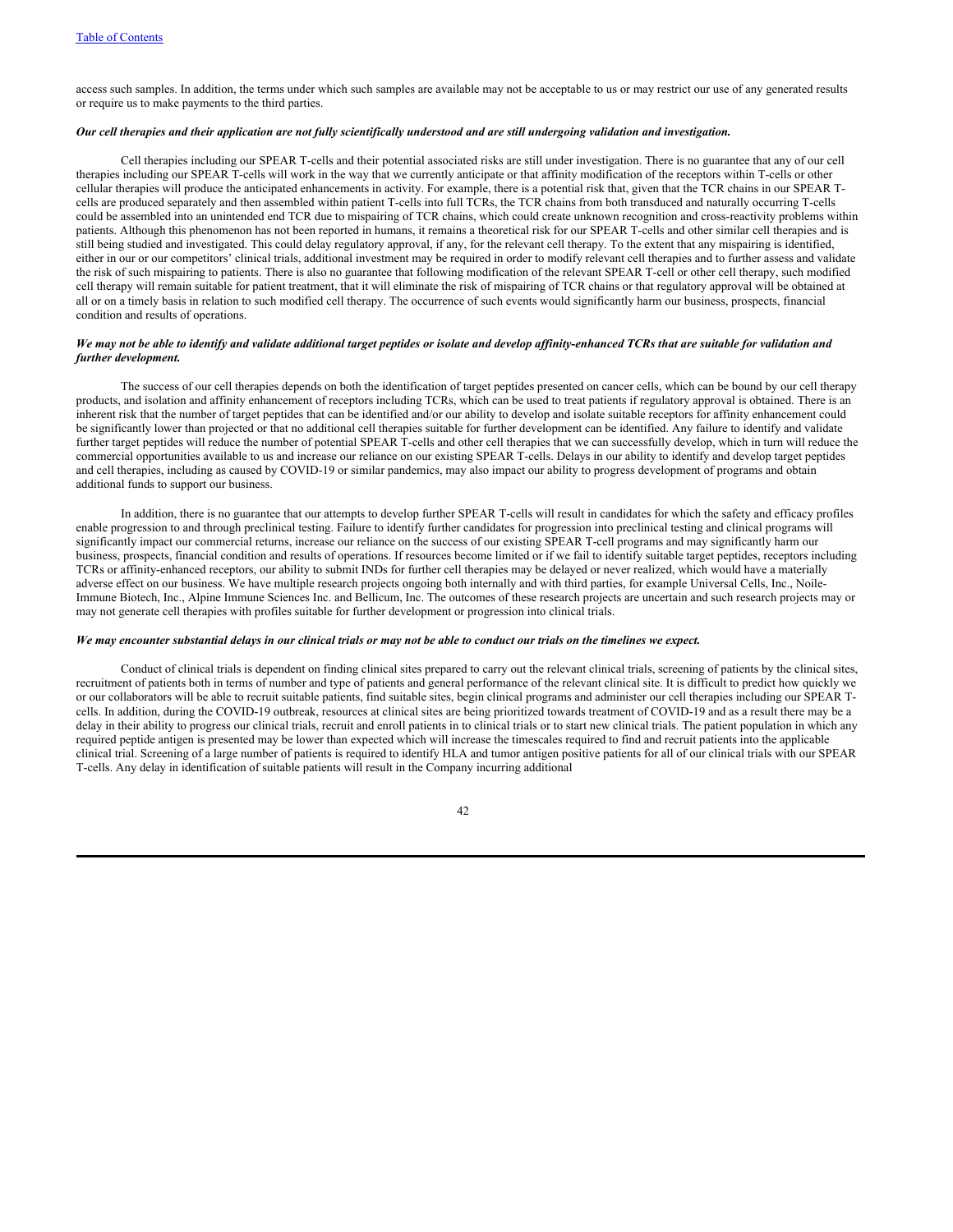costs associated with the need to find and initiate additional clinical trial sites. It is also difficult to predict whether changes may be required to any clinical trial design as our clinical trials progress. The need to make changes to any clinical trial design can result in delays to the performance of that clinical trial whilst any changes are approved and implemented at applicable clinical trial sites.

Our and our collaborator's clinical trials will compete with other clinical trials that are in the same therapeutic areas as our cell therapies, which will reduce the number and types of patients available to us, because some patients who might have opted to enroll in our trials may instead opt to enroll in a trial being conducted by one of our competitors. In addition, GSK is also opening T-cell therapy clinical trials in synovial sarcoma and MRCLS in the U.S. and European Union which could impact the number of sites available to us to run our ADP-A2M4 trials in the same indications and the number and types of patients in these indications available to us. Because the number of qualified clinical investigators is limited, we will conduct some of our clinical trials at the same clinical trial sites where competing trials are ongoing, which will reduce the number of patients who are available for our clinical trials at such clinical trial sites. Moreover, because our cell therapies represent a departure from more commonly used methods for cancer treatment, potential patients and their physicians may opt to use conventional therapies, such as chemotherapy and hematopoietic cell transplantation, rather than enrollment in any of our current or future clinical trials. This may also mean we cannot recruit patients at a suitable time in their disease progression. In addition, in relation to any indication, the standard of care for patients in that indication may change or further develop meaning that clinical sites are no longer prepared to continue with any clinical trial or require amendments to agreed protocols for clinical trials. For example, the standard of care in melanoma changed during the course of our clinical trials in melanoma with the NY-ESO SPEAR T-cell and as a result the clinical trial was halted due to anticipated unavailability of patients. Such circumstances can lead to the suspension of the relevant clinical trial at a site, inability to recruit further patients at that clinical site or a requirement to amend the protocol, all of which will delay or potentially halt progression of a cell therapy through clinical trials.

Even if we are able to enroll a sufficient number of patients in our clinical trials, delays in patient enrollment may result, and have resulted in, increased costs or may affect the timing or outcome of the planned clinical trials, which could prevent completion of these trials and adversely affect our and our collaborator's ability to advance the development of our SPEAR T-cells and other cell therapies.

Comparability studies related to the manufacturing of any cell therapies may be required ahead of any pivotal trial start date or ahead of use in the European Union or alternatively in connection with any changes made to our manufacturing process, including changes in certain third party suppliers. The requirement to carry out such comparability studies or other similar studies may delay the uptake of any changed process, start of any pivotal trial or use of the relevant cell therapy. If the results from the comparability studies are not acceptable, this may further delay the start of such trials or changed process and require re-evaluation of the process used to manufacture of such cell therapy.

### We may not be able to develop or obtain approval for the analytical assays and companion diagnostics required for commercialization of our cell therapies *including ADP-A2M4.*

Administration of our cell therapies requires the use of an immuno-chemistry or other screening assay in which patients are screened for the presence of the cancer peptide targeted by our cell therapies. For example, in our ADP-A2M4 trial patients are screened for the presence of MAGE-A4. This assay requires the identification of suitable antibodies which can be used to identify the presence of the relevant target cancer peptide.

If safe and effective use of a biologic product depends on an*in vitro* diagnostic, such as a test to detect patients with a particular cancer peptide, then the FDA generally requires approval or clearance of the diagnostic, known as a companion diagnostic, concurrently with approval of the therapeutic product. To date, the FDA has generally required *in vitro* companion diagnostics that are intended for use in selection of patients who will respond to cancer treatment to obtain a pre-market approval, or PMA, which can take up to several years, for that diagnostic approval or clearance to occur simultaneously with approval of the biologic product.

We expect that, for all our cell therapies, the FDA and similar regulatory authorities outside of the United States will require the development and regulatory approval of a companion diagnostic assay as a condition to approval. We also expect that the FDA may require PMA supplemental approvals for use of that same companion diagnostic as a condition of approval of additional cell therapies. We do not have experience or capabilities in developing or commercializing these companion diagnostics and plan to rely in large part on third parties to perform these functions.

If we or our collaborators, or any third parties that we engage to assist us, are unable to successfully develop companion diagnostic assays for use with any SPEAR T-cells, or are unable to obtain regulatory approval or experience delays in either development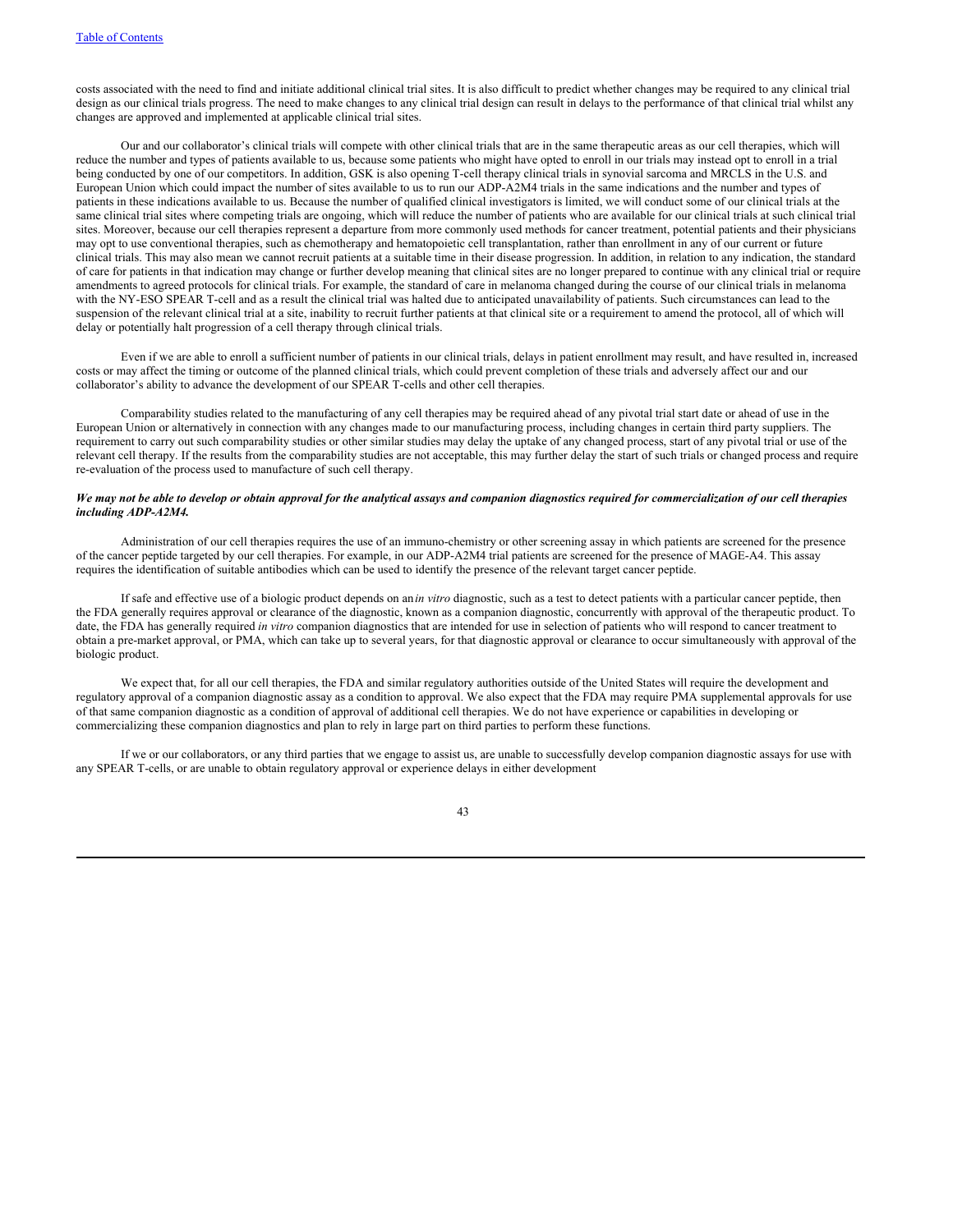or obtaining regulatory approval (including as a result of the impact of the COVID-19 pandemic), we may be unable to identify patients with the specific profile targeted by the relevant cell therapy for enrollment in our clinical trials. In addition, delay in development and approval of any companion diagnostic (including as a result of the impact of the COVID-19 pandemic) may also impact our ability to obtain a marketing approval for the therapeutic product and to commercialize the therapeutic product. For example, delays in the development of a companion diagnostic for detection of the MAGE-A4 antigen in synovial sarcoma and MRCLS indications may result in delays to any marketing approval for ADP-A2M4 in those indications. Accordingly, further investment may be required to further develop or obtain the required regulatory approval for the relevant companion diagnostic assay, which would delay or substantially impact our ability or our collaborators' ability to conduct further clinical trials or obtain regulatory approval.

### Manufacturing and administering cell therapies is complex and we and our collaborators may encounter difficulties in production including as a result of factors outside of our control including the COVID-19 pandemic. If we or our collaborators encounter such difficulties, our or our collaborators' ability to provide supply of our cell therapies for clinical trials or for commercial purposes could be delayed or stopped.

The process of manufacturing and administering cell therapies is complex and highly regulated. The manufacture of cell therapies including our SPEAR T-cells involves complex processes, including manufacture of a lentiviral delivery vector containing the gene for our affinity-enhanced engineered receptor. Administration of SPEAR T-cells includes harvesting white blood cells from the patient, isolating certain T-cells from the white blood cells, combining patient T-cells with our lentiviral delivery vector through a process known as transduction, expanding the transduced T-cells to obtain the desired dose, and ultimately infusing the modified T-cells back into the patient. As a result of the complexities, our manufacturing and supply costs are likely to be higher than those at more traditional manufacturing processes and the manufacturing process is less reliable and more difficult to reproduce.

Delays or failures in the manufacture of cell therapies (whether by us, any collaborator or our third party contract manufacturers) can result in a patient being unable to receive their cell therapy or a requirement to re-manufacture which itself then causes delays in manufacture for other patients. Any delay or failure or inability to manufacture on a timely basis can adversely affect a patient's outcomes and delay the timelines for our clinical trials. Such delays or failure or inability to manufacture (including as a result of the impact of the COVID-19 pandemic) can result from:

- a failure in the manufacturing process itself for example by an error in manufacturing process (whether by us or our third party contract manufacturing organization), equipment or reagent failure, failure in any step of the manufacturing process, failure to maintain a GMP environment, failure in quality systems applicable to manufacture, sterility failures, contamination during process;
- a lack of reliability or reproducibility in the manufacturing process itself leading to variability in end manufacture of cell therapy. Should the process be unreliable, the relevant regulatory agency (such as the FDA in the U.S.) may place a hold on a clinical trial or request further information on the process which could in turn result in delays to the clinical trials;
- variations in patient starting material or apheresis product resulting in less product than expected or product which is not viable, or which cannot be used to successfully manufacture a cell therapy;
- product loss or failure due to logistical issues including issues associated with the differences between patients' white blood cells or characteristics, interruptions to process, contamination, failure to supply patient apheresis material within required timescales (for example as a result of an import or export hold-up) or supplier error;
- inability to obtain manufacturing slots from third party contract manufacturers or to have enough manufacturing slots (including those at our Navy Yard facility) to manufacture cell therapies for patients as and when those patients require manufacture;
- inability to procure starting materials or to manufacture starting materials (including at our U.K. vector facility), for example vector required for SPEAR T-cell manufacture including as a result of the COVID-19 outbreak;
- loss of or close-down of any manufacturing facility used in the manufacture of our cell therapies. For example, we will be manufacturing cell therapies at our Navy Yard manufacturing facility. Should there be a contamination event at the facility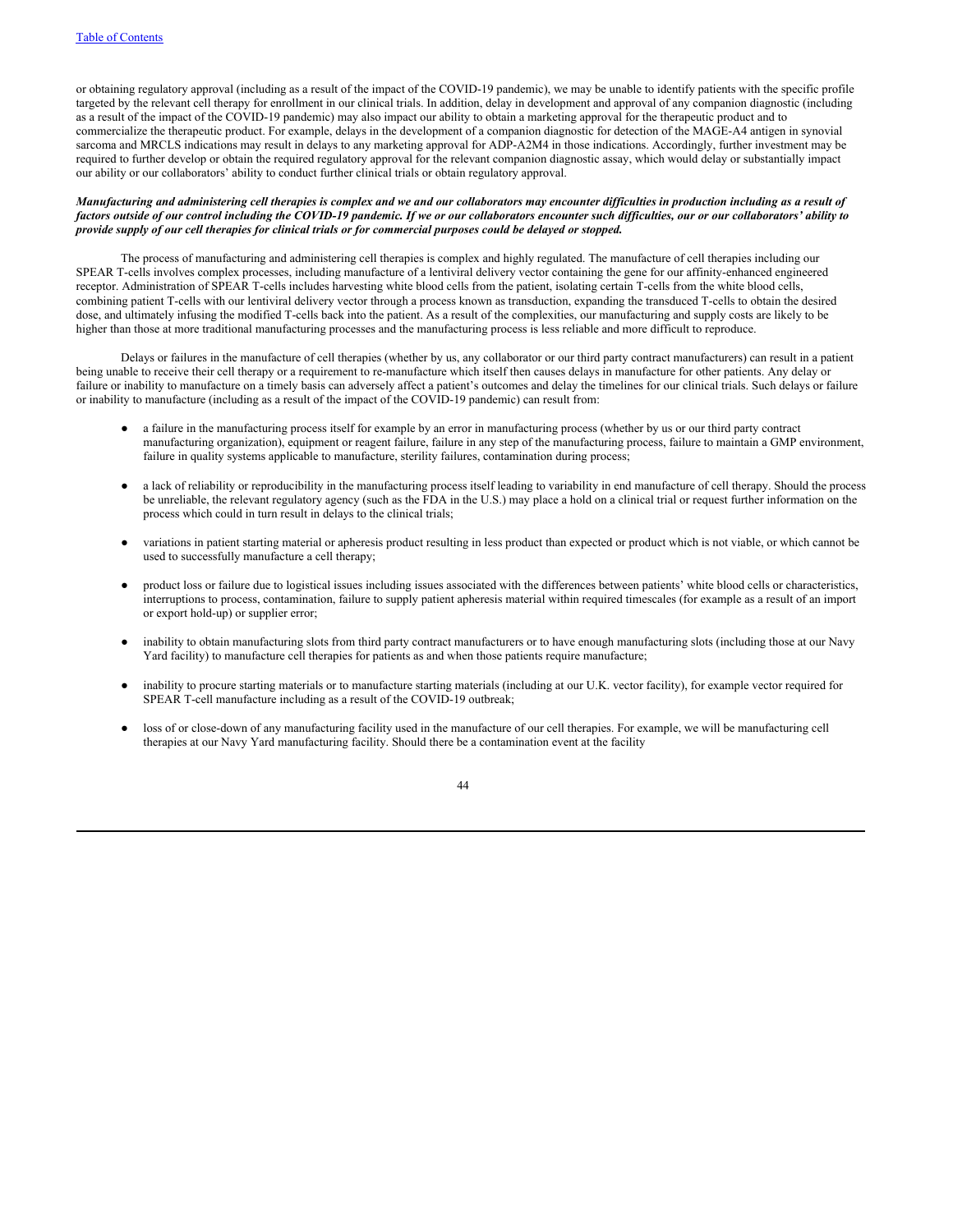resulting in the close-down of that facility or a COVID-19 outbreak preventing workers from attending at the facility, it may not be possible to find alternative manufacturing capability for these cell therapies within the timescales required for ongoing clinical trials. In addition, as with many pharmaceutical manufacturing facilities, the facility will have periods of time within which it cannot be used for manufacture of patient product to enable routine checks to be performed on the facility;

- loss or contamination of patient starting material, requiring the starting material to be obtained again from the patient or the manufacturing process to be re-started;
- a requirement to modify or make changes to any manufacturing process. Such changes may additionally require comparability testing which then may reduce the amount of manufacturing slots available for manufacture of our cell therapies. Delays in our ability to make the required modifications or perform any required comparability testing within currently anticipated timeframes or that such modifications or comparability testing, when made, will obtain regulatory approval or that the new processes or modified processes will successfully be transferred to the third party contract suppliers within currently anticipated timeframes can also impact timelines for manufacture;
- reduction or loss of the staff resources required to manufacture our cell therapies at our facilities or those of our CMOs;
- allocation of the resources, materials, and services of any collaborator or our third party contract manufacturers away from our cell therapy programs, for example to utilize such assets on the research, development and manufacture of COVID-19 vaccines or therapies; and
- reduction in available workforce to perform manufacturing processes, for example as a result of a COVID-19 outbreak or workforce exhibiting potential COVID-19 symptoms, and pending receipt of test results for COVID-19 infection.

The requirements for manufacture and supply of cell therapies for clinical trials in Europe have additional complexities. Where manufacture occurs in the United States, there is a need to transfer patient specific apheresis material from clinical sites in Europe to the manufacturer in the United States, for the patient product to be converted into our end cell therapy product, for that product to be released for use in Europe and then for that cell therapy product to be transported back to the site in Europe for administration to the patient. The supply and manufacturing chain required to achieve this is very complex and could be subject to failures at any point. Any inability to set up acceptable manufacturing and supply chains to enable treatment of patients in Europe could result in a delay to those trials starting in Europe or could result in a delay in patient treatment, requirement to re-apherese a patient or a requirement to re-manufacture patient material.

As our cell therapies progress through preclinical programs and clinical trials towards approval and commercialization, it is expected that various aspects of the manufacturing and administration process will be altered in an effort to optimize processes and results. We have already identified some improvements to our manufacturing and administration processes, but these changes may not achieve the intended objectives, may not be transferable to third parties or able to be used at larger scales and could cause our cell therapies to perform differently or affect the results of planned clinical trials or other future clinical trials. In addition, such changes may require amendments to be made to regulatory applications or comparability tests to be conducted which may further delay the timeframes under which modified manufacturing processes can be used for any cell therapy. If cell therapies manufactured under the new process have a worse safety or efficacy profile than the prior investigational product or the process is less reproducible than the previous process, we may need to re-evaluate the use of that manufacturing process, which could significantly delay or even result in the halting of our clinical trials.

Developing a commercially viable process is a difficult and uncertain task, and there are risks associated with scaling to the level required for advanced clinical trials or commercialization, including, among others, increased costs, potential problems with process scale-out, process reproducibility, stability issues, lot consistency, loss of product, and timely availability of reagents or raw materials or contract manufacturing services or facilities. A failure to develop such a commercially viable process within anticipated timescales may prevent or delay progression of our T-cell therapies into pivotal clinical trials and ultimately commercialization. This failure to develop a timely process may result from, for example, inability to scale-up within required timelines, inability to put in place the required processes and control measures for a commercial process or failure of third parties (including vector suppliers) to put in place adequate facilities or processes to enable commercial manufacture. In addition, we may ultimately be unable to reduce the expenses associated with our SPEAR T-cells to levels that will allow us to achieve a profitable return on investment.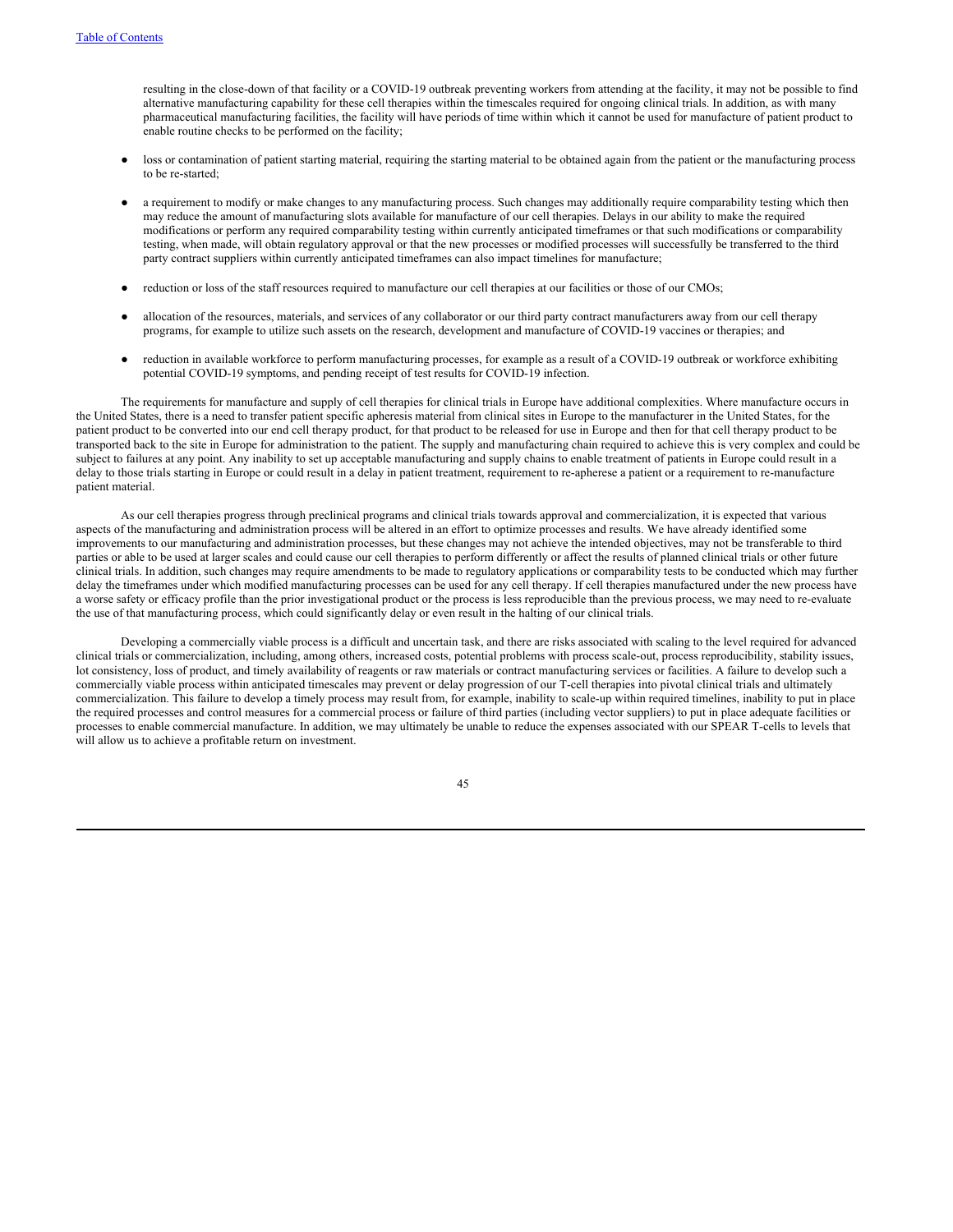We have a platform process which may enable us to treat patient populations with an 'off-the-shelf' product. We have entered into an alliance with Universal Cells, Inc. to further develop that platform process. However, there is no guarantee that our research program or the research program with Universal Cells, Inc. will be successful, will be carried out within the timescales currently anticipated, or even if successful will result in a cell therapy that can be used to treat patients or that such cell therapy will allow us to achieve a profitable return on investment.

We have insurance to cover certain business interruption events which is capped at £10 million in the U.K. and \$5 million in the U.S. However, because our level of insurance is capped, it may be insufficient to fully compensate us if any of these events were to occur in the future.

### Manufacture of a commercially available cell therapy will require an increase in manufacturing capacity and it is not currently known whether this will be *possible within the timescales planned for commercialization.*

Subject to the successful conclusion of the SPEARHEAD-1 study, which we aim to fully enroll during the first half of 2021, and approval of a Biologics License Application by the FDA, we plan to commercially launch ADP-A2M4 in 2022. Manufacture of a commercial cell therapy will require an increase in manufacturing capacity and further development of processes for manufacture and supply to support commercialization. Such increase in manufacturing and development will require significant additional resources and may take considerable time, costs and effort to facilitate.

# Our manufacturing process needs to comply with FDA regulations and foreign regulations relating to the quality and reliability of such processes. Any failure to comply with relevant regulations could result in delays in or termination of our clinical programs and suspension or withdrawal of any regulatory *approvals.*

In order to commercially produce our products, we will need to comply with the FDA's and other regulatory authorities' cGMP requirements at our Navy Yard facility, vector facility and third party contract manufacturing facilities. We may encounter difficulties in achieving quality control and quality assurance and may experience shortages in qualified personnel. We and our third party contract manufacturers are subject to inspections by the FDA and comparable agencies in other jurisdictions to confirm compliance with applicable regulatory requirements once the process has been approved. Any failure to follow cGMP or other regulatory requirements, reliably manufacture product or delay, interruption or other issues that arise in the manufacture, fill- finish, packaging, or storage of our cell therapies as a result of a failure of our facilities or the facilities or operations of third parties to comply with regulatory requirements or pass any regulatory authority inspection could significantly impair our ability to develop and commercialize our cell therapies, including leading to significant delays in the availability of our cell therapies for our clinical trials or the termination of or suspension of a clinical trial, or the delay or prevention of a filing or approval of marketing authorization applications for our cell therapies. Significant non-compliance could also result in the imposition of sanctions, including warning letters, fines, injunctions, civil penalties, failure of regulatory authorities to grant marketing approvals for our cell therapies, delays, suspension or withdrawal of approvals, license revocation, seizures or recalls of products, operating restrictions and criminal prosecutions, any of which could damage our reputation and our business.

Given we now manufacture cell therapies at our own U.S. manufacturing facility and vector at a dedicated U.K. vector facility, there is no guarantee that regulatory authorities will not raise non-compliance issues or that regulatory authorities may require us to make changes to the way in which either facility is operated. This may result in a delay in our ability to manufacture cell therapies at our own facility or in our ability to supply vector material for use in the manufacturing process. In addition, there is no guarantee that any cell therapy or vector produced in any of our facilities will be able to meet regulatory requirements or that we will be able to recruit and maintain sufficient staff to enable manufacture of products within required timescales. Resourcing of cell manufacturing facilities is increasingly competitive, which restricts the number of available skilled operators which can be recruited at our manufacturing facilities. Any failure to meet regulatory requirements or produce cell therapies and vector according to regulatory requirements could result in delays to our clinical programs, potential side effects and even fatalities to patients and may result in withdrawal of regulatory approval for our manufacturing facility.

# The outcome of clinical trials is uncertain and clinical trials may fail to demonstrate adequately the safety and efficacy of any cell therapies which would *prevent or delay regulatory approval and commercialization.*

There is a risk in any clinical trial (whether sponsored by us, a collaborator or investigator-initiated) that side effects from cell therapies will require a hold on, or termination of, clinical programs or further adjustments to clinical programs in order to progress any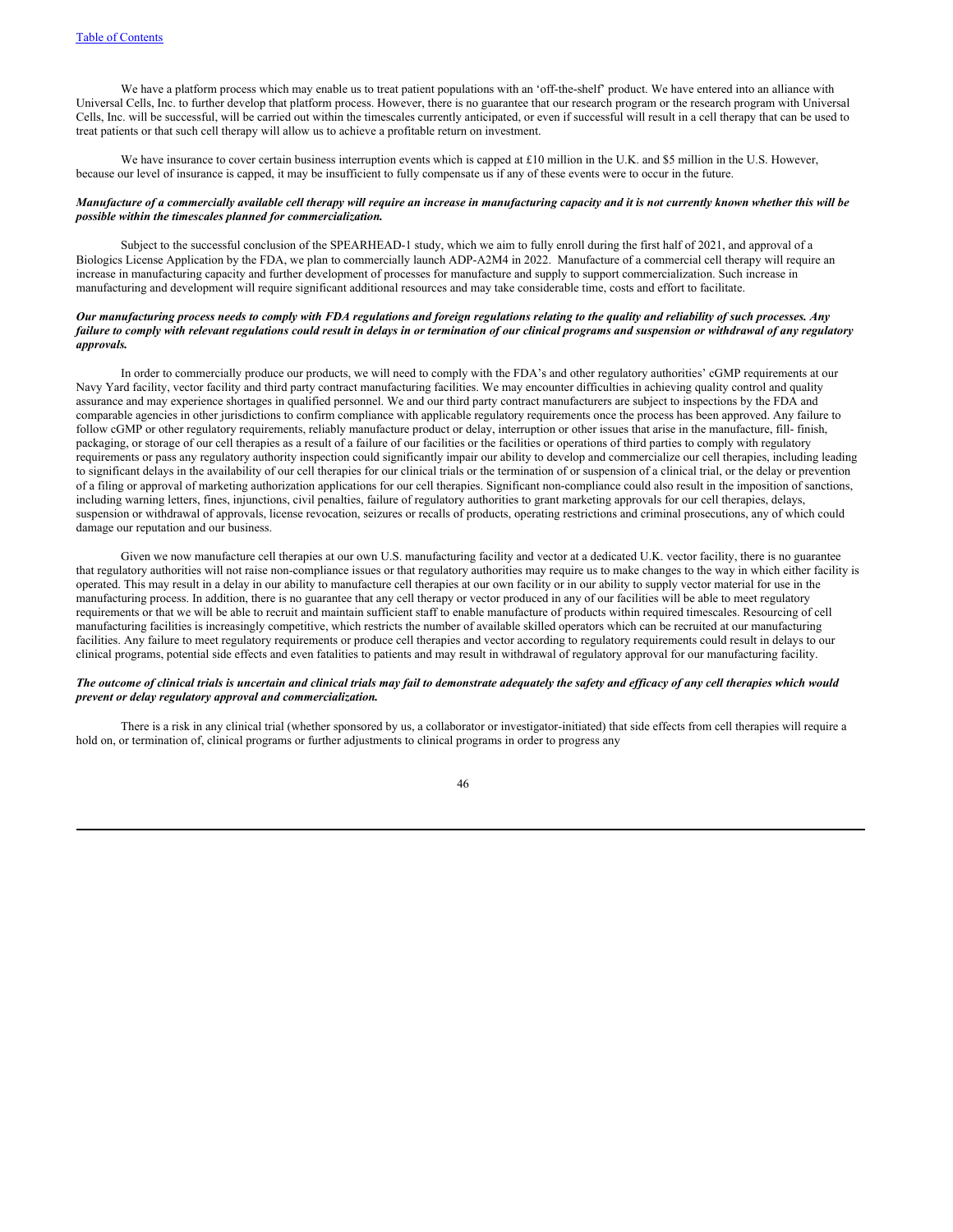cell therapy. Our cell therapies are novel and unproven, and regulators will therefore require evidence that the cell therapies are safe before permitting clinical trials to commence and evidence that the cell therapies are safe and effective before granting any regulatory approval. In particular, because our cell therapies are subject to regulation as biological products, we will need to demonstrate that they are safe, pure and potent for use in each target indication. Our cell therapy must demonstrate an acceptable benefit:risk profile in its intended patient population and for its intended use. The benefit:risk profile required for product licensure will vary depending on these factors and may include not only the ability to show tumor shrinkage, but also adequate duration of response, a delay in the progression of the disease and/or an improvement in survival. For example, response rates from the use of the SPEAR T-cells may not be sufficient to obtain regulatory approval unless we or our collaborators can also show an adequate duration of response.

The regulatory authorities (including the FDA) may issue a hold on our or our collaborators' clinical trials as a result of safety information and data obtained in third party clinical trials or in relation to third party products. Any such hold will require addressing by us and our collaborators and will inevitably delay progression of the clinical trials concerned, if such clinical trials progress at all.

Clinical testing is expensive and can take many years to complete, and its outcome is inherently uncertain. Failure can occur at any time during the clinical trial process. Success in preclinical programs and early clinical trials does not ensure that later clinical trials will be successful. Moreover, the results of preclinical programs and early clinical trials of cell therapies may not be predictive of the results of later-stage clinical trials. To date, we have only obtained interim results from Phase 1/2 clinical trials that are uncontrolled, involve small sample sizes and are of shorter duration than might be required for regulatory approval. There may be other reasons why our early clinical trials are not predictive of later clinical trials. In addition, the results of trials in one set of patients or line of treatment may not be predictive of those obtained in another and protocols may need to be revised based on unexpected early results.

We expect there may be greater variability in results for cell therapies which are administered on a patient-by-patient basis than for "off-the-shelf" products, like many other biologics. There is typically an extremely high rate of attrition from the failure of any products proceeding through clinical trials. Cell therapies in later stages of clinical trials may fail to show the desired safety and efficacy profile despite having progressed through preclinical programs and initial clinical trials. A number of companies in the biopharmaceutical industry have suffered significant setbacks in advanced clinical trials due to lack of efficacy or unacceptable safety issues, notwithstanding promising results in earlier trials. Most biologic candidates that begin clinical trials are never approved by regulatory authorities for commercialization. We cannot therefore guarantee that we will be successful in demonstrating the required efficacy and safety profile from the performance of any of our clinical programs.

Certain of our clinical trials include dose escalation studies in which the dose of cell therapies administered to patients is varied or initial studies in which the pre-treatment regimen may be varied, for example a regimen with and without fludarabine. The outcome of such dose escalation or initial studies will inform the clinical study going forward. However, the need to carry out dose escalation or other initial studies may result in delays in data from such clinical programs while the most suitable dose or regimen is assessed. For example, the trial design for our SPEAR T-cell trials includes dose escalation and therefore efficacy data may not be obtained from initial patients treated in such studies during the dose escalation phase.

In addition, even if such trials are successfully completed, we cannot guarantee that the FDA or foreign regulatory authorities will interpret the results as we or our collaborators do. Accordingly, more trials may be required before we can submit any cell therapy for regulatory approval. To the extent that the results of the trials are not satisfactory to the FDA or foreign regulatory authorities for support of a marketing authorization application, we may be required to expend significant resources, which may not be available to us, to conduct additional trials in support of potential approval of our cell therapies. We cannot predict whether any of our cell therapies will satisfy regulatory requirements at all or for indications in which such cell therapies are currently being evaluated as part of any clinical programs.

### We have limited experience conducting later stage clinical trials which may cause a delay in any clinical program and in the obtaining of regulatory *approvals.*

Although we have recruited a team that has significant experience with clinical trials, as a company we have limited experience in conducting clinical trials through to regulatory approval. In part because of this lack of experience, we cannot be certain that planned clinical trials will begin or be completed on time, if at all. Large-scale trials would require significant additional financial and management resources, and reliance on third-party clinical investigators, contract research organizations, or CROs, or consultants. Relying on third-party clinical investigators, consultants or CROs may force us to encounter delays that are outside of our control.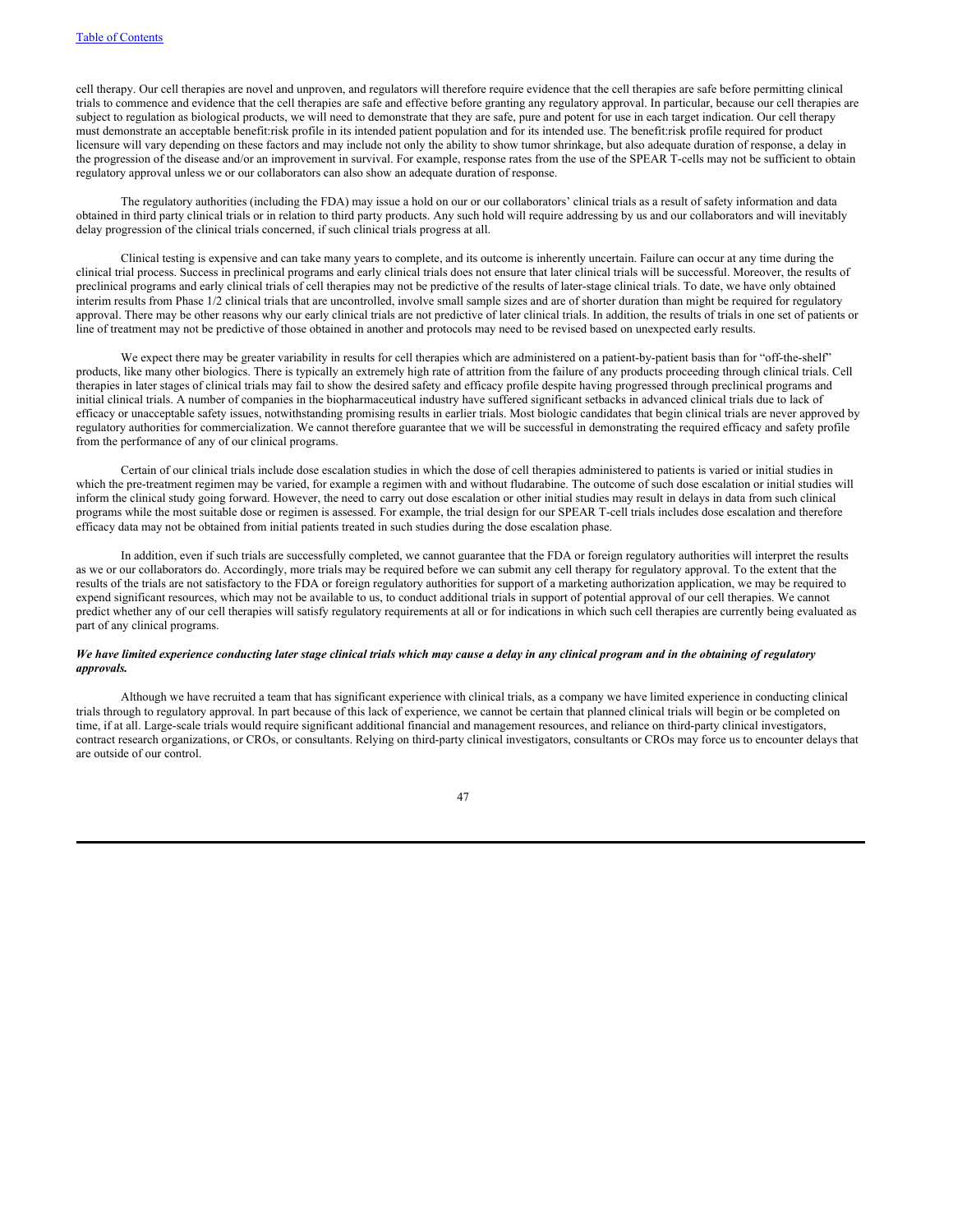### Cell therapies may have undesirable side effects or have other properties that could halt their clinical development, prevent their regulatory approval, limit *their commercial potential or otherwise result in significant negative consequences.*

Where any of our cell therapies has undesirable side effects, regulatory approval for such therapeutic may be delayed or suspended, or alternatively may be restricted to particular disease indications or states that are more limited than desirable. This could result in the failure of products reaching the market or a reduction in the patient population for which any cell therapy can be used.

Summary information on adverse events seen in relation to each of our cell therapies are provided below as of particular dates.

As of July 6, 2020, for ADP-A2AFP:

The adverse events occurring in >10% of patients treated with ADP-A2AFP and considered by investigators to be at least possibly related to ADP-A2AFP include neutropenia/neutrophil count decreased, leukopenia/white blood cell count decreased, lymphopenia/lymphocyte count decreased, thrombocytopenia/platelet count decreased, hypoalbuminemia, febrile neutropenia, neutropenia/neutrophil count decreased, pyrexia, increase in alanine aminotransferase, increase in aspartate aminotransferase, increase in alkaline phosphatase, diarrhea, vomiting, CRS, hyperkalemia, hypokalemia, lethargy, cognitive disorder, hypotension, infusion related reaction, pain in extremity, fatigue and muscular weakness. Serious adverse events reported with ADP-A2AFP whether considered related to the SPEAR T-cells or not include CRS, infusion related reaction, neutropenia/neutrophil count decreased, bile duct obstruction and abdominal pain.

As of August 3, 2020, for ADP-A2M4 pilot trial:

- The adverse events occurring in >10% of patients treated with ADP-A2M4 and considered by investigators to be at least possibly related to ADP-A2M4 include neutropenia/neutrophil count decreased, thrombocytopenia/platelet count decreased, lymphopenia/lymphocyte count decreased, anemia/red blood cells decreased, CRS, fatigue, pyrexia, decreased appetite, rash, dyspnoea, sinus tachycardia/tachycardia, hypophosphatemia, headache, nausea, chills, diarrhoea, hypotension and tumor pain.
- Serious adverse events reported with ADP-A2M4 in two or more patients whether considered related to the SPEAR T-cells or not include CRS, pneumonia, sepsis, pyrexia, pancytopenia, atrial fibrillation, neurotoxicity, thrombocytopenia/platelet count decreased, and pleural effusion. Two patients have had treatment related fatal SAE reports - one patient experienced prolonged pancytopenia/aplastic anemia and the other experienced a cerebrovascular accident (stroke).

As of June 25, 2020, for ADP-A2M10:

The adverse events occurring in >10% of patients treated with ADP-A2M10 and considered by investigators to be at least possibly related to ADP-A2M10 include leukopenia/white blood cells decreased, lymphopenia/lymphocyte count decreased, thrombocytopenia/platelet count decreased, pyrexia, CRS, peripheral edema, sinus tachycardia/tachycardia, anemia/red blood cells decreased, and rash. Serious adverse events reported with ADP-A2M10 in two or more patients, whether considered related to the SPEAR T-cells or not, include, CRS, neutropenia/neutrophil count decreased and acute kidney injury. One patient had a treatment-related fatal SAE of prolonged pancytopenia with aplastic anemia following treatment with a second infusion of ADP-A2M10.

As of October 1, 2020, for ADP-A2M4CD8:

The adverse events occurring in one or more patients and considered by investigators to be at least possibly related to ADP-A2M4CD8 include lymphopenia/lymphocyte count decreased, neutropenia/neutrophil count decreased, CRS, fatigue, decreased appetite, hypocalcaemia, hypomagnesaemia, weight decreased, acute kidney injury, hypoxia, neurotoxicity, pleural effusion, pruritus, pustule, pyrexia and vomiting. There has been one reported SAE: one subject experienced Grade 1 CRS, considered probably related to ADP-A2M4CD8.

In addition, following the October 1, 2020 data cut-off date, the same patient experienced Grade 3 pancytopenia, considered by the investigator as possibly related to treatment with ADP-A2M4CD8, fludarabine and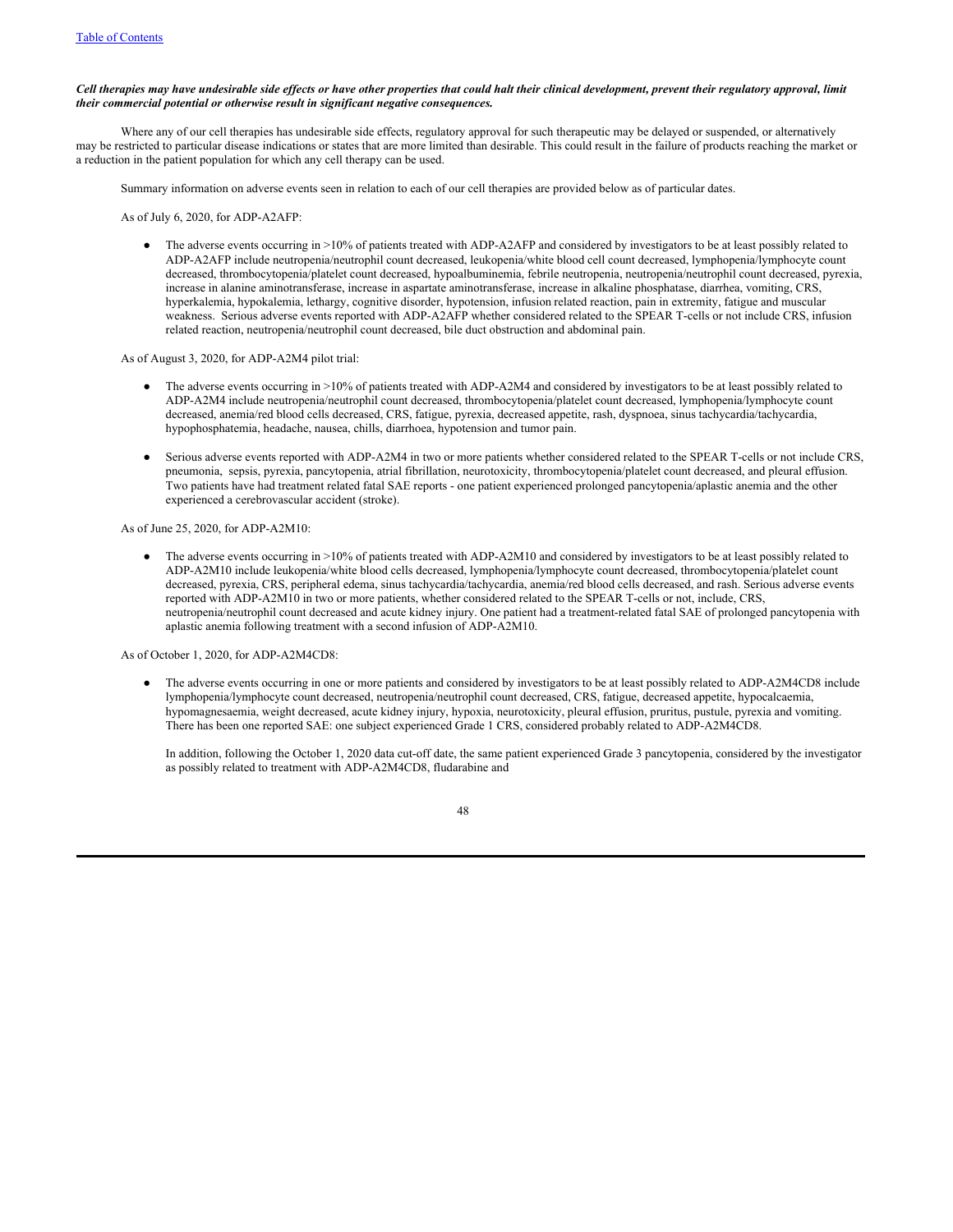cyclophosphamide. There is another patient who experienced Grade 2 CRS and Grade 2 immune effector cell-associated neurotoxicity syndrome (ICANS). Both events were considered probably related to treatment by the investigator. Both cases have been reported to the FDA and EMA.

Any unacceptable toxicities arising in ongoing clinical programs could result in delay, suspension or termination of those clinical programs. The more SAEs that are reported the greater the risk of delay, suspension of termination of clinical programs, even where the SAEs are unrelated to each other or to our cell therapies. For example, we have seen multiple events of pancytopenia across our trials and further SAEs of a similar nature could result in regulatory authorities imposing a hold on one or more clinical programs whilst the events are investigated further. Any delay, suspension or termination may affect other SPEAR T-cells and thereby impact our ability to recognize any product revenues. Any side effects may also result in the need to perform additional trials, which will delay regulatory approval for such cell therapies, if at all, and require additional resources and financial investment to bring the relevant cell therapy to market.

In addition, the impact of cell therapies may vary from patient to patient and this may affect the number of patients who can be successfully treated with our cell therapies. Depending on the nature of the indication, certain patients may need to be excluded from treatment, which could also impact our ability to delivery therapies to some patients.

Use of cell therapies in combination with other third party products or therapies may increase or exacerbate side effects that have been seen with our cell therapies alone or may result in new side effects that have not previously been identified with our cell therapies alone. Any undesirable side effects seen in combination trials may affect our ability to continue with and obtain regulatory approval for the combination therapy, but may also impact our ability to continue with and obtain regulatory approval for our cell therapies alone.

# *Clinical trials are expensive, time-consuming and dif icult to implement.*

Clinical trials, depending on the stage, can be costly as well as difficult to implement and define, particularly with technologies that are not tried and tested, such as our cell therapies. These factors can lead to a longer clinical development timeline and regulatory approval process, including a requirement to conduct further or more complex clinical trials in order to obtain regulatory approval. Regulatory authorities may disagree with the design of any clinical program, and designing an acceptable program could lead to increased timeframes for obtaining of approvals, if any. In addition, progression of clinical trials depends on the ability to recruit suitable patients to those trials and delay in recruiting will impact the timeframes of such clinical trials and as a result the timeframes for obtaining regulatory approval, if any, for the relevant cell therapy.

In particular, eligible patients must be screened for the target peptide and HLA type, which may reduce the number of patients who can be recruited for any clinical program. For example, low target peptide expression levels in the NY-ESO SPEAR T-cell and ADP-A2M10 programs affected speed of patient recruitment in certain of the clinical trials. The ability to administer cell therapies to patients in accordance with set protocols for the clinical trials and the results obtained depends on patient participation for the duration of the clinical trial, which many of these patients are unable to do because of their late-stage cancer and limited life expectancy.

Although the initial results in our clinical trials to date may suggest a promising tolerability profile, these results may not be indicative of results obtained in later and larger clinical trials. Long-term follow-up of patients from earlier trials may also result in detection of additional side effects or identification of other safety issues. There is no guarantee of success in any clinical trial and there is a very high attrition rate for pharmaceutical or biological compounds entering clinical trials. Any side effects or negative safety issues identified at any stage of clinical development will require additional investigation and assessment which can result in additional costs and resource requirements that could delay or potentially terminate our clinical trials.

### *We may face dif iculty in enrolling patients in our clinical trials.*

We or our collaborators may find it difficult to enroll patients in our clinical trials. Identifying and qualifying patients, including testing of patients for appropriate target peptides and HLA type, to participate in clinical trials of our cell therapies are critical to our success. The patient population in which any required peptide antigen is presented may be lower than expected which will increase the timescales required to find and recruit patients into the applicable clinical trial. The timing of clinical trials depends on the speed at which we or our collaborators can recruit patients to participate in testing of our cell therapies. If patients are unwilling to participate in trials because of negative publicity from adverse events, as a result of the COVID-19 outbreak or for other reasons, including competitive clinical trials for similar patient populations, negative results seen in competitive third party clinical trials utilizing similar cell therapy products, the timeline for recruiting patients, conducting trials and obtaining regulatory approval of potential products may be delayed or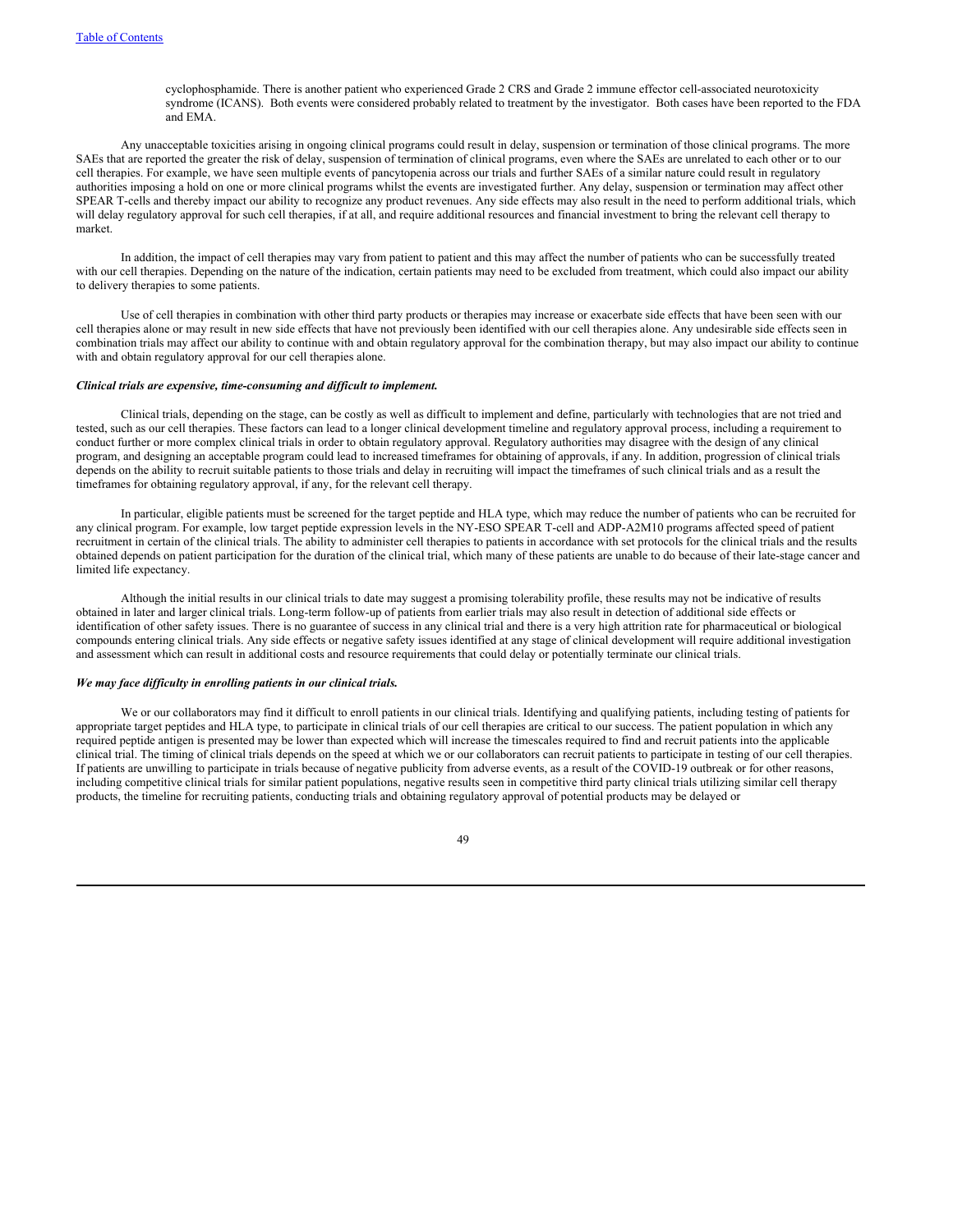prevented. These delays could result in increased costs, delays in advancing product development, delays in testing the effectiveness of our technology or termination of the clinical trials altogether. We or our collaborators may not be able to identify, recruit and enroll a sufficient number of patients, or those with required or desired characteristics to achieve sufficient diversity in a given trial in order to complete our clinical trials in a timely manner. Successful execution of patient treatment and assessment of outcomes is affected by several factors including:

- eligibility criteria for the trial in question, in particular, presenting the correct HLA type and expression levels of the target antigen;
- ability to detect required expression levels of target antigens in any patient population;
- ability to detect required target antigens in any patient population and to set detection levels at an appropriate level to facilitate patient recruitment;
- severity of the disease under investigation and the type of patient being recruited into the clinical trial;
- design of the trial protocol;
- patients' willingness to enroll or continue to participate in a clinical trial during the COVID pandemic;
- the COVID-19 pandemic or any other similar pandemic or global event, which may result in clinical site closures, delays to patient enrollment, patients discontinuing their treatment or follow up visits or changes to trial protocols;
- size of the patient population;
- perceived risks and benefits of the cell therapy under trial;
- novelty of the cell therapy and acceptance by oncologists;
- proximity and availability of clinical trial sites for prospective patients;
- availability of competing therapies and clinical trials and ability to obtain patient insurance coverage;
- efforts to facilitate timely enrollment in clinical trials and to provide manufactured product on a timely basis;
- patient referral practices of physicians;
- changes in the underlying standard of care applicable or treatments available for the relevant indication for which a patient is being treated;
- availability of reimbursement from insurance companies in relation to the costs of clinical trials using our cell therapies which can vary between clinical sites; and
- ability to monitor patients adequately during and after treatment, for example where patients decide not to attend follow-up appointments.

If we have difficulty enrolling a sufficient number of patients to conduct our clinical trials as planned, we may need to delay, limit or terminate ongoing or planned clinical trials, any of which would have an adverse effect on our business. The COVID-19 outbreak has meant that many clinical sites are delaying the treatment of patients in clinical trials and this may in turn cause delays in our ability to recruit and enroll patients in to our trials. The course of the COVID-19 outbreak is currently uncertain and is rapidly evolving and it is not possible to predict when the impact on clinical sites may be alleviated.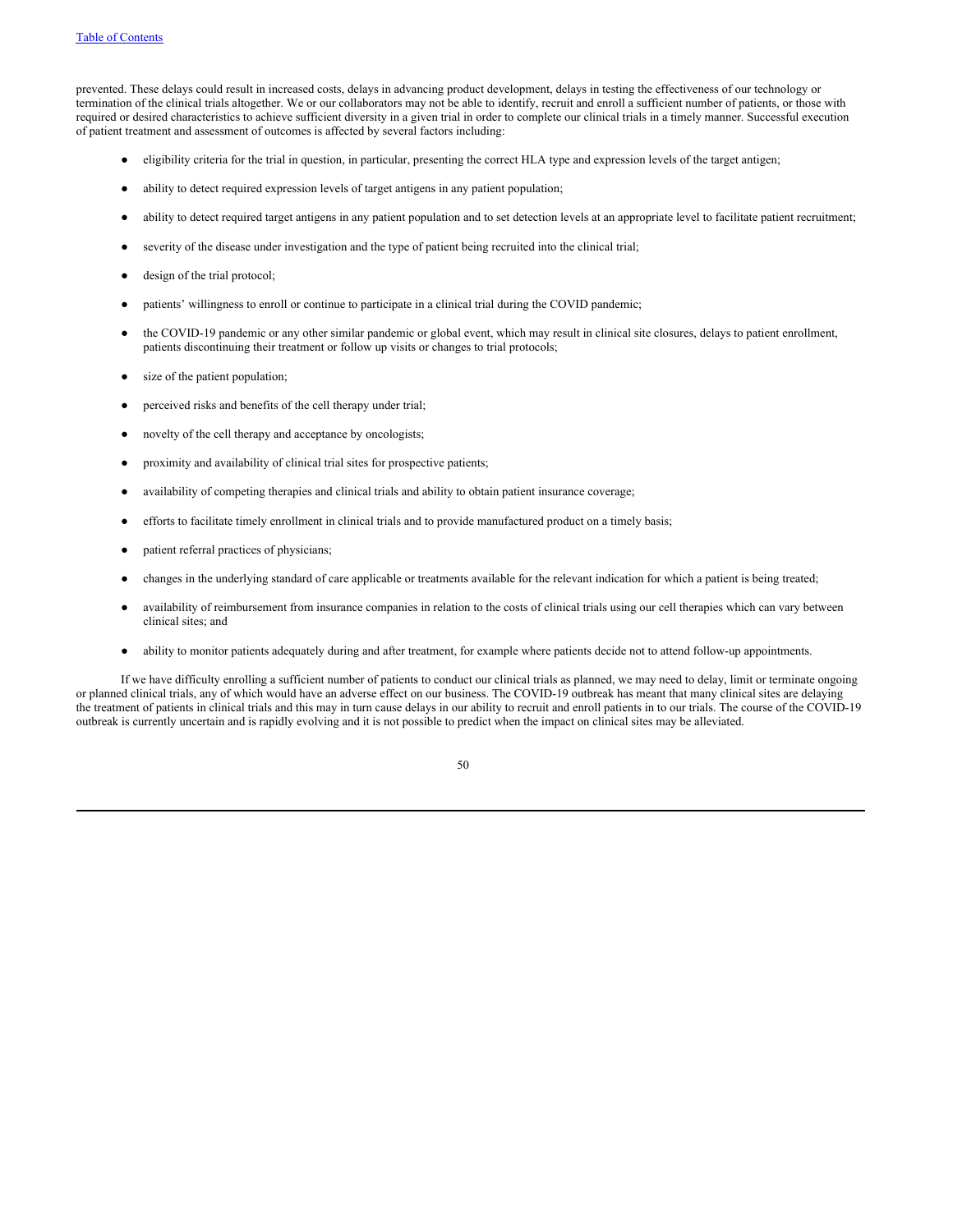#### Our cell therapies for which we intend to seek approval as biologic products may face competition sooner than anticipated.

The enactment of the Biologics Price Competition and Innovation Act of 2009, or BPCIA, created an abbreviated pathway for the approval of biosimilar and interchangeable biological products. The abbreviated regulatory pathway establishes legal authority for the FDA to review and approve biosimilar biologics, including the possible designation of a biosimilar as "interchangeable" based on its similarity to an existing reference product. Under the BPCIA, an application for a biosimilar product cannot be approved by the FDA until 12 years after the original branded product or "reference" is approved under a BLA. On March 6, 2015, the FDA approved the first biosimilar product under the BPCIA. However, the law is complex and is still being interpreted and implemented by the FDA and as a result, its ultimate impact, implementation and meaning are subject to uncertainty. While it is uncertain when such processes intended to implement BPCIA may be fully adopted by the FDA, any such processes could have a material adverse effect on the future commercial prospects for our biological products.

There is a risk that the FDA will not consider our cell therapies to be reference products for competing products, potentially creating the opportunity for generic competition sooner than anticipated. Additionally, this period of regulatory exclusivity does not apply to companies pursuing regulatory approval via their own traditional BLA, rather than via the abbreviated pathway. Moreover, the extent to which a biosimilar, once approved, will be substituted for any one of our reference products in a way that is similar to traditional generic substitution for non-biological products is not yet clear, and will depend on a number of marketplace and regulatory factors that are still developing.

Foreign countries also have abbreviated regulatory pathways for biosimilars and hence even where the FDA does not approve a biosimilar biologic, a biosimilar could be approved using an abbreviated regulatory pathway in other markets where our cell therapies are approved and marketed.

#### **Risks Related to Government Regulation**

### The FDA regulatory approval process is lengthy and time-consuming, and we may experience significant delays in the clinical development and regulatory *approval of our cell therapies.*

We have not previously submitted a BLA to the FDA, or similar approval submissions to comparable foreign authorities. A BLA must include extensive preclinical and clinical data and supporting information to establish the cell therapy's safety and effectiveness for each desired indication. The BLA must also include significant information regarding the chemistry, manufacturing and controls for the product. We expect the novel nature of our cell therapies including our SPEAR T-cells to create additional challenges in obtaining regulatory approval, if at all. For example, the FDA has limited experience with commercial development of T-cell therapies for cancer. Accordingly, the regulatory approval pathway for our SPEAR T-cells may be uncertain, complex, expensive and lengthy, and approval may not be obtained. Requests for additional information can delay the start of any pivotal or other trial or result in clinical holds being imposed on ongoing trials and there is no guarantee that the FDA will not continue to require further or additional information ahead of approving any trial whether from our collaborators or from us.

We or our collaborators could also encounter delays if physicians encounter unresolved ethical issues associated with enrolling patients in clinical trials of our cell therapies in lieu of prescribing existing treatments that have established safety and efficacy profiles. Further, a clinical trial may be suspended or terminated by us or a collaborator, IRBs for the institutions in which such trials are being conducted, the Data Monitoring Committee for such trial, or by the FDA or other regulatory authorities due to a number of factors, including failure to conduct the clinical trial in accordance with regulatory requirements or our clinical protocols, inspection of the clinical trial operations or trial site by the FDA or other regulatory authorities resulting in the imposition of a clinical hold, unforeseen safety issues or adverse side effects, failure to demonstrate a benefit from using a cell therapy, changes in governmental regulations or administrative actions or lack of adequate funding to continue the clinical trial. If we or our collaborators experience termination of, or delays in the completion of, any clinical trial of our cell therapies, the commercial prospects for our cell therapies will be harmed, and our ability to generate product revenue will be delayed. In addition, any delays in completing our clinical trials will increase our costs, slow our product development and approval process and jeopardize our ability to commence product sales and generate revenue.

Many of the factors that cause, or lead to, a delay in the commencement or completion of clinical trials may ultimately lead to the denial of regulatory approval of our cell therapies. In addition, as a result of the COVID-19 outbreak certain deviations to processes and changes in the way we carry out our clinical trials may be necessary, for example use of remote monitoring at clinical sites, variations to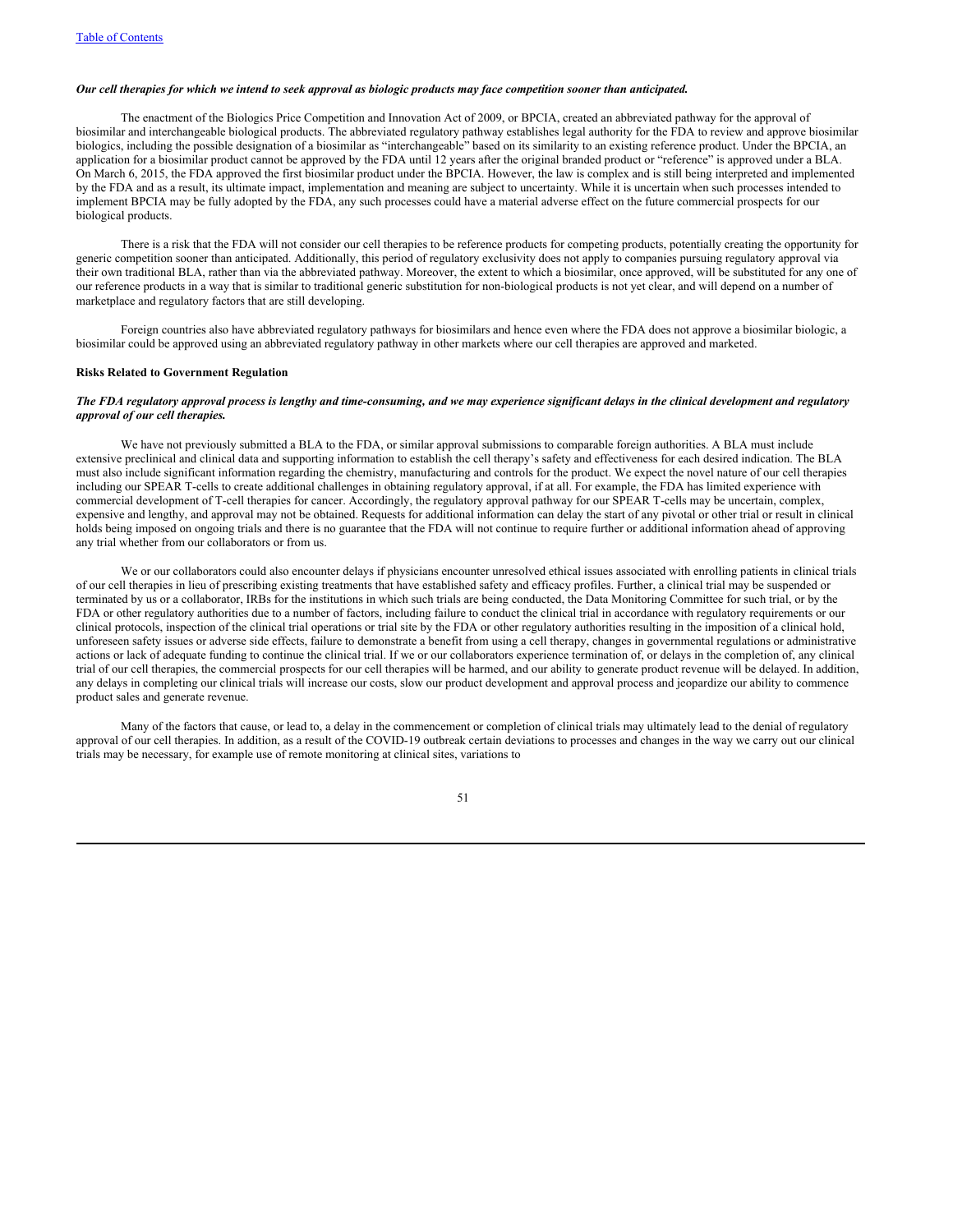patient visit dates. The impact these variations and deviations may have on the regulatory approval process are not yet fully understood but they may delay our ability to obtain regulatory approvals for our cell therapies.

Separately, in response to the COVID-19 global pandemic, on March 10, 2020 the FDA announced its intention to postpone most foreign inspections of manufacturing facilities and products through April 2020, and subsequently, on March 18, 2020, the FDA announced its intention to temporarily postpone routine surveillance inspections of domestic manufacturing facilities. Regulatory authorities outside the United States may adopt similar restrictions or other policy measures in response to the COVID-19 global pandemic. If a prolonged government shutdown occurs, or if global health concerns continue to prevent the FDA or other regulatory authorities from conducting their regular inspections, reviews or other regulatory activities, it could significantly impact the ability of the FDA or other regulatory authorities to timely review and process our regulatory submissions, which could have a material adverse effect on our business.

### The FDA regulatory process can be difficult to predict, in particular whether for example accelerated approval processes are available or further *unanticipated clinical trials are required will depend on the data obtained in our ongoing clinical trials.*

The regulatory approval process and the amount of time it takes us to obtain regulatory approvals for our cell therapies will depend on the data that are obtained in our ongoing clinical trials and in one or more future registration or pivotal clinical trials. We may attempt to seek approval on a per indication basis for our cell therapies on the basis of a single pivotal trial or on the basis of data from a Phase 2 trial. While the FDA requires in most cases two adequate and well-controlled pivotal clinical trials to demonstrate the efficacy of a product candidate, a single trial with other confirmatory evidence may be sufficient in rare instances where the trial is a large multicenter trial demonstrating internal consistency and a statistically very persuasive finding of a clinically meaningful effect on mortality, irreversible morbidity or prevention of a disease with a potentially serious outcome and confirmation of the result in a second trial would be practically or ethically impossible. Depending on the data we obtain, the FDA or other regulatory authorities may require additional clinical trials to be carried out or further patients to be treated prior to the granting of any regulatory approval for marketing of our cell therapies. It is difficult for us to predict with such a novel technology exactly what will be required by the regulatory authorities in order to take our cell therapies to market or the timeframes under which the relevant regulatory approvals can be obtained.

We obtained breakthrough therapy status for the NY-ESO SPEAR T-cell for the treatment of certain patients with inoperable or metastatic synovial sarcoma who have received prior chemotherapy. Following exercise of the option over the NY-ESO SPEAR T-cell program by GSK, it is not known whether such breakthrough therapy status will continue or whether GSK will apply for and obtain any accelerated approval for the NY-ESO SPEAR T-cell. In addition, we have obtained RMAT designation (Regenerative Medicine Advanced Therapy designation) from the FDA for ADP-A2M4 for the treatment of synovial sarcoma and the European Medicine Agency's (EMA) Committee of Orphan Medicinal Products (COMP) has adopted a positive opinion for Orphan Drug Designation for ADP-A2M4 for the treatment of soft tissue sarcomas. We may apply for similar status or accelerated programs in other countries and for other of our products and indications. However, given the novel nature of our cell therapies, it is difficult for us to predict or guarantee whether the FDA or other regulatory authorities will approve such requests or what further clinical or other data may be required to support an application for such accelerated approval procedures.

The process of obtaining marketing approvals, both in the United States and in countries outside of the United States, is expensive, may take many years if additional clinical trials are required, if approval is obtained at all, and can vary substantially based upon a variety of factors, including the type, complexity and novelty of the cell therapies involved. For example, clinical trials may be required in pediatric populations before any marketing approval can be obtained, which can be time consuming and costly. Changes in marketing approval policies during the development period, changes in or the enactment of additional statutes or regulations, or changes in regulatory review for each submitted product application, may cause delays in the approval or rejection of an application. The FDA and foreign regulatory authorities also have substantial discretion in the drug and biologics approval process. The number and types of preclinical programs and clinical trials that will be required for regulatory approval varies depending on the cell therapy, the disease or condition that the cell therapy is designed to address, and the regulations applicable to any particular cell therapy. Approval policies, regulations or the type and amount of clinical data necessary to gain approval may change during the course of a cell therapy's clinical development and may vary among jurisdictions, and there may be varying interpretations of data obtained from preclinical programs or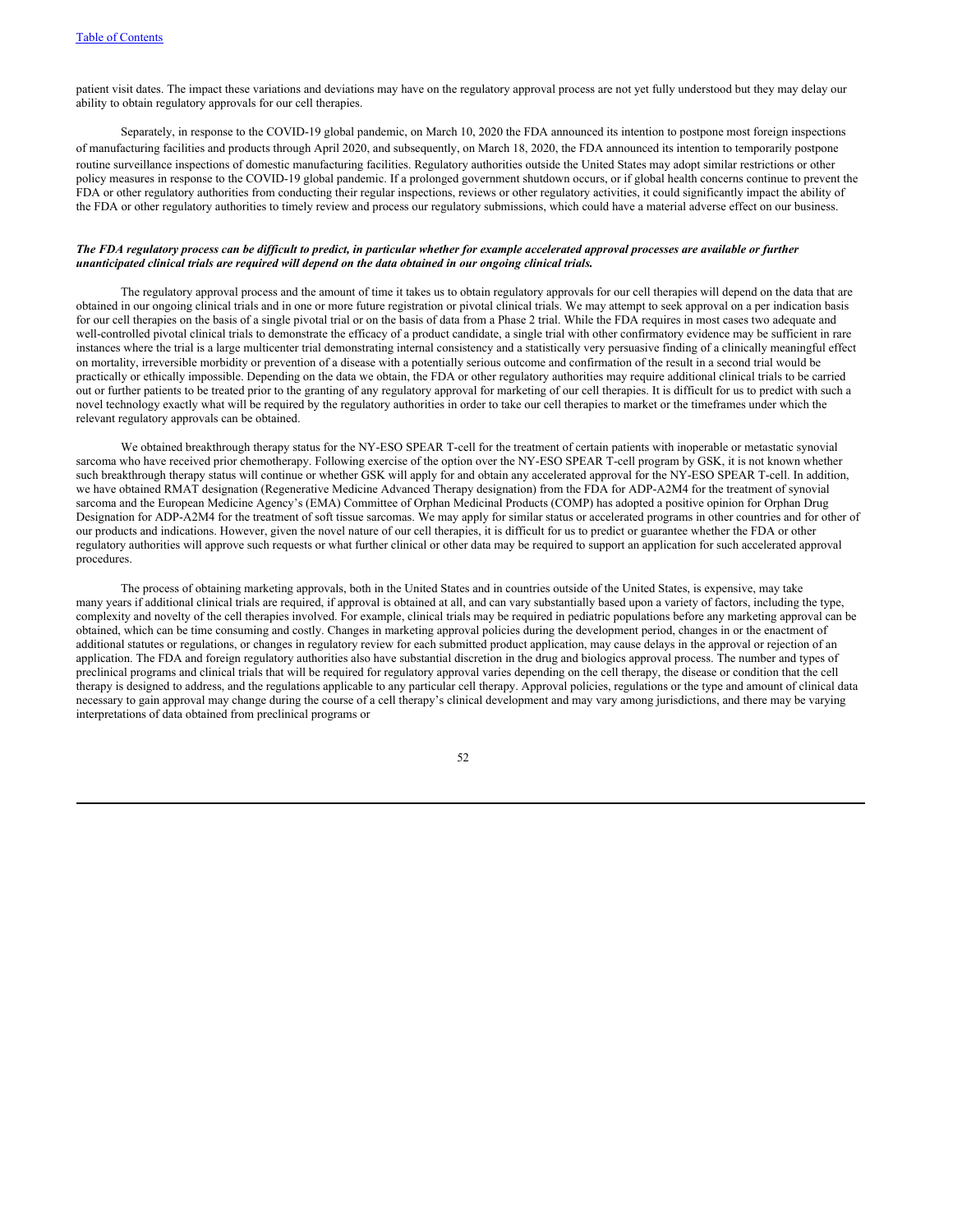clinical trials, either of which may cause delays or limitations in the approval or the decision not to approve an application. In addition, approval of our cell therapies could be delayed or refused for many reasons, including the following:

- the FDA or comparable foreign regulatory authorities may disagree with the design or implementation of our or our collaborators' clinical trials;
- we or our collaborators may be unable to demonstrate to the satisfaction of the FDA or comparable foreign regulatory authorities that our SPEAR Tcells have a beneficial risk: benefit profile for any of their proposed indications;
- the results of clinical trials may not meet the level of statistical significance required by the FDA or comparable foreign regulatory authorities for approval;
- the FDA or comparable foreign regulatory authorities may disagree with our interpretation of data from preclinical programs or clinical trials;
- the data collected from clinical trials of our cell therapies may not be sufficient to the satisfaction of the FDA or comparable foreign regulatory authorities to support the submission of a BLA (including as a result of impacts caused by the COVID-19 outbreak) or other comparable submission in foreign jurisdictions or to obtain regulatory approval in the United States or elsewhere;
- our manufacturing processes or facilities or those of the third-party manufacturers we use may not be adequate to support approval of our cell therapies; and
- the approval policies or regulations of the FDA or comparable foreign regulatory authorities may significantly change in a manner rendering our clinical data insufficient for approval.

It is possible that no cell therapies will ever obtain the appropriate regulatory approvals necessary to commercialize the TCR therapeutics. Any delay in obtaining, or failure to obtain, required approvals would materially adversely affect our ability to generate revenue from the particular cell therapy, which would result in significant harm to our business.

#### Obtaining and maintaining regulatory approval of our cell therapies in one jurisdiction does not mean that we will be successful in obtaining regulatory *approval of our cell therapies in other jurisdictions.*

Obtaining and maintaining regulatory approval of our cell therapies in one jurisdiction does not guarantee that we or our collaborators will be able to obtain or maintain regulatory approval in any other jurisdiction, while a failure or delay in obtaining regulatory approval in one jurisdiction may have a negative effect on the regulatory approval process in others. For example, even if the FDA grants marketing approval of a SPEAR T-cell, comparable regulatory authorities in foreign jurisdictions must also approve the manufacturing, marketing and promotion of the SPEAR T-cell in those countries. Approval procedures vary among jurisdictions and can involve requirements and administrative review periods different from, and greater than, those in the United States, including additional preclinical programs or clinical trials as clinical trials conducted in one jurisdiction may not be accepted by regulatory authorities in other jurisdictions. In many jurisdictions outside the United States, a cell therapy must be approved for reimbursement before it can be approved for sale in that jurisdiction. In some cases, the price that we or our collaborators intend to charge for our cell therapies is also subject to approval.

We or our collaborators may also submit marketing authorization applications in other countries. Regulatory authorities in jurisdictions outside of the United States have requirements for approval of cell therapies with which we must comply prior to marketing in those jurisdictions. Obtaining foreign regulatory approvals and compliance with foreign regulatory requirements could result in significant delays, difficulties and costs for us and could delay or prevent the introduction of our cell therapies in certain countries. For example, in certain jurisdictions additional clinical trials in different patient populations may be required. If we fail to comply with the regulatory requirements in international markets and/or receive applicable marketing approvals, our target market will be reduced and our ability to realize the full market potential of our cell therapies will be harmed.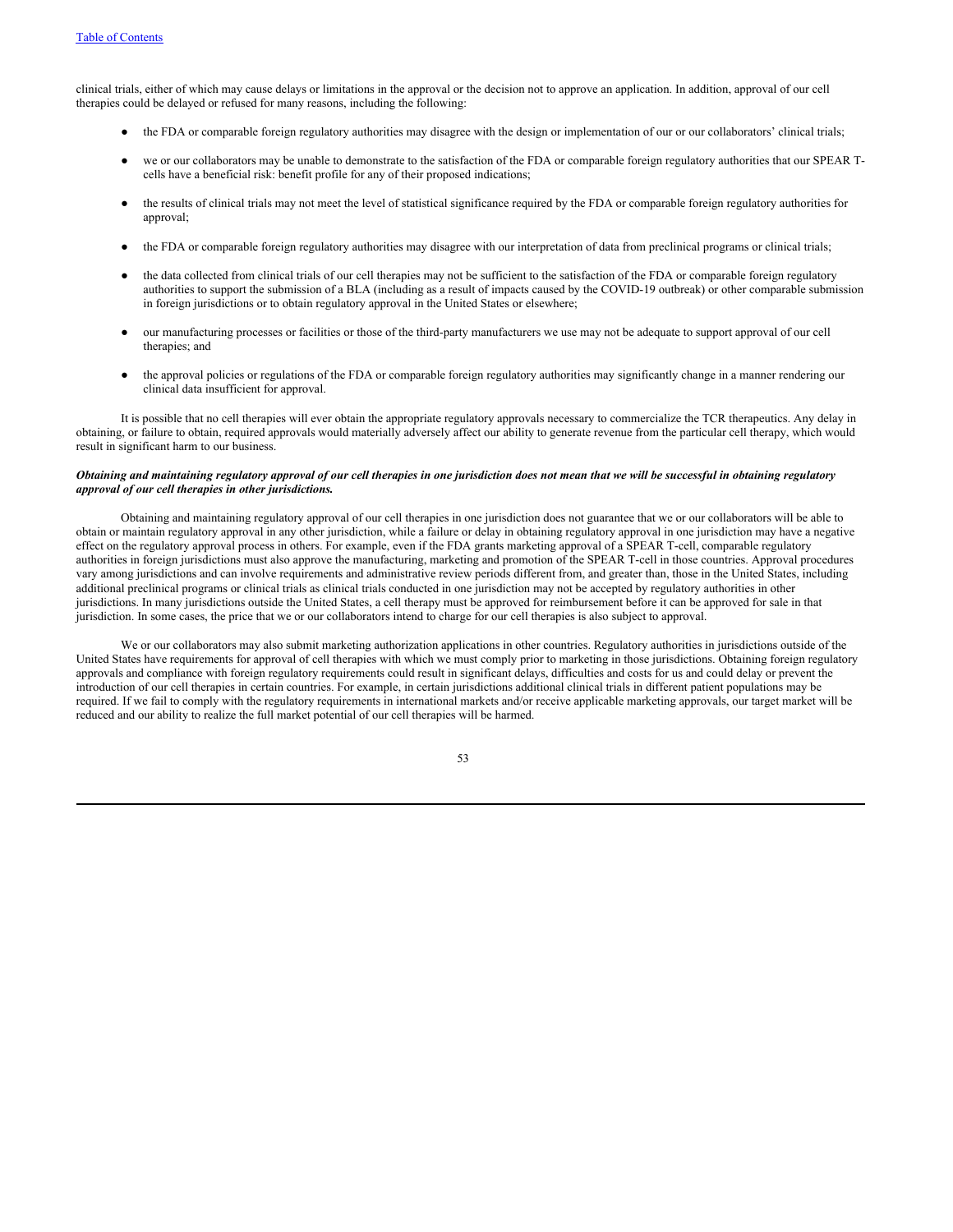### We may seek breakthrough therapy or fast track designations and may pursue accelerated approval for some or all of our current SPEAR T-cells, but we may be unable to obtain such designations or, where obtained we may be unable to maintain breakthrough therapy designation or, obtain or maintain the *benefits associated with such designations.*

We obtained breakthrough therapy status in the United States and access to the PRIME status in Europe for the NY-ESO SPEAR T-cell for the treatment of certain patients with inoperable or metastatic synovial sarcoma who have received prior chemotherapy. We have obtained RMAT designation (Regenerative Medicine Advanced Therapy designation) from the FDA for ADP-A2M4 in synovial sarcoma. We may seek breakthrough therapy or fast track designations for our other SPEAR T-cells in the United States or equivalent regulations elsewhere in the world.

In 2012, the FDA established a breakthrough therapy designation which is intended to expedite the development and review of products that treat serious or life-threatening diseases when "preliminary clinical evidence indicates that the drug may demonstrate substantial improvement over existing therapies on one or more clinically significant endpoints, such as substantial treatment effects observed early in clinical development." The designation of a SPEAR T-cell as a breakthrough therapy provides potential benefits that include more frequent meetings with the FDA to discuss the development plan for the SPEAR T-cell and ensure collection of appropriate data needed to support approval; more frequent written correspondence from the FDA about things such as the design of the proposed clinical trials and use of biomarkers; intensive guidance on an efficient drug development program, beginning as early as Phase 1; organizational commitment involving senior managers; and eligibility for rolling review and priority review.

Breakthrough therapy designation does not change the standards for product approval. There can be no assurance that we will receive breakthrough therapy designation for any SPEAR T-cell or any particular indication. Additionally, other treatments from competing companies may obtain the designations and impact our ability to develop and commercialize our SPEAR T-cells, which may adversely impact our business, financial condition or results of operation.

We may also seek fast track designation. If a drug or biologic candidate is intended for the treatment of a serious or life-threatening condition or disease and the drug demonstrates the potential to address unmet medical needs for the condition, the sponsor may apply for fast track designation. Under the fast track program, the sponsor of a new drug or biologic candidate may request that the FDA designate the candidate for a specific indication as a fast track drug or biologic concurrent with, or after, the submission of the IND for the candidate. The FDA must determine if the drug or biologic candidate qualifies for fast track designation within 60 days of receipt of the sponsor's request. Even if we do apply for and receive fast track designation, we may not experience a faster development, review or approval process compared to conventional FDA procedures. The FDA may withdraw fast track designation if it believes that the designation is no longer supported by data from our clinical development program.

We may also seek accelerated approval under the FDA's fast track and accelerated approval programs, the FDA may approve a drug or biologic for a serious or life-threatening illness that provides meaningful therapeutic benefit to patients over existing treatments based upon a surrogate endpoint that is reasonably likely to predict clinical benefit, or on a clinical endpoint that can be measured earlier than irreversible morbidity or mortality, that is reasonably likely to predict an effect on irreversible morbidity or mortality or other clinical benefit, taking into account the severity, rarity, or prevalence of the condition and the availability or lack of alternative treatments. For drugs granted accelerated approval, post-marketing confirmatory trials have been required to describe the anticipated effect on irreversible morbidity or mortality or other clinical benefit. These confirmatory trials must be completed with due diligence. Moreover, the FDA may withdraw approval of our SPEAR T-cell or indication approved under the accelerated approval pathway if, for example:

- the trial or trials required to verify the predicted clinical benefit of our SPEAR T-cell fail to verify such benefit or do not demonstrate sufficient clinical benefit to justify the risks associated with the drug;
- other evidence demonstrates that our SPEAR T-cell is not shown to be safe or effective under the conditions of use;
- we fail to conduct any required post approval trial of our SPEAR T-cell with due diligence; or
- we disseminate false or misleading promotional materials relating to the relevant SPEAR T-cell.

In Europe, the EMA has implemented the so-called "PRIME" (Priority Medicines) status in order support the development and accelerate the approval of complex innovative medicinal products addressing an unmet medical need. The PRIME status enables early dialogue with the relevant EMA scientific committees and, possibly, some payers; and thus reinforces the EMA's scientific and regulatory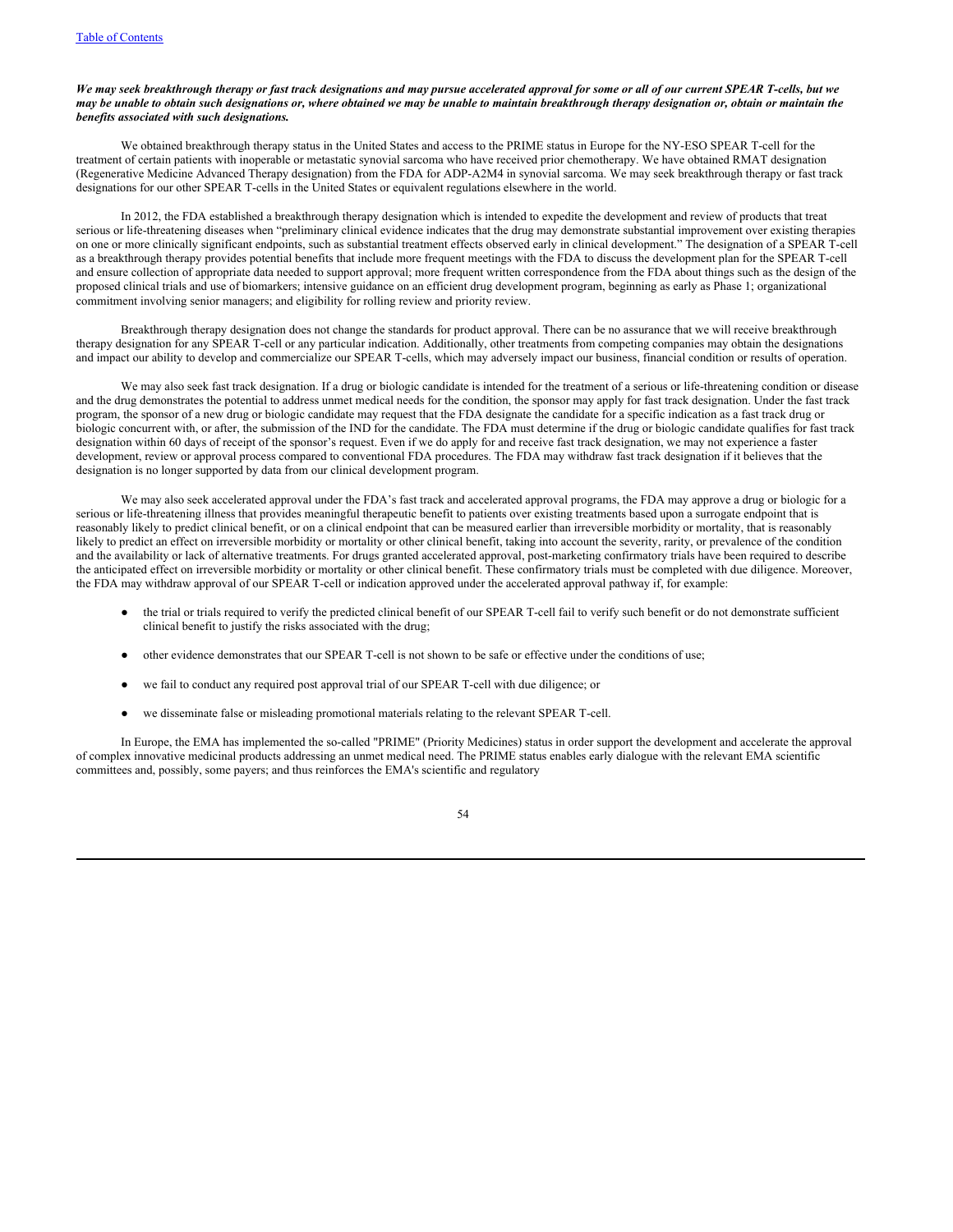support. It also opens accelerated assessment of the marketing authorization application (150 days instead of 210 days). The PRIME status, which is decided by the EMA, is reserved to medicines that may benefit from accelerated assessment, i.e. medicines of major interest from a public health perspective, in particular from a therapeutic innovation perspective.

In 2016, the EMA granted PRIME status to NY-ESO SPEAR T-Cell for the treatment of certain patients with metastatic synovial sarcoma who have received prior chemotherapy. In 2020, the EMA granted access to the PRIME initiative to ADP-A2M4 for the treatment of certain patients with synovial sarcoma. We may apply for PRIME status for other of our cell therapy products. There can be no assurance that any application will be successful in obtaining PRIME status.

# Even if we receive regulatory approval of our cell therapies, we will be subject to ongoing regulatory obligations and continued regulatory review, which may result in significant additional expense as well as significant penalties if we fail to comply with regulatory requirements or experience unanticipated *problems with our cell therapies.*

Any regulatory approvals that we receive for our cell therapies will require surveillance to monitor the safety and efficacy of the cell therapy. The FDA may also require a risk evaluation and mitigation strategy in order to approve our cell therapies, which could entail requirements for a medication guide, physician communication plans or additional elements to ensure safe use, such as restricted distribution methods, patient registries and other risk minimization tools. In addition, if the FDA or a comparable foreign regulatory authority approves our cell therapies, the manufacturing processes, labeling, packaging, distribution, adverse event reporting, storage, advertising, promotion, import, export and recordkeeping for our cell therapies will be subject to extensive and ongoing regulatory requirements. These requirements include submissions of safety and other post-marketing information and reports, registration and listing, as well as continued compliance with cGMPs and cGCPs for any clinical trials that we conduct post-approval. We and our contract manufacturers will be subject to periodic unannounced inspections by the FDA to monitor and ensure compliance with cGMPs. We must also comply with requirements concerning advertising and promotion for any cell therapies for which we obtain marketing approval. Promotional communications with respect to prescription drugs, including biologics, are subject to a variety of legal and regulatory restrictions and must be consistent with the information in the product's approved labeling. Thus, we will not be able to promote any cell therapies we develop for indications or uses for which they are not approved. Later discovery of previously unknown problems with our cell therapies, including adverse events of unanticipated severity or frequency, or with our third-party manufacturers or manufacturing processes, or failure to comply with regulatory requirements, may result in, among other things:

- restrictions on our ability to conduct clinical trials, including full or partial clinical holds on ongoing or planned trials;
- restrictions on such products' manufacturing processes;
- restrictions on the marketing of a product;
- restrictions on product distribution;
- requirements to conduct post-marketing clinical trials;
- untitled or warning letters;
- withdrawal of the products from the market;
- refusal to approve pending applications or supplements to approved applications that we submit;
- recall of products;
- fines, restitution or disgorgement of profits or revenue;
- suspension or withdrawal of regulatory approvals;
- refusal to permit the import or export of our products;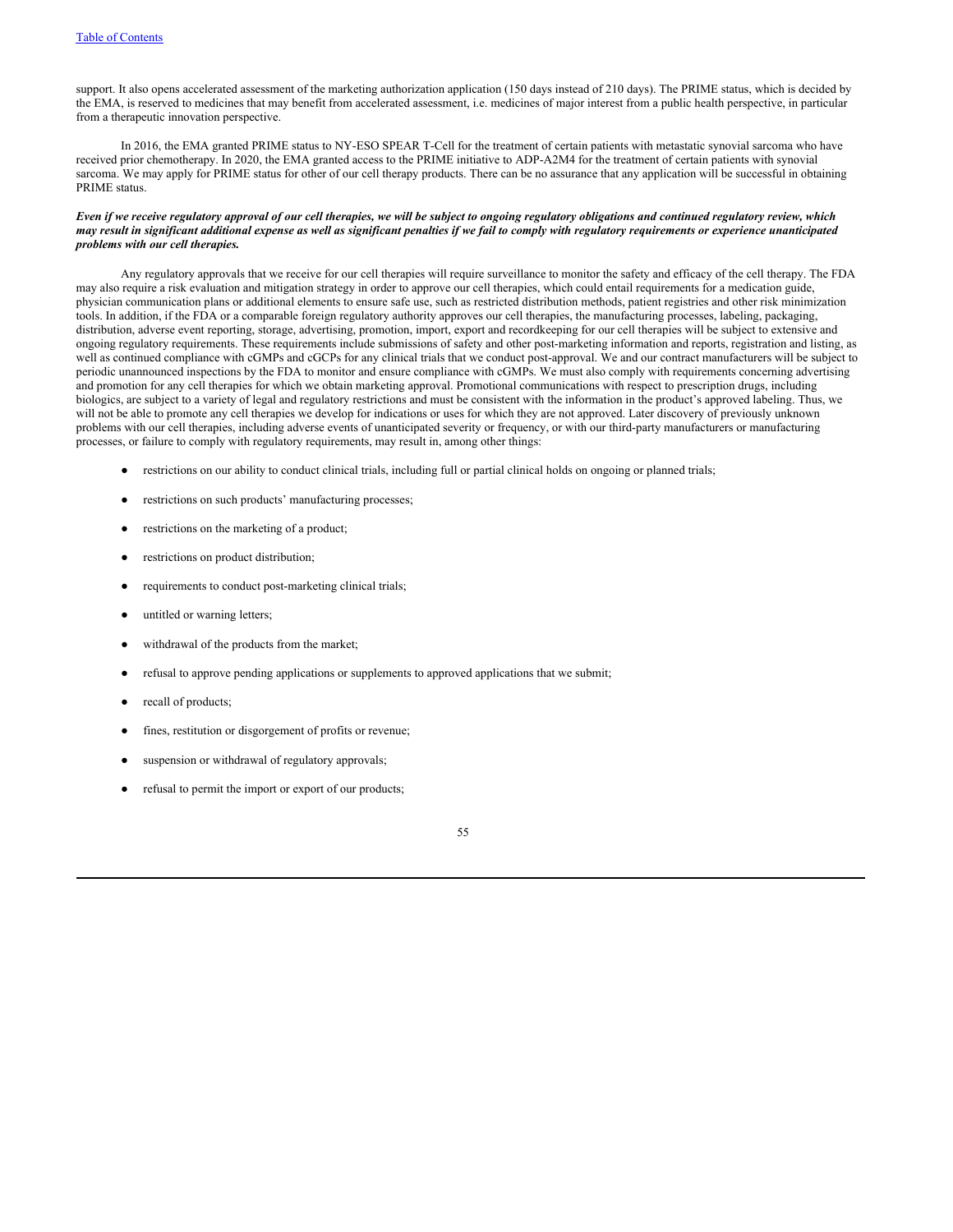- product seizure;
- injunctions:
- imposition of civil penalties; or
- criminal prosecution.

The FDA's and other regulatory authorities' policies may change, and additional government regulations may be enacted that could prevent, limit or delay regulatory approval of our cell therapies. We cannot predict the likelihood, nature or extent of government regulation that may arise from future legislation or administrative action, either in the United States or abroad. If we are slow or unable to adapt to changes in existing requirements or the adoption of new requirements or policies, or if we are not able to maintain regulatory compliance, we may lose any marketing approval that we may have obtained and we may not achieve or sustain profitability.

In addition, if following any pivotal clinical trial we were able to obtain accelerated approval of any of our cell therapies, the FDA will require us to conduct a confirmatory trial or trials to verify the predicted clinical benefit and additional safety studies. The results from the confirmatory trial or trials may not support the clinical benefit, which would result in the approval being withdrawn.

### We may seek a conditional marketing authorization in Europe for some or all of our current cell therapies, but we may not be able to obtain or maintain *such authorization.*

As part of its marketing authorization process, the EMA may grant marketing authorizations for certain categories of medicinal products on the basis of less complete data than is normally required, when doing so may meet unmet medical needs of patients and serve the interest of public health. In such cases, it is possible for the Committee for Medicinal Products for Human Use, or CHMP, to recommend the granting of a marketing authorization, subject to certain specific obligations to be reviewed annually, which is referred to as a conditional marketing authorization. This may apply to medicinal products for human use that fall under the centralized procedure (EMA's scientific assessment and European Commission's approval), including those that aim at the treatment, the prevention, or the medical diagnosis of seriously debilitating diseases or life-threatening diseases and those designated as orphan medicinal products.

A conditional marketing authorization may be granted when the CHMP finds that, although comprehensive clinical data referring to the safety and efficacy of the medicinal product have not been supplied, all the following requirements are met:

- the risk: benefit balance of the medicinal product is positive;
- it is likely that the applicant will be in a position to provide the comprehensive clinical data;
- unmet medical needs will be fulfilled; and
- the benefit to public health of the immediate availability on the market of the medicinal product concerned outweighs the risk inherent in the fact that additional data is still required.

The granting of a conditional marketing authorization is restricted to situations in which only the clinical part of the application is not yet fully complete. Incomplete preclinical or quality data may only be accepted if duly justified and only in the case of a product intended to be used in emergency situations in response to public-health threats. Conditional marketing authorizations are valid for one year, on a renewable basis. The holder will be required to complete ongoing trials or to conduct new trials with a view to confirming that the benefit-risk balance is positive. In addition, specific obligations may be imposed in relation to the collection of pharmacovigilance data.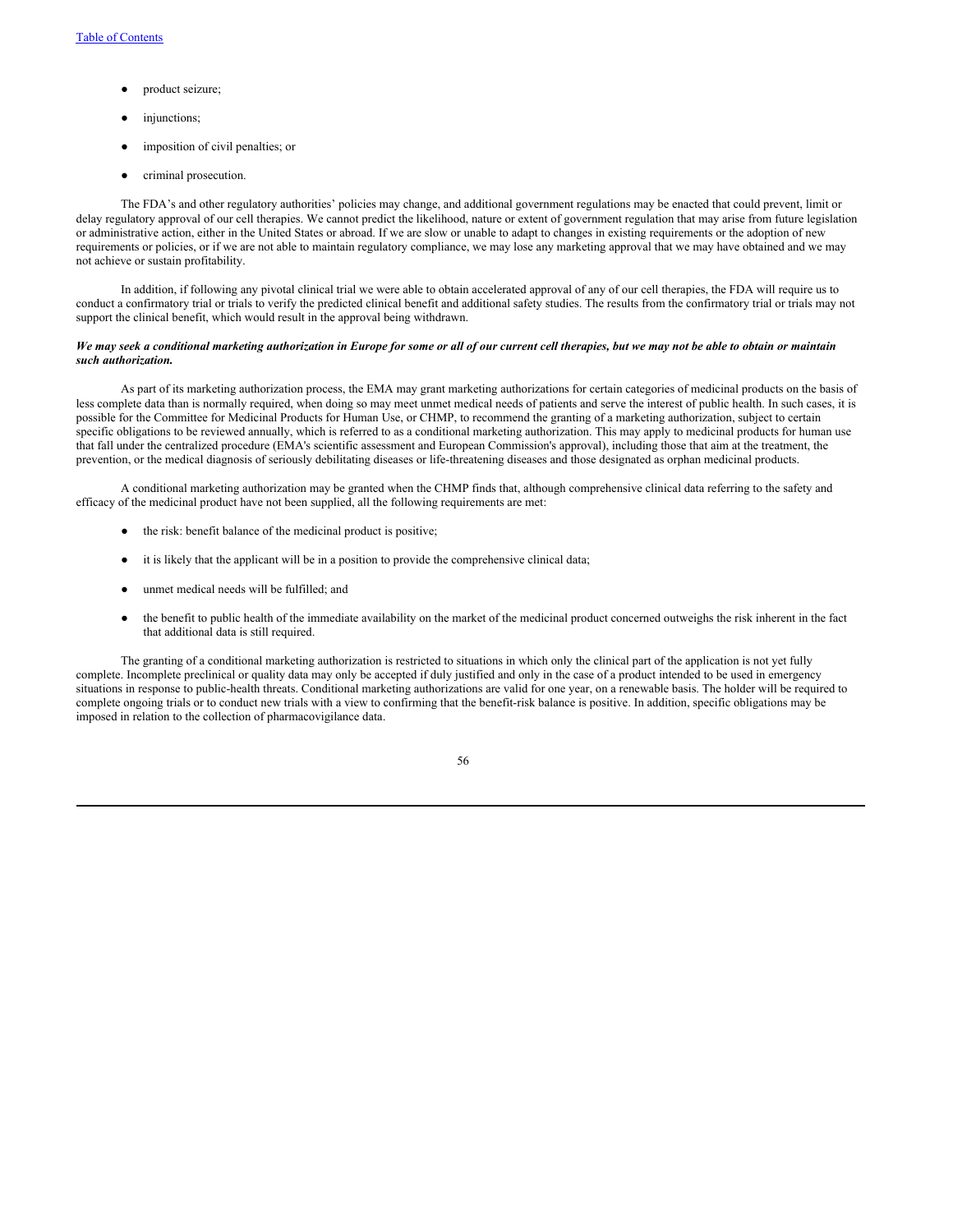Granting a conditional marketing authorization allows medicines to reach patients with unmet medical needs earlier than might otherwise be the case and will ensure that additional data on a product are generated, submitted, assessed and acted upon. Although we may seek a conditional marketing authorization for one or more of our cell therapies, the CHMP may ultimately not agree that the requirements for such conditional marketing authorization have been satisfied. This would delay the commercialization of our cell therapies as we would have to wait for a complete data package before submitting the marketing authorization application.

#### We or our collaborators may not be able to obtain or maintain orphan drug exclusivity for our cell therapies.

Regulatory authorities in some jurisdictions, including the United States and Europe, may designate drugs or biologics for relatively small patient populations as orphan drugs. Under the Orphan Drug Act, the FDA may designate a product as an orphan drug if it is a drug or biologic intended to treat a rare disease or condition, which is generally defined as a patient population of fewer than 200,000 individuals in the United States or, if they affect more than 200,000 individuals in the United States, there is no reasonable expectation that the cost of developing and making a drug product available in the United States for these types of diseases or conditions will be recovered from sales of the product. If the FDA grants orphan drug designation, the identity of the therapeutic agent and its potential orphan use are disclosed publicly by that agency. Orphan drug designation does not convey any advantage in or shorten the duration of the regulatory review and approval process, but it can lead to financial incentives, such as opportunities for grant funding toward clinical trial costs, tax advantages in-lieu of R&D tax credits and user-fee waivers. If a product that has orphan drug designation subsequently receives the first FDA approval for the disease or condition for which it has such designation, the product is entitled to orphan drug marketing exclusivity for a period of seven years. Orphan drug marketing exclusivity generally prevents the FDA from approving another application, including a full BLA, to market the same drug for the same indication for seven years, except in limited circumstances, including if the FDA concludes that the later drug is clinically superior to the approved drug.

The European criteria for orphan designation are different from the U.S. criteria. On the one hand, the prevalence criterion is five in 10,000 individuals in the European Economic Area (EU plus Iceland, Liechtenstein and Norway). On another hand, no therapy is available for the rare condition or, if such a therapy exists, the future orphan product must bring a significant benefit over that therapy. The significant benefit may be any benefit to patients, including improved safety, improved efficacy, better quality of life or better patient compliance to treatment, provided that it is significant. It must be demonstrated by means of a comparison with the other available therapies, including the medicinal products already approved for the same rare condition. The Committee for Orphan Medicinal Products, or COMP, examines if the orphan criteria are met, and the orphan status is granted by a decision of the European Commission. The meeting of the criteria for orphan designation is examined again by the COMP at the time of approval of the medicinal product. If the criteria for orphan designation are no longer met at that time, the European Commission withdraws the orphan status.

Generally, if a product with an orphan drug designation subsequently receives the first marketing approval for the indication for which it has such designation, the product is entitled to a period of marketing exclusivity, which precludes the EMA or the FDA from approving another marketing authorization application for the same drug for that time period. The applicable period is seven years in the United States and 10 years in Europe. The European exclusivity period can be reduced to six years if a drug no longer meets the criteria for orphan drug designation or if the drug is sufficiently profitable so that market exclusivity is no longer justified. Orphan drug exclusivity may be lost if the FDA determines that the request for designation was materially defective or if the manufacturer is unable to assure sufficient quantity of the drug to meet the needs of patients with the rare disease or condition. In Europe, the orphan exclusivity may be lost vis-à-vis another drug in cases the manufacturer is unable to assure sufficient quantity of the drug to meet patient needs or if that other product is proved to be clinically superior to the approved orphan product. A drug is clinically superior if it is safer, more effective or makes a major contribution to patient care.

There can be no assurance that any of our cell therapies will be eligible for orphan drug designation in the United States or in other jurisdictions or that it will obtain orphan drug marketing exclusivity upon approval or that we or GSK will not lose orphan drug designation for ADP-A2M4 or the NY-ESO SPEAR T-cell. Inability to obtain orphan drug designation for a specific cell therapy or loss of such designation for ADP-A2M4 or the NY-ESO SPEAR T-cell in the future would prevent any ability to take advantage of the financial benefits associated with orphan drug designation and would preclude us from obtaining marketing exclusivity upon approval, if any. Even if we obtain orphan drug exclusivity for a product, that exclusivity may not effectively protect the product from competition because different drugs can be approved for the same condition. The extent of market exclusivity which is obtained may also be affected if the indication for any relevant registration or pivotal trial is narrower than the orphan designation granted. Even after an orphan drug is approved, the FDA can subsequently approve another drug for the same condition if the FDA concludes that the later drug is clinically superior in that it is shown to be safer, more effective or makes a major contribution to patient care.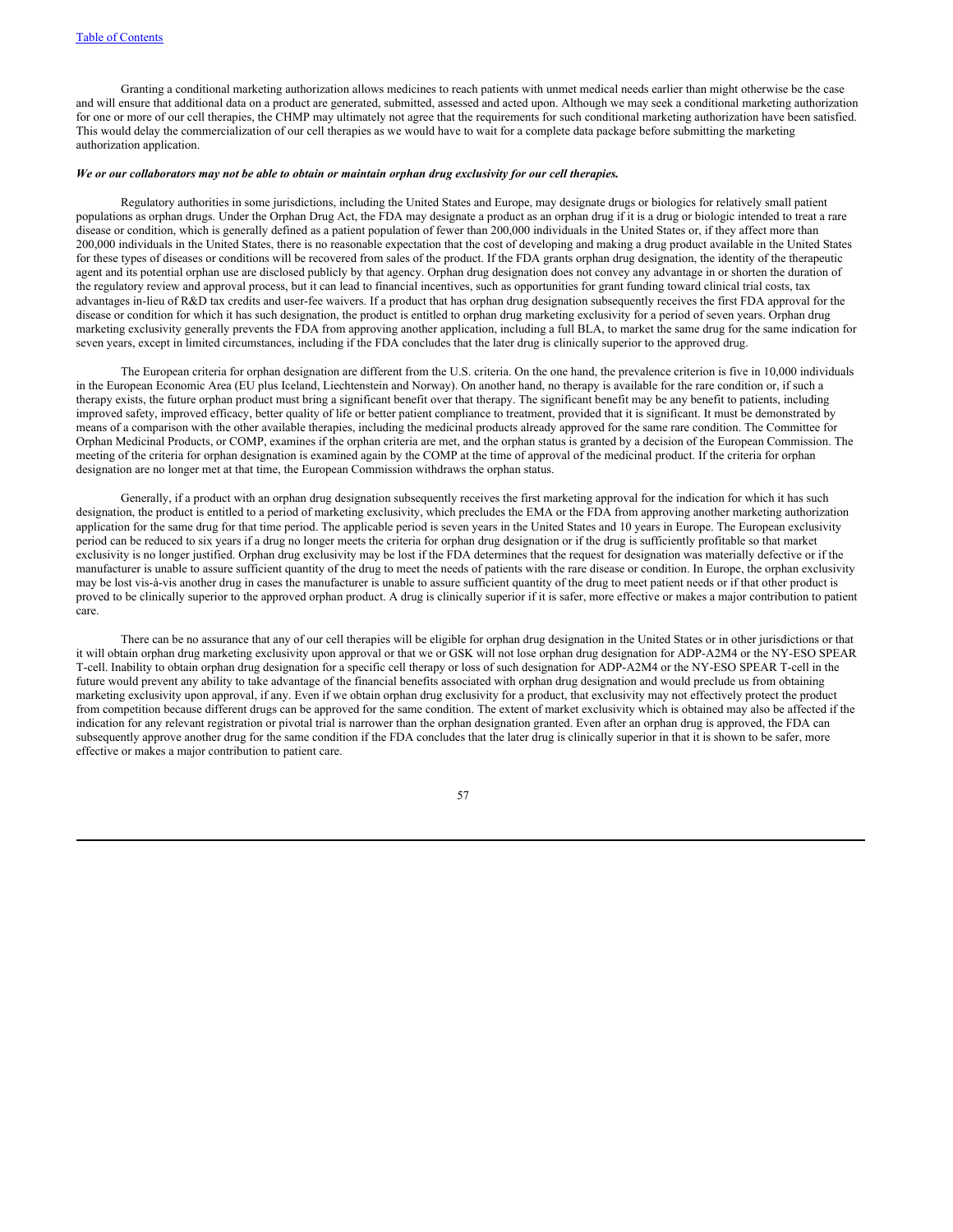#### *Any failure by us to comply with existing regulations could harm our reputation and operating results.*

The production of cell therapies is highly regulated and subject to constant inspection. The regulatory environment may also change from time to time. Any failure to comply with regulatory requirements, whether in the United States or in other countries in which our cell therapies are supplied, may result in investigation by regulatory authorities, suspension of regulatory authorizations and, as a result, suspension of clinical programs or ability to supply any of our cell therapies and potentially significant fines or other penalties being imposed in relation to any breach. Any failure may also harm our reputation and impact our ability going forward to obtain regulatory approvals for other cell therapies or require us to undertake additional organizational changes to minimize the risk of further breach. A failure to comply may apply to any part of our business, for example to the processes used for manufacture of our cell therapies (including the reliability of the process) or to the processes used for treatment of patients (including tracking of patient product and supply of patient specific product).

Because administration of cell therapies is patient-specific, the process requires careful handling of patient-specific products and fail-safe tracking, namely the need to ensure that the tracking process is without error and that patient samples are tracked from patient removal, through manufacturing and readministration to the same patient. While such mechanisms are in place, should the tracking process fail, whether at our own facility, a third party facility or at any point in the manufacturing and supply process, a patient could receive another patient's T-cells resulting in significant toxicity and potentially patient fatality. We will need to invest in enhanced systems, such as bar coding, to further ensure fail safe tracking. There is always a risk of a failure in any such system. Inability to develop or adopt an acceptable fail-safe tracking methodology and handling regime may delay or prevent us from receiving regulatory approval and/or result in significant toxicity and potentially patient fatality if a patient receives another patient's T-cells. This risk may be increased where cell therapies are used in clinical programs that we do not control or sponsor and, should an error be made in the administration of our cell therapies in such clinical programs, this could affect the steps required in our own clinical programs and manufacturing process requiring the addition of further tracking mechanisms to ensure fail-safe tracking. The tracking systems required to further ensure safe patient administration may also require increased administration to satisfy other regulatory requirements, for example data protection requirements in Europe. The need to ensure tracking systems are adequate and to comply with these additional regulatory requirements may result in delay to the start of trials or the need to obtain additional regulatory licenses or consents prior to starting such trials.

## Our research and development activities utilize hazardous, radioactive and biological materials. Should such materials cause injury or be used other than in *accordance with applicable laws and regulations, we may be liable for damages.*

We use hazardous and biological reagents and materials in our research and development at our U.K. site. We also use radioactive reagents and materials in our research and development in the United Kingdom. We have obtained the appropriate certification or ensured that such certification has been obtained as required for the use of these reagents but our use is subject to compliance with applicable laws and there is a risk that should any third party or employee suffer injury or damage from radioactive, hazardous or biological reagents that we may incur liability or obligations to compensate such third parties or employees. We have employer's liability insurance capped at £10.0 million per occurrence and public liability insurance capped at £5.0 million per occurrence; however, these amounts may be insufficient to compensate us if these events actually occur in the future.

#### We are subject to the U.K. Bribery Act, the U.S. Foreign Corrupt Practices Act and other anti-corruption laws, as well as export control laws, customs laws, sanctions laws and other laws governing our operations. If we fail to comply with these laws, we could be subject to civil or criminal penalties, other remedial measures, and legal expenses, which could adversely affect our business, results of operations and financial condition.

Our operations are subject to anti-corruption laws, including the U.K. Bribery Act 2010, or Bribery Act, the U.S. Foreign Corrupt Practices Act, or FCPA, and other anti-corruption laws that apply in countries where we do business. The Bribery Act, the FCPA and these other laws generally prohibit us and our employees and intermediaries from bribing, being bribed or making other prohibited payments to government officials or other persons to obtain or retain business or gain some other business advantage. Under the Bribery Act, we may also be liable for failing to prevent a person associated with us from committing a bribery offense. We and our commercial partners may operate in a number of jurisdictions that pose a high risk of potential Bribery Act or FCPA violations, and we participate in collaborations and relationships with third parties whose actions, if non-compliant, could potentially subject us to liability under the Bribery Act, FCPA or local anti-corruption laws. In addition, we cannot predict the nature, scope or effect of future regulatory requirements to which our international operations might be subject or the manner in which existing laws might be administered or interpreted.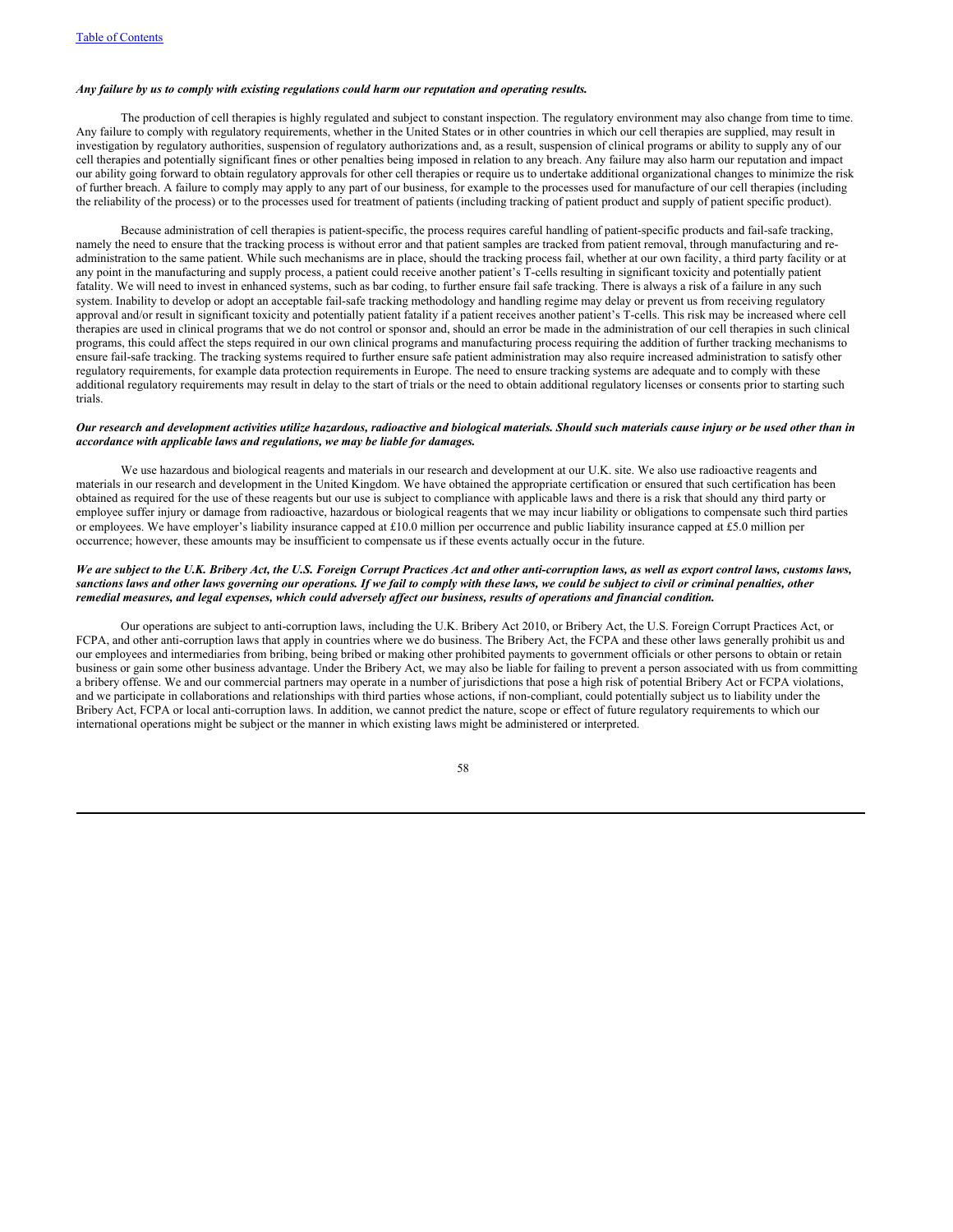We are also subject to other laws and regulations governing our international operations, including regulations administered by the governments of the United Kingdom and the United States, and authorities in the European Union, including applicable export control regulations, economic sanctions on countries and persons, anti-money laundering laws, customs requirements and currency exchange regulations, collectively referred to as the Trade Control laws.

However, there is no assurance that we will be completely effective in ensuring our compliance with all applicable anti-corruption laws, including the Bribery Act, the FCPA or other legal requirements, including Trade Control laws. If we are not in compliance with the Bribery Act, the FCPA and other anticorruption laws or Trade Control laws, we may be subject to criminal and civil penalties, disgorgement and other sanctions and remedial measures, and legal expenses, which could have an adverse impact on our business, financial condition, results of operations and liquidity. Likewise, any investigation of any potential violations of the Bribery Act, the FCPA, other anti-corruption laws or Trade Control laws by United Kingdom, United States or other authorities could also have an adverse impact on our reputation, our business, results of operations and financial condition.

#### If we are found in violation of federal or state "fraud and abuse" or other health care laws, we may be required to pay a penalty and/or be suspended from participation in federal or state health care programs, which may adversely affect our business, financial condition and results of operations.

If we obtain marketing approval for our products in the United States, if at all, we will be subject to various federal and state health care "fraud and abuse" and other health care laws. Healthcare providers, physicians and third-party payors play a primary role in the recommendation and use of pharmaceutical products that are granted marketing approval. Accordingly, arrangements with third-party payors, existing or potential customers and referral sources are subject to broadly applicable fraud and abuse and other healthcare laws and regulations, and these laws and regulations may constrain the business or financial arrangements and relationships through which manufacturers market, sell and distribute the products for which they obtain marketing approval.

Such restrictions under applicable federal and state healthcare laws and regulations include the following:

- the Anti-Kickback Statute, which prohibits, among other things, persons from knowingly and willfully soliciting, receiving, offering or paying remuneration, directly or indirectly, in cash or kind, in exchange for, or to induce, either the referral of an individual for, or the purchase, order or recommendation of, any good or service for which payment may be made under federal healthcare programs such as the Medicare and Medicaid programs. This statute has been interpreted to apply to arrangements between pharmaceutical manufacturers, on the one hand, and prescribers, purchasers and formulary managers on the other. Cases have been brought under false claims laws alleging that off-label promotion of pharmaceutical products or the provision of kickbacks has resulted in the submission of false claims to governmental health care programs. The Patient Protection and Affordable Care Act, as amended by the Health Care and Education Reconciliation Act, collectively, the Healthcare Reform Act, amended the intent requirement of the Anti-Kickback Statute. A person or entity no longer needs to have actual knowledge of this statute or specific intent to violate it. Under federal government regulations, some arrangements, known as safe harbors, are deemed not to violate the Anti-Kickback Statute and analogous state law requirements;
- the False Claims Act, or FCA, which prohibits, among other things, individuals or entities from knowingly presenting, or causing to be presented, claims for payment from Medicare, Medicaid or other third-party payors that are false or fraudulent. Violations under the Anti-Kickback Statute and certain marketing practices, including off-label promotion, also may implicate the FCA. In addition, private individuals have the ability to bring actions on behalf of the government under the FCA and under the false claims laws of several states;
- federal criminal laws that prohibit executing a scheme to defraud any healthcare benefit program or making false statements relating to healthcare matters;
- the Physician Payment Sunshine Act, which requires certain manufacturers of drugs, devices, biologics and medical supplies to report annually to the Centers for Medicare & Medicaid Services, or CMS, information related to payments and other transfers of value to physicians, other healthcare providers and teaching hospitals, and ownership and investment interests held by physicians and other healthcare providers and their immediate family members. The CMS publishes the reported data in a searchable form on an annual basis;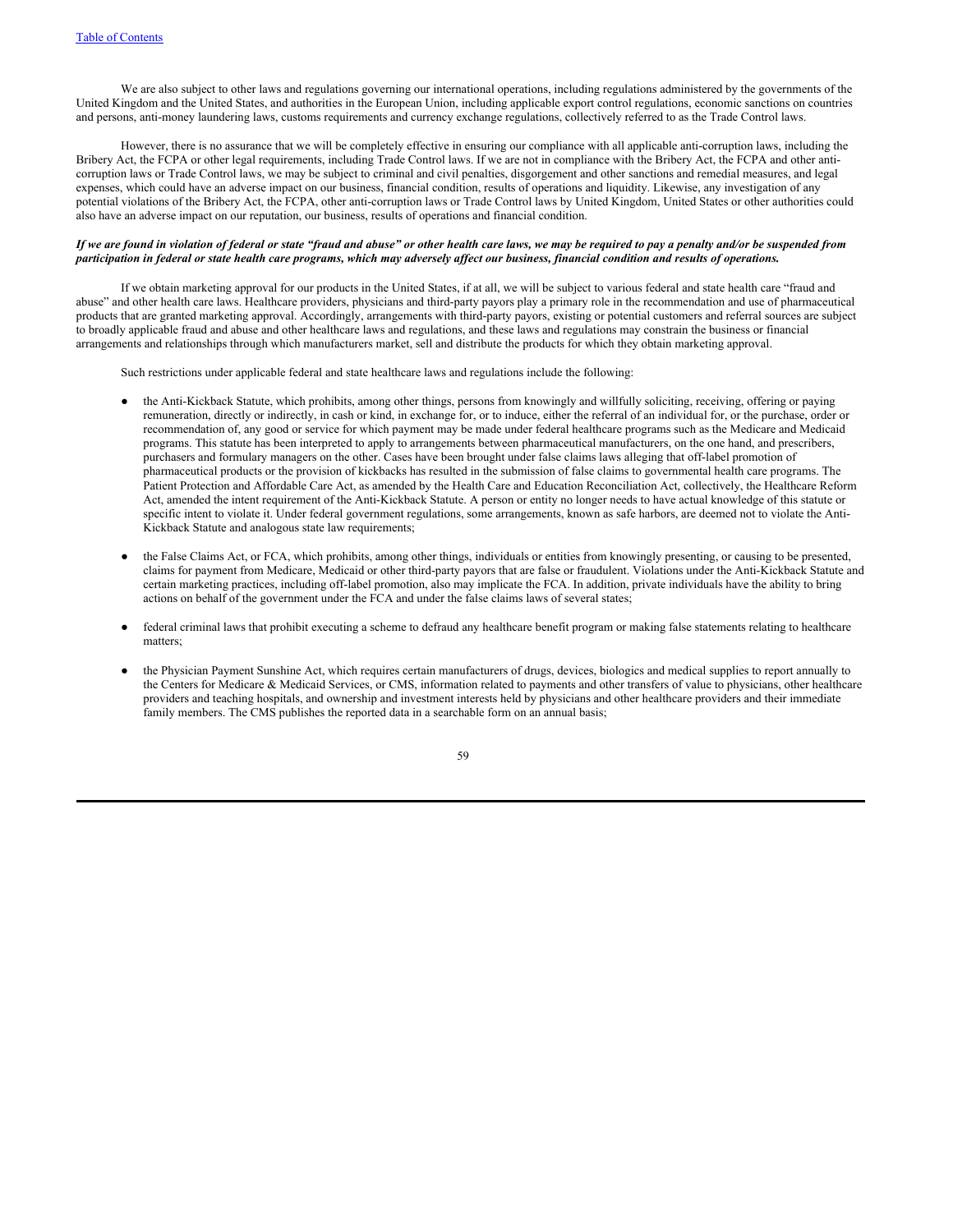- The Health Insurance Portability and Accountability Act of 1996 (HIPAA) imposes criminal and civil liability for executing a scheme to defraud any healthcare benefit program or making false statements relating to healthcare matters;
- HIPAA, as amended by the Health Information Technology for Economic and Clinical Health Act, which governs the conduct of certain electronic healthcare transactions and protects the security and privacy of protected health information; and
- state and foreign law equivalents of each of the above federal laws, such as anti-kickback and false claims laws which may apply to: items or services reimbursed by any third-party payor, including commercial insurers; state laws that require pharmaceutical companies to comply with the pharmaceutical industry's voluntary compliance guidelines and the relevant compliance guidance issued by the federal government or otherwise restrict payments that may be made to healthcare providers and other potential referral sources; state laws that require drug manufacturers to report information related to payments and other transfers of value to physicians and other healthcare providers or marketing expenditures; and state laws governing the privacy and security of health information in certain circumstances, many of which differ from each other in significant ways and may not have the same effect, thus complicating compliance efforts. California and a few other states have passed laws that require pharmaceutical companies to comply with the April 2003 Office of Inspector General Compliance Program Guidance for Pharmaceutical Manufacturers and/or the Pharmaceutical Research and Manufacturers of America Code on Interactions with Healthcare Professionals. In addition, several states impose other marketing restrictions or require pharmaceutical companies to make marketing or price disclosures to the state. There are ambiguities as to what is required to comply with these state requirements and if we fail to comply with an applicable state law requirement, we could be subject to penalties.

Neither the government nor the courts have provided definitive guidance on the application of fraud and abuse laws to our business. Law enforcement authorities are increasingly focused on enforcing these laws. Although we seek to structure our business arrangements in compliance with all applicable requirements, these laws are broadly written, and it is often difficult to determine precisely how the law will be applied in specific circumstances. Accordingly, it is possible that, once we begin marketing our product(s) some of our practices may be challenged under these laws. While we intend to structure our business arrangements to comply with these laws, it is possible that the government could allege violations of, or convict us of violating, these laws. Violation of any of the laws described above or any other governmental laws and regulations may result in penalties, including civil and criminal penalties, damages, fines, the curtailment or restructuring of operations, the exclusion from participation in federal and state healthcare programs and imprisonment. Furthermore, efforts to ensure that business activities and business arrangements comply with applicable healthcare laws and regulations can be costly for manufacturers of branded prescription products. Additionally, if we are found in violation of one or more of these laws our business, results of operations and financial condition may be adversely affected.

#### Our current cash projections include reliance on the ability to obtain certain tax credits and the operation of certain tax regimes within the United Kingdom. Should these cease to be available, this could impact our ongoing requirement for investment and the timeframes within which additional investment is *required.*

As a company that carries out extensive research and development activities, we benefit from the U.K. research and development tax credit regime for small and medium sized companies, whereby our principal research subsidiary company, Adaptimmune Limited, is able to surrender the trading losses that arise from its research and development activities for a payable tax credit of up to approximately 33.4% of eligible research and development expenditures. Qualifying expenditures largely comprise employment costs for research staff, consumables and certain internal overhead costs incurred as part of research projects. Subcontracted research expenditures are eligible for a cash rebate of up to approximately 21.7%. The majority of our pipeline research, clinical trials management and manufacturing development activities, all of which are being carried out by Adaptimmune Limited, are eligible for inclusion within these tax credit cash rebate claims.

We may not be able to continue to claim research and development tax credits (R&D tax credits) in the future as we increase our personnel and expand our business because we may no longer qualify as an SME (small or medium-sized enterprise). In order to qualify as an SME for R&D tax credits, we must continue to be a company with fewer than 500 employees and also have either an annual turnover not exceeding  $6100$  million or a balance sheet not exceeding €86 million.

We may also benefit in the future from the United Kingdom's "patent box" regime, which would allow certain profits attributable to revenues from patented products to be taxed at a rate of 10%. As we have many different patents covering our products, future upfront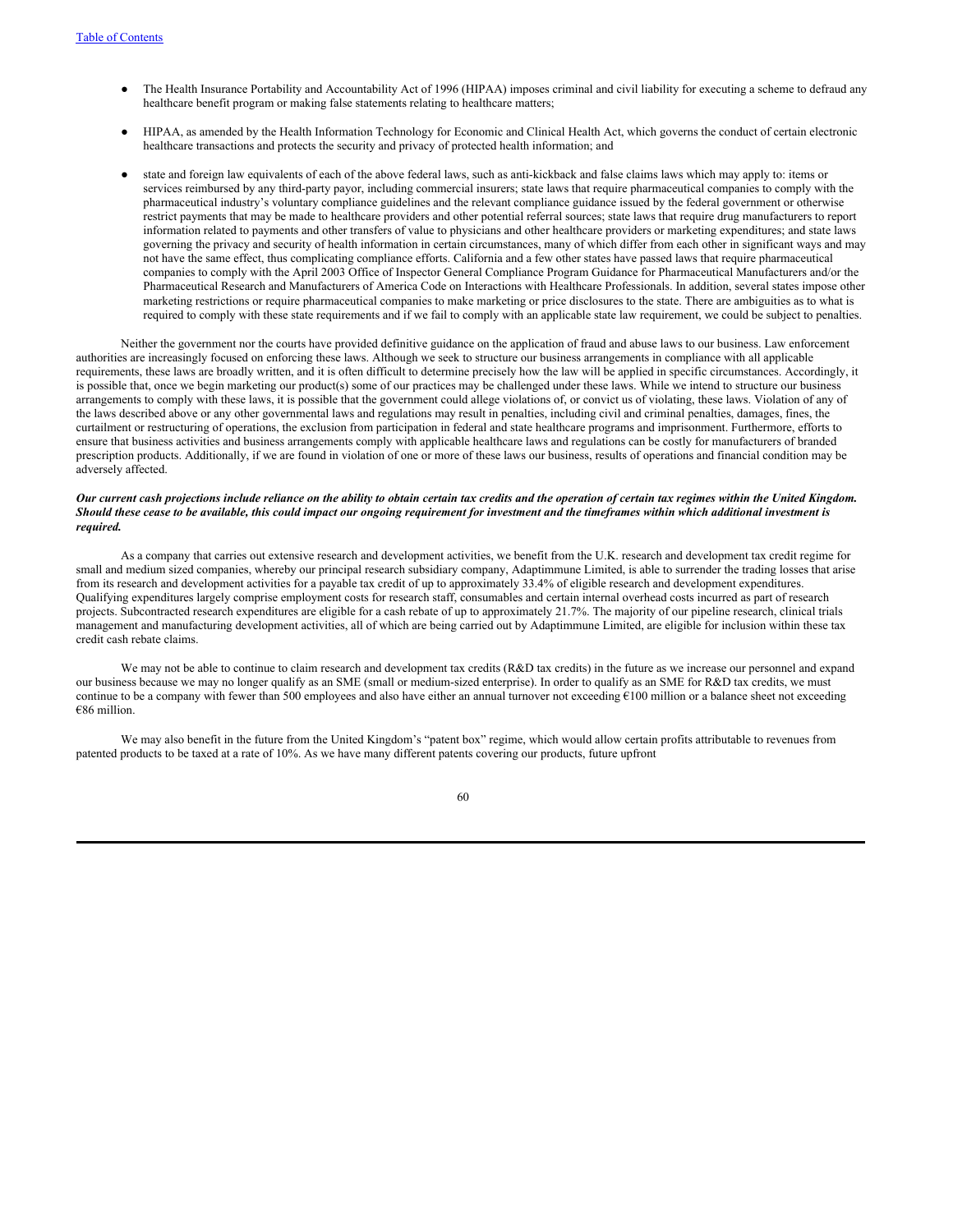fees, milestone fees, product revenues, and royalties could be taxed at this favorably low tax rate. When taken in combination with the enhanced relief available on our research and development expenditures, we expect a long-term lower rate of corporation tax to apply to us. If, however, there are unexpected adverse changes to the United Kingdom research and development tax credit regime or the "patent box" regime, or we are unable to qualify for such advantageous tax legislation, our business, results of operations and financial condition may be adversely affected.

#### **Risks Related to the Commercialization of Our Cell Therapies**

### The market opportunities for cell therapies may be limited to those patients who have failed prior treatments.

Initial approval of new cancer therapies may be limited to what is referred to as third-line use. Third-line treatment is the third type of treatment following initial, or first-line, treatment and second-line treatment, which is given when first-line treatment does not work or ceases working. However, cancer therapies may be used from the point at which cancer is detected in its early stages (first line) onward. Whenever the first-line therapy fails or the process is unsuccessful, second-line therapy may be administered, such as additional rounds of chemotherapy, radiation and antibody drugs or a combination of these treatments. If second-line therapies fail, patients are generally given the opportunity to receive third-line therapies, which tend to be more novel therapies. Our and our collaborators current clinical trials generally require that patients have received chemotherapy prior to enrollment. Depending upon the outcome of current trials, we or our collaborators may conduct future clinical trials using cell therapies for first-line therapy, but there can be no guarantee that clinical trials will be approved or that if approved such trials will lead to regulatory approval. If our cell therapies only receive third-line or second-line approval, the patient population into which we or our collaborators can supply our cell therapies will be significantly reduced, which may limit commercial opportunities.

In addition, our patient population may be derived from those who have previously failed checkpoint therapy, which may result in tumor resistance mechanisms which also impart resistance to our cell therapies and hence may reduce the effectiveness of our cell therapies.

Our estimates of the patient population that may be treated by our cell therapies is based on published information. This information may not be accurate in relation to our cell therapies and our estimates of potential patient populations could therefore be much higher or lower than those that are actually available or possible for commercialization. In addition, these estimates are based on assumptions about the number of eligible patients which have the peptide and HLA type targeted by the applicable cell therapy. Different patient populations will present different peptides according to their specific HLA type. HLA types vary across the patient population and, due to this variability, any therapy will initially only be suitable for treatment of patients expressing the particular HLA type presenting the relevant peptide. Current SPEAR T-cells have been developed for patients who are HLA A2 which will reduce the size of the patient population that can be treated unless we develop and we or our collaborators receive regulatory approval for cell therapies approved for additional HLA peptides.

## We currently have no marketing and sales organization and have no experience in marketing products. If we are unable to establish marketing and sales capabilities or enter into agreements with third parties to market and sell our cell therapies, we may not be able to generate product revenue.

As an organization, we have never marketed or supplied commercial pharmaceutical or biologic products or therapies. We will need to transition from a company with a development focus to a company capable of supporting commercial activities. We may not be successful in such a transition.

We do not currently have a sales force and will need to grow and develop the sales function and associated support network if we are to supply cell therapies on a commercial basis. As our cell therapies proceed through clinical programs, we intend to develop an in-house marketing organization and sales force, which will require significant capital expenditures, management resources, and time. We will have to compete with other pharmaceutical and biotechnology companies to recruit, hire, train, and retain marketing and sales personnel. This process may result in additional delays in bringing our cell therapies to market or in certain cases require us to enter into alliances with third parties in order to do so. However, there can be no assurance that we will be able to establish or maintain such collaborative arrangements, or even if we are able to do so, that they will result in effective sales forces. Any revenue we receive will depend upon the efforts of such third parties, which may not be successful. We may have little or no control over the marketing and sales efforts of such third parties, and our revenue from cell therapy sales may be lower than if we had commercialized our cell therapies ourselves. We also face significant competition in our search for third parties to assist us with the sales and marketing efforts of our cell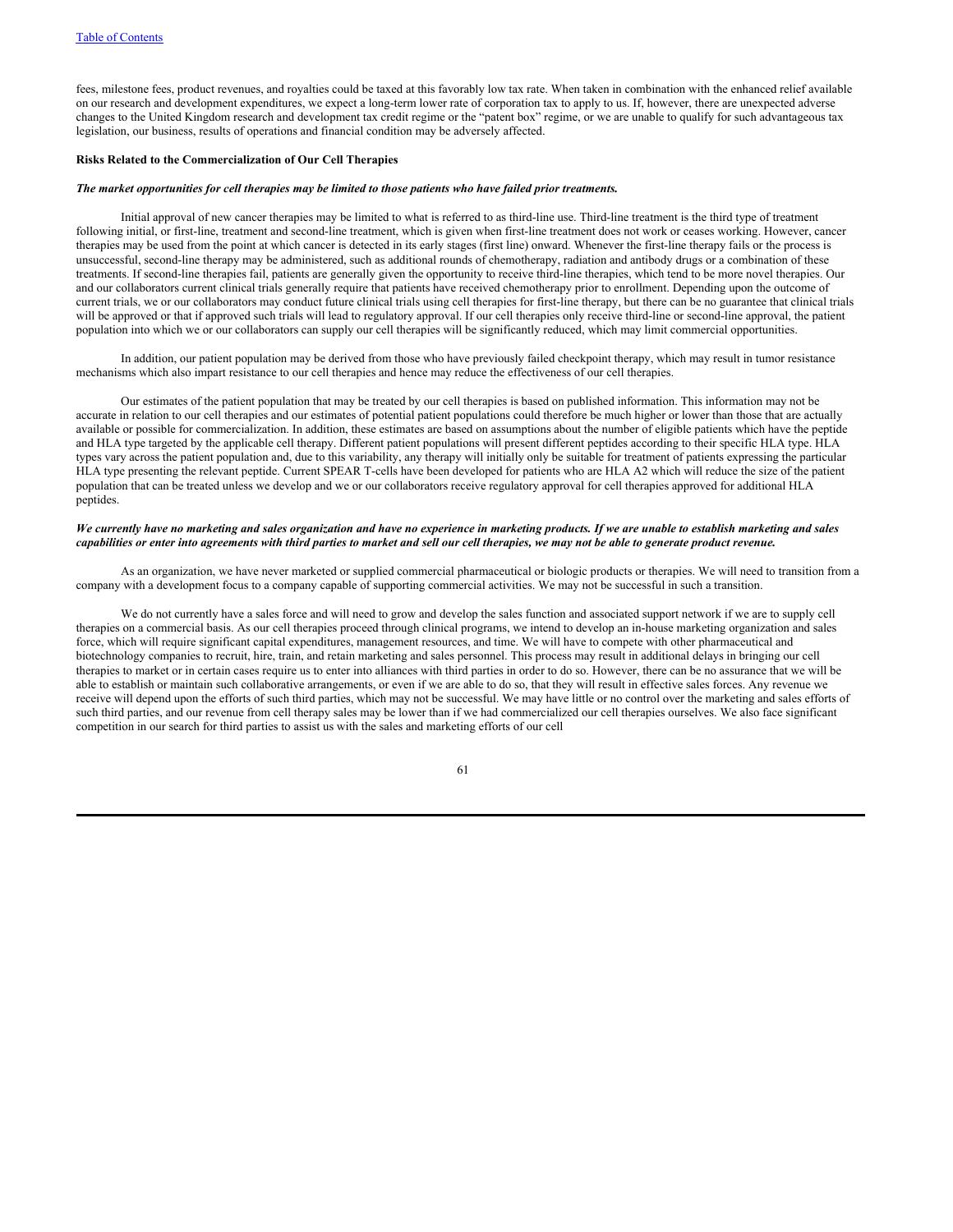therapies. Such competition may also result in delay or inability to supply cell therapies to particular countries or territories in the world which in turn will restrict the revenue that can be obtained from any cell therapy. Any inability on our part to develop in-house sales and commercial distribution capabilities or to establish and maintain relationships with third-party collaborators that can successfully commercialize any cell therapy in the United States or elsewhere will have a materially adverse effect on our business and results of operations.

#### If product liability lawsuits are brought against us, we may incur substantial liabilities and may be required to limit commercialization of our cell therapies.

We face an inherent risk of product liability as a result of the clinical testing of our cell therapies and our ongoing manufacture of cell therapies and will face an even greater risk upon any commercialization. For example, we may be sued if any of our SPEAR T-cells causes or is perceived to cause injury or is found to be otherwise unsuitable during clinical testing, manufacturing, marketing or sale. Any such product liability claims may include allegations of defects in manufacturing, defects in design, a failure to warn of dangers inherent in the product, negligence, strict liability or a breach of warranties. Claims could also be asserted under state consumer protection acts. If we cannot successfully defend ourselves against product liability claims, we may incur substantial liabilities or be required to limit commercialization of our cell therapies. Even a successful defense would require significant financial and management resources and, regardless of the merits or eventual outcome, liability claims may result in:

- decreased demand for our cell therapies;
- injury to our reputation;
- withdrawal of clinical trial participants;
- initiation of investigations by regulators;
- costs to defend the related litigation;
- a diversion of management's time and our resources;
- substantial monetary awards to trial participants or patients;
- product recalls, withdrawals or labeling, marketing or promotional restrictions;
- loss of revenue;
- exhaustion of any available insurance and our capital resources;
- the inability to commercialize our cell therapies; and
- a decline in our share price.

Our inability to obtain sufficient product liability insurance at an acceptable price to protect against potential product liability claims could also prevent or inhibit the commercialization of our cell therapies. We currently hold £15.0 million in clinical trial insurance coverage in the aggregate per year, with a per trial limit of £5.0 million. We also hold products and services liability insurance capped at £3.0 million in the aggregate and public liability insurance capped at £5.0 million per occurrence. These levels may not be adequate to cover all liabilities that we may incur. We may also need to increase our insurance coverage as we expand the scope of our clinical trials and commercialize any of our cell therapies. In addition, insurance coverage is increasingly expensive. We may not be able to maintain insurance coverage at a reasonable cost or in an amount adequate to satisfy any liability that may arise.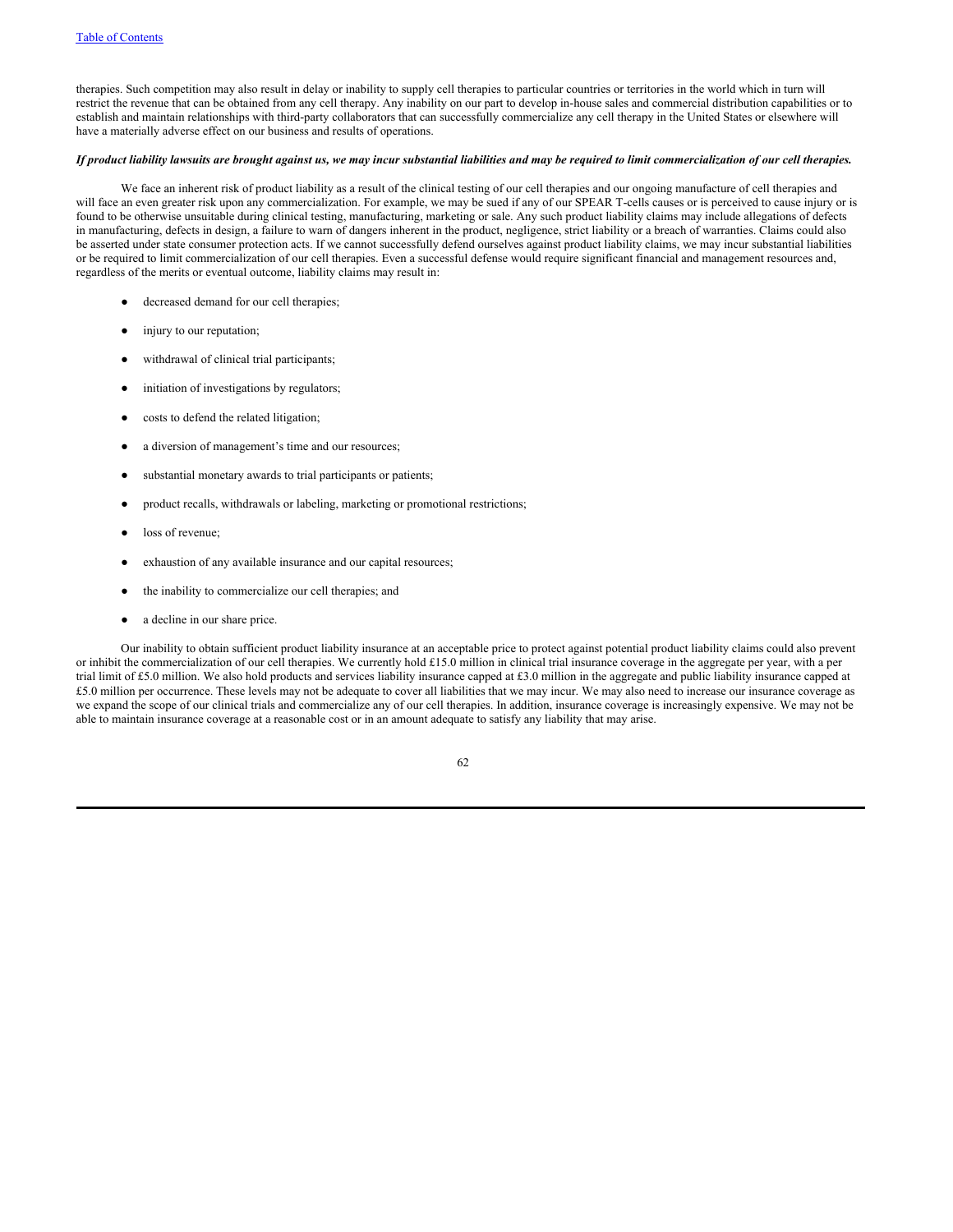#### Even if we or our collaborators obtain regulatory approval of our cell therapies, they may not gain market acceptance among physicians, patients, hospitals, *cancer treatment centers and others in the medical community.*

The use of engineered T-cells and cell therapies more generally as a potential cancer treatment is a recent development and may not become broadly accepted by physicians, patients, hospitals, cancer treatment centers and others in the medical community. Additional factors will influence whether SPEAR Tcells are accepted in the market, including:

- the clinical indications for which our cell therapies are approved;
- physicians, hospitals, cancer treatment centers and patients considering the SPEAR T-cells as a safe and effective treatment;
- the potential and perceived advantages of our cell therapies over alternative treatments;
- the prevalence and severity of any side effects;
- product labeling or prescribing information requirements of the FDA or other regulatory authorities;
- limitations or warnings contained in the labeling approved by the FDA;
- the timing of market introduction of our cell therapies as well as competitive products;
- the cost of treatment in relation to alternative treatments;
- the availability of coverage, adequate reimbursement and pricing by third-party payors and government authorities;
- the willingness of patients to pay for cell therapies on an out-of-pocket basis in the absence of coverage by third-party payors and government authorities;
- relative convenience and ease of administration as compared to alternative treatments and competitive therapies; and
- the effectiveness of our sales and marketing efforts.

In addition, although we are not utilizing embryonic stem cells or replication competent vectors in our manufacturing process, adverse publicity due to the ethical and social controversies surrounding the therapeutic use of such technologies, and reported side effects from any clinical trials using these technologies or the failure of such trials to demonstrate that these therapies are safe and effective may limit market acceptance of cell therapies including SPEAR T-cells. If our cell therapies are approved but fail to achieve market acceptance among physicians, patients, hospitals, cancer treatment centers or others in the medical community, we or our collaborators will not be able to generate significant revenue.

Even if our cell therapies achieve market acceptance, we or our collaborators may not be able to maintain that market acceptance over time if new products or technologies are introduced that are more favorably received than our cell therapies, are more cost effective or render our cell therapies obsolete.

# Coverage and reimbursement may be limited or unavailable in certain market segments for cell therapies, which could make it difficult for us or our *collaborators to sell cell therapies profitably.*

Successful sales of cell therapies, if approved, depend on the availability of coverage and adequate reimbursement from third-party payors. In addition, because cell therapies represent new approaches to the treatment of cancer, we cannot accurately estimate the potential revenue from cell therapies.

Patients who are provided medical treatment for their conditions generally rely on third-party payors to reimburse all or part of the costs associated with their treatment. Obtaining coverage and adequate reimbursement from governmental healthcare programs, such as Medicare and Medicaid, and commercial payors is critical to new product acceptance.

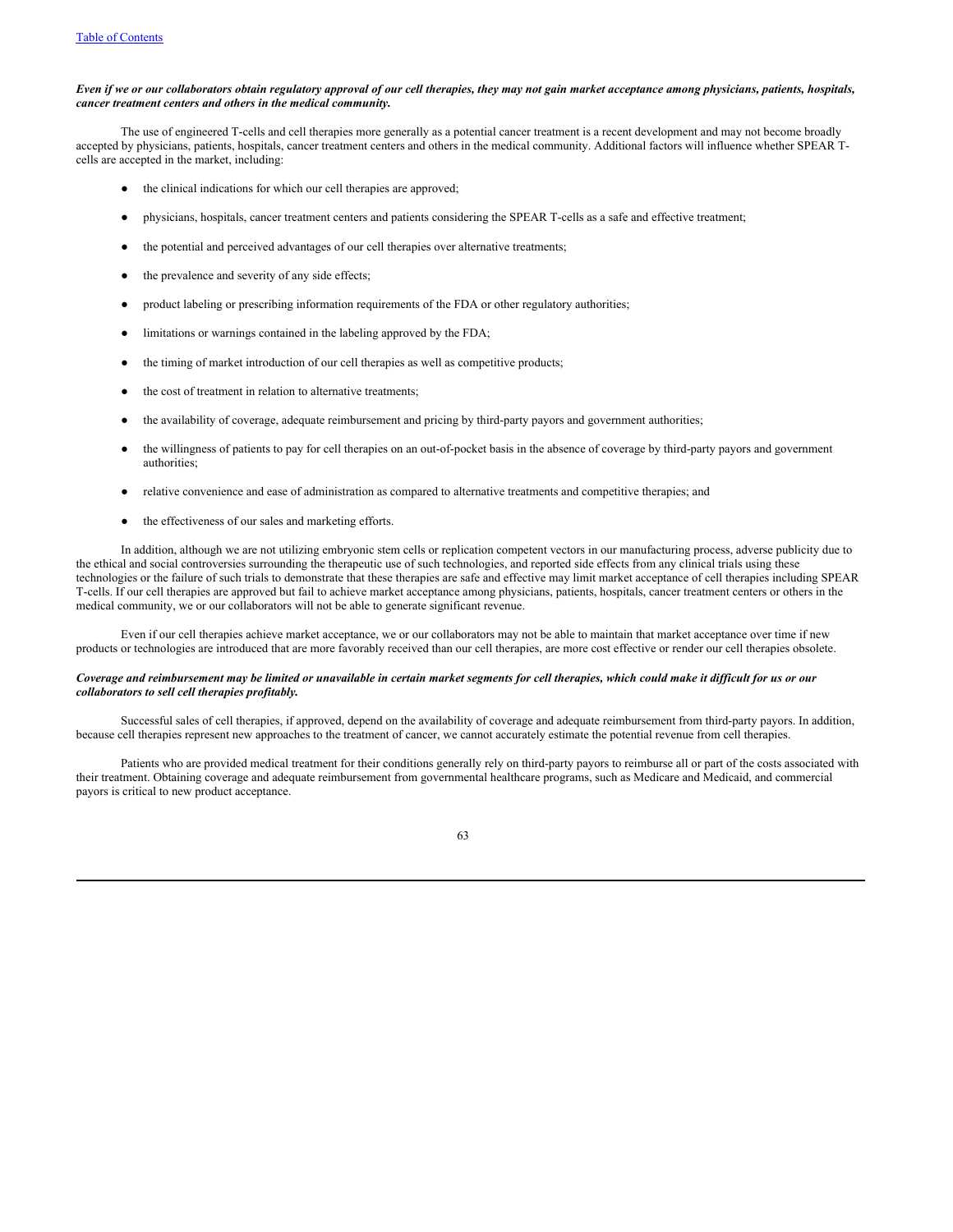Government authorities and third-party payors, such as private health insurers and health maintenance organizations, decide which drugs and treatments they will cover and the amount of reimbursement. Reimbursement by a third-party payor may depend upon a number of factors, including, but not limited to, the third-party payor's determination that use of a product is:

- a covered benefit under its health plan;
- safe, effective and medically necessary;
- appropriate for the specific patient;
- cost-effective; and
- neither experimental nor investigational.

Obtaining coverage and reimbursement approval of a cell therapy from a government or other third-party payor is a time-consuming and costly process which could require us to provide to the payor supporting scientific, clinical and cost-effectiveness data for the use of our products. Even if we obtain coverage for a given cell therapy, the resulting reimbursement payment rates might not be adequate for us to achieve or sustain profitability or may require co-payments that patients find unacceptably high. Patients are unlikely to use cell therapies unless coverage is provided and reimbursement is adequate to cover a significant portion of the cost of the cell therapy.

In the United States, no uniform policy of coverage and reimbursement for products exists among third-party payors. Therefore, coverage and reimbursement for products can differ significantly from payor to payor. As a result, the coverage determination process is often a time-consuming and costly process that will require us to provide scientific and clinical support for the use of our cell therapies to each payor separately, with no assurance that coverage and adequate reimbursement will be obtained.

We intend to seek approval to market our cell therapies in both the United States and in selected jurisdictions. If we obtain approval in one or more foreign jurisdictions for our cell therapies, we will be subject to rules and regulations in those jurisdictions.

In some foreign countries, particularly those in the European Union, the pricing of biologics is subject to governmental control. In these countries, pricing negotiations with governmental authorities can take considerable time after obtaining marketing approval of a cell therapy. In addition, market acceptance and sales of our cell therapies will depend significantly on the availability of coverage and adequate reimbursement from third-party payors for the cell therapies and may be affected by existing and future health care reform measures.

Third-party payors, whether domestic or foreign, or governmental or commercial, are developing increasingly sophisticated methods of controlling healthcare costs. In both the United States and certain foreign jurisdictions, there have been a number of legislative and regulatory changes to the health care system that could impact our ability to sell our products profitably. In particular, the recently enacted U.S. Healthcare Reform Act and its implementing regulations, among other things, revised the methodology by which rebates owed by manufacturers to the state and federal government for covered outpatient drugs and certain biologics, including our SPEAR T-cells and other cell therapies, under the Medicaid Drug Rebate Program are calculated, increased the minimum Medicaid rebates owed by most manufacturers under the Medicaid Drug Rebate Program, extended the Medicaid Drug Rebate program to utilization of prescriptions of individuals enrolled in Medicaid managed care organizations, subjected manufacturers to new annual fees and taxes for certain branded prescription drugs, and provided incentives to programs that increase the federal government's comparative effectiveness research.

Other legislative changes have been proposed and adopted in the United States since the Healthcare Reform Act was enacted. In August 2011, the Budget Control Act of 2011, among other things, created measures for spending reductions by Congress. A Joint Select Committee on Deficit Reduction, tasked with recommending a targeted deficit reduction of at least \$1.2 trillion for the years 2013 through 2021, was unable to reach required goals, thereby triggering the legislation's automatic reduction to several government programs.

This includes aggregate reductions of Medicare payments to providers up to two percent per fiscal year, which went into effect on April 1, 2013 and will remain in effect until 2024, unless additional congressional action is taken. In January 2013, President Obama signed into law the American Taxpayer Relief Act of 2012, or the ATRA, which, among other things, reduced Medicare payments to

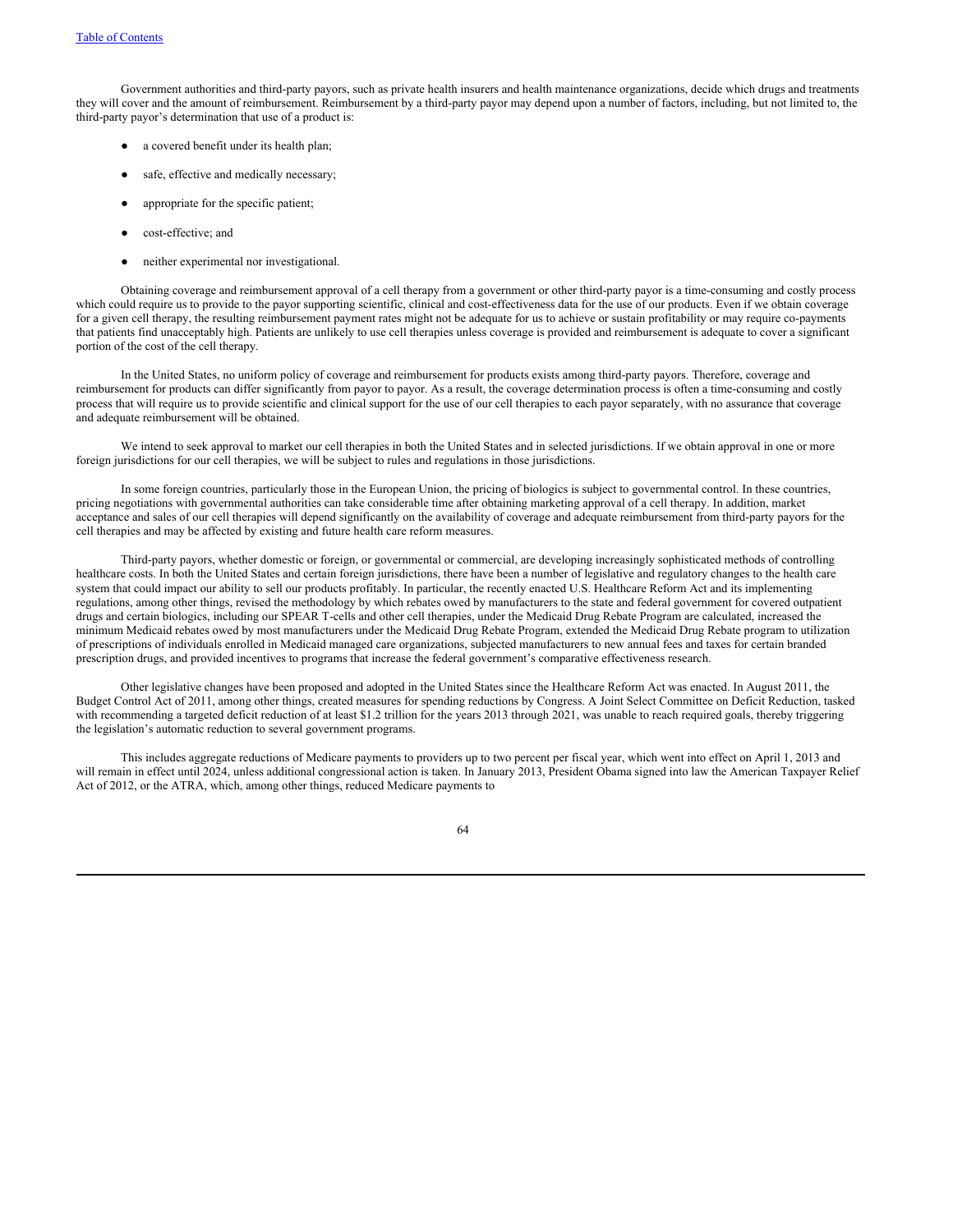several providers, including hospitals, imaging centers and cancer treatment centers, and increased the statute of limitations period for the government to recover overpayments to providers from three to five years.

There have been, and likely will continue to be, legislative and regulatory proposals at the foreign, federal and state levels directed at broadening the availability of healthcare and containing or lowering the cost of healthcare. We cannot predict the initiatives that may be adopted in the future. The continuing efforts of the government, insurance companies, managed care organizations and other payors of healthcare services to contain or reduce costs of healthcare and/or impose price controls may adversely affect:

- the demand for cell therapies, if we or our collaborators obtain regulatory approval;
- our or our collaborators' ability to set a price that is fair for our cell therapies;
- our or our collaborators' ability to generate revenue and achieve or maintain profitability;
- the level of taxes that we are required to pay; and
- the availability of capital.

Any reduction in reimbursement from Medicare or other government programs may result in a similar reduction in payments from private payors, which may adversely affect our future profitability.

#### **Risks Related to Our Reliance Upon Third Parties**

### We rely on GSK in relation to the performance of programs under the GSK Collaboration and License Agreement and associated payments.

Performance of the GSK Collaboration and License Agreement and the extent to which further targets are nominated under that agreement depend on decisions taken by GSK. We have no control over whether GSK will elect to progress additional targets under the collaboration arrangements and therefore trigger additional payments from GSK under the GSK Collaboration and License Agreement. GSK also has the ability to influence or control decisions taken in relation to the development of any cell therapies covered by the agreement.

The GSK Collaboration and License Agreement is effective until all payment obligations expire, including any ongoing royalty payments due in relation to GSK's sale of any covered TCR therapeutic candidates. The agreement can also be terminated on a collaboration program-by-collaboration program basis by GSK for lack of feasibility or inability to meet certain agreed requirements. Both parties have rights to terminate the agreement for material breach upon 60 days' written notice or immediately upon insolvency of the other party. GSK has additional rights to terminate either the agreement or any specific license or collaboration program upon 60 days' written notice to us. Additional payments may be due to us as a result of such termination, and where we continue any development of any TCR therapeutic candidate resulting from a terminated collaboration program, depending on the stage of development, royalties may be payable to GSK at a mid-single-digit percentage rate of net sales. We also have rights to terminate any license where GSK ceases development or withdraws any licensed SPEAR T-cells in specified circumstances.

The current development plans or any future development plan agreed upon between GSK and us, including those relating to the third target program, may be delayed (including as a result of the impact of the COVID-19 pandemic) or may be unsuccessful or fail to result in candidate therapies that are feasible for further development or commercialization. Changes to the development plans or collaboration agreement may impact the timing and extent of milestone payments made by GSK to us, the nature of the relationship with GSK or the scope of the collaboration with GSK.

There is no guarantee that any payments due on commercialization of products under the GSK Collaboration and License Agreement will be due or payable by GSK at any time or on the timeframes currently expected. In particular, GSK has now exercised its option to the NY-ESO SPEAR T-cell program and commercialization of the NY-ESO SPEAR T-cell is now the responsibility of GSK. The timing for commercialization of the NY-ESO SPEAR T-cell and the route to commercialization will be determined by GSK and we cannot guarantee that GSK will commercialize the NY-ESO SPEAR T-cell within expected timelines or at all.

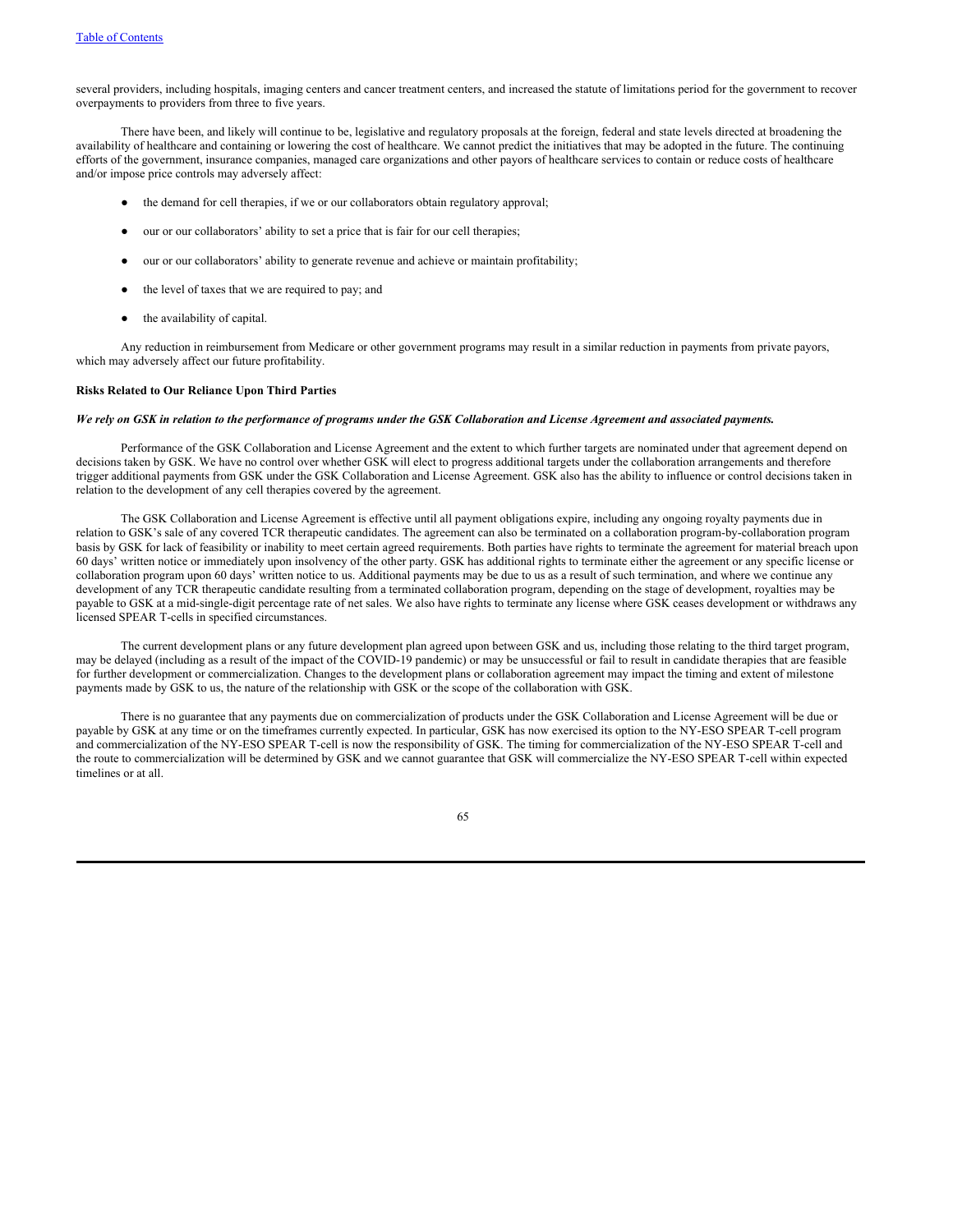Under the GSK Collaboration and License Agreement, we are also prohibited from independently developing or commercializing therapies directed at the targets subject to outstanding options granted to GSK. All intellectual property rights arising from the performance of the collaboration and license agreement will be jointly owned apart from intellectual property rights that we solely create. Both GSK and we have freedom to use jointly owned intellectual property rights.

The relationship with GSK could also result in disputes arising between us and GSK which could result in costly arbitration or litigation and could impact the ongoing clinical programs or progress of such clinical programs.

# We rely on Universal Cells Inc. in relation to the performance of collaboration agreements between us and Universal Cells Inc. for the further development *of 'of -the-shelf' cell therapies.*

Development of allogeneic T-cell therapies and our ability to commercialize those allogeneic T-cell therapies may depend heavily on the performance of Universal Cells under the ongoing collaboration (the "Universal Cells Collaboration") and payments made by Universal Cells to us in relation to such development.

Under the Universal Cells Collaboration, the parties will agree on up to three targets and will co-develop T-cell therapies directed to those targets pursuant to an agreed research plan. For each target, Universal Cells will fund co-development up until completion of a Phase 1 trial for products directed to such target. Upon completion of the Phase 1 trial for a product, we and Universal Cells will elect whether to progress with co-development and cocommercialization of such product, or to allow the other party to pursue the candidate independently. If we progress with co-development and cocommercialization of a product, then each party will grant the other party a co-exclusive license to co-develop and co-commercialize such product in the field of T-cell therapy. If a product is developed solely by one party, then the other party will grant to the continuing party an exclusive license to develop and commercialize such product in the field of T-cell therapy. Universal Cells will also have the right to select two targets and develop allogeneic T-cell therapy candidates independently. Universal Cells will have sole rights to develop and commercialize these products, subject to necessary licenses and the payment of milestones and royalties. The targets to be developed and the resulting therapies to be developed are currently unknown and, to the extent being co-developed, will need to be agreed between us and Universal Cells.

Under the terms of the agreement, we received an upfront payment of \$50.0 million and may receive up to an additional \$847.5 million in development and sales milestones together with up to \$7.5 million in research funding per year on a per collaboration target basis and tiered royalties on net sales in the midsingle to mid-teen digits where Universal Cells takes cell therapy candidates forward unilaterally through development and commercialization. Where we take products forward unilaterally through development and commercialization, we may have to pay Universal Cells up to \$552.5 million in development and sales milestones. In addition, Universal Cells would receive tiered royalties on net sales in the mid-single to mid-teen digits. To the extent that we and Universal Cells co-develop and co-commercialize any therapies, we will equally share the costs of such co-development and co-commercialization, with the resulting profits from co-commercialization also shared equally. There is no guarantee that any research funding, development or sales milestones or product royalties or any other sums will become due or payable to us at any time or on the time frames currently expected.

Universal Cells has a right to terminate programs under the Universal Cells Collaboration and the agreement in whole or in part for convenience, on provision of prior written notice. Termination may impact not only our requirement for additional investment or capital but also the timeframes within which current research and development programs (including clinical programs) can be performed or whether we can continue to perform those research and development programs at all. Termination may also impact our ability to access and use certain Universal Cells technology within our own allogeneic platform and products arising from that platform.

Any research or development plan agreed upon between Universal Cells and us may be delayed (including as a result of the impact of the COVID-19 pandemic) or may be unsuccessful or fail to result in therapies that are feasible for further development or commercialization. In addition, milestone payments and research funding may not be paid or may be varied where any research or development plan is amended or where any research or development plan is terminated prior to completion. There is no guarantee that any payments due or payable on commercialization of products under the Universal Cells Collaboration will be due or payable at any time or on the timeframes currently expected. The timing for commercialization of any products under the Universal Cells Collaboration is currently unknown and will depend on the targets selected and the type of allogeneic T-cell therapy being developed.

Any research and development plans for allogeneic T-cell therapies under the Universal Cells Collaboration will be subject to change as a result of risks inherent with the development of any pharmaceutical, biological or gene therapy product. Changes may be agreed to expand or change the scope of the collaboration or the responsibilities of the parties under the collaboration. Changes to the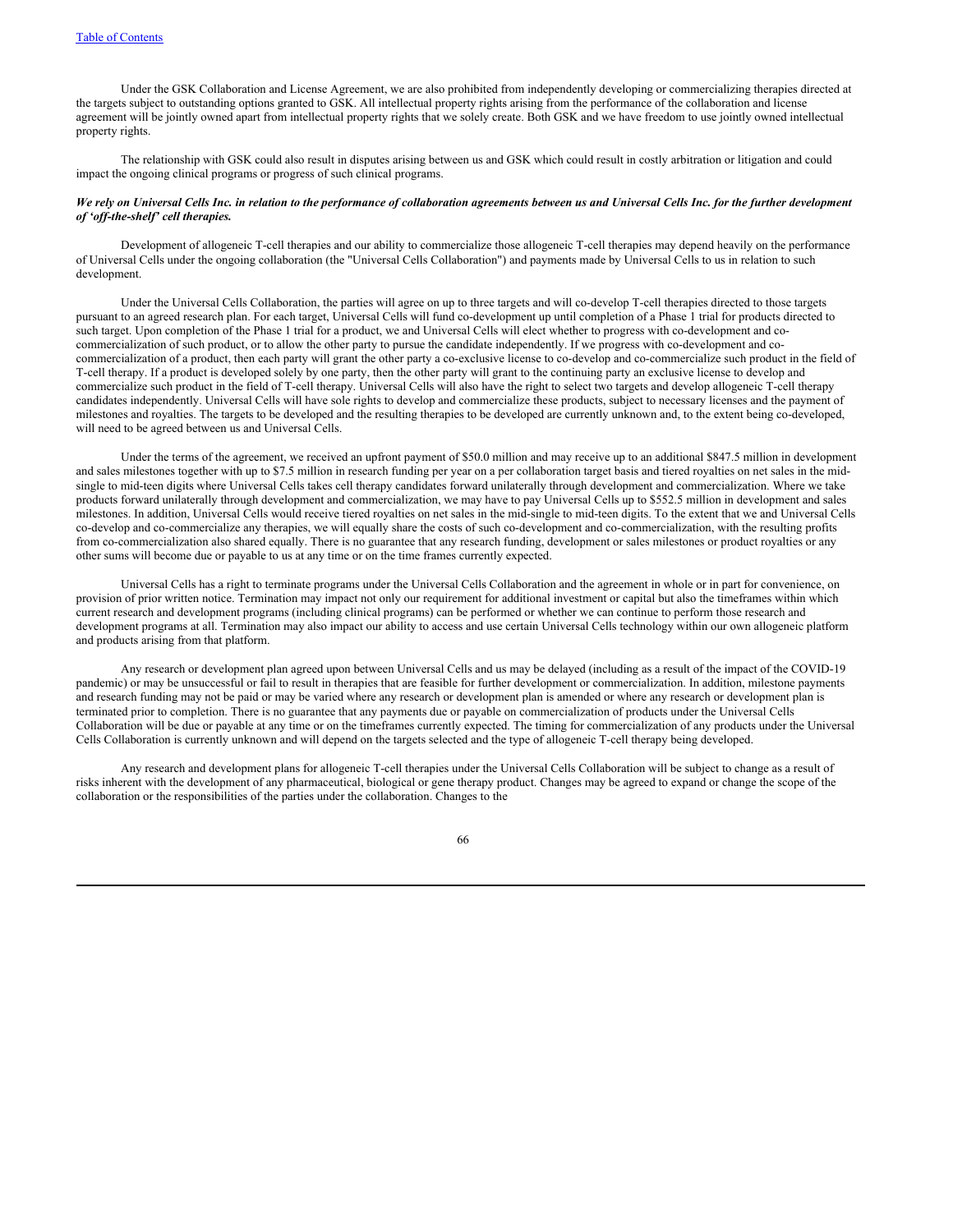development plans or agreement may impact the timing and extent of milestone payments, the amount of research funding received, the nature of the relationship with Universal Cells or the scope of the collaboration. Delay in performance of responsibilities under any research or development plan could impact our ability to progress T-cell therapies through research and development, including where Universal Cells delays the performance of any of its responsibilities. In addition, risks identified during the Universal Cells Collaboration may impact the development of our own allogeneic therapies outside of the collaboration with Universal Cells.

Universal Cells has the ability to influence or control certain decisions relating to the development of therapies covered by the Universal Cells Collaboration. This ability could result in delays to the research and development programs covered by the collaboration or changes to the scope of those programs, including the disease indications relevant to such clinical programs. Under the Universal Cells Collaboration, restrictions apply to the ability of either party to independently develop or commercialize certain competing T-cell therapies directed to the same targets as those nominated under the collaboration. In addition, Universal Cells or its affiliates may have competing internal or commercial interests which could impact our collaboration or Universal Cells' decision to take any clinical programs forward to the next stage. This could increase the costs required to further develop or commercialize any therapy or impact on our ability to take any therapy into further development and commercialization.

The relationship with Universal Cells could also result in disputes arising between us and Universal Cells, which could result in costly arbitration or litigation and could adversely impact the progress of research and development programs or progress of such clinical programs.

Commercialization of any cell therapies arising from the Universal Cells Collaboration additionally requires a license from iPS Academia Japan, Inc. under certain intellectual property rights owned by IPS Academia Japan, Inc. Although licenses are available, there is no assurance that the license can be obtained on commercially acceptable terms.

# *We rely heavily on ThermoFisher and the technology that we license from them.*

The ability to use the ThermoFisher Dynabeads® CD3/CD28 technology to isolate, activate and expand T-cells is important to our ongoing ability to offer SPEAR T-cells. In December 2012, we entered into a series of license and sub-license agreements with Life Technologies Corporation (now part of ThermoFisher), such agreements having been amended as of November 2019. These agreements provide us with a field-based non-exclusive license under certain intellectual property rights owned or controlled by ThermoFisher in relation to the methods of use of the ThermoFisher Dynabeads® CD3/CD28 technology to isolate, activate and expand T-cells and enable transfection of the T-cells with any TCR genes to manufacture our TCR products and use and sell those TCR products to treat cancer, infectious disease and/or autoimmune disease. We also have a field-based non-exclusive sub-license under certain other patents which cover the method of use of the Dynabeads® CD3/CD28 and are controlled by ThermoFisher under a head-license from the University of Michigan, the United States Navy and the Dana-Farber Cancer Institute.

In June 2016, we entered into a supply agreement with ThermoFisher for the supply of the Dynabeads® CD3/CD28 technology. The supply agreement runs until December 31, 2025.

ThermoFisher has the right to terminate the above described agreements for material breach or insolvency. On termination of the license agreements, the supply agreement will also automatically terminate. If ThermoFisher terminates the exclusive license, sub-license and supply agreements or otherwise refuses or is unable to supply the Dynabeads® product, we will have to seek an alternative source of the beads or develop an alternative process methodology to enable supply of our cell therapies.

# We rely on third parties to manufacture and supply our cell therapies and to develop next generation cell therapies, and we may have to rely on third parties *to produce and process our cell therapies, if approved.*

We currently rely partly on outside contract manufacturing organizations ("CMOs") and other third parties to provide services related to the manufacture, supply, and processing of our cell therapies. If one or more of these third parties become unable or unwilling to continue to manufacture our cell therapies (including any raw or intermediate material required for the manufacture of our cell therapies) or provide their services in the future (including as a result of the impact of the COVID-19 pandemic), we may be forced to find an alternative third-party service provider, which we may not be able to do on commercially reasonable terms, if at all. Failure to identify a suitable alternative service provider could impact our business, financial condition or results of operations.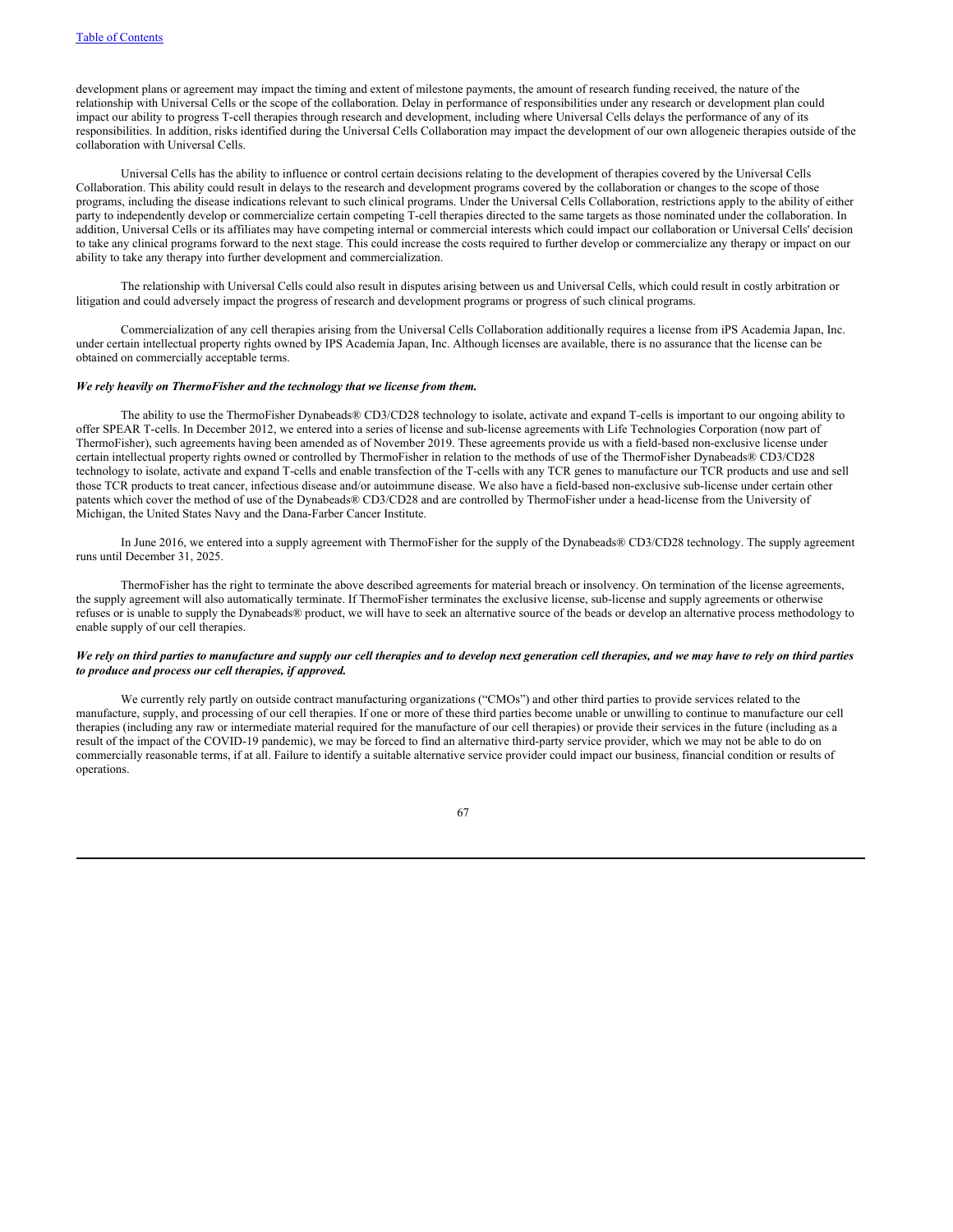We rely on a limited number of third-party manufacturers and third party service providers for clinical trial product supplies and services at each stage of the manufacturing process, and as a result we are exposed to the following risks (including where such third party risks arise as a result of the impact of COVID-19):

- We may be unable to contract with manufacturers on commercially acceptable terms or at all because the number of potential manufacturers is limited and the FDA, EMA and other comparable foreign regulators must approve any replacement manufacturer, which would require new testing and compliance inspections. In addition, a new manufacturer would have to be educated in, and develop substantially equivalent processes for, production of our cell therapies after receipt of any applicable regulatory approval.
- We may not be able to obtain lentiviral delivery manufacturing slots with third party contract manufacturers within the timescales we require for supply of lentiviral delivery vector or to obtain agreed dates for such manufacturing slots sufficiently in advance of the requirement for supply.
- Our third-party manufacturers might be unable to timely formulate and manufacture our cell therapies or produce the quantity and quality required to meet our clinical trial and commercial needs or to provide commercially viable product on the timelines we require or at all, which may necessitate a change in third-party manufacturers or a requirement to further develop internal capabilities, all of which may result in delays to clinical trials or to commercialisation plans.
- With any new manufacturing process or new CMO we will need to transfer the manufacturing process or new process to that CMO. Any delay in the development and transfer of these new processes to the third-party contract supplier or inability of the third-party contract supplier to replicate or carry out the transferred process at the appropriate level and quality or in a reproducible fashion will result in delays in our ability to progress clinical programs, further develop our cell therapies and obtain marketing approval for our cell therapies.
- Introduction of new raw material or intermediate material manufacturers, such as CMOs for vectors, may require comparability testing to be carried out to show that the manufacturing process and end material is comparable to the currently used manufacturing process and/or material. Any inability to show comparability or delay in comparability testing may result in delays to the supply of the affected materials and as a result delays to clinical trials.
- Contract manufacturers may not be able to execute our manufacturing procedures appropriately, or we may be unable to transfer our manufacturing processes to contract manufacturers successfully or without additional time and cost. Even where CMOs fail to manufacture our cell therapies successfully, it may not be possible to achieve re-manufacture quickly or without expending resources or additional costs.
- Our future contract manufacturers may not perform as agreed, may be acquired by competitors or may not remain in the contract manufacturing business for the time required to supply our clinical trials or to successfully produce, store and distribute our cell therapies. In addition, contract manufacturers may not manufacture within agreed timescales for manufacture and/or may cancel pre-agreed manufacturing slots, which would result in delays in manufacturing and could require us to find replacement manufacturers which may not be available to us on favorable terms or at all.
- Manufacturers are subject to ongoing periodic unannounced inspection by the FDA, EMA, and other comparable foreign regulators and corresponding state agencies to ensure strict compliance with cGMP and other government regulations and corresponding foreign standards. Although we do not have day-to-day control over third-party manufacturers' compliance with these regulations and standards, we are responsible for ensuring compliance with such regulations and standards.
- We may not own, or may have to share, the intellectual property rights to any improvements made by our third-party manufacturers in the manufacturing process for our cell therapies. Our third party manufacturers may use processes which infringe or potentially infringe third party intellectual property rights which may result in inability to use such processes going forward, an increase in the pricing of such processes or a need to change a different process.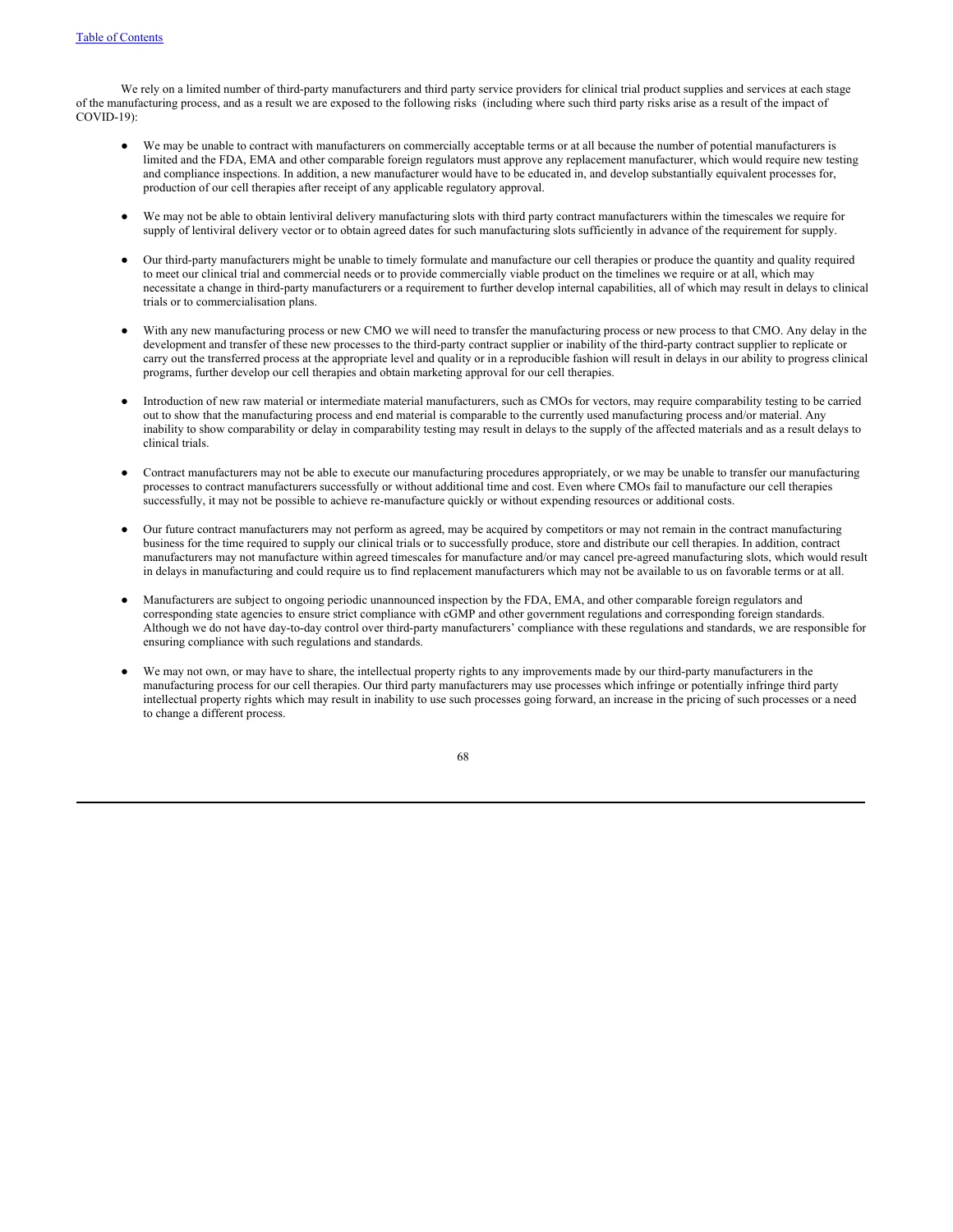- Our third party manufacturers may fail to perform testing and analysis services accurately, in a manner that can be interpreted or on a timely basis. This could delay or prevent release of our cell therapies and as a result delay clinical trials and patient treatment.
- Our third-party manufacturers could breach or terminate their agreement with us.
- Our third-party manufacturers may cease to be able to do business with us (whether for insolvency or other reasons, including takeover, merger or acquisition) at a time when we are unable to source such manufacture elsewhere or at our own manufacturing facility.
- Increased costs, unexpected delays, equipment failures, lack of reproducibility, labor shortages, natural disasters, power failures and numerous other factors which are outside of our control or which may be imposed by our CMOs. For example, moving to commercial phase manufacture usually incurs increased cost and qualification requirements at our CMOs. Such costs may be prohibitive, or such activities may not be able to be performed within appropriate timelines.
- Our collaborators or third party contract manufacturers may allocate their resources, materials, and services away from our cell therapy programs, for example to utilize such assets on the research, development and manufacture of COVID-19 vaccines or therapies.

Certain raw materials or precursor materials used in the manufacture and supply of our cell therapies may come from sole source or limited source suppliers. For example, there are currently a limited number of third party manufacturers within the United States that can supply us with our lentiviral delivery vector and ThermoFisher is currently the only supplier of the Dynabeads® CD3/CD28 technology. Should such suppliers be unable to supply or manufacture such raw materials or precursor materials either at all or within required timescales we may be unable to supply our cell therapies or such supply may be significantly delayed. Inability to obtain such raw materials or precursor materials may also necessitate changes in the manufacturing process used for supply of our cell therapies. Such changes to the manufacturing process may need to be developed internally or by a third party and may also require additional regulatory approvals to be obtained before they can be used for the manufacture and supply of our cell therapies for clinical trials.

In addition, we are focusing manufacture of our cell therapies at a single manufacturing site, namely our Navy Yard facility. Should the Navy Yard facility be unable to manufacture our cell therapies for any reason, including natural disaster, contamination or for any regulatory reason, we may be unable to supply cell therapies for our clinical trials unless we can procure manufacture from a third party manufacturer. There is no assurance that we will be able to procure manufacture from a third party manufacturer or that such manufacture will be provided within the timescales we require or at an acceptable price. Any change in manufacturer used to produce our cell therapies requires notification to regulatory authorities which can be time consuming. There is no assurance that regulatory authorities will agree that any change in manufacturer is acceptable or that the processes used at such manufacturer are comparable to the processes previously used and additional evidence of comparability may be required.

Our contract manufacturers are also subject to the same risks we face in developing our own manufacturing capabilities, as described above. Each of these risks could delay our clinical trials, the approval, if any, of our cell therapies by the FDA or the commercialization of our cell therapies or result in higher costs or deprive us of potential product revenue. We have insurance to cover certain costs and expenses related to business interruption, which is capped at £3.0 million in the aggregate.

In addition, we will rely on third parties to perform release tests on our cell therapies prior to delivery to patients. If these tests are not appropriately performed and test data is not reliable, patients could be put at risk of serious harm. For example, if the HLA testing is not accurate then a patient without the correct HLA-type could be provided with incompatible cell therapies and as a result such patient could suffer severe side effects or fatality.

We also rely on certain third parties to assist us in the future development of cell therapies including next generation SPEAR T-cells and manufacture and supply of SPEAR T-cells for patient administration. For example, we have research collaborations with Noile-Immune and Alpine Immune Sciences in which we are looking to develop next generation cell therapy approaches. As with any research and development program there is no guarantee of the success of such program or that such program will be carried out by us or our collaborators within the timescales we currently anticipate.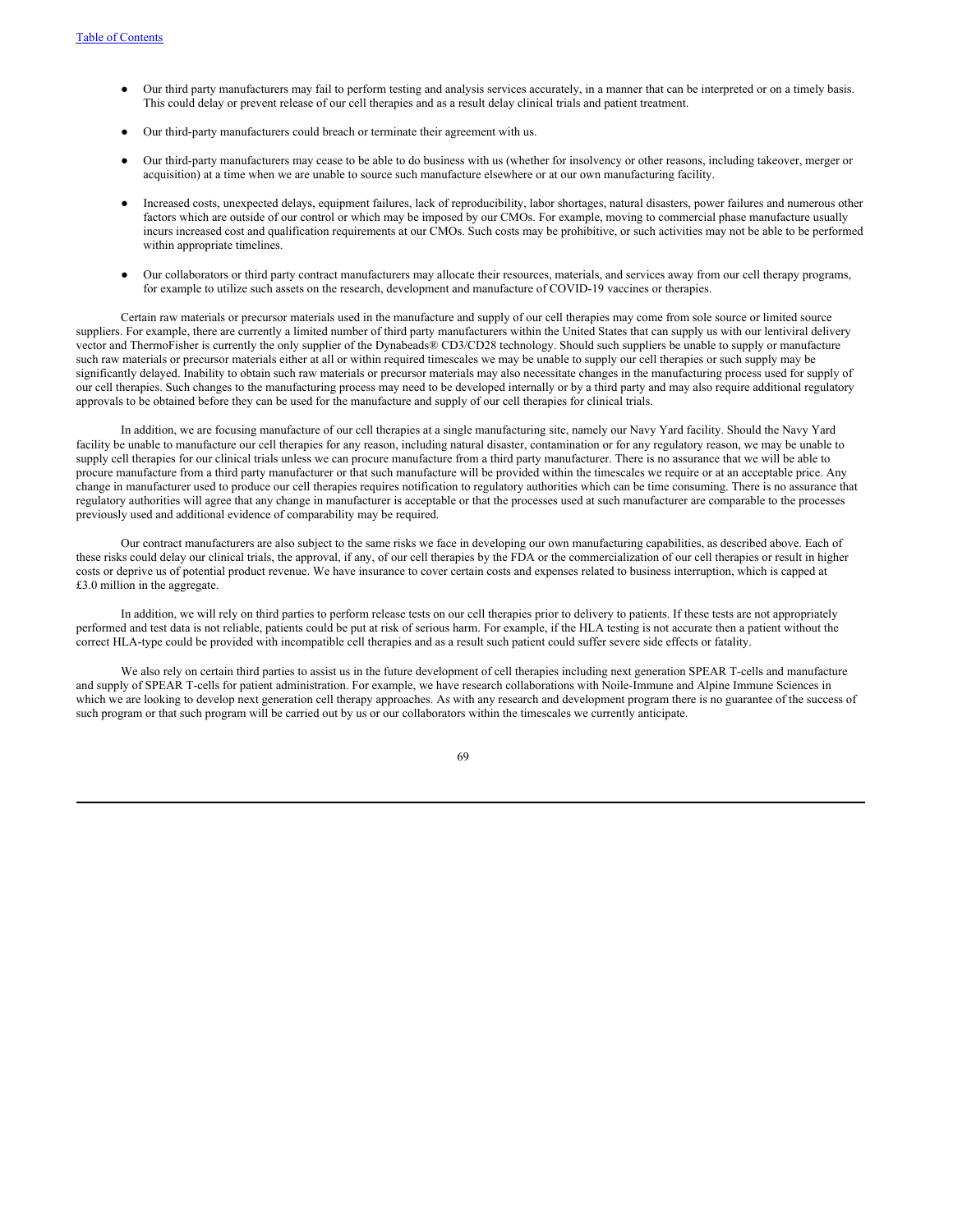### We have a shared development history with Immunocore, and as a result jointly own certain intellectual property rights which are required for our ongoing *business.*

Our TCR technology was originally developed by Avidex, which was subsequently acquired by Medigene in 2006. We were formed as a new, separate company and licensed our TCR technology for T-cell therapy from Medigene in July 2008. Immunocore was subsequently formed as a new separate company and acquired the TCR technology for soluble TCRs from Medigene later in 2008 to develop soluble TCR proteins. Certain of our shareholders also hold shares in Immunocore.

Since January 1, 2018, the Company no longer considers Immunocore to be a related party due to several factors including the mutual termination of the target collaboration agreement that terminated effective March 1, 2017, our lack of common directors and the decrease in Immunocore's share ownership in 2017 to less than 5% of our ordinary shares. However, under the terms of that target collaboration agreement, we will continue to share a database of identified targets with Immunocore which resulted from the joint target identification efforts under that agreement.

In addition, many of the patents relating to our underlying core technology in TCR engineering, are co-owned by us and Immunocore pursuant to a separate assignment and license agreement. Under this agreement, both Immunocore and Adaptimmune utilize the jointly owned patents and know-how, with Adaptimmune focused on the treatment of patients with engineered SPEAR T-cells and Immunocore focused on the treatment of patients with soluble TCRs. Under the agreement, each of Immunocore and Adaptimmune grants the other an exclusive, royalty-free, irrevocable license, with the right to sub-license, to certain jointly owned patents and know-how. However, there is the potential that Immunocore could develop a soluble TCR product targeting the same cancer target that one of our cell therapies is targeting, and therefore compete directly with us.

#### We rely on third parties to conduct our clinical trials. If these third parties do not successfully carry out their contractual duties or meet expected deadlines, *we may not be able to obtain regulatory approval of or commercialize our cell therapies.*

We depend upon independent investigators and collaborators, such as universities, medical institutions, CROs and strategic partners to conduct our preclinical programs and sponsored clinical trials under agreements with us. We expect to have to negotiate budgets and contracts with CROs and trial sites (either directly or through a third party consultant), which may result in delays to our development timelines and increased costs. We rely heavily on these third parties over the course of our clinical trials, and we do not have day-to-day control of their activities. Nevertheless, we are responsible for ensuring that each of our trials is conducted in accordance with applicable protocols and legal, regulatory and scientific standards, and our reliance on third parties does not relieve us of our regulatory responsibilities. We and these third parties are required to comply with cGCPs, which are regulations and guidelines enforced by the FDA and comparable foreign regulatory authorities for cell therapies in clinical development. Regulatory authorities enforce these cGCPs through periodic inspections of trial sponsors, principal investigators and trial sites. If we or any of these third parties fail to comply with applicable cGCP regulations and guidelines (including as a result of the outbreak of COVID-19), the clinical data generated in our clinical trials may be deemed unreliable and the FDA or comparable foreign regulatory authorities may require us to perform additional clinical trials before approving our marketing authorization applications. We cannot provide assurances that, upon inspection, such regulatory authorities will determine that any of our clinical trials comply with the cGCP regulations. In addition, our clinical trials must be conducted with biologic product produced under cGMPs and will require a large number of subjects. Our failure or any failure by these third parties to comply with these regulations or to support BLA for approval of any of our cell therapies for the treatment of a sufficient number of patients may require us to repeat clinical trials, which would delay the regulatory approval process. Moreover, our business may be implicated if any of these third parties violates federal or state fraud and abuse or false claims laws and regulations or healthcare privacy and security laws.

Any third parties conducting our clinical trials are not and will not be our employees and, except for remedies available to us under our agreements with such third parties which could be limited, we cannot control whether or not they devote sufficient time and resources to our ongoing clinical trials and preclinical programs. These third parties may also have relationships with other commercial entities, including our competitors, for whom they may also be conducting clinical trials or other drug or biologic development activities, which could affect their performance on our behalf. If these third parties do not successfully carry out their contractual duties or obligations or meet expected deadlines (including as a result of the outbreak of COVID-19), if they need to be replaced or if the quality or accuracy of the clinical data they obtain is compromised due to the failure to adhere to our clinical protocols or regulatory requirements or for other reasons, our clinical trials may be extended, delayed or terminated and we may not be able to complete development of, obtain regulatory approval of, or successfully commercialize our cell therapies. As a result, our financial results and the commercial prospects for our cell therapies would be harmed, our costs could increase and our ability to generate revenue could be delayed.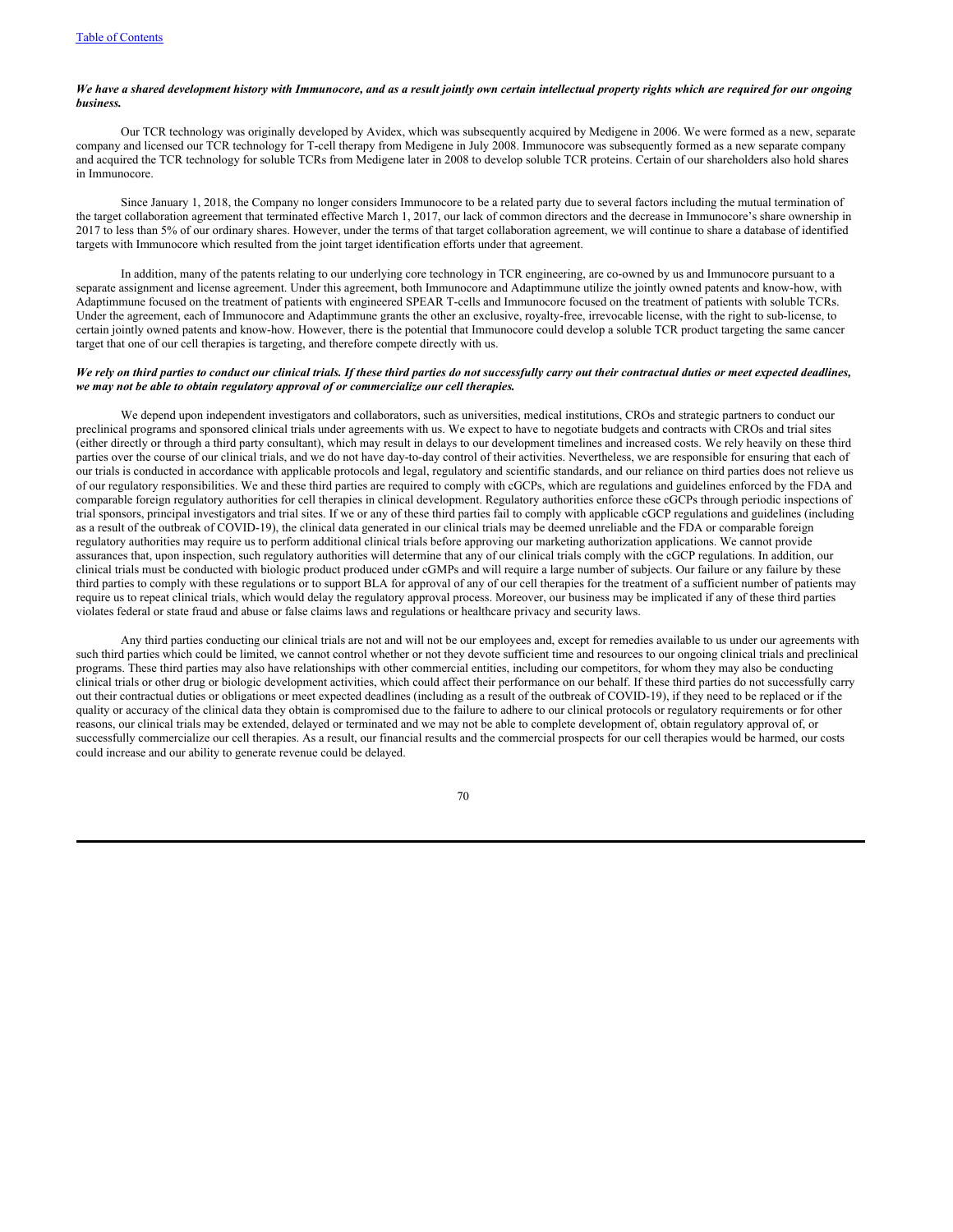Switching or adding third parties to conduct our clinical trials involves substantial cost and requires extensive management time and focus. In addition, there is a natural transition period when a new third party commences work. As a result, delays may occur, which can materially impact our ability to meet our timelines for bringing our cell therapies to market, if at all.

#### *We rely on third parties to obtain reagents and raw materials.*

The manufacture of our cell therapies requires access to a number of reagents and other raw materials from third parties. Such third parties may refuse to supply such reagents or other raw materials or alternatively refuse to supply on commercially reasonable terms. There may also be capacity issues at such third-party suppliers that impact our ability to increase production of our cell therapies, including where such capacity or supply issues result from the impact of the COVID-19 outbreak on such third party suppliers.

Some of the materials used in the manufacture and processing of our cell therapies may only be supplied by one or a few vendors, which means that, should those vendors be unable to supply, for whatever reason, our ability to manufacture cell therapies and progress cell therapies through clinical trials could be severely impacted and result in additional delays. Such failure to supply could also impact other supply relationships with other third parties and potentially result in additional payments being made or required in relation to such delays. In addition, where any raw material or precursor material (including, for example, lentiviral delivery vector, medium or other essential raw material) is currently supplied by one or a few vendors, replacing such raw material or precursor or finding alternative vendors may not be possible or may significantly impact on the timescales for manufacture and supply of our cell therapies. Even where alternative materials or precursors or alternative vendors are identified, such alternative materials, precursors or vendors will need to be properly assessed, validated and qualified and additional regulatory approvals may also need to be obtained all of which could result in significant delays to the supply of our cell therapies or an inability to supply our cell therapies within anticipated timescales, if at all.

### *We rely on third parties for equipment and components necessary to manufacture our cell therapies.*

As we further develop our manufacturing process, the manufacture of our cell therapies may require access to specialized or customized equipment and components from third parties. Such third parties may refuse to supply such equipment and components or alternatively refuse to supply on commercially reasonable terms, including as a result of the impact of the COVID-19 outbreak. There may also be capacity issues at such third-party suppliers that impact our ability to manufacture our cell therapies or increase the cost associated with such manufacture.

Some of the equipment and components used in the manufacture and processing of our cell therapies may only be supplied by one or a few vendors, which means that, should those vendors be unable to supply, for whatever reason, our ability to manufacture cell therapies and progress cell therapies through clinical trials could be severely impacted and result in additional delays. While other equipment and components may be available to perform the same or similar operational steps, such alternative equipment and components may be less efficient, more costly, and may result in production delays that may detrimentally impact timescales for the manufacture and supply of our cell therapies. Even where alternative equipment and components are available, such alternatives will need to be properly assessed, validated and qualified and additional regulatory approvals may also need to be obtained all of which could result in significant delays to the supply of our cell therapies or an inability to supply cell therapies within anticipated timescales, if at all.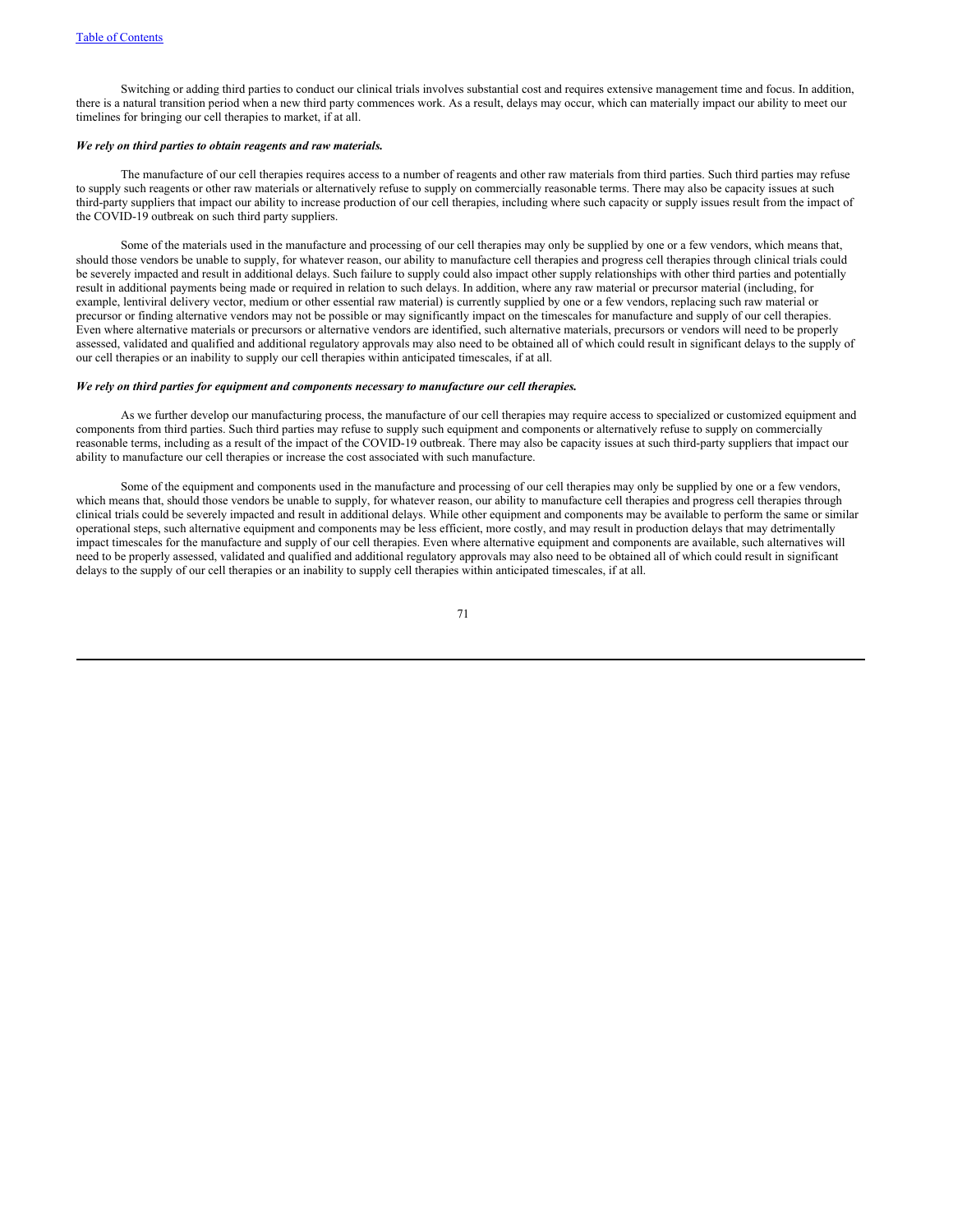#### We have formed and may form or seek collaboration agreements or enter into additional licensing arrangements with third parties and either fail to realize *the benefits of such relationships or incur substantial additional costs in performing such relationships.*

We have formed and may form or seek further third party alliances, create joint ventures or collaborations or enter into additional licensing arrangements with third parties that we believe will complement or augment our development, manufacturing and commercialization efforts with respect to our SPEAR T-cell therapies and any future products. For any of these third party alliances we are reliant on performance of a third party to achieve the end aims of the alliances. For example, we have a collaboration agreement with Astellas under which Astellas is required to perform certain collaboration activities. Any delays in the performance of these activities or any requirement to amend or modify those activities (including as a result of the impact of the COVID-19 pandemic) will result in delay to the overall program. Any of these relationships may require us to incur non-recurring and other charges, increase our near and long-term expenditures, issue securities that dilute our existing stockholders or disrupt our management and business. There is no guarantee that such third party relationships will result in any positive improvements to our SPEAR T-cells, cell therapies or associated manufacturing processes or that performance of such third party relationships will occur in accordance with expected timelines. Such third party alliances may result in us incurring additional costs or requiring additional resources over and above the costs and resources committed to those alliances. In addition, we face significant competition in seeking appropriate partners and the negotiation process is time-consuming and complex. Moreover, we may not be successful in our efforts to establish third party arrangements for our cell therapies which may impact our ability to further develop our cell therapies or delay the further development of our cell therapies.

# **Risks Related to Our Intellectual Property**

#### *Our cell therapies could be at risk of biosimilar development.*

Expedited routes or abbreviated procedures for obtaining regulatory approval for products aiming to target the same cancer peptide as any SPEAR Tcells or any of our cell therapies may be available to third parties, which we cannot control or prevent. For example, third parties could develop affinityenhanced TCRs binding to the same targets and regulatory authorities may accept that they are interchangeable with our corresponding SPEAR T-cells and, as a result, grant regulatory approval for such competing products. Entry into the market of such competing products may impact the price of SPEAR T-cells and the extent of commercialization possible in relation to such SPEAR T-cells.

#### We may be forced to litigate to enforce or defend our intellectual property rights, and/or the intellectual property rights of our licensors.

We may be forced to litigate to enforce or defend our intellectual property rights against infringement and unauthorized use by competitors, and to protect our trade secrets. In so doing, we may place our intellectual property at risk of being invalidated, held unenforceable, narrowed in scope or otherwise limited. Further, an adverse result in any litigation or defense proceedings may increase the risk of non-issuance of pending applications. In addition, if any licensor fails to enforce or defend its intellectual property rights, this may adversely affect our ability to develop and commercialize our SPEAR T-cells and to prevent competitors from making, using, and selling competing products. Any such litigation could be very costly and could distract our management from focusing on operating our business. The existence and/or outcome of any such litigation could harm our business, results of operations and financial condition.

Furthermore, because of the substantial amount of discovery required in connection with intellectual property litigation, there is a risk that some of our confidential and proprietary information could be compromised by disclosure during this type of litigation. In addition, there could be public announcements of the results of hearings, motions or other interim proceedings or developments. If securities analysts or investors perceive these results to be negative, it could have a substantial adverse effect on the price of our ADSs.

We may also be forced to defend our intellectual property rights in opposition proceedings in front of patent offices in order to obtain or continue to hold granted patent rights. Our inability to successfully defend our patents and patent applications in opposition proceedings may result in a reduction in the scope of protection offered by such patents or patent applications or alternatively the patents or patent applications may be revoked.

#### We may not be able to protect our proprietary technology in the marketplace or the cost of doing so may be prohibitive or excessive.

Our success will depend, in part, on our ability to obtain patents, protect our trade secrets and operate without infringing on the proprietary rights of others. We rely upon a combination of patents, trade secret protection (i.e., know-how), and confidentiality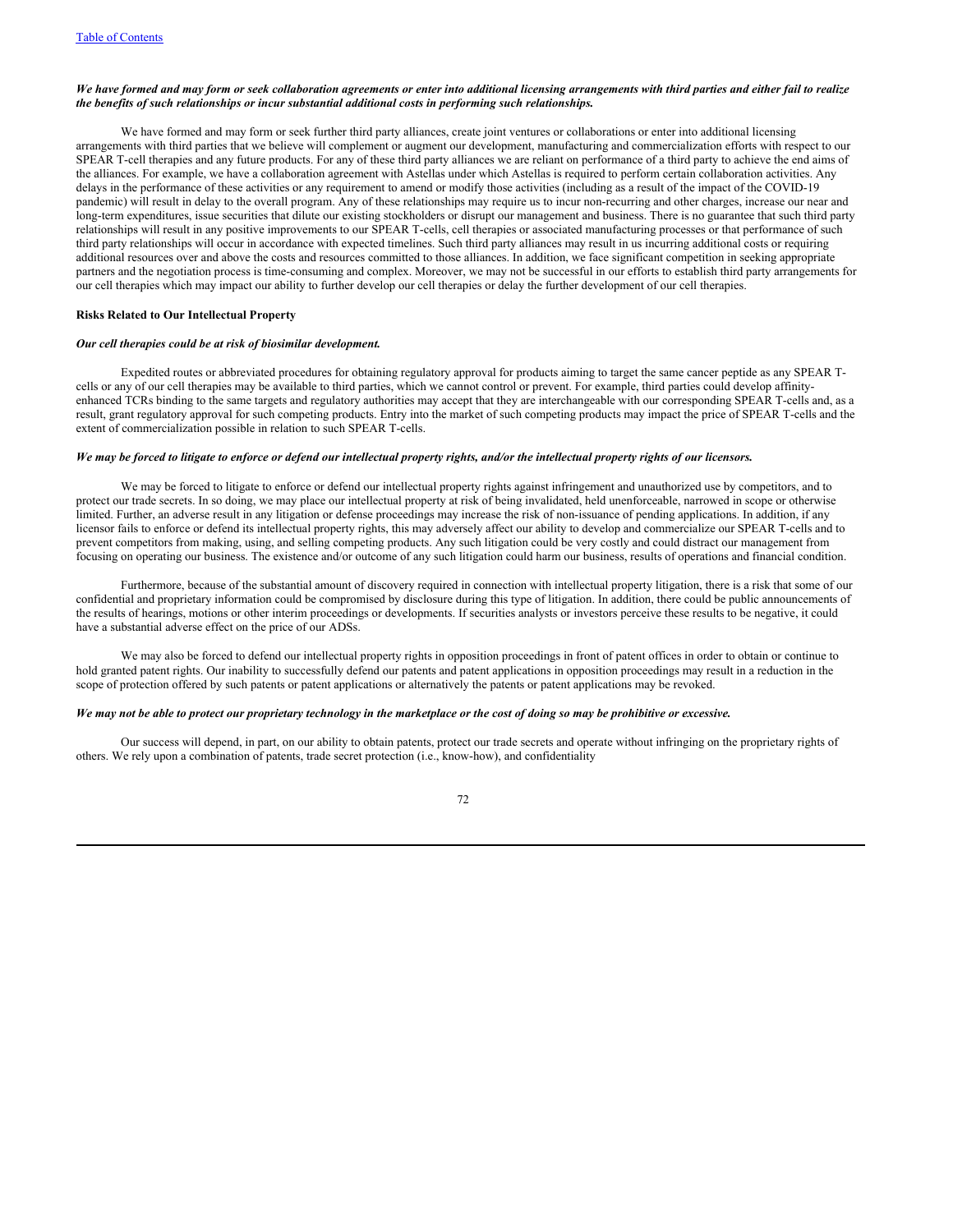agreements to protect the intellectual property of our cell therapies. The scope and validity of patents in the pharmaceutical field involve complex legal and scientific questions and can be uncertain. Where appropriate, we seek patent protection for certain aspects of our cell therapies and technology. Filing, prosecuting and defending patents throughout the world would be prohibitively expensive, so our policy is to patent technology in jurisdictions with significant commercial opportunities. However, patent protection may not be available for some of the cell therapies or technology we are developing. If we must spend significant time and money protecting or enforcing our patents, designing around patents held by others or licensing, potentially for large fees, patents or other proprietary rights held by others, our business results of operations and financial condition may be harmed. We may not develop additional proprietary products that are patentable.

Many companies have encountered significant problems in protecting and enforcing intellectual property rights in foreign jurisdictions. The legal systems of certain countries, particularly certain developing countries, do not favor the enforcement of patents and other intellectual property rights, particularly those relating to pharmaceuticals, which could make it difficult for us to stop the infringement of our patents or marketing of competing products in violation of our proprietary rights generally. Proceedings to enforce our patent rights in foreign jurisdictions could result in substantial cost and divert our efforts and attention from other aspects of our business.

In addition, patents have a limited lifespan. In most countries, including the United States, the standard expiration of a patent is 20 years from the effective filing date. Various extensions of patent term may be available in particular countries; however, in all circumstances the life of a patent, and the protection it affords, has a limited term. If we encounter delays in obtaining regulatory approvals, the period of time during which we could market a product under patent protection could be reduced. We expect to seek extensions of patent terms where these are available in any countries where we are prosecuting patents. Such possible extensions include those permitted under the Drug Price Competition and Patent Term Restoration Act of 1984 in the United States, which permits a patent term extension of up to five years to cover an FDA-approved product. The actual length of the extension will depend on the amount of patent term lost while the product was in clinical trials. However, the applicable authorities, including the FDA in the United States, and any equivalent regulatory authority in other countries, may not agree with our assessment of whether such extensions are available, and may refuse to grant extensions to our patents, or may grant more limited extensions than we request. If this occurs, our competitors may be able to take advantage of our investment in development and clinical trials by referencing our clinical and non-clinical data, and then may be able to launch their product earlier than might otherwise be the case.

Any loss of, or failure to obtain, patent protection could have a material adverse impact on our business. Enforcement of patents may also be cost prohibitive and we may be unable to prevent competitors from entering the market with products that are similar to or the same as our cell therapies. This is particularly the case where third parties are using T-cell therapies falling within the scope of our patents in clinical trials. It may not be possible to enforce our patents against such third parties during the course of those clinical trials.

Further given that our technology relates to the field of genetic engineering, political pressure or ethical decisions may result in a change to the scope of patent claims for which we may be eligible. Different patent offices throughout the world may adopt different procedures and guidelines in relation to what is and is not patentable and as a result different protection could be obtained in different areas of the world which may impact our ability to maximize commercialization of our technology.

We may also incur increased expenses and cost in relation to the filing and prosecution of patent applications where third parties choose to challenge the scope or oppose the grant of any patent application or, following grant, seek to limit or invalidate any patent. Any increased prosecution or defense required in relation to such patents and patent applications, whether relating to this third party observation or any other third party challenge or opposition, entails increased cost and resource commitment to the business and may result in patents and patent applications being abandoned, invalidated or narrowed in scope.

#### *We may be unable to adequately prevent disclosure of trade secrets and other proprietary information.*

We rely on trade secrets to protect our proprietary know-how and technological advances, especially where we do not believe patent protection is appropriate or obtainable. However, trade secrets are difficult to protect. We rely, in part, on confidentiality agreements with our employees, consultants, outside scientific collaborators, sponsored researchers and other advisors to protect our trade secrets and other proprietary information. These agreements may not effectively prevent disclosure of confidential information and may not provide an adequate remedy in the event of unauthorized disclosure of confidential information. In addition, others may independently discover our trade secrets and proprietary information. Costly and time-consuming litigation could be necessary to enforce and determine the scope of our proprietary rights. Failure to obtain or maintain trade secret protection, or failure to adequately protect our intellectual property, could enable competitors to develop generic products or use our proprietary information to develop other products that compete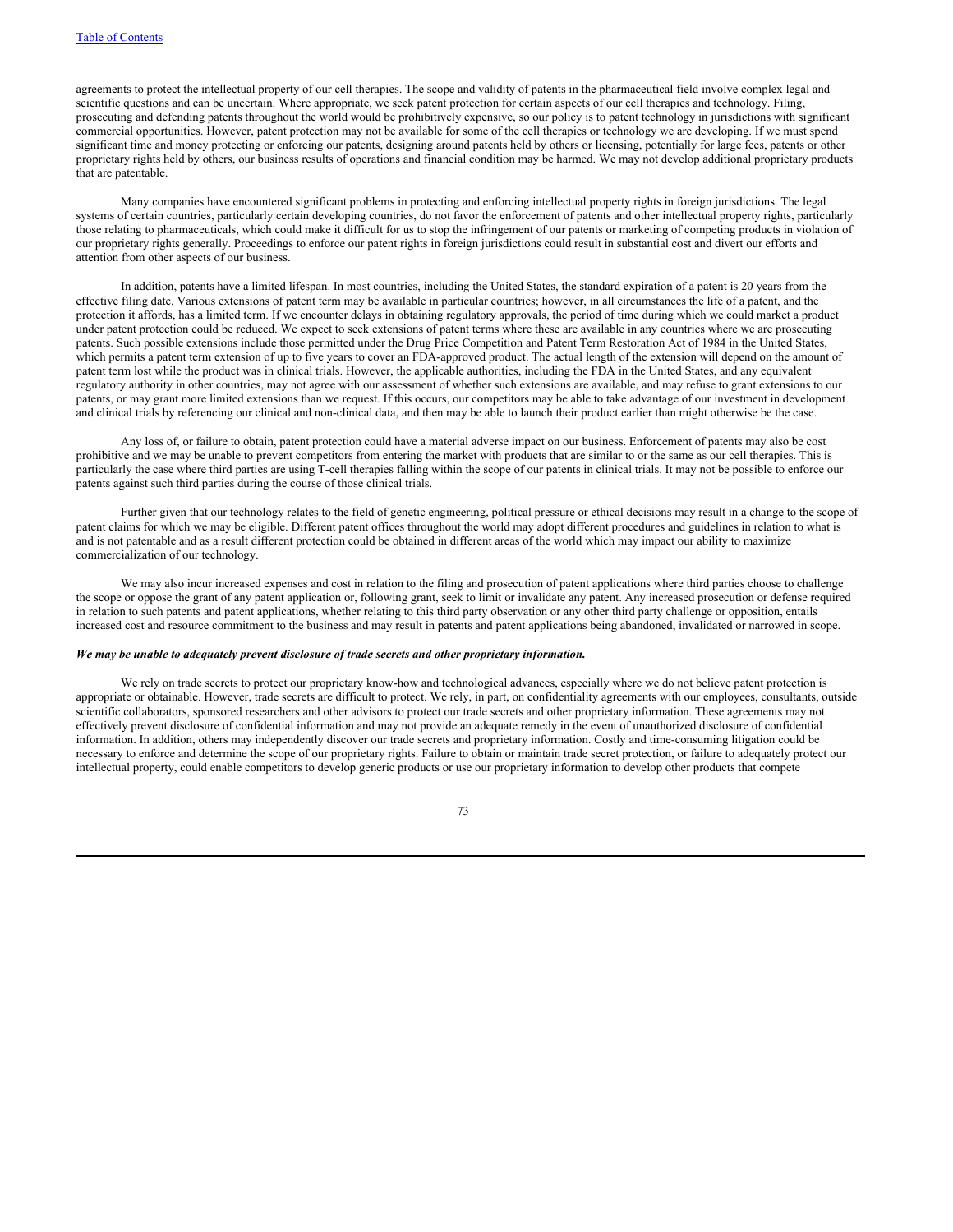with our SPEAR T-cells or other cell therapies or have additional, material adverse effects upon our business, results of operations and financial condition.

In addition, we provide samples to third parties under material transfer agreements, including to research institutions or other organizations that we cannot control. There is a risk that such third parties could disclose details of those samples or carry out further research in relation to provided samples which results in intellectual property rights that block our future freedom to operate, and to which we may not be able to obtain a license on commercially acceptable terms or at all. In addition, provision of samples and our confidential information to such parties could facilitate or assist such parties in development of competing products.

### If third parties claim that our activities or products infringe upon their intellectual property, our operations could be adversely affected.

There is a substantial amount of litigation, both within and outside the United States, involving patents and other intellectual property rights in the pharmaceutical industry. We may, from time to time, be notified of claims that we or our third party suppliers are infringing upon patents, trademarks, copyrights, or other intellectual property rights owned by third parties, and we cannot provide assurances that other companies will not, in the future, pursue such infringement claims against us or any third-party proprietary technologies we have licensed. If we or our third party suppliers were found to infringe upon a patent or other intellectual property right, or if we failed to obtain or renew a license under a patent or other intellectual property right from a third party, or if a third party that we were licensing technologies from was found to infringe upon a patent or other intellectual property rights of another third party, we may be required to pay damages, including triple damages if the infringement is found to be willful, suspend the manufacture of certain of our cell therapies or reengineer or rebrand our cell therapies, if feasible, or we may be unable to enter certain new product markets. Any such claims could also be expensive and time- consuming to defend and divert management's attention and resources. Our competitive position could suffer as a result. In addition, if we have declined to enter into a valid non-disclosure or assignment agreement for any reason, we may not own an invention or intellectual property rights and may not be adequately protected. Although we have reviewed certain third-party patents and patent filings that we believe may be relevant to our cell therapies, we have not conducted a full freedom-to-operate search or analysis for such cell therapies, and we may not be aware of patents or pending or future patent applications that, if issued, would block us from commercializing our cell therapies. Thus, we cannot guarantee that we can successfully commercialize our cell therapies in a way that will not infringe any third party's intellectual property.

### Licenses may be required from third parties in relation to any of cell therapies developed or commercialized by us.

We may identify third-party intellectual property rights that are required to enable the further development, commercialization, manufacture or development of our SPEAR T-cells. Licenses to such intellectual property rights may or may not be available on commercial terms that are acceptable to us. As a result we may incur additional license fees for such intellectual property rights, or the cost and expenses to identify an alternative route for commercialization, that does not require the relevant third-party intellectual property rights, or the cost and diversion of resources required to challenge any such third party intellectual property rights. For example, commercialization of iPSC derived 'off-the-shelf' cell therapies are likely to require a license from iPS Academia Japan Inc. under intellectual property rights covering the generation of iPSC cell lines.

We may also require licenses under third-party patents covering certain peptide sequences or the use of those peptides. Such licenses will require payment of sums by us and we cannot guarantee that the terms of such licenses will be available on commercially acceptable terms or at all, which could limit the peptides which can be used by us and the efficacy of the final affinity- enhanced TCRs that we are able to offer.

As we change, develop and modify our manufacturing processes we may identify further third-party patents covering those developments and modifications. We cannot guarantee that we will be able to obtain licenses under these third-party patents or other intellectual property rights and as a result we may not be able to undertake the developments of modifications that we wish, either at all or in the timescales we require. This could ultimately impact our ability to deliver commercial T-cell products at the cost required.

The fees associated with such third-party licenses, including any associated up-front fees, milestone payments, and/or on-going royalty payments may be significant and may not be aligned with the value obtained by us from such licenses. For example, we may not be successful in commercializing any nextgeneration SPEAR T-cell products which incorporate licensed technology to offset any up-front or milestone payments we may have incurred in the development of such next-generation SPEAR T-cell products.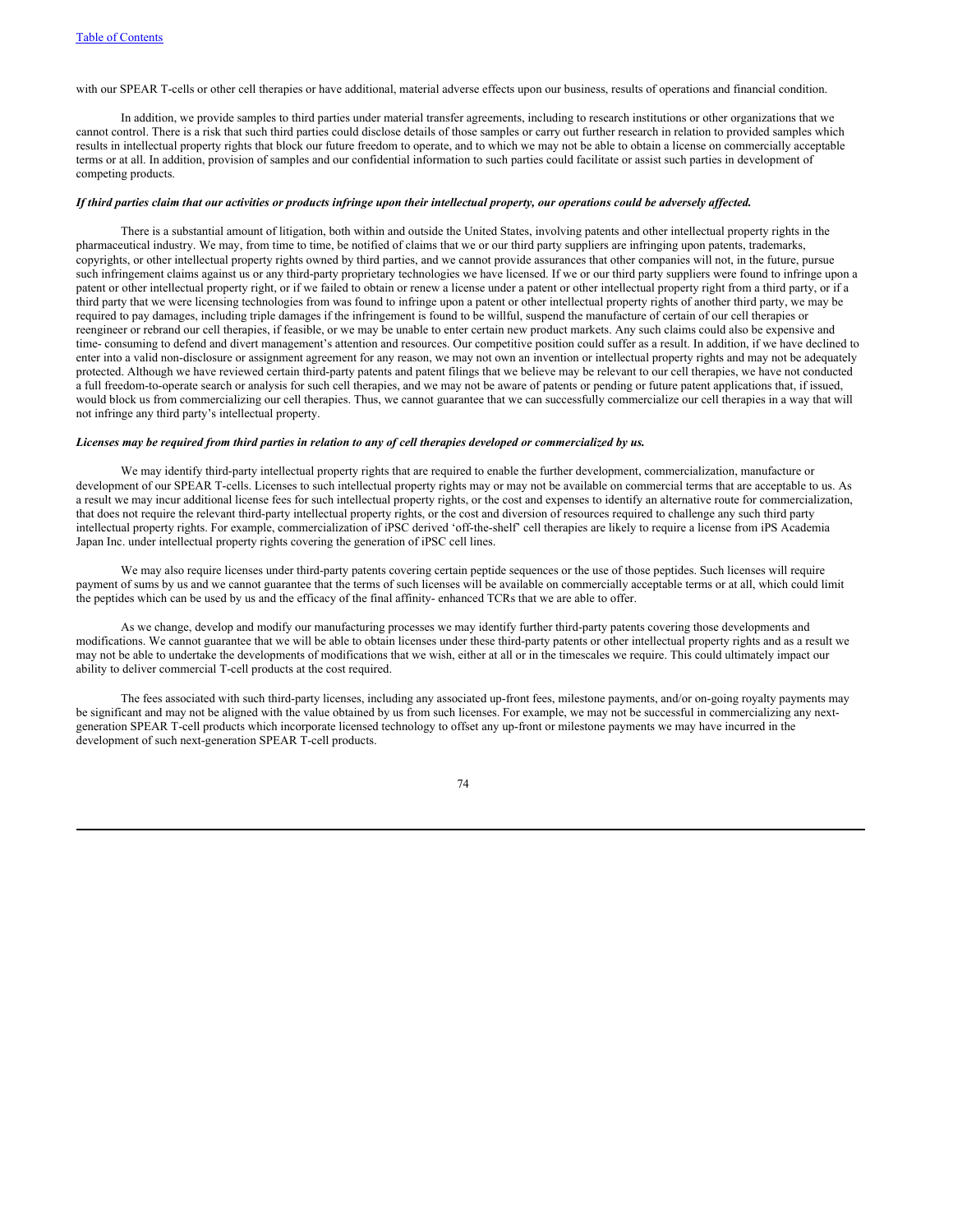Further or other third-party patents and patent applications may be identified from time to time that require prospective action by us to prevent the grant of broad claims. Such prospective action requires time and expense and also impacts on the resources generally available to us.

### Where we license certain technology from a third party, the prosecution, maintenance and defense of the patent rights licensed from such third party may be controlled by the third party which may impact the scope of patent protection which will be obtained or enforced.

Where we license patent rights or technology from a third-party, control of such third party patent rights may vest in the licensor, particularly where the license is non-exclusive or field restricted. This may mean that we are not able to control or affect the scope of the claims of any relevant third-party patent or have control over any enforcement of such a patent. Where a licensor brings an enforcement action, this could negatively impact our business or result in additional restrictions being imposed on the license we have and the scope of such license or result in invalidation or limitation of the scope of the licensed patent. In addition, should we wish to enforce the relevant patent rights against a third person, we may be reliant on consent from the relevant licensor or the cooperation of the licensor. The licensor may refuse to bring such action and leave us unable to restrict competitor entry into the market.

#### Issued patents protecting our SPEAR T-cells or other cell therapies could be found invalid or unenforceable if challenged in court or at the USPTO.

If we or one of our collaborators initiate legal proceedings against a third party to enforce a patent protecting one of our SPEAR T-cells or cell therapies, the defendant could counterclaim that the patent protecting our cell therapy, as applicable, is invalid and/or unenforceable. In patent litigation in the United States, defendant counterclaims alleging invalidity and/or unenforceability are commonplace, and there are numerous grounds upon which a third party can assert invalidity or unenforceability of a patent. Third parties may also raise similar claims before administrative bodies in the United States or abroad, even outside the context of litigation. Such mechanisms include re-examination, post grant review, and equivalent proceedings in foreign jurisdictions (e.g., opposition proceedings). Such proceedings could result in revocation or amendment to our patents in such a way that they no longer cover our cell therapies. The outcome following legal assertions of invalidity and unenforceability is unpredictable. With respect to the validity question, for example, we cannot be certain that there is no invalidating prior art, of which we, our patent counsel and the patent examiner were unaware during prosecution. If a defendant were to prevail on a legal assertion of invalidity and/or unenforceability, we would lose at least part, and perhaps all, of the patent protection for our cell therapies. Such a loss of patent protection could have a material adverse impact our business, financial condition and results of operations.

#### Changes in U.S. patent law could diminish the value of patents in general, thereby impairing our ability to protect our products.

As is the case with other biopharmaceutical companies, our success is heavily dependent on intellectual property, particularly patents. Obtaining and enforcing patents in the biopharmaceutical industry involve both technological and legal complexity, and is therefore costly, time-consuming and inherently uncertain. In addition, the United States has recently enacted and is currently implementing wide-ranging patent reform legislation. Recent U.S. Supreme Court rulings have narrowed the scope of patent protection available in certain circumstances and weakened the rights of patent owners in certain situations. In addition to increasing uncertainty with regard to our ability to obtain patents in the future, this combination of events has created uncertainty with respect to the value of patents, once obtained. Depending on decisions by the U.S. Congress, the federal courts, and the USPTO, the laws and regulations governing patents could change in unpredictable ways that would weaken our ability to obtain new patents or to enforce our existing patents and patents that we might obtain in the future. For example, in Assoc. for Molecular Pathology v. Myriad Genetics, Inc., the U.S. Supreme Court held that certain claims to DNA molecules are not patentable. While we do not believe that any of the patents owned or licensed by us will be found invalid based on this decision, we cannot predict how future decisions by the courts, the U.S. Congress or the USPTO may impact the value of our patents.

### Our ability to protect our intellectual property rights in territories outside of the United States may vary and thus affect our ability to obtain revenue from our *cell therapies.*

Filing, prosecuting and defending patents on our cell therapies in all countries throughout the world would be prohibitively expensive, and the extent of intellectual property rights may be less extensive than those which can be obtained in the United States. Consequently, we may not be able to prevent third parties from practicing our inventions in all countries outside the United States, or from selling or importing products made using our inventions in and into the United States or other jurisdictions. Competitors may use our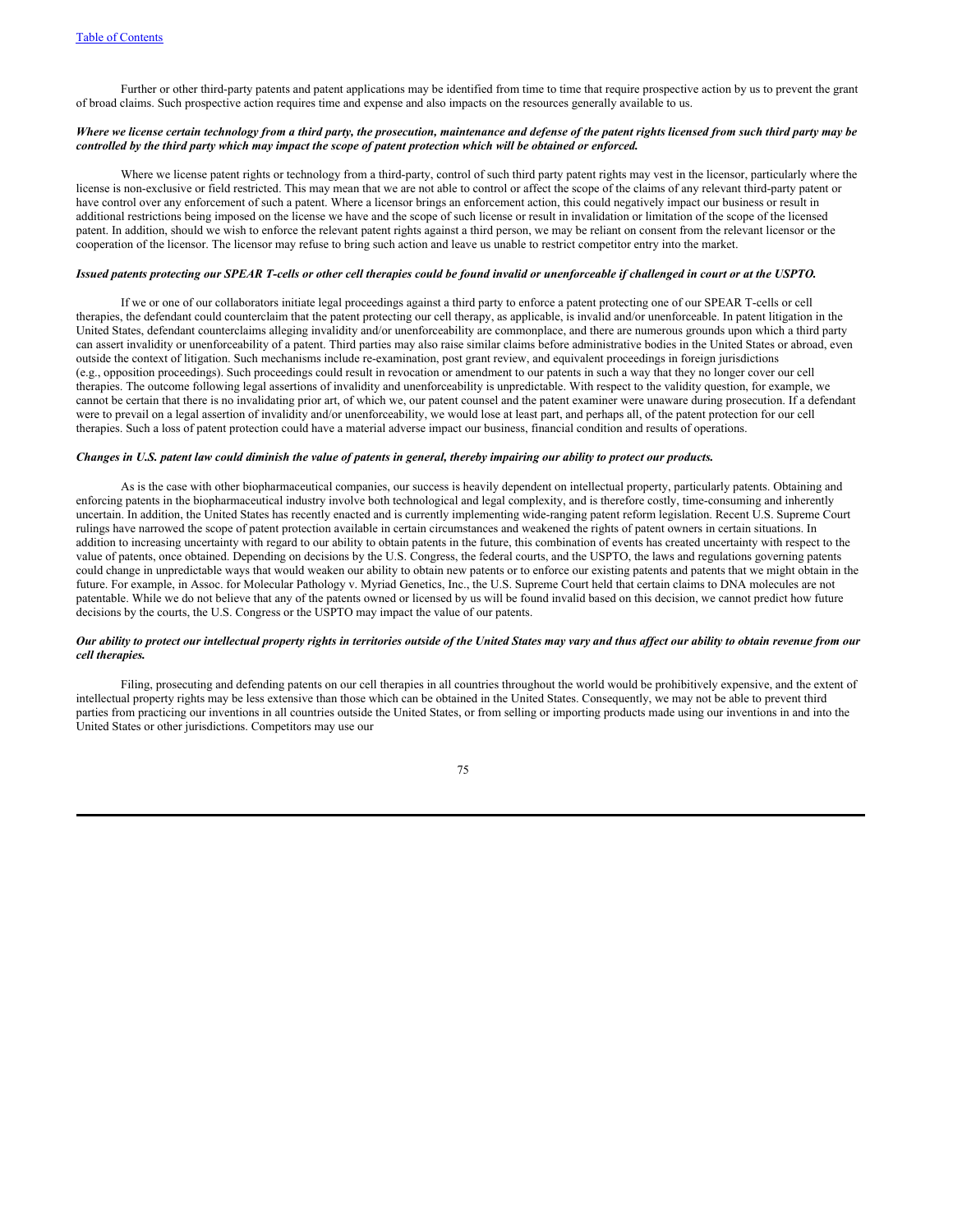technologies in jurisdictions where we have not obtained patent protection to develop their own products and further, may export otherwise infringing products to territories where we have patent protection, but enforcement is not as strong as that in the United States. These products may compete with our products and our patents or other intellectual property rights may not be effective or sufficient to prevent them from competing.

Many companies have encountered significant problems in protecting and defending intellectual property rights in foreign jurisdictions. The legal systems of certain countries, particularly certain developing countries, do not favor the enforcement of patents, trade secrets and other intellectual property protection, particularly those relating to biopharmaceutical products, which could make it difficult for us to stop the infringement of our patents or marketing of competing products in violation of our proprietary rights generally. Proceedings to enforce our patent rights in foreign jurisdictions could result in substantial costs and divert our efforts and attention from other aspects of our business, could put our patents at risk of being invalidated or interpreted narrowly and our patent applications at risk of not issuing and could provoke third parties to assert claims against us. We may not prevail in any lawsuits that we initiate, and the damages or other remedies awarded, if any, may not be commercially meaningful. Accordingly, our efforts to enforce our intellectual property rights around the world may be inadequate to obtain a significant commercial advantage from the intellectual property that we develop or license.

#### **Risks Related to Employee Matters and Managing Growth**

#### *We depend upon our key personnel and our ability to attract and retain employees.*

We are heavily dependent on the ongoing employment and involvement of certain key employees in particular, Adrian Rawcliffe, our Chief Executive Officer; Dr. Helen Tayton-Martin, our Chief Business Officer; William Bertrand, our Chief Operating Officer; John Lunger, our Chief Patient Supply Officer, Dr. Elliot Norry, our Senior Vice President and Chief Medical Officer, and Gavin Wood, who was appointed as our Chief Financial Officer effective April 1, 2020. We do not hold key-man insurance for our senior managers.

Our business is dependent on our ability to recruit experienced and suitably trained employees or consultants, and to retain such employees on a longterm basis. To induce employees to remain at our company, in addition to salary and cash incentives, we have provided share options that vest over time, with higher awards of share options being made to senior employees. The value to employees of share options that vest over time may be significantly affected by movements in our share price that are beyond our control and may at any time be insufficient to counteract more lucrative offers from other companies. Despite our efforts to retain valuable employees, members of our management, scientific and development teams may terminate their employment with us on short notice. Although we have employment agreements with all of our employees in the United Kingdom, these employment agreements provide for a mutual nine months' notice period in the case of Dr. Tayton-Martin and Mr. Wood; mutual three months' or two months' notice periods in the case of senior managers and mutual one-month notice periods for all other employees. In the United States, the employment agreements provide for at-will employment except that, under their employment agreements, Mr. Rawcliffe, Mr. Bertrand and Mr. Lunger must provide 60 days' written notice and our senior vice-presidents, including Dr. Norry, must provide 30 days' written notice. This means that any of our employees in the United States, except for Mr. Rawcliffe, Mr. Bertrand, Mr. Lunger and our senior vice-presidents, could leave our employment at any time, with or without notice. Our success also depends on our ability to continue to attract, retain and motivate highly skilled junior, mid-level and senior managers as well as junior, mid-level and senior scientific and medical personnel. The uncertainty around the impact of the U.K.'s exit from the European Union ("Brexit") may make it more difficult to retain and to continue to attract employees into our U.K. facilities.

#### We will need to grow the size and capabilities of our organization, and we may experience difficulties in managing this growth.

As of September 30, 2020, we had 420 employees. As our development and commercialization plans and strategies develop, we must add a significant number of additional managerial, operational, sales, marketing, financial, and other personnel. Future growth will impose significant added responsibilities on members of management, including:

- identifying, recruiting, integrating, maintaining, and motivating additional employees;
- managing our internal development efforts effectively, including the clinical and FDA review process for our SPEAR T-cells, while complying with our contractual obligations to contractors and other third parties; and
- improving our operational, financial and management controls, reporting systems, and procedures.

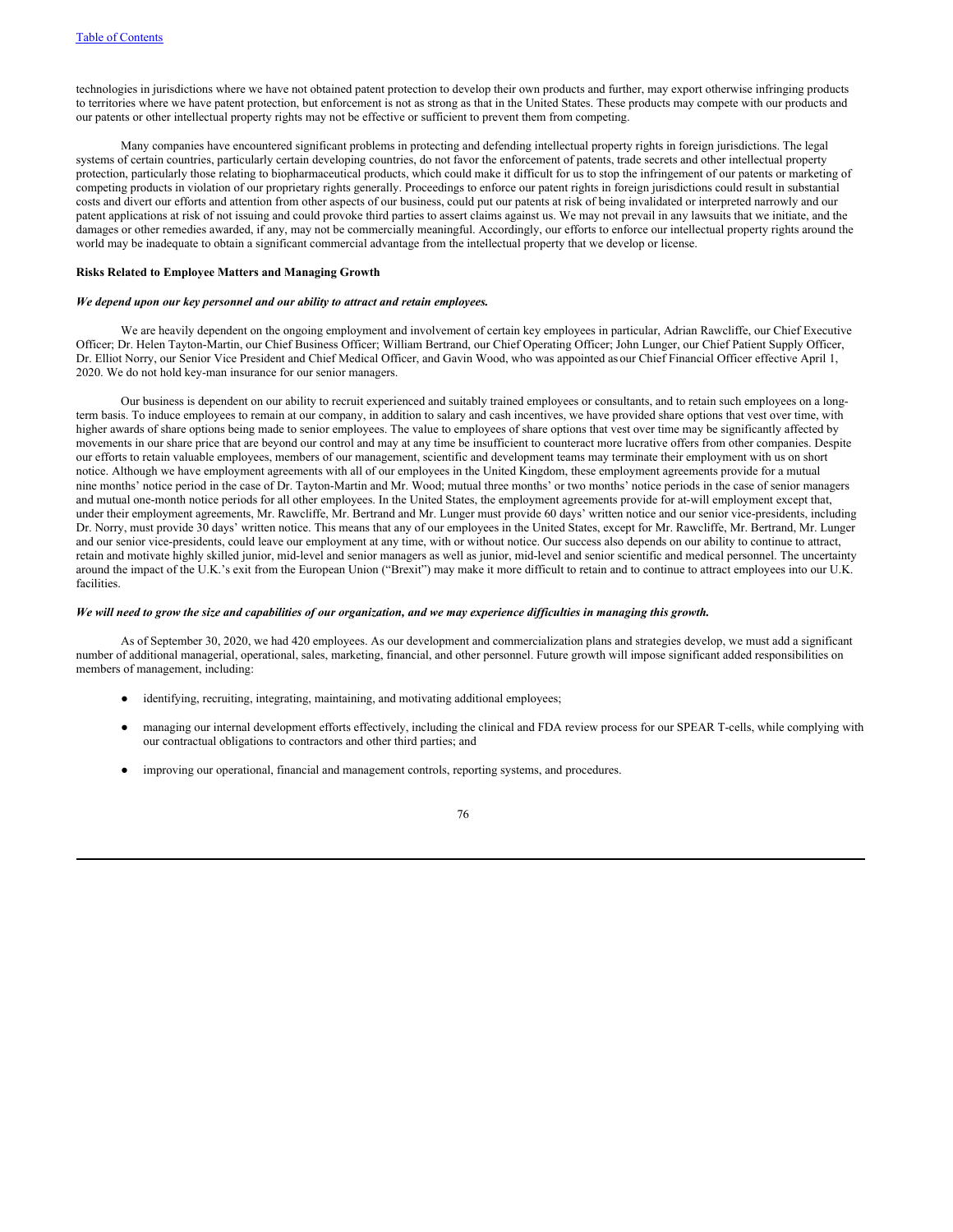Our future financial performance and our ability to commercialize our SPEAR T-cells will depend, in part, on our ability to retain employees and effectively manage any future growth. Our management may also have to divert a disproportionate amount of its attention away from day-to-day activities in order to devote a substantial amount of time to managing growth activities and the resourcing of replacement employees in the event employees leave. For example, competition for employees able to perform manufacturing activities in the cell therapy area is increasing as more companies develop their own manufacturing capabilities. Should we be unable to retain key manufacturing employees, this could impact our ability to manufacture cell therapies for our clinical trials or result in delays to patient treatment.

We also rely on third parties to provide certain of our manufacturing and quality capabilities. See "Risks Related to Our Reliance Upon Third Parties."

If we are not able to effectively expand our organization by hiring new employees and expanding our groups of consultants and contractors, we may not be able to successfully implement the tasks necessary to further develop and commercialize our cell therapies and, accordingly, may not achieve our research, development, and commercialization goals.

### *We have our own manufacturing facility which may result in increased costs being incurred by the company*

During 2017, we opened a manufacturing facility for our SPEAR T-cell products within our Navy Yard facility in Philadelphia, Pennsylvania and have started manufacturing SPEAR T-cells for use in our clinical trials. We cannot guarantee that the regulatory authorities, in particular the FDA, will continue to approve our ability to manufacture SPEAR T-cells or other cell therapies at the Navy Yard facility.

Our ability to successfully manufacture our own cell therapies at the Navy Yard facility within a reasonable period of time and within currently projected costs is dependent on a number of factors including:

- our ability to recruit the required employees at a suitable level and experience and within required timescales and to maintain employment of such required employees;
- our ability to obtain regulatory approval for the facility and for the manufacture of cell therapies at the facility and to satisfy regulatory authorities on an ongoing basis;
- our ability to manufacture cell therapies reliably and reproducibly and to timescales sufficient to support required patient administration;
- our ability to manufacture cell therapies in compliance with the applicable regulatory requirements, including requirements applicable in both the United States and European Union;
- our ability to develop internal quality controls and processes sufficient to enable manufacture and supply of cell therapies at our Navy Yard facility;
- our ability to establish comparability with currently used manufacturing processes and for such comparability data to be accepted by the appropriate regulatory authorities; and
- our ability to be able to fund the ongoing development including equipment requirements necessary for successful manufacture of cell therapies at our facility.

Any delay or failure in manufacture at our facility could result in delays to the supply of cell therapies for our clinical programs. Should any of our third party manufacturers also cease to be able to supply cell therapies at a time where our own manufacturing facility is unable to produce cell therapies for use in our clinical programs or is unable to produce cell therapies at the required level, then we will be unable to support such clinical programs until alternative manufacturing capability is secured.

We are in the process of increasing the number of manufacturing slots available at our Navy Yard facility. The cost of developing, out-fitting and operating a larger manufacturing facility may also be greater than currently anticipated and we may require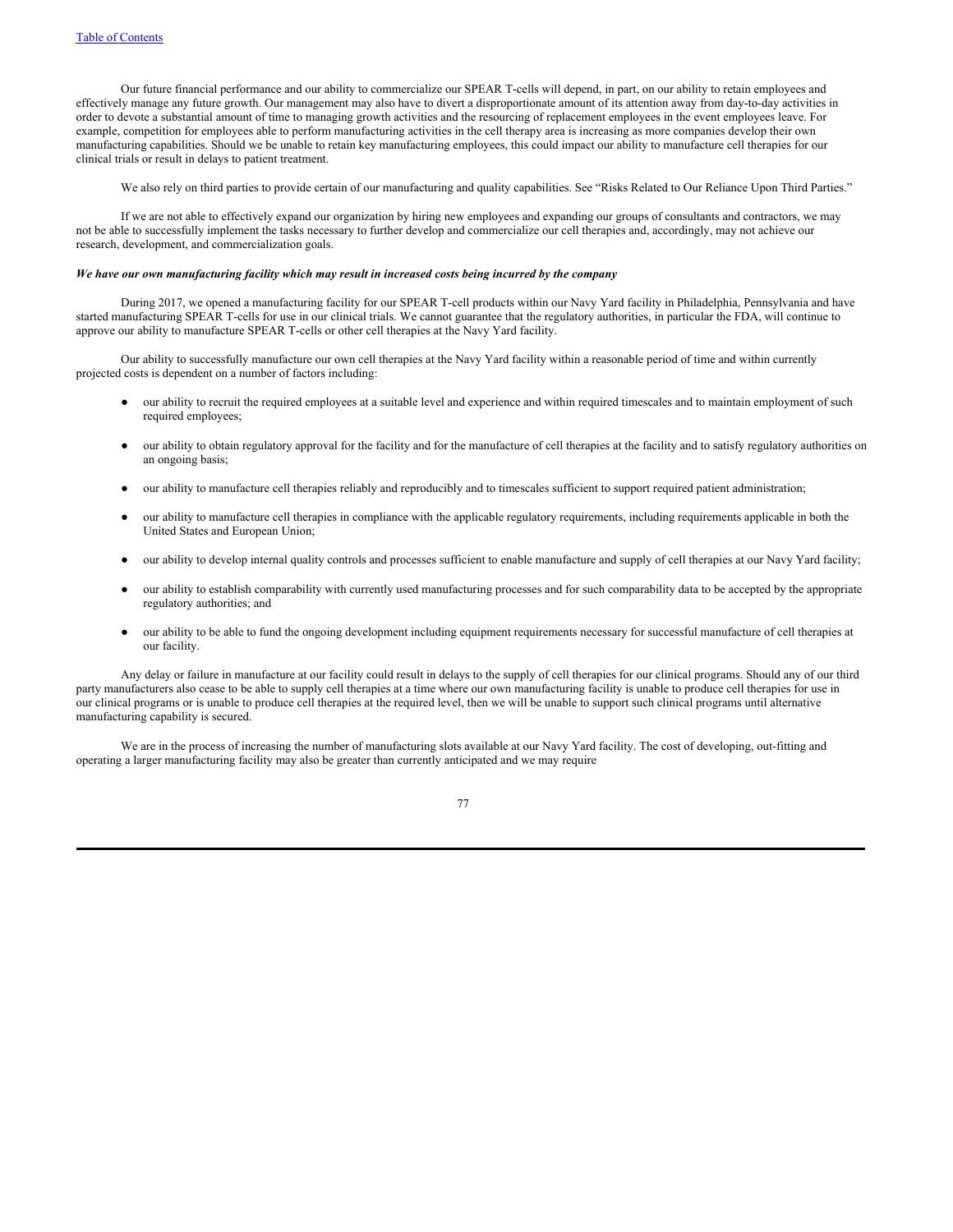additional capital for the completion of the upscaling of the manufacturing facility which may result in the need for us to raise additional funds earlier than expected. As a result of the COVID-19 outbreak there may be a delay in our ability to increase the number of manufacturing slots available at our Navy Yard facility. There may also be an impact on the resources available at our Navy Yard to manufacture our cell therapies should staff at the facility become infected with COVID-19 or potentially infected with COVID-19. Any impact to resources may delay our ability to manufacture our cell therapies.

We cannot guarantee that we will be successful in manufacturing cell therapies at all or in a manner that complies with regulatory requirements. For example, there is a risk that any cell therapies we manufacture are contaminated or are otherwise incorrectly manufactured resulting in injury or death to any patient receiving those cell therapies. Such failure could result in a halt being placed on manufacture at our Navy Yard facility. We may also face difficulties in properly tracking and administering our cell therapies to patients, again potentially resulting in injury or death to any patient receiving those cell therapies.

We may also be unable to support use of our own manufacturing facility together with third party suppliers and become the sole supply for our cell therapies. Any inability to supply cell therapies at the required levels and to the required specifications, will result in delays to clinical trials and may result in holds being applied to such clinical trials.

#### We expect to face intense competition, which may be from companies with greater resources and experience than we have.

The pharmaceutical industry, and the immuno-oncology industry specifically, is highly competitive and subject to rapid developments in treatment options. Competitors include large global pharmaceutical companies, biotechnology companies, speciality immune-therapy companies and universities and research organisations, whether alone or in collaboration with other entities. Many of our competitors have substantially greater financial, technical and other resources, such as larger research and development staff and may also be able to progress clinical candidates through clinical studies quicker than we are able to. Mergers and acquisitions within the pharmaceutical and biotechnology industry can also result in resources being concentrated within our competitors. Our competitors may also have better developed commercialization capabilities and already established sales forces and manufacturing capability.

Within in any particular cancer indication we may face competition from other cell therapy companies, from personalized medicine approaches, from other modalities of treatment, alternative drug products or therapies or from pre-existing treatment regimens used to treat patients with that cancer indication.

- Our competitors may be able to develop other compounds or drugs that are able to achieve similar or better results. This may prevent us from being able to obtain marketing approval for our products or restrict the number of patients which may be able to benefit from our products.
- Our competitors may develop compounds or drugs in any indication which change the standard of care for patients and which may change the need for or type of treatment with our cell therapy.
- Our competitors may directly compete for patients within our clinical trials which may impact our ability to recruit patients and obtain data from our clinical trials.
- Our competitors may obtain marketing authorisation ahead of us in similar indications which may result in inability for us to obtain marketing authorisation or a requirement to show an increase in benefit to patients or may result in reluctance from physicians to switch from a competitor product to our cell therapies.
- Our competitors may develop manufacturing processes or delivery mechanisms which significantly reduce the cost of cell therapy products or alternatively make patient administration easier, reducing the commercialization potential for our cell therapy products or the amount of pricing reimbursement we can obtain from our cell therapy products.
- Following marketing of any of our products, the availability and price of any competitor's products could limit the demand and price we are able to charge for our product candidates and the number of patients able to benefit from our products.
- Our competitors could also develop enhanced versions or next generation versions of our cell therapies which directly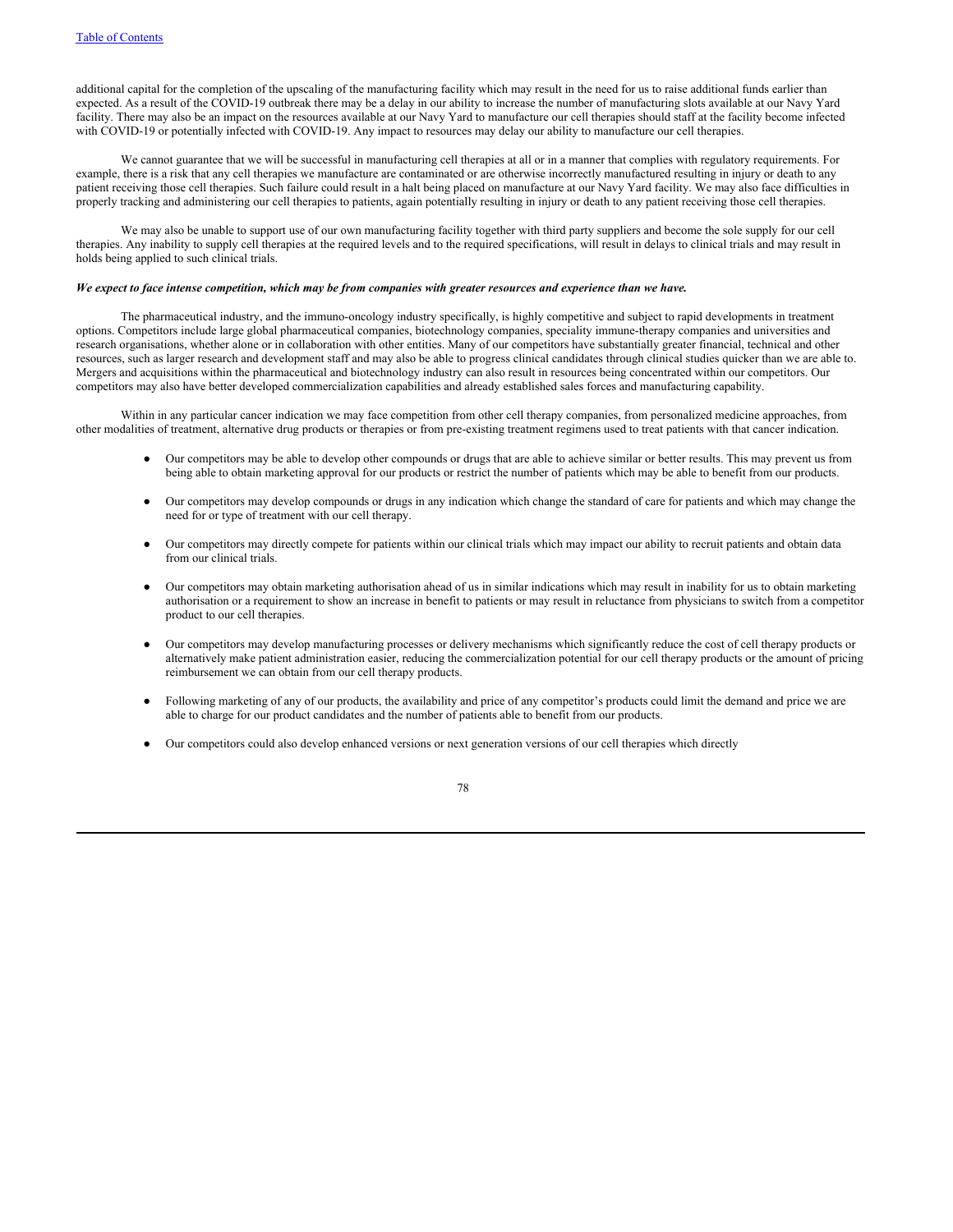compete with our cell therapies and potentially show enhanced benefit over our cell therapies.

● Our competitors may obtain patents which prevent us from further developing our cell therapies or from developing cell therapies which continue to be competitive.

In particular there are several companies which are actively developing cell therapies both in relation to haematological indications and solid tumour indications including TCR T-cells which could directly compete with our SPEAR T-cells. Companies are also developing allogeneic or "off-the-shelf" immunotherapy products including stem-cell derived products, HLA-matched products, healthy-donor derived products and use of cells with no or limited HLA type (for example GammaDelta T-cell, or NK cells) which could significantly reduce both the cost of manufacture of cell therapies and time to treat patients and as a result negatively impact the availability and price for our own product candidates.

For further additional information on our competitors, please see "Item 1. Competition" in our Annual Report.

# The United Kingdom's withdrawal from the European Union could lead to increased market volatility, which could adversely impact the market price of our ADSs and make it more difficult for us to do business in Europe or have other adverse effects on our business.

The United Kingdom formally exited the European Union, commonly referred to as Brexit, on January 31, 2020. Under the terms of its departure, the United Kingdom will enter a transition period during which it will continue to follow all European Union rules and the trading relationship will remain the same. The transition period is scheduled to end on December 31, 2020. The long-term effects of Brexit will depend on the agreements and arrangements the United Kingdom negotiates with the European Union including whether and to what extent it will retain access to the European Union markets following the transition period. There will be a period of considerable uncertainty particularly in relation to United Kingdom financial and banking markets as well as on the regulatory process in Europe as these negotiations continue to unfold. As a result of this uncertainty, financial markets could experience volatility which could adversely affect the market price of our ADSs. Depending on the final terms of the agreements and arrangements negotiated with the European Union, we may also face new regulatory costs and challenges that could have a material adverse effect on our operations, including the potential for a delay in our clinical progress and approvals in Europe. In particular, we could be subject to increased regulatory requirements in relation to the procurement, supply and transport of our end products, apheresis product used to manufacture end product and samples taken during clinical trials. There may be increased requirements for additional resources, procedures or licenses to facilitate the performance of our clinical trial protocols for example in relation to the release of our cell therapies, which are manufactured outside of the European Union, for use within the European Union. Further, we may need to appoint third parties to perform certain activities on our behalf, for example a data protection representative under the General Data Protection Regulation (GDPR) and/or we may need to establish alternative vehicles to hold EU authorisations, such as our orphan drug designation for ADP-A2M4 in synovial sarcoma. Given the uncertainty created by Brexit, we may find it more difficult to recruit and retain staff from the European Union and certain staff may choose to seek employment in other European Union countries rather than remain in the United Kingdom.

As a result of the foregoing developments, and in the absence of any clear indication that any agreement or arrangement with the European Union will contain a contrary requirement, we have already appointed our CROs to act as European Union legal representatives to act on our behalf in accordance with Article 19 of the European Union Clinical Trials Directive (Directive 2001/20/EC). We have also appointed quality representatives within the European Union to ensure our therapies can be released for use in the European Union in our clinical trials. Depending on the final terms of any agreements of arrangements there may be an impact on movement of goods between the European Union and the United Kingdom and additional requirements may apply prior to use of our products within the European Union.

Depending on the terms of Brexit, the United Kingdom could lose the benefits of global trade agreements negotiated by the European Union on behalf of its members, which may result in increased trade barriers which could make our doing business worldwide more difficult. In addition, currency exchange rates in the pound sterling and the euro with respect to each other and the U.S. dollar have already been adversely affected by Brexit. Should this foreign exchange volatility continue it could cause volatility in our financial results.

#### *Failure of our information technology systems could significantly disrupt the operation of our business.*

Our ability to execute our business plan and to comply with regulators' requirements with respect to data control and data integrity, depends, in part, on the continued and uninterrupted performance of our information technology systems and similar systems

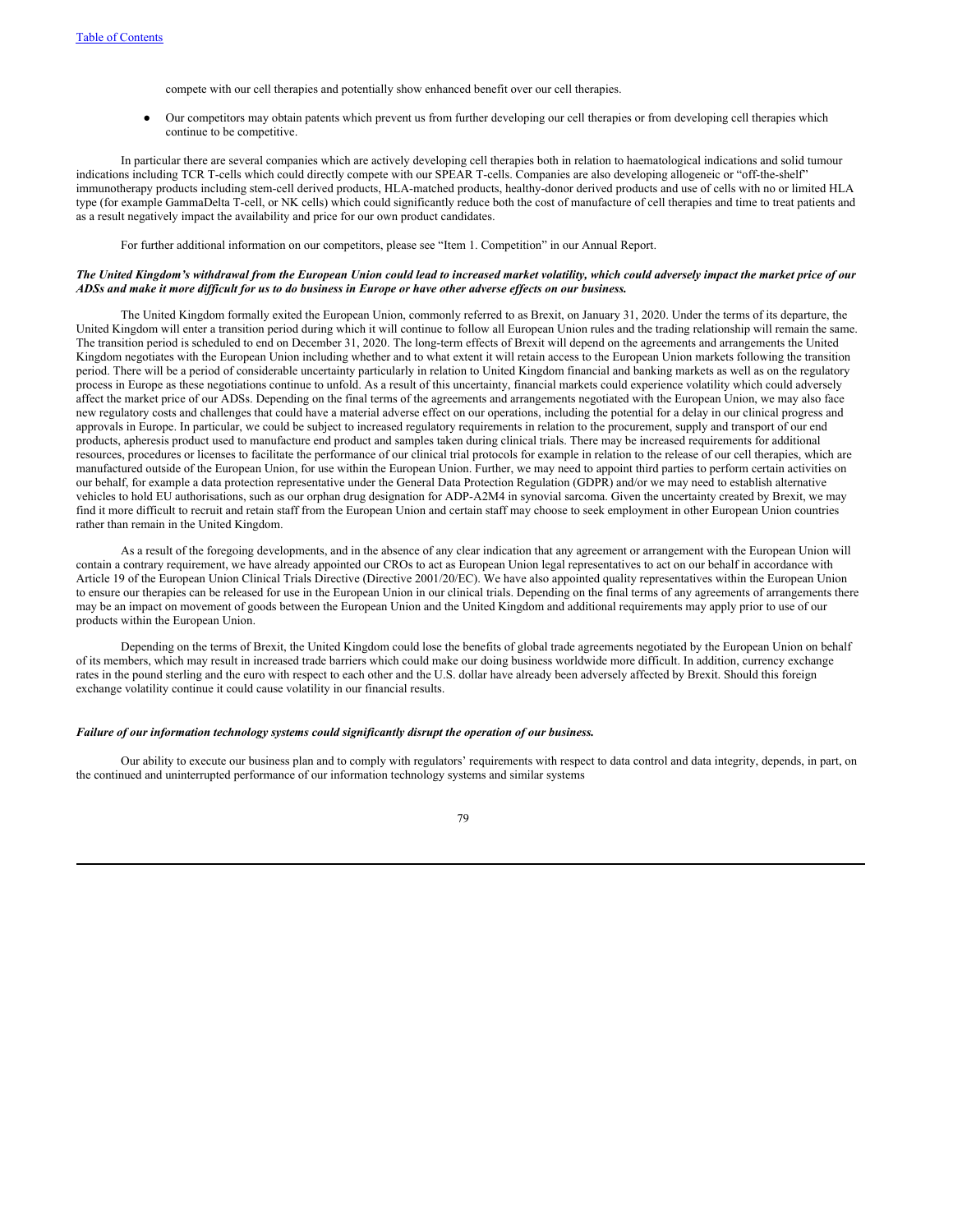used by third-party providers that we rely on. These systems are vulnerable to damage from a variety of sources, including telecommunications or network failures, malicious human acts and natural disasters. There is an increase in vulnerability to damage as a result of the working from home policy adopted at our U.S. and U.K. facilities for certain of our employees during the course of the COVID-19 outbreak and the increase in malicious human acts occurring at the same time. Moreover, despite network security and back-up measures, some of our servers are potentially vulnerable to physical or electronic break-ins, computer viruses and similar disruptive problems. Despite the precautionary measures we have taken to prevent unanticipated problems that could affect our information systems, sustained or repeated system failures or problems arising during the upgrade of any of our information systems that interrupt our ability to generate and maintain data, and in particular to operate our proprietary technology platform, could adversely affect our ability to operate our business. In addition, where disruption to such systems occurs at third-party providers, we may have limited ability to find alternative providers in any required timeframes or at all, and such disruption could significantly affect our ability to proceed with clinical or analytical or development programs.

### Business disruptions could seriously harm our future revenue and financial condition and increase our costs and expenses.

Our operations and those of our third party suppliers and collaborators could be subject to earthquakes, power shortages, telecommunications failures, water shortages, floods, hurricanes or other extreme weather conditions, medical epidemics (including COVID-19), labor disputes or other business interruptions. While the company has business interruption insurance policies in place, any interruption could seriously harm our ability to timely proceed with any clinical programs or to supply SPEAR T-cells on a commercial basis or for use in clinical programs.

#### *We are exposed to risks related to currency exchange rates.*

We conduct a significant portion of our operations within the United Kingdom in both U.S. dollars and pounds sterling and our arrangements with GSK are denominated in pounds sterling. Changes in currency exchange rates have had and could have a significant effect on our operating results. Exchange rate fluctuations between the U.S. dollar and local currencies create risk in several ways, including the following: weakening of the pound sterling may increase the cost of overseas research and development expenses and other costs outside the United Kingdom; strengthening of the U.S. dollar may decrease the value of any future revenues denominated in other currencies. Effects of exchange rates on transactions and cash deposits held in a currency other than the functional currency of a subsidiary can distort our financial results; and commercial pricing and profit margins are affected by currency fluctuations.

### We may be classified as a passive foreign investment company in any taxable year and U.S. holders of our ADSs could be subject to adverse U.S. federal *income tax consequences.*

The rules governing passive foreign investment companies, or PFICs, can have adverse effects for U.S. federal income tax purposes. The tests for determining PFIC status for a taxable year depend upon the relative values of certain categories of assets and the relative amounts of certain kinds of income. The determination of whether we are a PFIC depends on the particular facts and circumstances (such as the valuation of our assets, including goodwill and other intangible assets) and may also be affected by the application of the PFIC rules, which are subject to differing interpretations. In addition, it is not entirely clear how to apply the income test to a company like us, which for any particular taxable year may have gross income that is either entirely passive or that significantly exceeds any active gross income, but the overall losses of which from research and development activities exceed the overall amount of its gross income for that year. Based on our estimated gross income, the average value of our assets, including goodwill and the nature of our active business, although not free from doubt, we do not believe that the Company was classified as a PFIC for U.S. federal income tax purposes for the U.S. taxable year ended December 31, 2019. There can be no assurance, however, that we will not be considered to be a PFIC for this taxable year or any particular year in the future because PFIC status is factual in nature, depends upon factors not wholly within our control, generally cannot be determined until the close of the taxable year in question and is determined annually.

If we are a PFIC, U.S. holders of our ADSs would be subject to adverse U.S. federal income tax consequences, such as ineligibility for any preferred tax rates on capital gains or on actual or deemed dividends, interest charges on certain taxes treated as deferred, and additional reporting requirements under U.S. federal income tax laws and regulations. A U.S. holder of our ADSs may be able to mitigate some of the adverse U.S. federal income tax consequences described above with respect to owning the ADSs if we are classified as a PFIC, provided that such U.S. investor is eligible to make, and validly makes, a "markto-market" election. In certain circumstances a U.S. Holder can make a "qualified electing fund" election to mitigate some of the adverse tax consequences described with respect to an ownership interest in a PFIC by including in income its share of the PFIC's income on a current basis. However, we do not currently intend to prepare or provide the information that would enable a U.S. Holder to make a qualified electing fund election.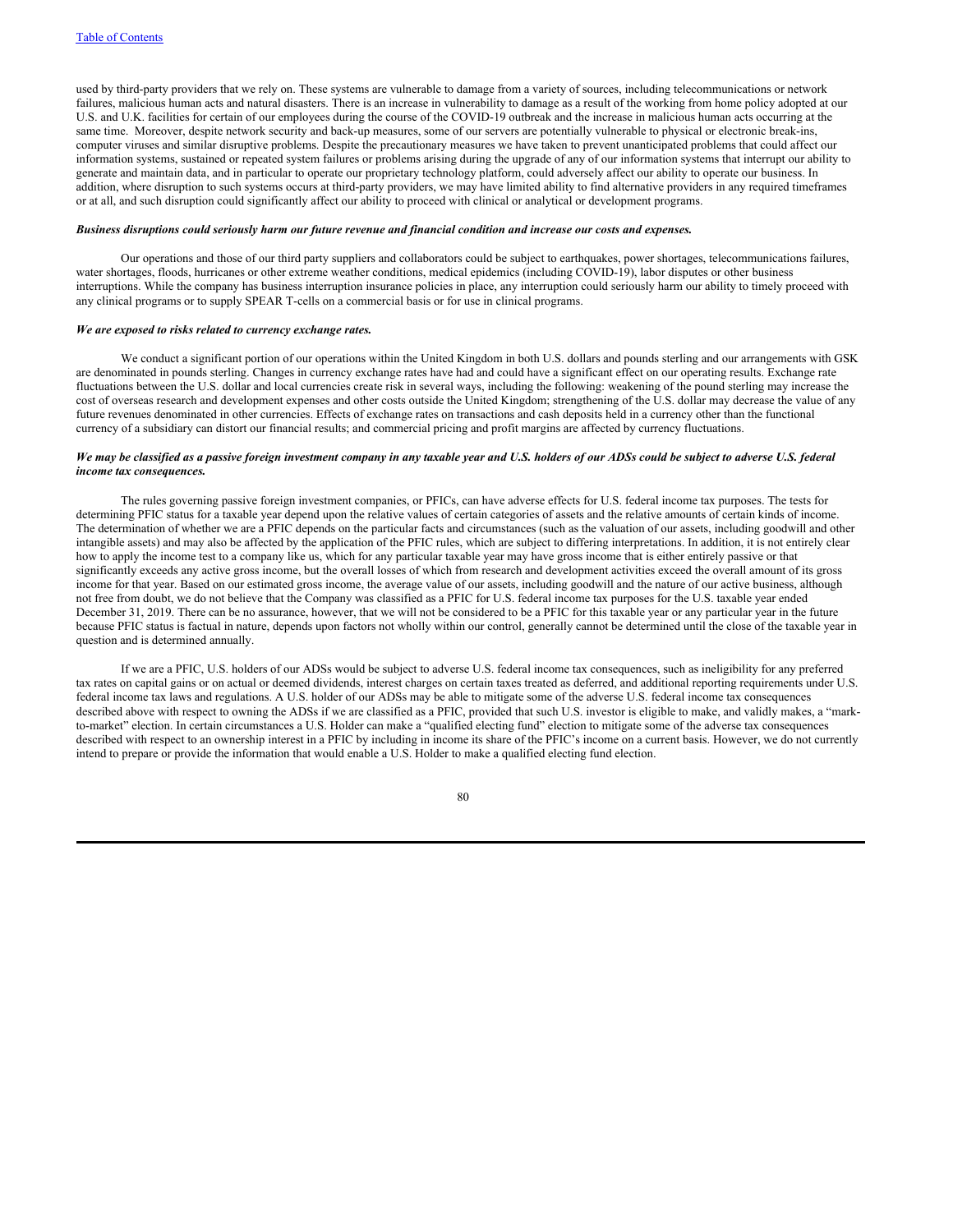# Table of [Contents](#page-0-0)

Investors should consult their own tax advisors regarding our PFIC status for any taxable year and the potential application of the PFIC rules to an investment in our ADSs or ordinary shares.

# **Risks Related to Ownership of our American Depositary Shares (ADSs)**

### *The market price and trading volume of our ADSs may be volatile.*

Many factors may have a material adverse effect on the market price of the ADSs, including but not limited to:

- the commencement, enrollment or results of our planned clinical trials;
- the loss of any of our key scientific or management personnel;
- announcements of the failure to obtain regulatory approvals or receipt of a complete response letter from the FDA;
- announcements of undesirable restricted labeling indications or patient populations, or changes or delays in regulatory review processes;
- announcements of therapeutic innovations or new products by us or our competitors;
- adverse actions taken by regulatory agencies with respect to our clinical trials, manufacturing supply chain or sales and marketing activities;
- changes or developments in laws or regulations applicable to SPEAR T-cells;
- any adverse changes to our relationship with licensors, manufacturers or suppliers;
- the failure of our testing and clinical trials;
- unanticipated safety concerns;
- the failure to retain our existing, or obtain new, collaboration partners;
- announcements concerning our competitors or the pharmaceutical industry in general;
- the achievement of expected product sales and profitability;
- the failure to obtain reimbursements for SPEAR T-cells, if approved for marketing, or price reductions;
- manufacture, supply or distribution shortages;
- actual or anticipated fluctuations in our operating results;
- our cash position;
- changes in financial estimates or recommendations by securities analysts;
- potential acquisitions;
- the trading volume of ADSs on the Nasdaq Global Select Market, or Nasdaq;
- sales of our ADSs by us, our executive officers and directors or our shareholders in the future;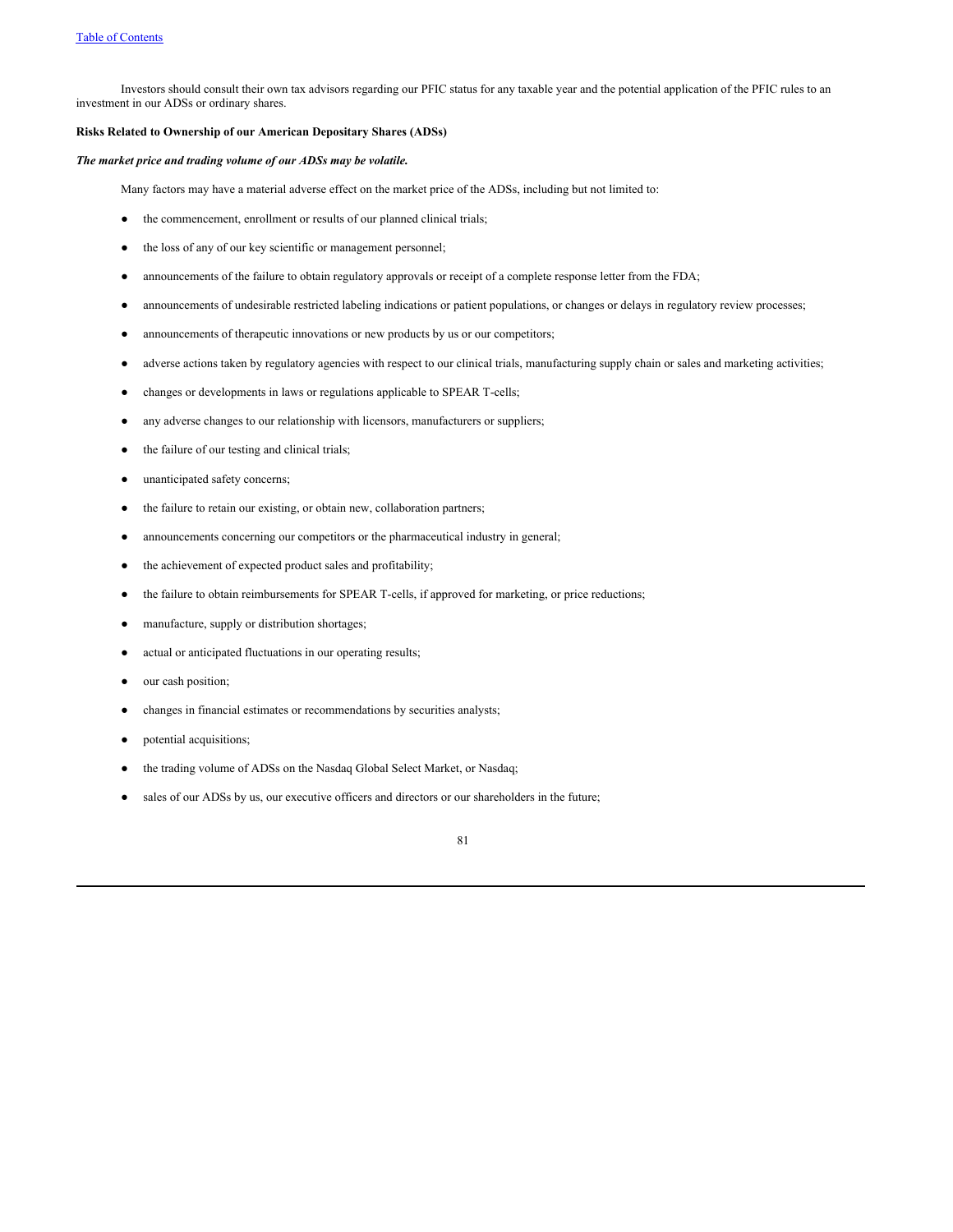- general economic and market conditions and overall fluctuations in the U.S. equity markets including as resulting from the COVID-19 outbreak and economic effects of such outbreak; and
- changes in accounting principles.

In addition, the stock market in general, and Nasdaq and biopharmaceutical companies in particular, have experienced extreme price and volume fluctuations that have often been unrelated or disproportionate to the operating performance of these companies. Broad market and industry factors may negatively affect the market price of our ADSs, regardless of our actual operating performance. Further, a decline in the financial markets and related factors beyond our control may cause the price of our ADSs to decline rapidly and unexpectedly. In the past, securities class action litigation has often been instituted against companies following periods of volatility in their stock price. This type of litigation could result in substantial costs and could divert our management and other resources.

# *We may not be able to maintain compliance with the continued listing requirements of Nasdaq.*

Our ADSs are listed on Nasdaq. In order to maintain that listing, we must satisfy minimum financial and other requirements including, without limitation, a requirement that our closing bid price must not fall below \$1.00 per ADS for 30 consecutive business days. In the event that it was necessary to regain compliance with this closing bid price requirement, we would be permitted 180 days in which to do so and would need to demonstrate that we had maintained a closing bid price of a minimum of \$1.00 per ADS for 10 consecutive business days. In the event that we were unable to regain compliance during this initial 180 day period, or a possible further 180 day period, we may need to implement reverse stock splits or change the ratio of ADSs to ordinary shares or take other measures in order to regain compliance with this closing bid price requirement. If we fail to continue to meet all applicable continued listing requirements for Nasdaq in the future and Nasdaq determines to delist our ADSs, the delisting could adversely affect the market liquidity of our ADSs and our ability to obtain financing to fund our operations.

#### Substantial future sales of our ADSs in the public market, or the perception that these sales could occur, could cause the price of the ADSs to decline and *dilute shareholders.*

Substantial future sales of our ADSs in the public market, or the perception that these sales could occur, could cause the market price of the ADSs to decline. Sales of a substantial number of our ADSs in the public market could occur at any time. In addition, we have registered an aggregate of 151,248,915 ordinary shares that we may issue under our equity compensation plans and, as a result, they can be freely sold in the public market upon issuance and following conversion into ADSs, but subject to volume limitations applicable to affiliates under Rule 144. Additionally, the majority of ordinary shares that may be issued under our equity compensation plans also remain subject to vesting in tranches over a four-year period. As of September 30, 2020, an aggregate of 51,747,595 options over our ordinary shares had vested and become exercisable. If a large number of our ADSs are sold in the public market after they become eligible for sale, the sales could reduce the trading price of our ADSs and impede our ability to raise capital in the future.

### We incur increased costs as a result of being a public company whose ADSs are publicly traded in the United States and our management must devote *substantial time to public company compliance and other compliance requirements.*

As a U.S. public company whose ADSs trade on Nasdaq, we have incurred and will continue to incur significant legal, accounting, insurance and other expenses. We are subject to the reporting requirements of the Exchange Act, which requires, among other things, that we file with the SEC annual, quarterly and current reports with respect to our business and financial condition and must comply with the Nasdaq listing requirements and other applicable securities rules and regulations. In addition, the Sarbanes-Oxley Act, as well as rules subsequently adopted by the SEC and the Nasdaq to implement provisions of the Sarbanes-Oxley Act, impose significant requirements on public companies, including requiring establishment and maintenance of effective disclosure and financial controls and changes in corporate governance practices. Further, pursuant to the Dodd-Frank Wall Street Reform and Consumer Protection Act of 2010, the SEC has adopted and will adopt additional rules and regulations, such as mandatory "say on pay" voting requirements, that we must comply with. We expect the rules and regulations applicable to public companies to substantially increase our legal and financial compliance costs and to make some activities more time-consuming and costly. Our insurance costs have increased, particularly for directors and officers liability insurance, and we may be required to incur further substantial increased costs to maintain the same or similar coverage or be forced to accept reduced coverage in future. To the extent these requirements divert the attention of our management and personnel from other business concerns, they could have a material adverse effect on our business, financial condition and results of operations. The increased costs will increase our net loss and may require us to reduce costs in other areas of our business.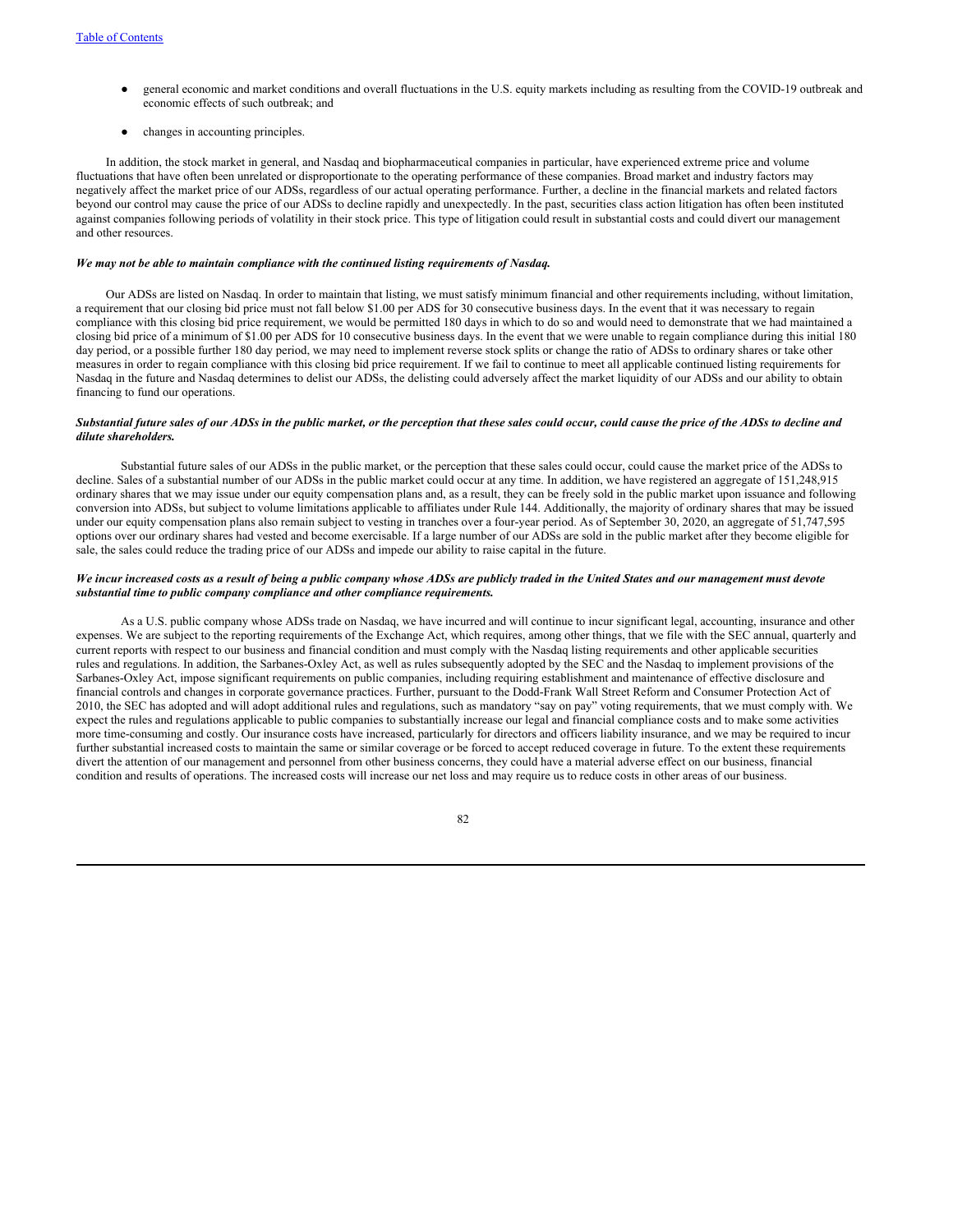These laws and regulations could also make it more difficult and expensive for us to attract and retain qualified persons to serve on our board of directors, our board committees or as our executive officers. Furthermore, if we are unable to satisfy our obligations as a public company, we could be subject to delisting of the ADSs from Nasdaq, fines, sanctions and other regulatory action and potentially civil litigation.

### If we fail to establish and maintain proper internal controls, our ability to produce accurate financial statements or comply with applicable regulations could *be impaired.*

We must maintain effective internal control over financial reporting in order to accurately and timely report our results of operations and financial condition. In addition, as a U.S. public company, the Sarbanes-Oxley Act of 2002, or the Sarbanes-Oxley Act, requires, among other things, that we assess the effectiveness of our disclosure controls and procedures and the effectiveness of our internal control over financial reporting at the end of each fiscal period. Pursuant to Section 404 of the Sarbanes-Oxley Act, we are required to furnish a report by our management on our internal control over financial reporting, and we are required to include an attestation report on internal control over financial reporting issued by our independent registered public accounting firm. The rules governing the standards that must be met for our management to assess our internal control over financial reporting pursuant to Section 404 of the Sarbanes-Oxley Act are complex and require significant documentation, testing and possible remediation. These stringent standards require that our audit committee be advised and regularly updated on management's review of internal control over financial reporting.

Our compliance with applicable provisions of Section 404 requires that we incur substantial accounting expenses and expend significant management attention and time on compliance-related issues as we implement additional corporate governance practices and comply with reporting requirements. If we fail to staff our accounting and finance function adequately or maintain internal control over financial reporting adequate to meet the requirements of the Sarbanes-Oxley Act, our business and reputation may be harmed. Moreover, if we are not able to comply with the applicable requirements of Section 404 in a timely manner, we may be subject to sanctions or investigations by regulatory authorities, including the SEC and Nasdaq. Furthermore, if we are unable to conclude that our internal control over financial reporting is effective or if our independent registered public accounting firm identifies deficiencies in our internal control over financial reporting that are deemed to be material weaknesses, we could lose investor confidence in the accuracy and completeness of our financial reports, the market price of our ADSs could decline, and we could be subject to sanctions or investigations by the SEC, Nasdaq or other regulatory authorities. Failure to implement or maintain effective internal control systems required of U.S. public companies could also restrict our access to the capital markets. The occurrence of any of the foregoing would also require additional financial and management resources.

### U.S. investors may have difficulty enforcing civil liabilities against our company, our directors, officers and members of senior management.

We are incorporated under the laws of England and Wales. The rights of holders of our ordinary shares and, therefore, certain of the rights of holders of ADSs, are governed by English law, including the provisions of the Companies Act 2006, and by our articles of association. These rights differ in certain respects from the rights of shareholders in typical U.S. corporations organized in, for example, Delaware. Some of our directors, officers and members of senior management reside outside the United States, and a substantial portion of our assets and all or a substantial portion of the assets of such persons are located outside the United States. As a result, it may be difficult for you to serve legal process on us or our directors and executive officers or have any of them appear in a U.S. court. The United States and the United Kingdom do not currently have a treaty providing for the recognition and enforcement of judgments, other than arbitration awards, in civil and commercial matters. The enforceability in the United Kingdom of any judgment of a U.S. federal or state court will depend on the particular facts of the case as well as the laws and any treaties in effect at the time, including conflicts of laws principles (such as those bearing on the question of whether a U.K. court would recognize the basis on which a U.S. court had purported to exercise jurisdiction over a defendant). In this context, there is doubt as to the enforceability in the United Kingdom, in original actions or in actions for enforcement of judgments of U.S. courts, of civil liabilities based solely on the federal securities laws of the United States. In addition, awards for punitive damages in actions brought in the United States or elsewhere may be unenforceable in the United Kingdom. An award for monetary damages under the U.S. securities laws would likely be considered punitive if it did not seek to compensate the claimant for loss or damage suffered and was intended to punish the defendant.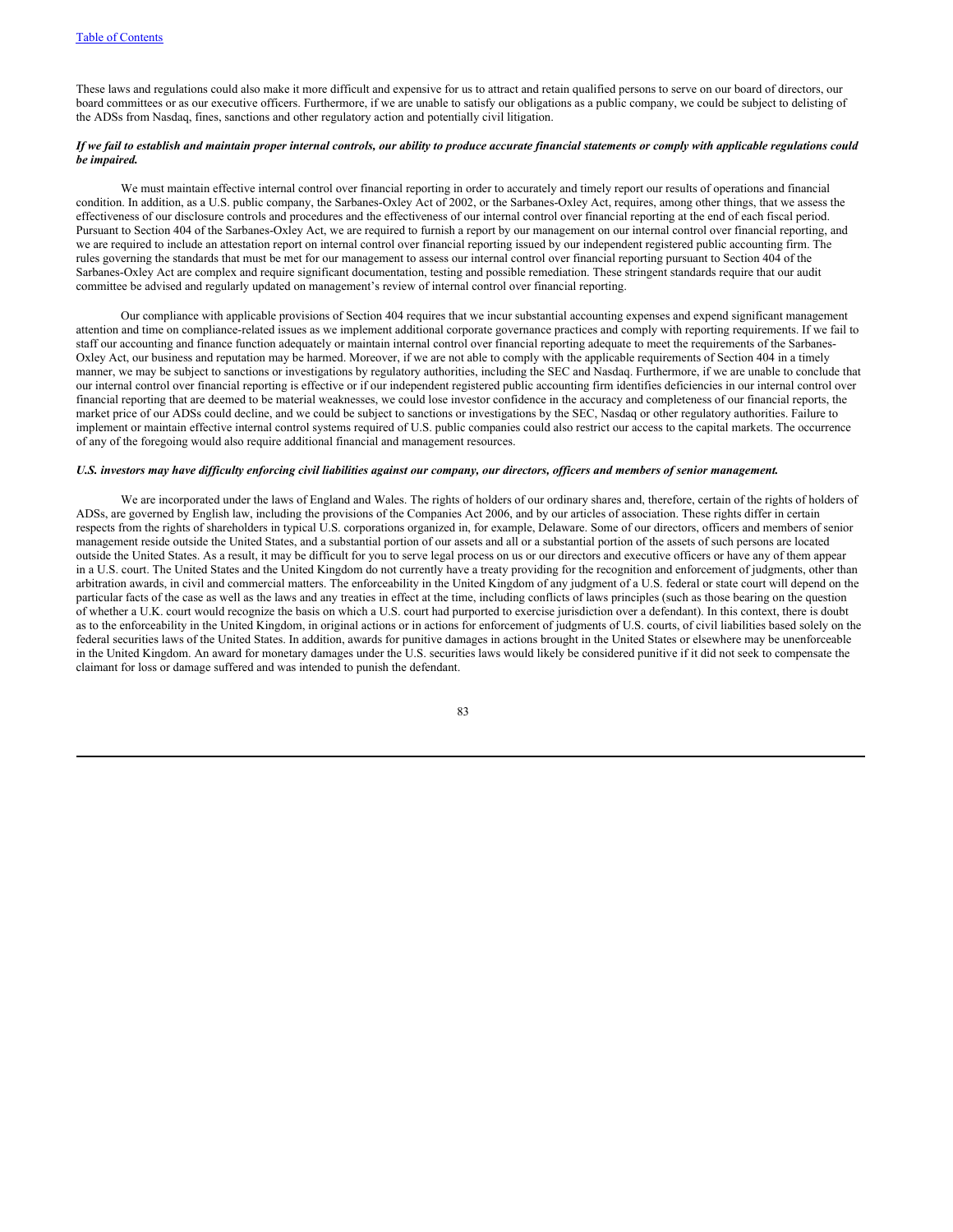### Provisions in the U.K. City Code on Takeovers and Mergers that may have anti-takeover effects do not apply to us.

The U.K. City Code on Takeovers and Mergers, or the Takeover Code, applies to an offer for, among other things, a public company whose registered office is in the United Kingdom if the company is considered by the Panel on Takeovers and Mergers, or the Takeover Panel, to have its place of central management and control in the United Kingdom (or the Channel Islands or the Isle of Man). This is known as the "residency test." The test for central management and control under the Takeover Code is different from that used by the U.K. tax authorities. Under the Takeover Code, the Takeover Panel will determine whether we have our place of central management and control in the United Kingdom by looking at various factors, including the structure of our Board, the functions of the directors and where they are resident.

In July 2018, the Takeover Panel confirmed that, based on our current circumstances, we are not subject to the Takeover Code. As a result, our shareholders are not entitled to the benefit of certain takeover offer protections provided under the Takeover Code. We believe that this position is unlikely to change at any time in the near future but, in accordance with good practice, we will review the situation on a regular basis and consult with the Takeover Panel if there is any change in our circumstances which may have a bearing on whether the Takeover Panel would determine our place of central management and control to be in the United Kingdom.

# **Item 2. Unregistered Sales of Equity Securities and Use of Proceeds.**

None.

**Item 3. Defaults Upon Senior Securities.**

None.

# **Item 4. Mine Safety Disclosures.**

Not applicable.

### **Item 5. Other Information.**

None.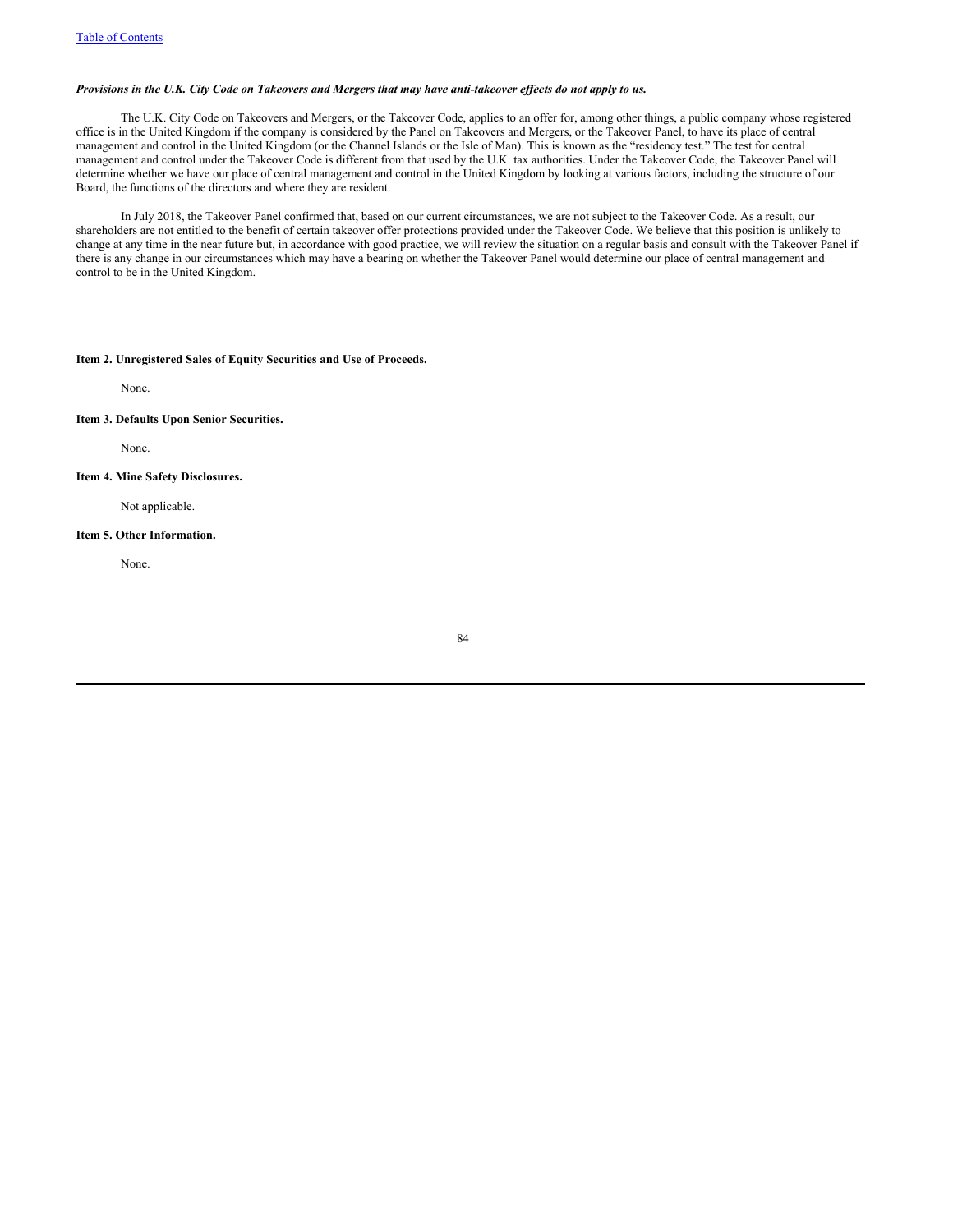# **Item 6. Exhibits.**

The following exhibits are either provided with this Quarterly Report on Form 10-Q or are incorporated herein by reference:

| Exhibit<br>Number | <b>Description of Exhibit</b>                                                                                                                                                                                                                                                                                                                                                                                                                                                                                                                                                                                                                                                                                                                                                                                                                                                                                                                                                      |
|-------------------|------------------------------------------------------------------------------------------------------------------------------------------------------------------------------------------------------------------------------------------------------------------------------------------------------------------------------------------------------------------------------------------------------------------------------------------------------------------------------------------------------------------------------------------------------------------------------------------------------------------------------------------------------------------------------------------------------------------------------------------------------------------------------------------------------------------------------------------------------------------------------------------------------------------------------------------------------------------------------------|
| $31.1**$          | Certification of Principal Executive Officer pursuant to Rule 13a-14(a) and Rule 15d-14(a) of the Securities Exchange Act of 1934, as<br>adopted pursuant to Section 302 of the Sarbanes-Oxley Act of 2002.                                                                                                                                                                                                                                                                                                                                                                                                                                                                                                                                                                                                                                                                                                                                                                        |
| $31.2**$          | Certification of Principal Financial Officer pursuant to Rule 13a-14(a) and Rule 15d-14(a) of the Securities Exchange Act of 1934, as adopted<br>pursuant to Section 302 of the Sarbanes-Oxley Act of 2002.                                                                                                                                                                                                                                                                                                                                                                                                                                                                                                                                                                                                                                                                                                                                                                        |
| $32.1**$          | Certification of Principal Executive Officer pursuant to 18 U.S.C. Section 1350, as adopted pursuant to Section 906 of the Sarbanes-Oxley<br>Act of 2002.                                                                                                                                                                                                                                                                                                                                                                                                                                                                                                                                                                                                                                                                                                                                                                                                                          |
| $32.2**$          | Certification of Principal Financial Officer pursuant to 18 U.S.C. Section 1350, as adopted pursuant to Section 906 of the Sarbanes-Oxley Act<br>of 2002.                                                                                                                                                                                                                                                                                                                                                                                                                                                                                                                                                                                                                                                                                                                                                                                                                          |
| $101**$           | The following financial information from Adaptimmune Therapeutics plc's Quarterly Report on Form 10-Q for the quarterly period ended<br>September 30, 2020, formatted in <i>iXBRL</i> (Inline eXtensible Business Reporting Language): (i) Unaudited Condensed Consolidated Balance<br>Sheets as of September 30, 2020 and December 31, 2019, (ii) Unaudited Condensed Consolidated Statements of Operations for the three and<br>nine months ended September 30, 2020 and 2019, (iii) Unaudited Condensed Consolidated Statements of Comprehensive (Loss) Income for<br>the three and nine months ended September 30, 2020 and 2019, (iv) Unaudited Condensed Consolidated Statements of Change in Equity for<br>the three and nine months ended September 30, 2020 and 2019, (v) Unaudited Condensed Consolidated Statements of Cash Flows for the<br>nine months ended September 30, 2020 and 2019 and (vi) Notes to the Unaudited Condensed Consolidated Financial Statements. |
| $104**$           | Cover Page Interactive data File (formatted in Inline XBRL and contained in Exhibit 101)                                                                                                                                                                                                                                                                                                                                                                                                                                                                                                                                                                                                                                                                                                                                                                                                                                                                                           |

\* Previously filed.

\*\* Filed herewith.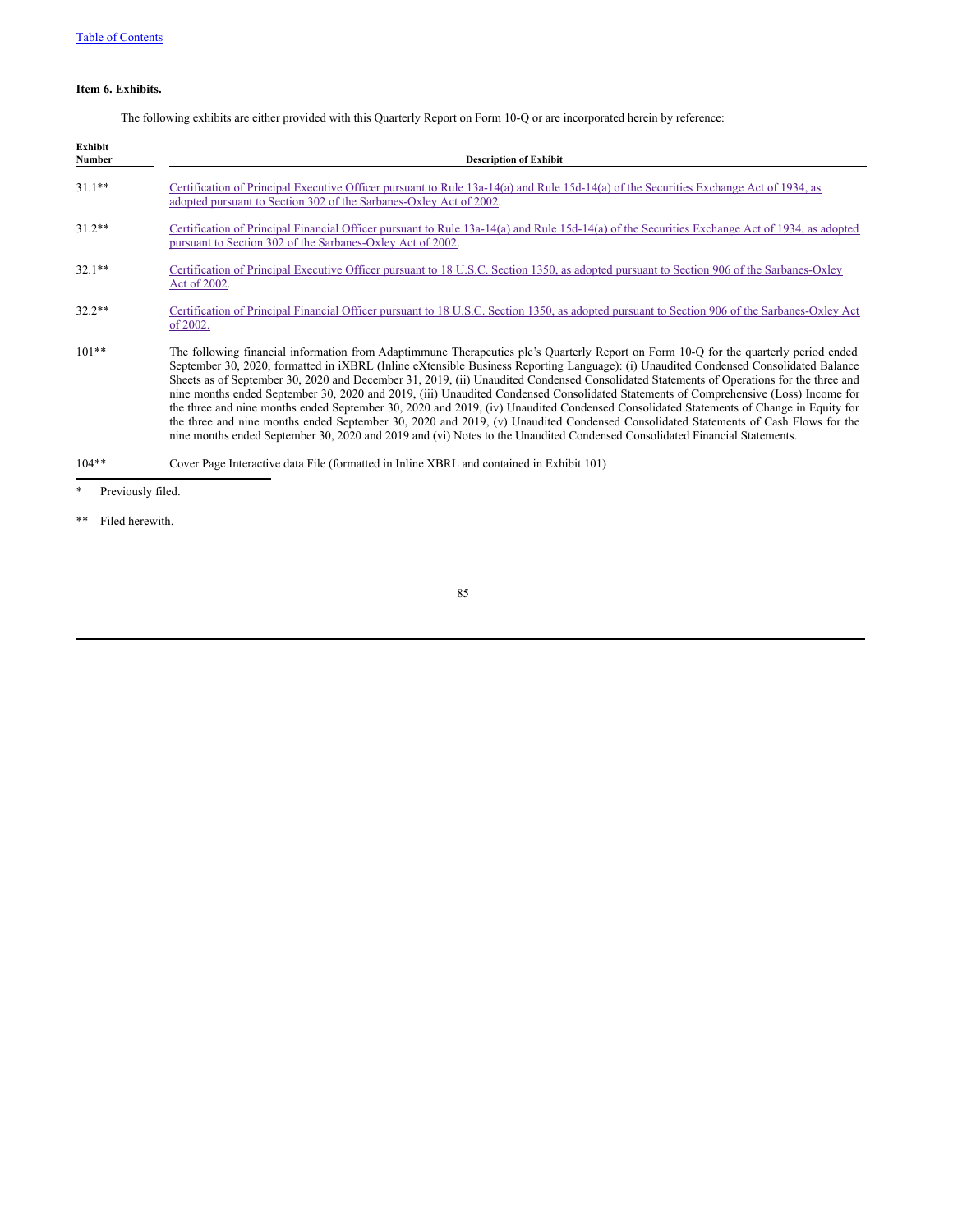# **SIGNATURES**

Pursuant to the requirements of the Securities Exchange Act of 1934, the registrant has duly caused this report to be signed on its behalf by the undersigned thereunto duly authorized.

# ADAPTIMMUNE THERAPEUTICS PLC

Date: November 5, 2020 /s/ Adrian Rawcliffe

Date: November 5, 2020 /s/ Gavin Wood

Adrian Rawcliffe *Chief Executive Of icer*

Gavin Wood *Chief Financial Of icer*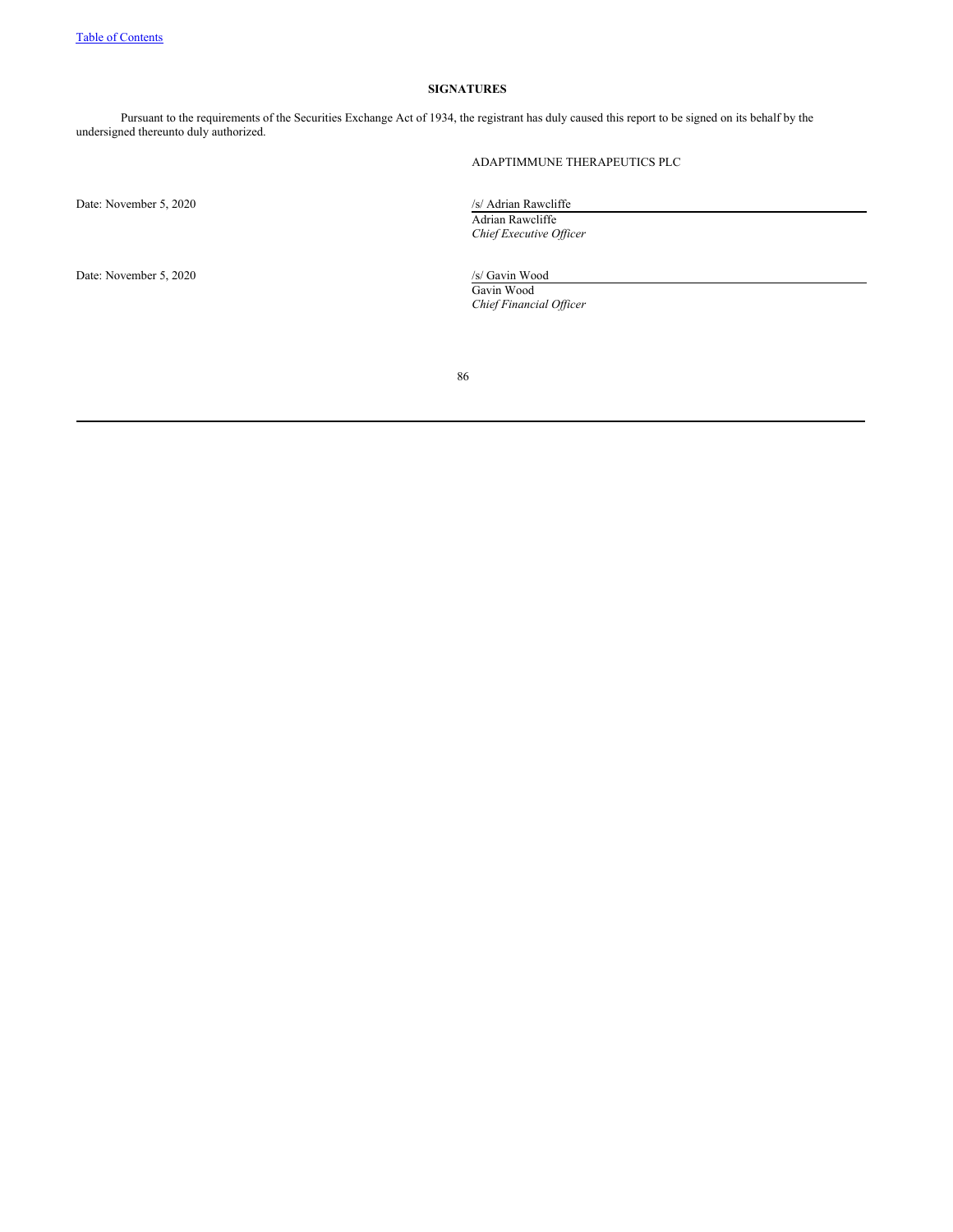## <span id="page-86-0"></span>Certification Required by Rule 13a-14(a) or 15d-14(a) under the Securities Exchange Act of 1934 as Adopted Pursuant to Section 302 of the **Sarbanes-Oxley Act of 2002**

I, Adrian Rawcliffe, certify that:

- 1. I have reviewed this quarterly report on Form 10-Q of Adaptimmune Therapeutics plc;
- 2. Based on my knowledge, this report does not contain any untrue statement of a material fact or omit to state a material fact necessary to make the statements made, in light of the circumstances under which such statements were made, not misleading with respect to the period covered by this report;
- 3. Based on my knowledge, the financial statements, and other financial information included in this report, fairly present in all material respects the financial condition, results of operations and cash flows of the registrant as of, and for, the periods presented in this report;
- 4. The registrant's other certifying officer and I are responsible for establishing and maintaining disclosure controls and procedures (as defined in Exchange Act Rules 13a-15(e) and 15d-15(e)) and internal control over financial reporting (as defined in Exchange Act Rules 13a-15(f) and 15d-15(f)), for the registrant and have:
	- a. Designed such disclosure controls and procedures, or caused such disclosure controls and procedures to be designed under our supervision, to ensure that material information relating to the registrant, including its consolidated subsidiaries, is made known to us by others within those entities, particularly during the period in which this report is being prepared;
	- b. Designed such internal control over financial reporting, or caused such internal control over financial reporting to be designed under our supervision, to provide reasonable assurance regarding the reliability of financial reporting and the preparation of financial statements for external purposes in accordance with generally accepted accounting principles;
	- c. Evaluated the effectiveness of the registrant's disclosure controls and procedures and presented in this report our conclusions about the effectiveness of the disclosure controls and procedures, as of the end of the period covered by this report based on such evaluation; and
	- d. Disclosed in this report any change in the registrant's internal control over financial reporting that occurred during the registrant's most recent fiscal quarter that has materially affected or is reasonably likely to materially affect the registrant's internal control over financial reporting; and
- 5. The registrant's other certifying officer and I have disclosed, based on our most recent evaluation of internal control over financial reporting, to the registrant's auditors and the audit committee of the registrant's board of directors (or persons performing the equivalent functions):
	- All significant deficiencies and material weaknesses in the design or operation of internal control over financial reporting which are reasonably likely to adversely affect the registrant's ability to record, process, summarize and report financial information; and
	- b. Any fraud, whether or not material, that involves management or other employees who have a significant role in the registrant's internal control over financial reporting.

Date: November 5, 2020 /s/ Adrian Rawcliffe

Adrian Rawcliffe *Chief Executive Of icer*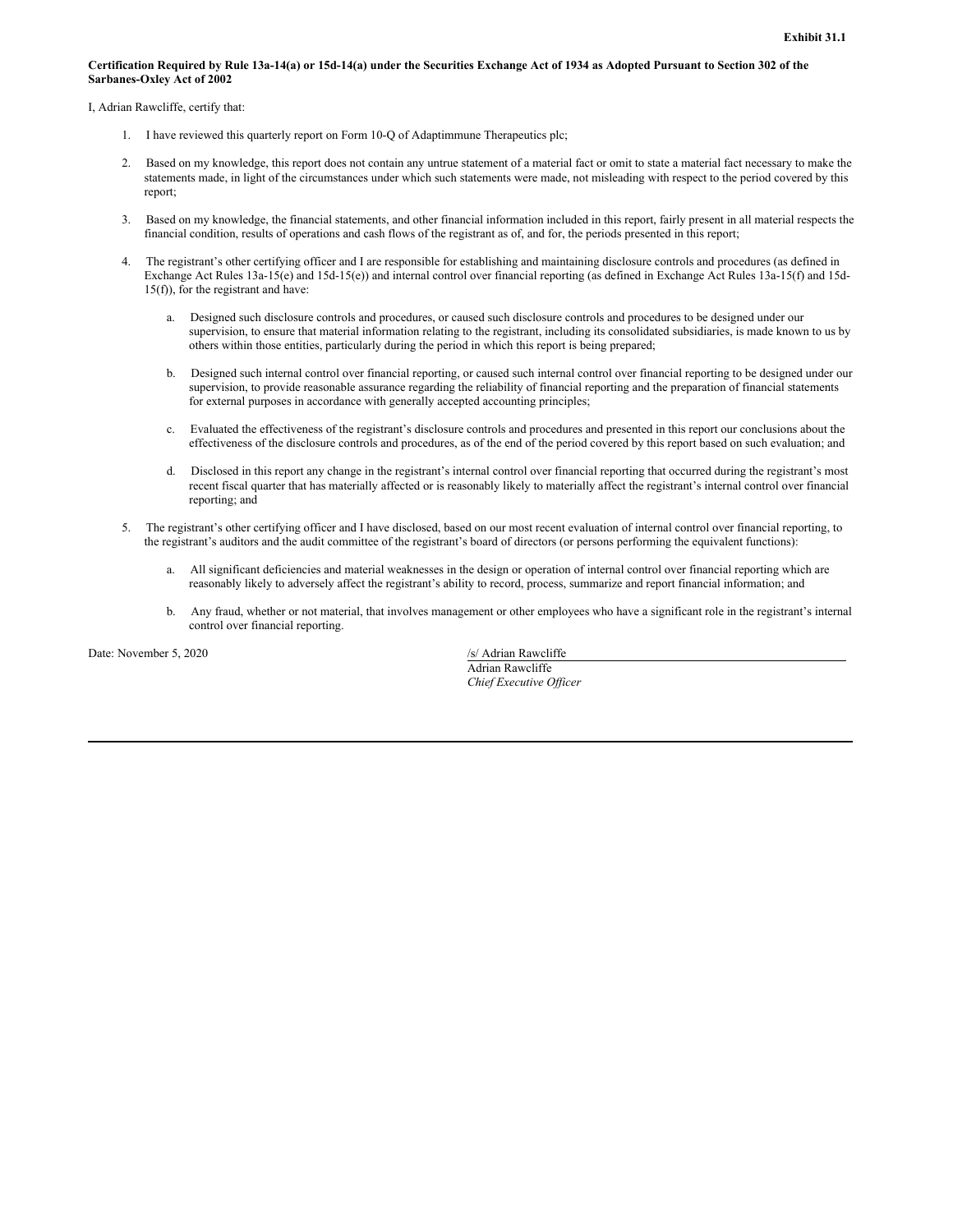# <span id="page-87-0"></span>Certification Required by Rule 13a-14(a) or 15d-14(a) under the Securities Exchange Act of 1934 as Adopted Pursuant to Section 302 of the **Sarbanes-Oxley Act of 2002**

I, Gavin Wood, certify that:

- 1. I have reviewed this quarterly report on Form 10-Q of Adaptimmune Therapeutics plc;
- 2. Based on my knowledge, this report does not contain any untrue statement of a material fact or omit to state a material fact necessary to make the statements made, in light of the circumstances under which such statements were made, not misleading with respect to the period covered by this report;
- 3. Based on my knowledge, the financial statements, and other financial information included in this report, fairly present in all material respects the financial condition, results of operations and cash flows of the registrant as of, and for, the periods presented in this report;
- 4. The registrant's other certifying officer and I are responsible for establishing and maintaining disclosure controls and procedures (as defined in Exchange Act Rules 13a-15(e) and 15d-15(e)) and internal control over financial reporting (as defined in Exchange Act Rules 13a-15(f) and 15d-15(f)), for the registrant and have:
	- a. Designed such disclosure controls and procedures, or caused such disclosure controls and procedures to be designed under our supervision, to ensure that material information relating to the registrant, including its consolidated subsidiaries, is made known to us by others within those entities, particularly during the period in which this report is being prepared;
	- b. Designed such internal control over financial reporting, or caused such internal control over financial reporting to be designed under our supervision, to provide reasonable assurance regarding the reliability of financial reporting and the preparation of financial statements for external purposes in accordance with generally accepted accounting principles;
	- c. Evaluated the effectiveness of the registrant's disclosure controls and procedures and presented in this report our conclusions about the effectiveness of the disclosure controls and procedures, as of the end of the period covered by this report based on such evaluation; and
	- d. Disclosed in this report any change in the registrant's internal control over financial reporting that occurred during the registrant's most recent fiscal quarter that has materially affected or is reasonably likely to materially affect the registrant's internal control over financial reporting; and
- 5. The registrant's other certifying officer and I have disclosed, based on our most recent evaluation of internal control over financial reporting, to the registrant's auditors and the audit committee of the registrant's board of directors (or persons performing the equivalent functions):
	- All significant deficiencies and material weaknesses in the design or operation of internal control over financial reporting which are reasonably likely to adversely affect the registrant's ability to record, process, summarize and report financial information; and
	- b. Any fraud, whether or not material, that involves management or other employees who have a significant role in the registrant's internal control over financial reporting.

Date: November 5, 2020 /s/ Gavin Wood

Gavin Wood *Chief Financial Of icer*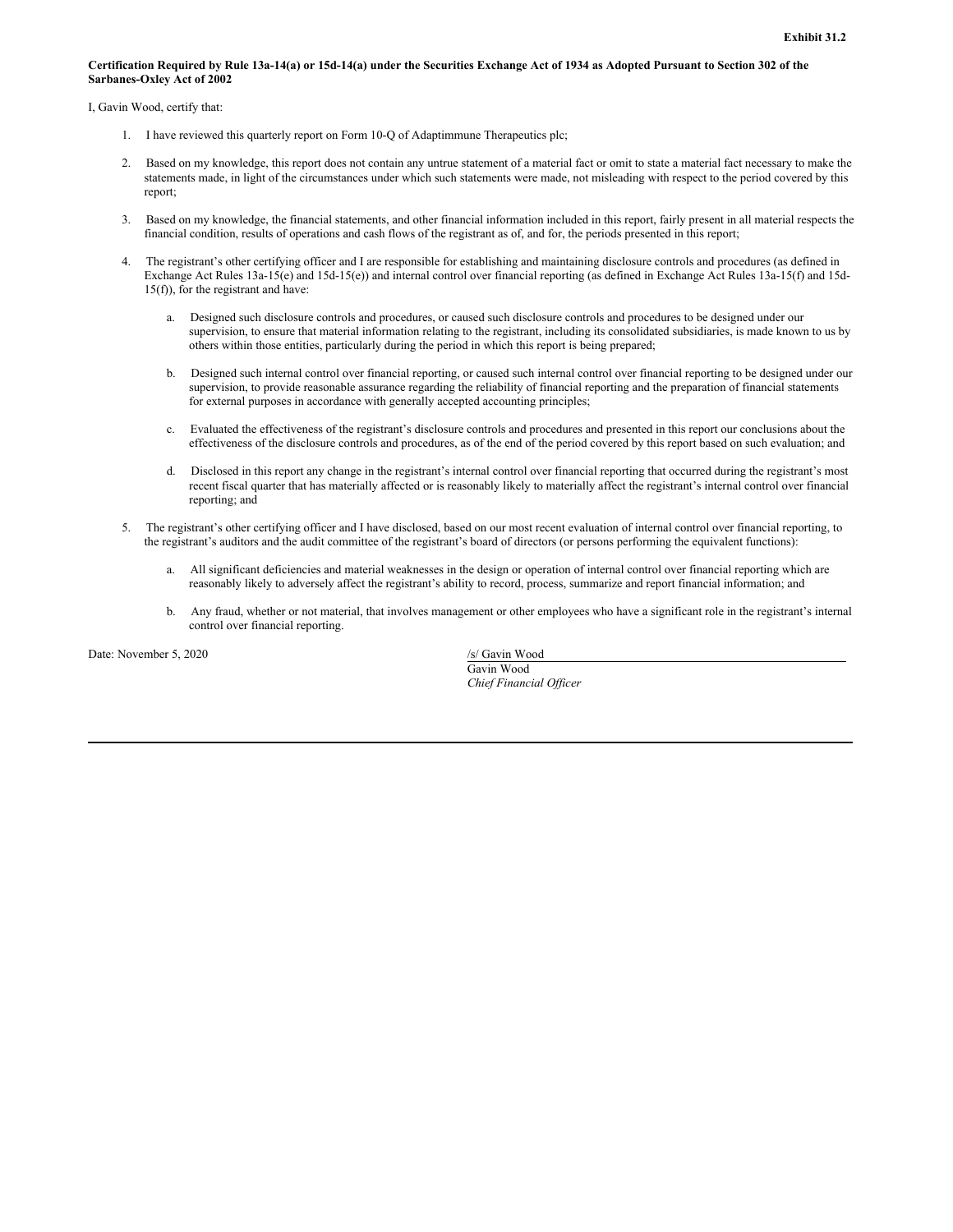# <span id="page-88-0"></span>**Section 906 Certificate**

### Certification Pursuant to 18 U.S.C. Section 1350, as Adopted Pursuant to Section 906 of the Sarbanes-Oxley Act of 2002

Pursuant to Section 906 of the Sarbanes-Oxley Act of 2002 (subsections (a) and (b) of Section 1350, Chapter 63 of Title 18, United States Code), I, Adrian Rawcliffe, Chief Executive Officer of Adaptimmune Therapeutics plc, a public limited company incorporated under English law (the "Company"), hereby certify, to my knowledge, that:

- 1. The Company's Quarterly Report on Form 10-Q for the quarterly period ended September 30, 2020, to which this Certification is attached as Exhibit 32.1 (the "Quarterly Report") fully complies with the requirements of Section 13(a) or 15(d) of the Securities Exchange Act of 1934; and
- 2. The information contained in the Quarterly Report fairly presents, in all material respects, the financial condition and results of operations of the Company.

Date: November 5, 2020

/s/ Adrian Rawcliffe Adrian Rawcliffe *Chief Executive Of icer*